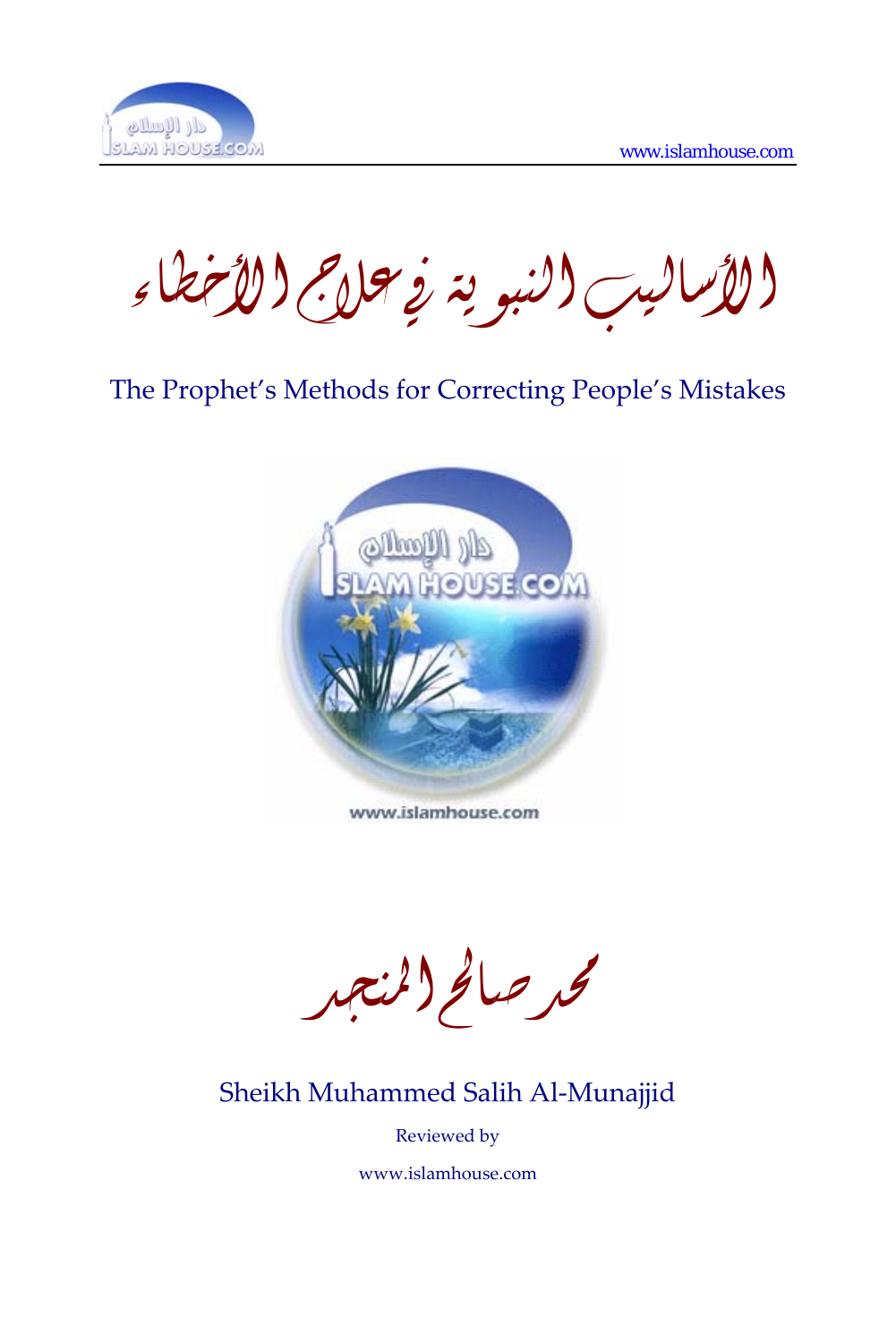

#### © Copyright www.islamqa.com

All rights reserved.

We would like to express our sincere appreciation to those who contributed to the publication of this book. May Allah reward them for their efforts. If you have any corrections, comments, or questions about this publication, please feel free to contact us at:

**[en@islamhouse.com](mailto:en@islamhouse.com?subject=Comments%20about%20book%20%22en3968%22)**



Reviewed by:

The Islamic Propagation Office in Rabwah

Tel. +4454900 - 4916065 Ext. 26 - 27

Email: **[en@islamhouse.com](mailto:en@islamhouse.com?subject=Comments%20about%20book%20%22en3968%22)**

**www.islamhouse.com**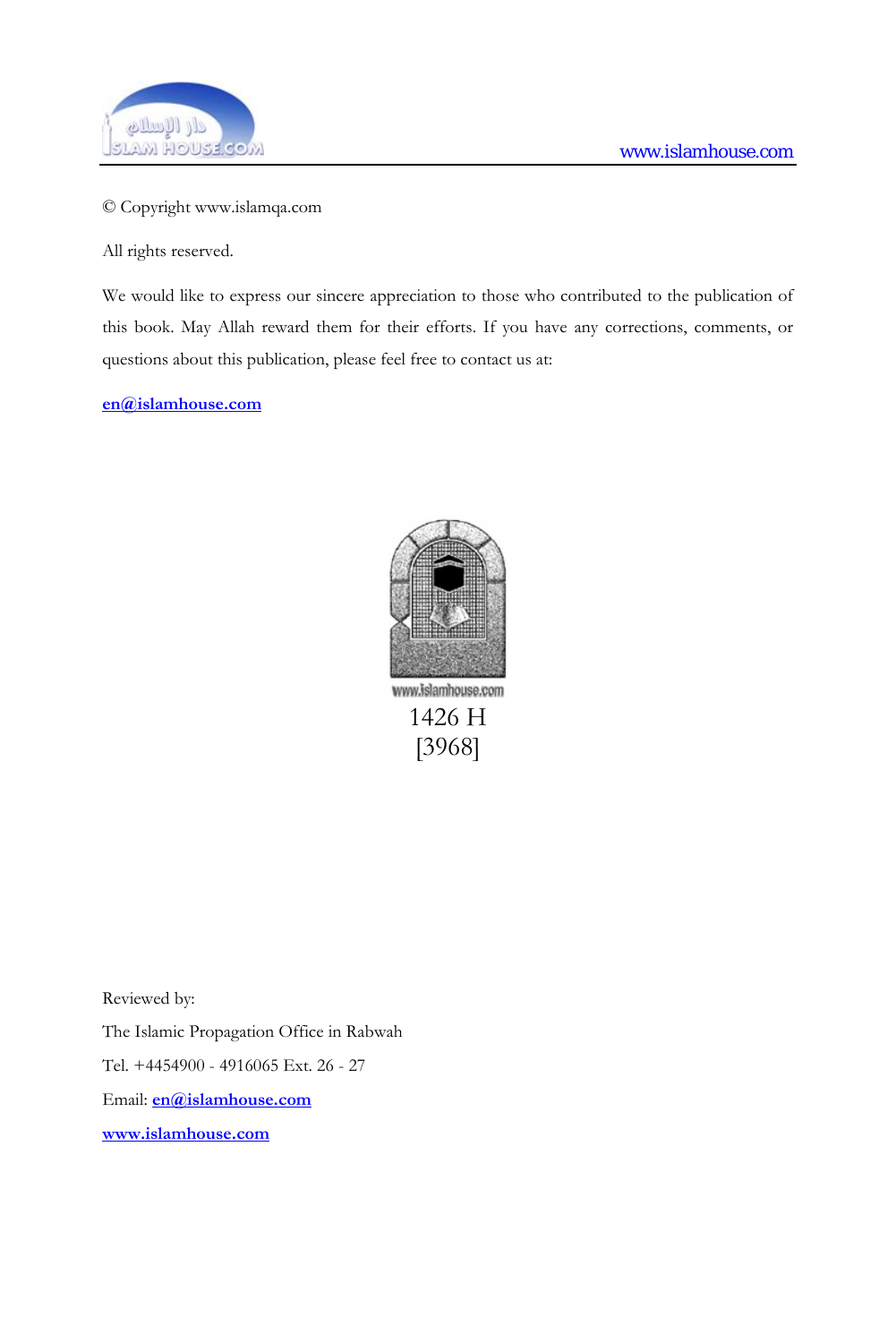

# **Introduction**

Bismillaah il‐Rahmaan il‐Raheem. In the Name of Allaah, Most Gracious, Most Merciful

Praise be to Allaah, Lord of the Worlds, Master of the Day of Judgement, God of the first and the last, Sustainer of heaven and earth, and peace and blessings be upon His trustworthy Prophet, the Teacher of mankind, sent as a Mercy to the worlds.

Teaching people is one of the greatest good deeds whose benefits spread to others. It is the da'iahs<sup>1</sup> and educators' share of the heritage of the Prophets and Messengers.

**"Allaah and the angels, and even the ant in its nest and the whale in the sea will pray for the one who teaches people the ways of good." (Reported by al‐ Tirmidhi; Sunan al‐Tirmidhi, Ahmad Shaakir edn., no. 2685. Abu 'Eesa said, this is a saheeh ghareeb hasan hadeeth).** 

There are different types and ways of teaching, with dif‐ ferent means and methods, one of which is correcting mistakes. Correcting mistakes is a part of education; they are like inseparable twins.

 $\overline{a}$ 

 $1$  Da'iyah: One who calls to the religion of Islam. (E)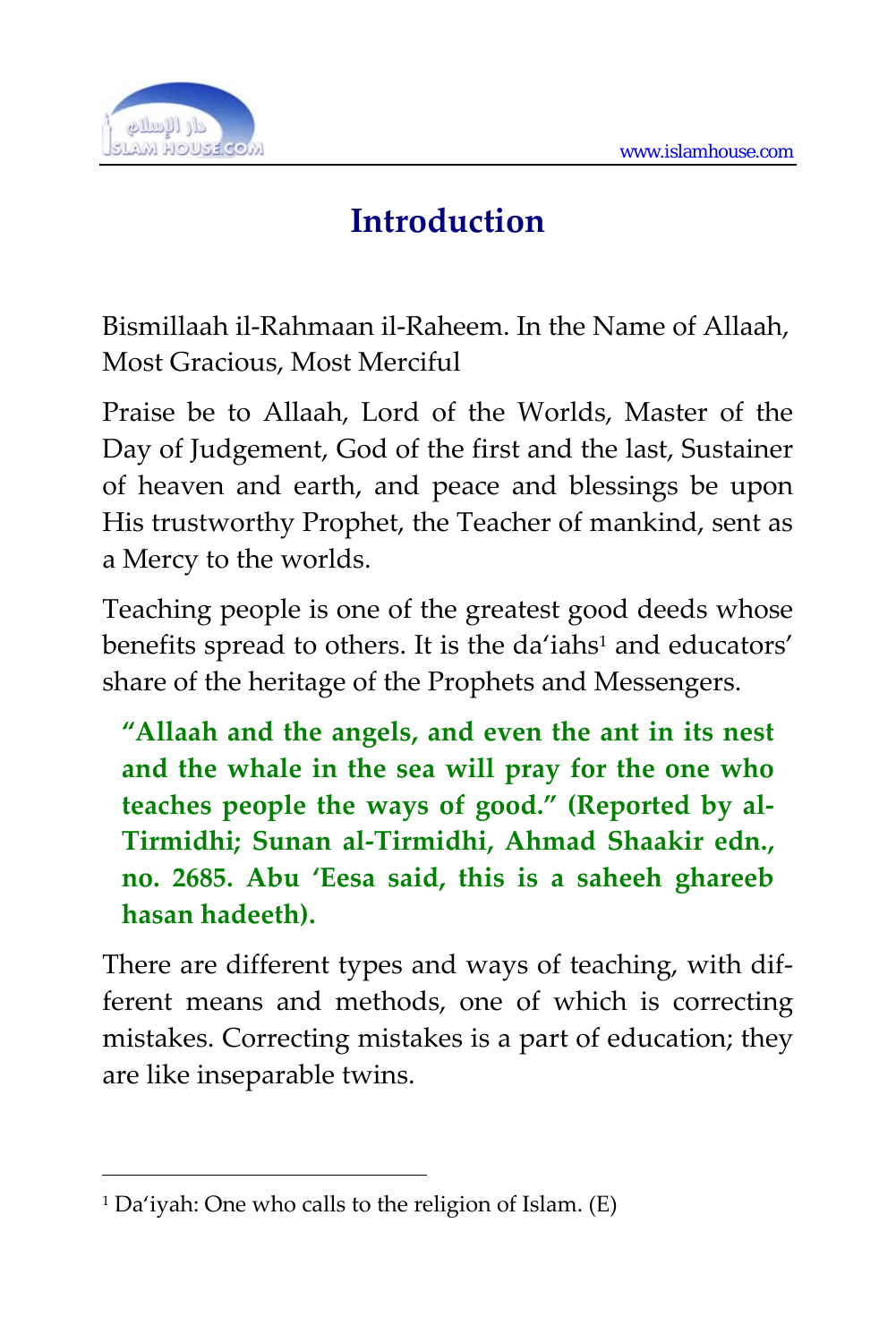

Dealing with and correcting mistakes is also a part of sincerity in religion (naseehah) which is a duty on all Mus‐ lims. The connection between this and the concept of enjoining what is good and forbidding what is evil, which is also a duty, is quite obvious (but we should note that the area of mistakes is broader than the area of evil (munkar), so a mistake may or may not be evil as such).

Correcting mistakes also formed a part of the wahy (reve‐ lation) and the methodology of the Qur`aan. The Qur`aan brought commands and prohibitions, approvals and de‐ nunciations and correction of mistakes – even those on the part of the Prophet (peace and blessings of Allaah be upon him). So it included rebukes and pointing out of mistakes, for example (interpretation of the meaning):

**"(The Prophet) frowned and turned away. Because there came to him the blind man ['Abd‐Allaah ibn Umm Maktoom, whilst he was preaching to one or some of the chiefs of Quraysh]. But what could tell you that perchance he might become pure (from sins). Or that he might receive admonition, and that the admonition might profit him? As for him who thinks himself self‐sufficient. To him you attend. What does it matter to you if he will not become pure (from disbelief, you are only a Messenger, your duty is to convey the Message of Allaah). But as to him who came to you running, And is afraid (of Al‐ laah and His Punishment), Of him you are neglect‐**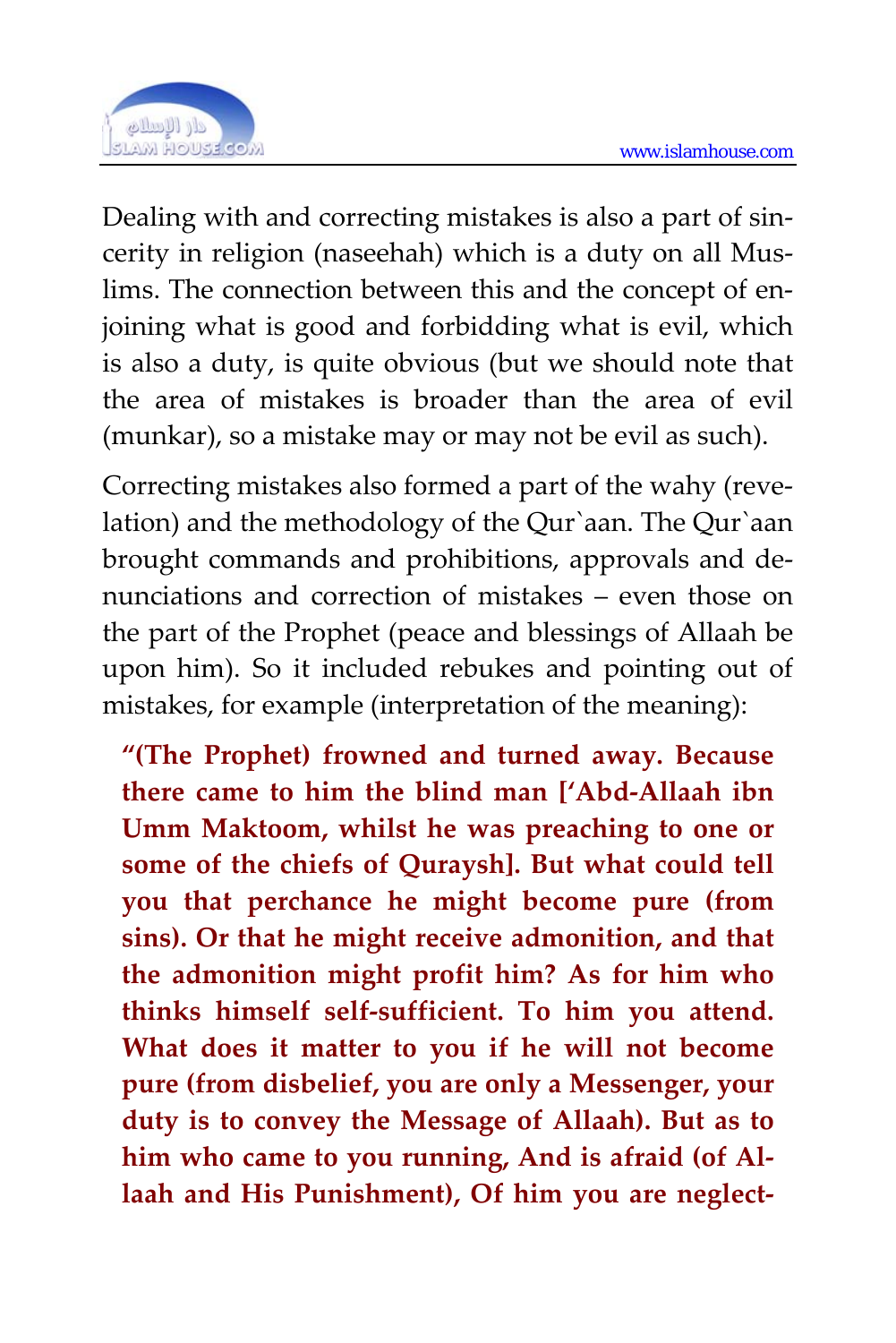

**ful and divert your attention to another." ['Abasa 80:1‐10]**

**"And remember when you (Muhammad) said to him (Zayd ibn Haarithah – the freed slave of the Prophet) on whom Allaah has bestowed Grace (by guiding him to Islam) and you (too) have done a favour (by freeing him), 'Keep your wife to yourself and fear Allaah.' But you did hide in yourself (what Allaah had already made known to you – i.e. that He will give her to you in marriage) that which Allaah will make mainfest, you did fear the people whereas Al‐ laah had a better right that you should fear Him…" [al‐Ahzaab 33:38]**

**"Not for you (O Muhammad) is the decision; whether He turns in mercy to (pardons) them or punishes them; verily, they are the zaalimoon (poly‐ theists, disobedient, wrong‐doers, etc.)." [Aali 'Im‐ raan 3:128]**

Qur`aan was also revealed to correct the mistakes of some of the Sahaabah in some situations. When Haatib ibn Abi Balta'ah (may Allaah be pleased with him) made the mistake of writing to the kuffaar of Quraysh and in‐ forming them of the direction in which the Prophet (peace and blessings of Allaah be upon him) headed on a military campaign against them, Allaah revealed the words (interpretation of the meaning):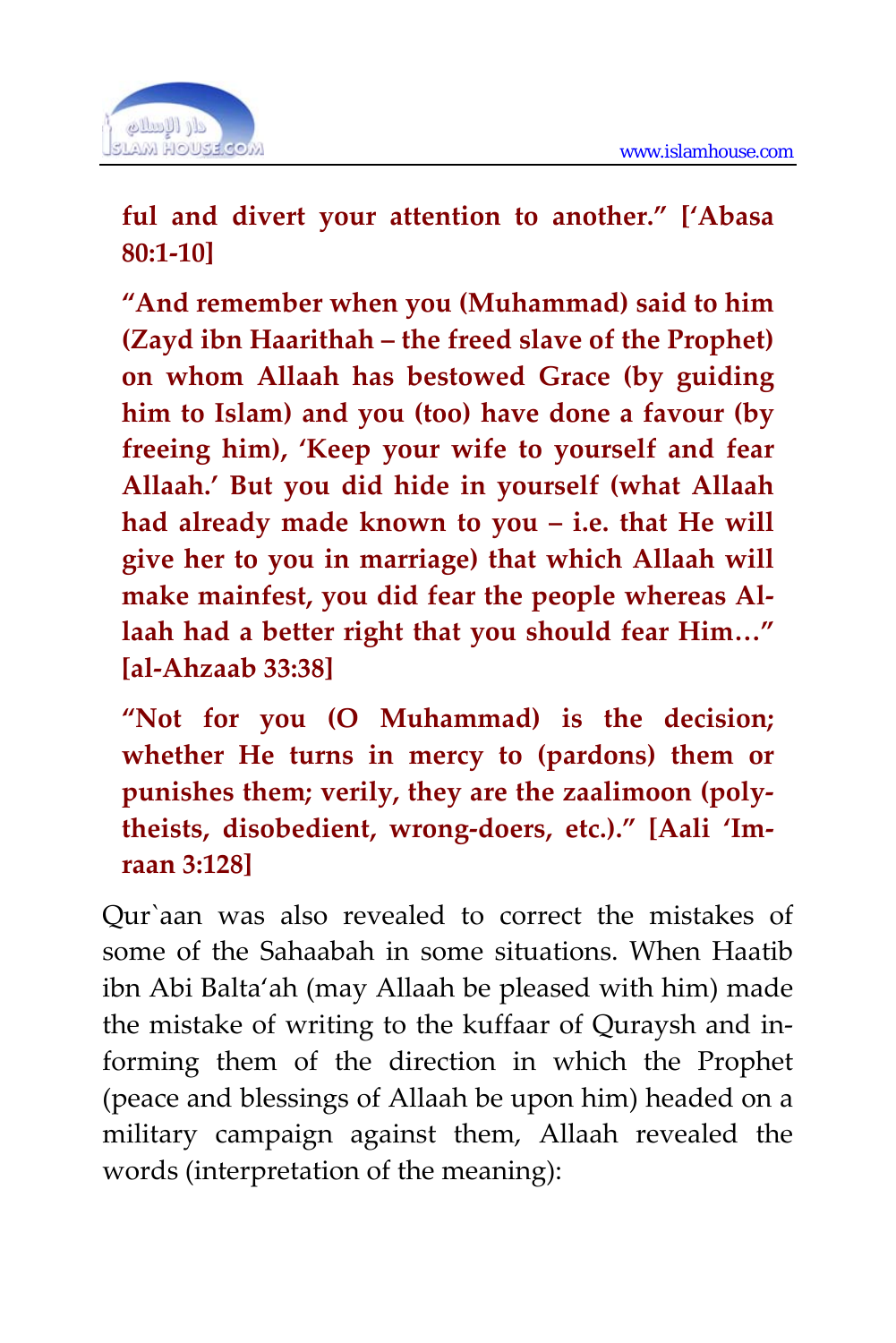

**"O you who believe! Take not My enemies and your enemies (i.e., disbelievers and polytheists, etc.) as friends, showing affection towards them, while they have disbelieved in what has come to you of the truth, and have driven out the Messenger and your‐ selves (from your homeland) because you believe in Allaah your Lord! If you have come forth to strive in My Cause and to seek My Good Pleasure, (then take not these disbelievers and polytheists, etc., as your friends). You show friendship to them in secret, while I am All‐Aware of what you conceal and what you reveal. And whosoever of you (Muslims) does that, then indeed he has gone (far) astray, (away) from the Straight Path." [al‐Mumtahinah 60:1]**

Concerning the mistake made by the archers at the battle of Uhud, who left the position where the Prophet (peace and blessings of Allaah be upon him) had commanded them to stay, Allaah revealed the words (interpretation of the meaning):

**"… until (the moment) you lost your courage and fell to disputing about the order, and disobeyed af‐ ter He showed you (of the booty) which you love. Among you are some that desire this world and some that desire the Hereafter…" [Aali 'Imraan 3:152]**

When the Prophet (peace and blessings of Allaah be upon him) stayed away from his wives in order to disci-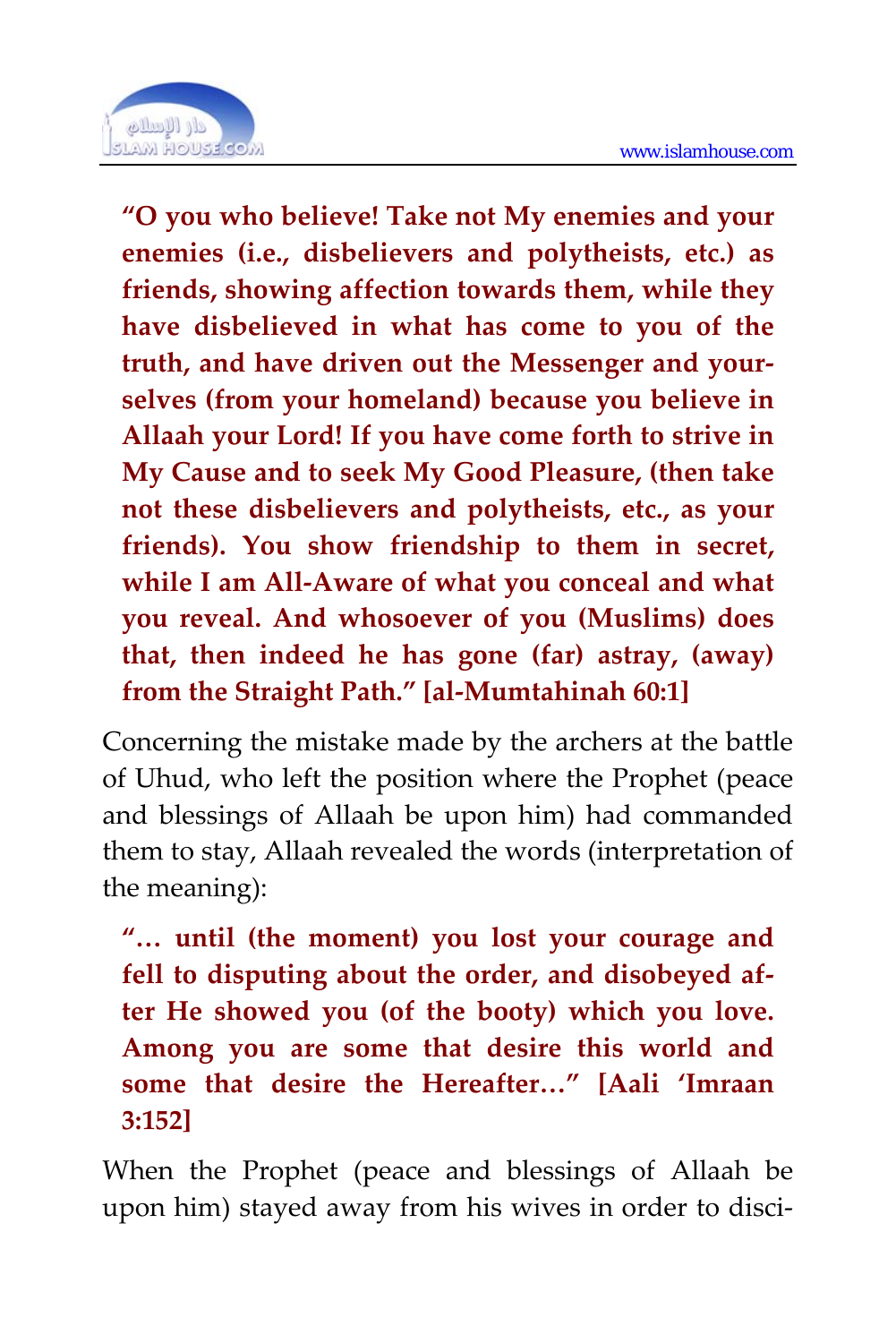

pline them, and some people spread rumours that he had divorced them, Allaah revealed the words (interpretation of the meaning):

**"When there comes to them some matter touching (public) safety or fear, they make it known (among the people), if only they had referred it to the Mes‐ senger or to those charged with authority among them, the proper investigators would have under‐ stood it from them (directly)…" [al‐Nisa´ 4:83]**

When some of the Muslims failed to migrate from Makkah to Madeenah with no legitimate excuse, Allaah re‐ vealed the words (interpretation of the meaning):

**"Verily! As for those whom the nagels take (in death) while they are wronging themselves (as they stayed among the disbelievers even though emigra‐ tion was obligatroy for them), they (angels) say (to them): 'In what (condition) were you?' They reply: 'We were weak and oppressed on earth.' They (an‐ gels) say: 'Was not the earth of Allaah spacious enough for you to emigrate therein?' …" [al‐Nisa´ 4:97]**

When some of the Sahaabah believed and repeated the rumours of the munaafiqeen accusing 'Aa`ishah of some‐ thing she was innocent of, Allaah revealed aayaat con‐ cerning this lie, including (interpretation of the meaning):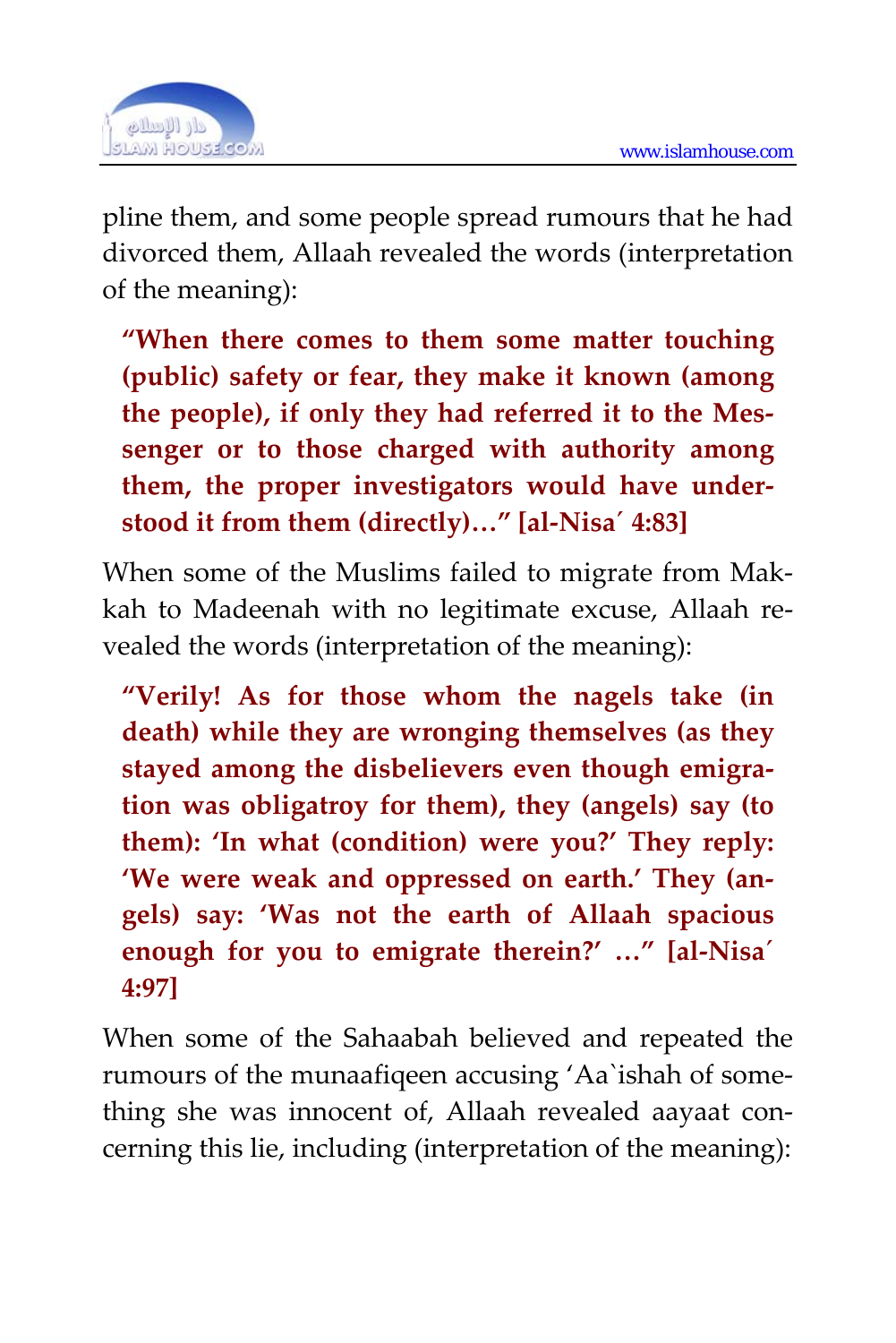

**"Had it not been for the Grace of Allaah and His Mercy unto you in this world and in the Hereafter, a great torment would have touched you for that whereof you had spoken. When you were propagat‐ ing it with your tongues and uttering with your mouths that whereof you had no knowledge, you counted it a little thing, while with Allaah it was very great." [al‐Noor 24:14]**

Then Allaah said (interpretation of the meaning):

**"And why did you not, when you heard it, say – 'It is not right for us to speak of this. Glory be to You (O Allaah), this is a great lie'? Allaah forbids you from it and warns you not to repeat the like of it for‐ ever, if you are believers." [an‐Noor 24:16‐17]**

When some of the Sahaabah argued in the presence of the Prophet (peace and blessings of Allaah be upon him) and raised their voices, Allaah revealed (interpretation of the meaning):

**"O you who believe! Do not put (yourselves) for‐ ward before Allaah and His Messenger, and fear Al‐ laah. Verily! Allaah is All‐Hearing, All‐Knowing. O you who believe! Raise not your voices above the voice of the Prophet, nor speak aloud to him in talk as you speak aloud to one another, lest your deeds may be rendered fruitless while you perceive not." [al‐Hujuraat 49:1‐2]**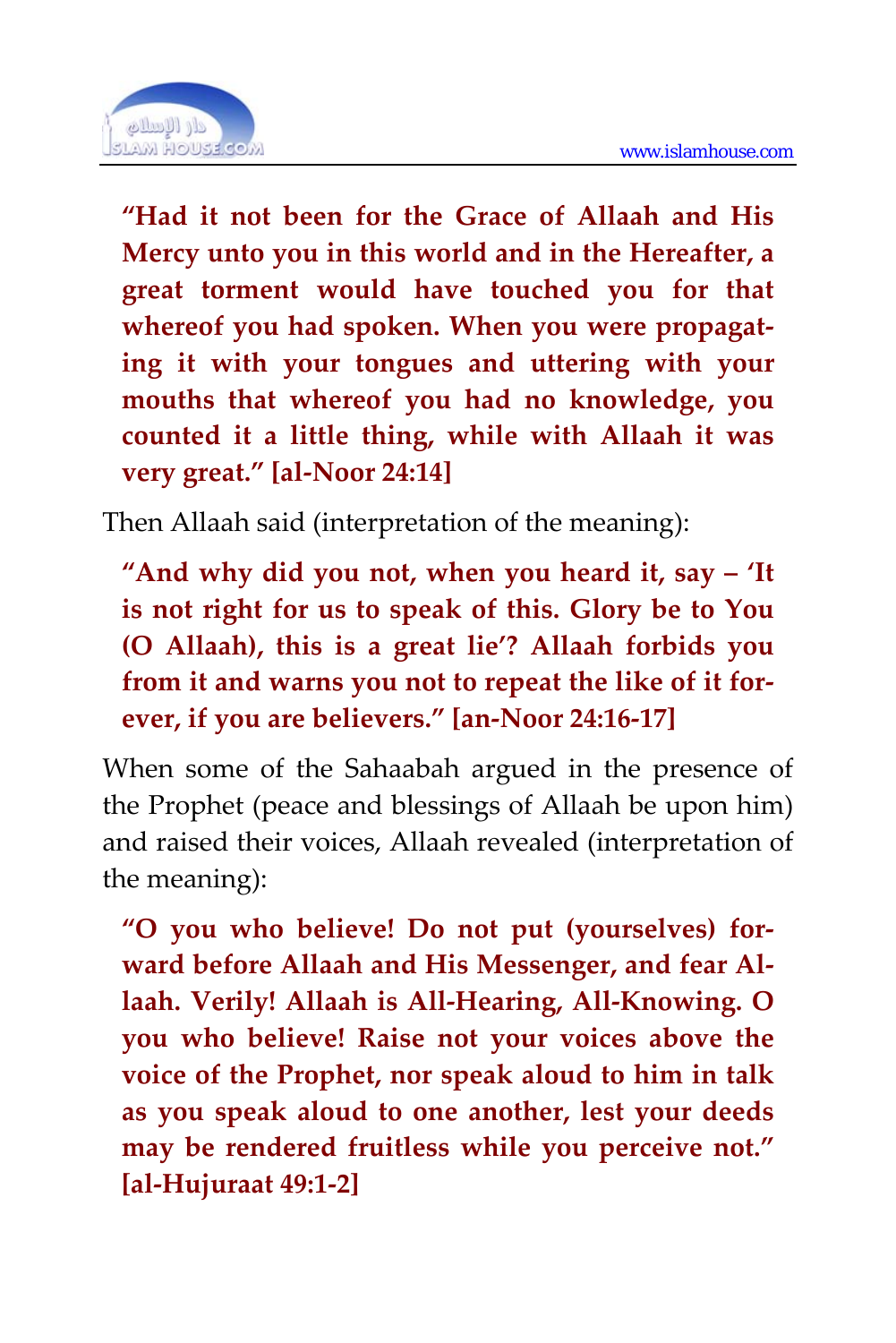

When the caravan came at the time of the Friday khutbah, and some of the people left the khutbah and dis‐ persed to engage in trade, Allaah revealed the words:

**"And when they see some merchandise or some amusement, they disperse headlong to it, and leave you (Muhammad) standing [while delivering the Friday khutbah]. Say: 'That which Allaah has is bet‐ ter than any amusement or merchandise! And Allaah is the Best of Providers.' "[al‐Jumu'ah 62:11]**

Many other examples also indicate the importance of correcting mistakes and not keeping quiet about them.

The Prophet (peace and blessings of Allaah be upon him) was guided by the Light of his Lord in following the principle of denouncing evil and correcting mistakes with no compromise. From this and other reports the scholars (may Allaah have mercy on them) derived the principle: it is not permitted for the Prophet to delay speaking up and explaining mistakes from its appropri‐ ate time."

Understanding the Prophet's methodology in dealing with the mistakes of the people he met is of great importance, because the Prophet (peace and blessings of Allaah be upon him) was guided by his Lord, and his words and deeds were supported by revelation, and confirmed or corrected as needed. His methods are wiser and more ef‐ ficacious, and using his approach is the best way to get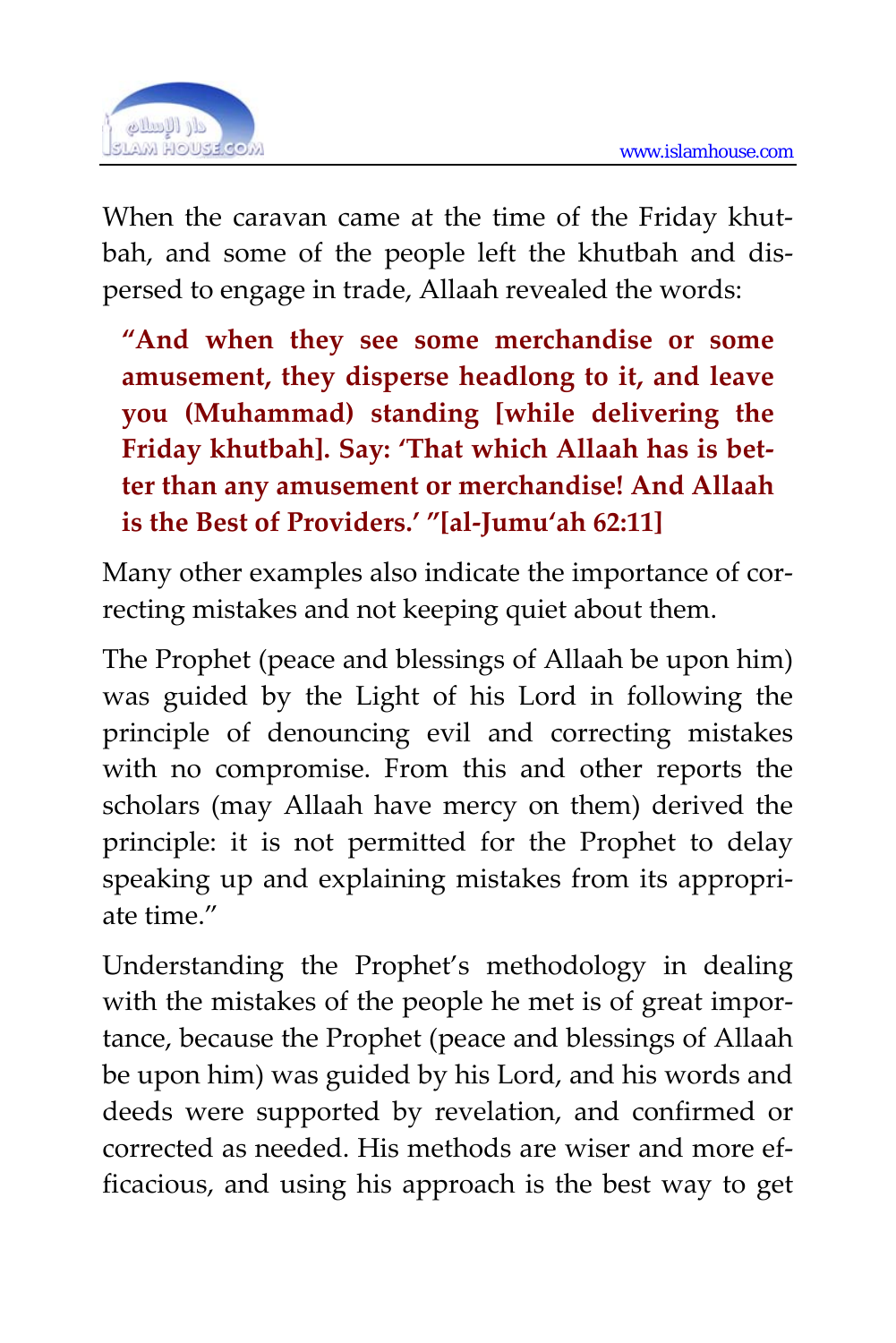

people to respond positively. If the one who is in a position to guide and teach others adopts these methods and this approach, his efforts will be successful. Following the method and approach of the Prophet (peace and blessings of Allaah be upon him) also involves following his example, for he is the best example for us, and this will lead us to a great reward from Allaah, if our intention is sincere.

Knowing the methods of the Prophet (peace and bless‐ ings of Allaah be upon him) exposes the failure of the man-made methodology – which is followed everywhere on this earth – and proves to the followers of that meth‐ odology that it is a failure. Much of it is clearly a devia‐ tion that is based on corrupt theories such as absolute freedom, or it is derived from false heritages such a blind imitation of one's fathers and forefathers.

We must point out that the practical application of this methodology in real life relies heavily on ijtihaad (study‐ ing the situation and attempting to determine the best approach) to a great extent. This involves selecting the best methods for a particular situation. Whoever under‐ stands people's nature will be able to notice similarities between real life situations and situations described in the texts, so he will be able to choose the most appropri‐ ate method from among the methods of the Prophet (peace and blessings of Allaah be upon him).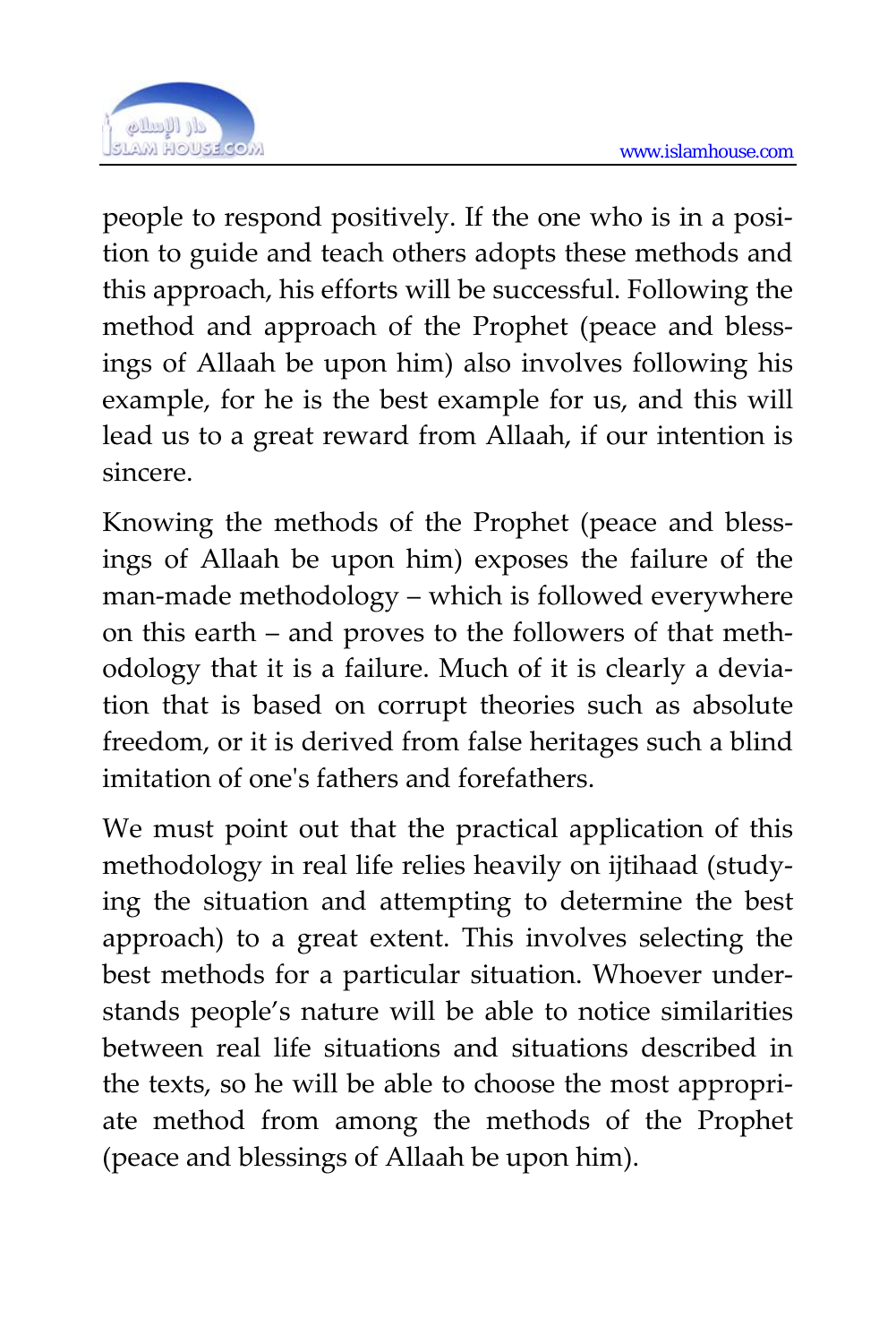

This book is an attempt to study the methods of the Prophet (peace and blessings of Allaah be upon him) in dealing with mistakes made by people of different levels and backgrounds, among those who lived with him and with whom he interacted. I ask Allaah to make it successful and free of mistakes, to benefit my Muslim brothers and me through it, for He is in control of all things and He is able to do this, and He is the Guide to the Straight Path.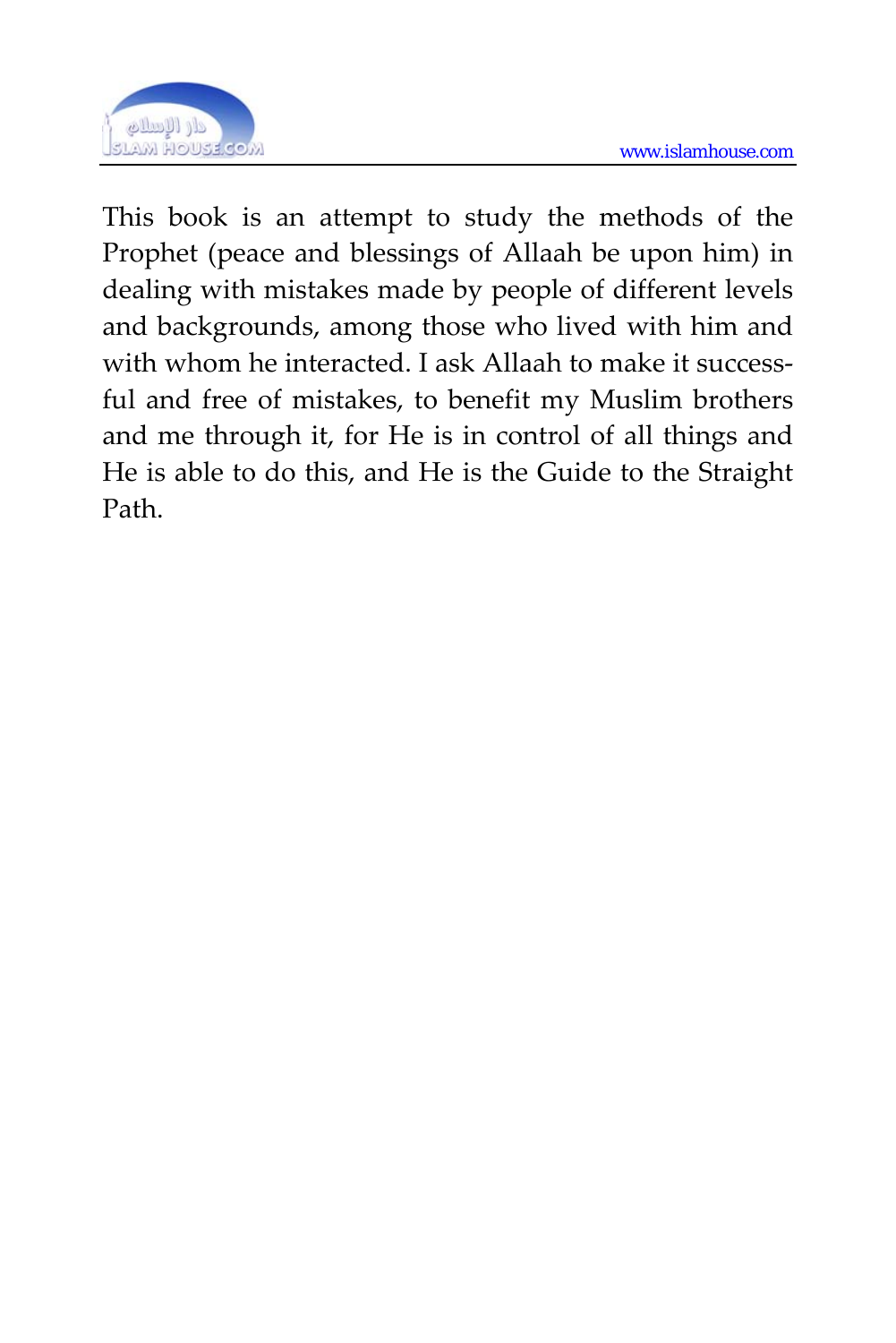

# Points to be Noted when Dealing with Mis‐ takes

Before we embark on our discussion we should note some issues and considerations that we should bear in mind before and when dealing with and correcting the mistakes of others.

#### Sincerity towards Allaah

When correcting the mistakes of others, it is essential that one's intention be to earn the pleasure of Allaah, not to demonstrate oneʹs superiority or to vent one's anger or to impress others.

Al‐Tirmidhi (may Allaah have mercy on him) reported from Shufayy al‐Asbahi that he entered Madeenah and saw a man with people gathered around him. He asked, "Who is this?" They said, "Abu Hurayrah." [Shufayy said:] "So I approached him and sat down in front of him. He was speaking to the people, and when he finished and they had gone away, I said to him, 'I ask you by Allaah, to narrate to me a hadeeth that you heard from the Messenger of Allaah (peace and blessings of Allaah be upon him) and understood fully.' Abu Huray‐ rah said, 'I will do that, I will tell you a hadeeth I heard from the Messenger of Allaah (peace and blessings of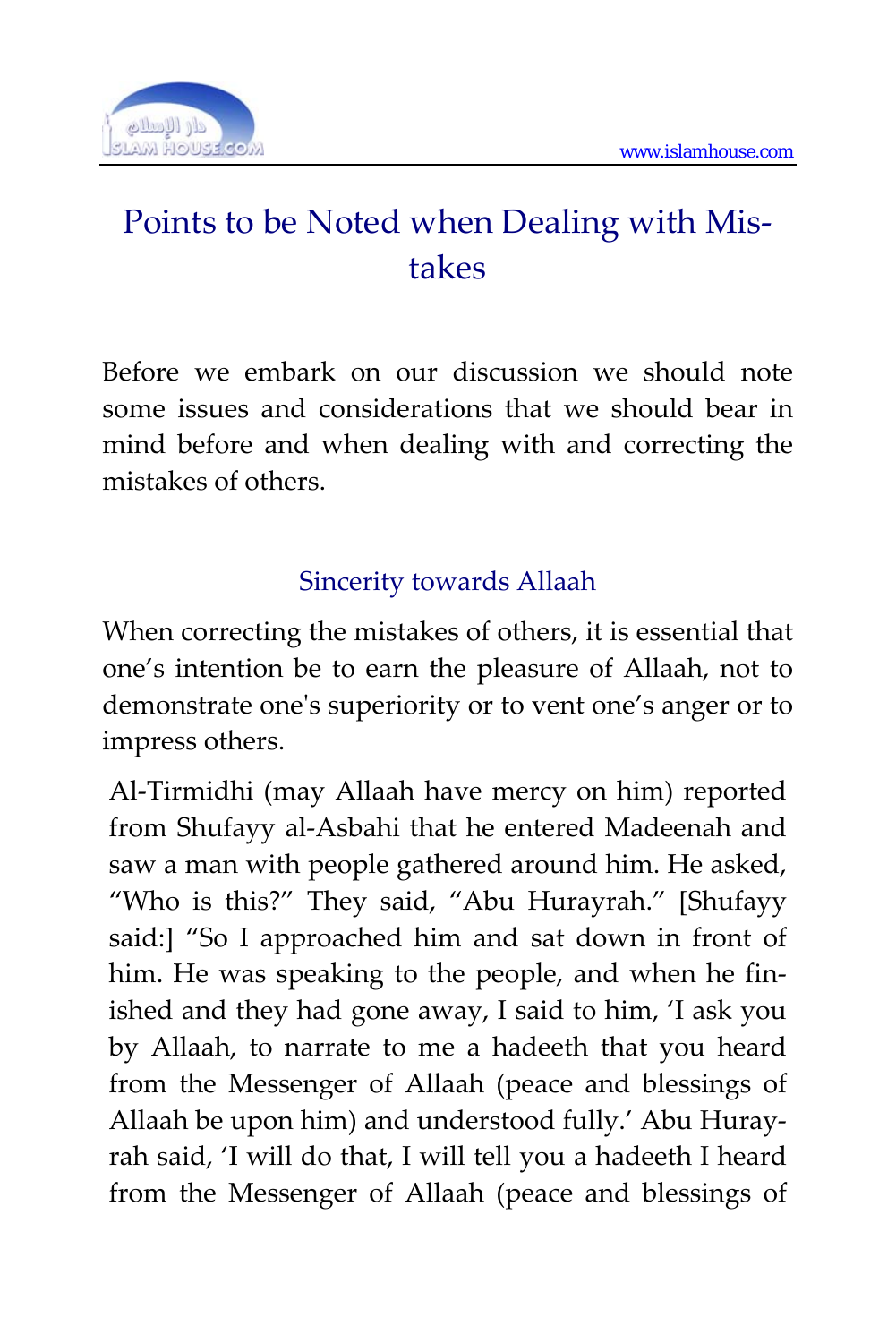

Allaah be upon him) and understood fully.' Then Abu Hurayrah began to gasp, and remained in this condition until he recovered, then he said, 'I will tell you a hadeeth that the Messenger of Allah (peace and blessings of Allaah be upon him) told me in this house when there was no one else present except me and him.' Then Abu Hurayrah began to gasp again, then he recovered and wiped his face, and said, 'I will tell you a hadeeth that the Messenger of Allah (peace and blessings of Al‐ laah be upon him) told me in this house when there was no one else present except me and him.' Then he gasped, then he recovered and wiped his face and said, 'I will tell you a hadeeth that the Messenger of Allah (peace and blessings of Allaah be upon him) told me in this house when there was no one else present except me and him.' Then Abu Hurayrah began to gasp se‐ verely, and his head fell forward, and I supported him with my shoulder for a long time, then he recovered, and said: 'The Messenger of Allaah (peace and blessings of Allaah be upon him) told me:

**'When the Day of Judgement comes, Allaah will come down to judge between the people. And every nation will be kneeling in submission. The first people to be called forth will be a man who had learned the Qur`aan by heart, a man who was killed for the sake of Allaah and a man who had a lot of wealth. Allaah will say to the reciter [of the**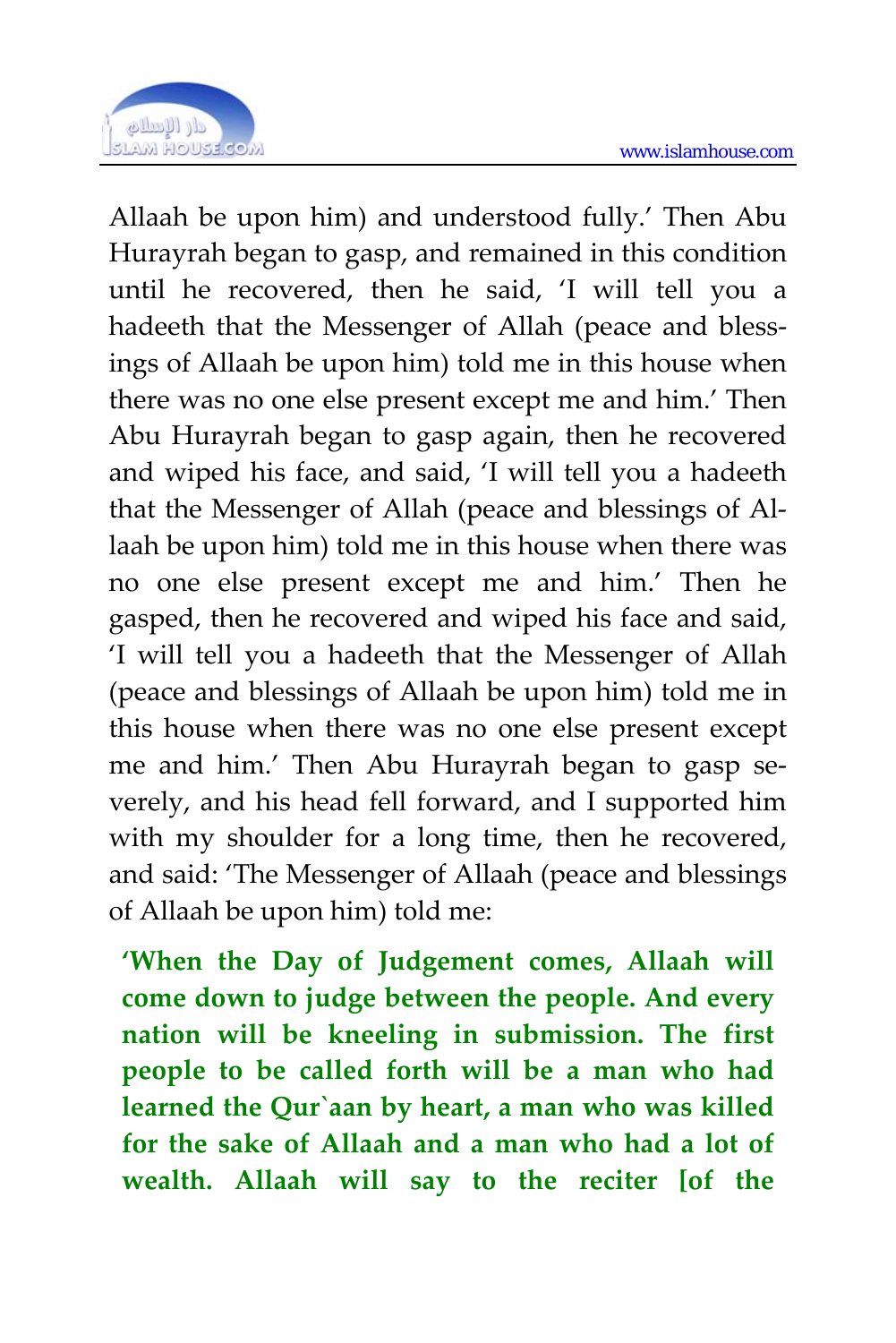

**Qur`aan], 'Did I not teach you that which I had re‐ vealed to My Messenger?' He will say, 'Of course, My Lord.' Allaah will say, 'What did you do with what you were taught?' He will say, 'I stayed up at night and during the day (to recite it).' Allaah will say, 'You have lied,' and the angels will say, 'You have lied.' Allaah will say, 'You only wanted it to be said that so‐and‐so is a reader, and it was said.' The one who had a lot of wealth will be brought and Al‐ laah will say to him, 'Did I not give generously to you so that you were not in need of anyone?' He will say, 'Of course, O Lord.' Allaah will say, 'What did you do with what I gave you?' He will say, 'I used to give it to my relatives and in charity.' Allaah will say, 'You have lied,' and the angels will say, 'You have lied.' Allaah will say, 'You only wanted it to be said that so‐and‐so is generous, and it was said. Then the one who was killed for the sake of Allaah will be brought and Allaah will say to him, 'What were you killed for?' He will say, 'I was commanded to fight in jihaad for Your sake so I fought until I was killed.' Allaah will say, 'You have lied,' and the angels will say, 'You have lied.' Allaah will say, 'You only want it to be said that so‐and‐so was cou‐ rageous, and it was said.' Then the Messenger of Al‐ laah (peace and blessings of Allaah be upon him) struck my knees and said, 'O Abu Hurayrah, these three are the first people for whom the Fire will be**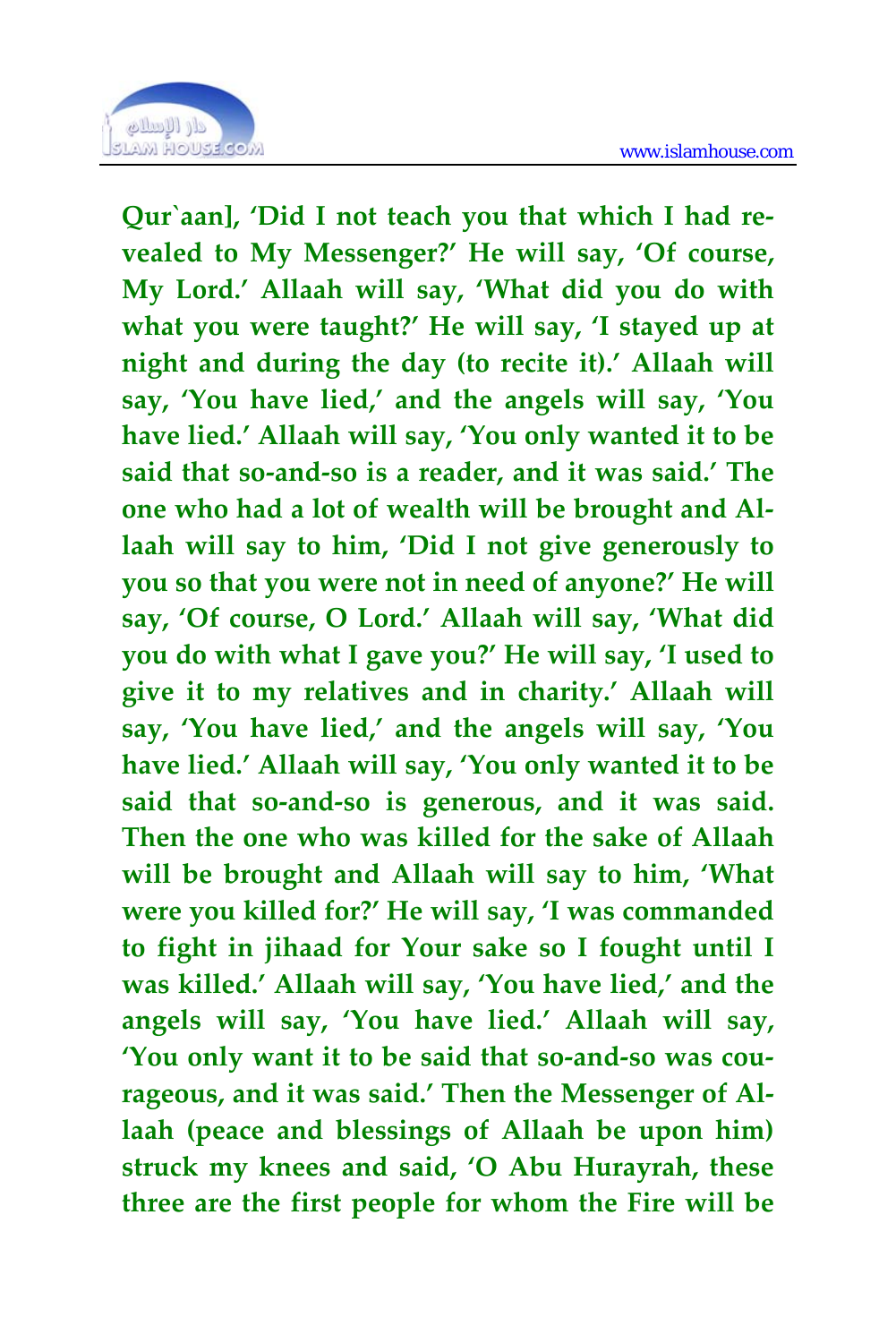

# **heated on the Day of Resurrection.' " (Sunan al‐ Tirmidhi, no. 2382, Shaakir edn. Abu 'Eesa said: this is a ghareeb hasan hadeeth).**

If the intention of the person giving advice is sincere, he will earn reward and his advice will be accepted and acted upon, by the permission of Allaah.

Making Mistakes is Part of Human Nature.

The Prophet (peace and blessings of Allaah be upon him) said:

**"Every son of Adam makes mistakes, and the best of those who make mistakes are those who repent." (Reported by al‐Tirmidhi, no. 2499, and by Ibn Maa‐ jah, who narrated this version – al‐Sunan, ed. by 'Abd al‐Baqi, no. 4251)**

Bearing this fact clearly in mind will put things into their proper perspective, so the educator should not expect people to be perfect or infallible or judge them according to what he thinks they should be, and then consider them to have failed if they make a big mistake or err repeat‐ edly. He should deal with them in a realistic manner, based on his knowledge of human nature which is sub‐ ject to ignorance, negligence, shortcomings, whims and desires and forgetfulness.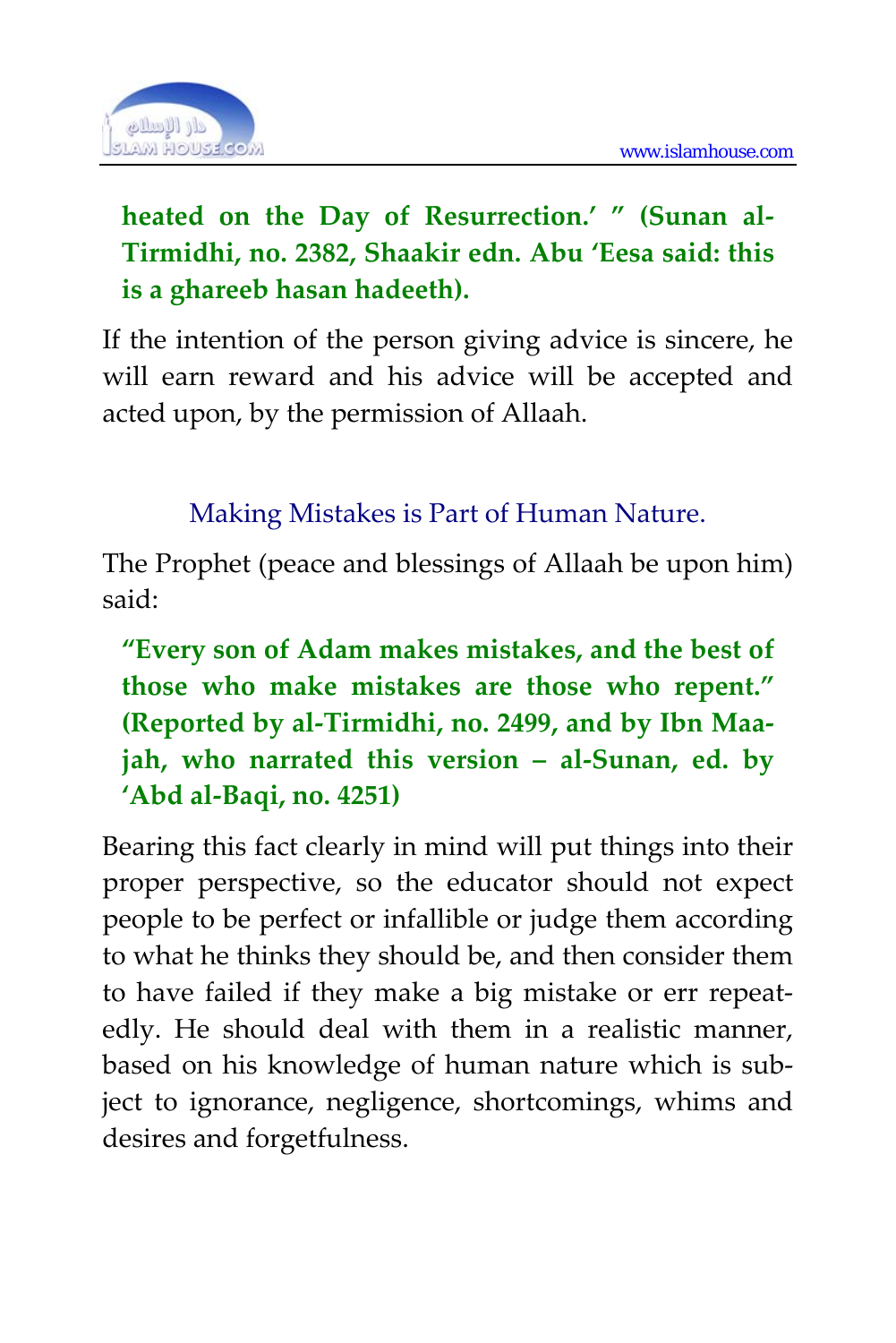

Understanding this fact will also prevent an educator from being greatly shocked by the kind of sudden mis‐ take that could lead him to react in an inappropriate fashion. This will remind the da'iyah and educator who is striving to enjoin what is good and forbid what is evil that he too is a human being who could also make the same mistake, so he should deal with him on a footing of compassion rather than harshness, because the basic aim is to reform, not to punish.

But this does not mean that we should leave people who are making mistakes alone, or find excuses for those who are committing sins on the basis that they are only human or that they are just youngsters, or that the modern age is full of temptations and so on. We must denounce the actions and call the people to account, but at the same time we must evaluate their actions according to Islam.

‐ Saying that someone is wrong should be based on shar'i evidence and proper understanding, not on ignorance and that fact that one happens not to like it. Muhammad ibn al‐Munkadir reported that Jaabir prayed wearing only an izar (lower garment wrapped around the waist) tied at the back [the reason for this is that they did not have trousers, and they would wear their izar tied at the back because this was more concealing when they did rukoo' and sujood. [Fath al‐Baari, al‐Salafiyyah edn., 1/467], and his other clothes were on a clothes hook.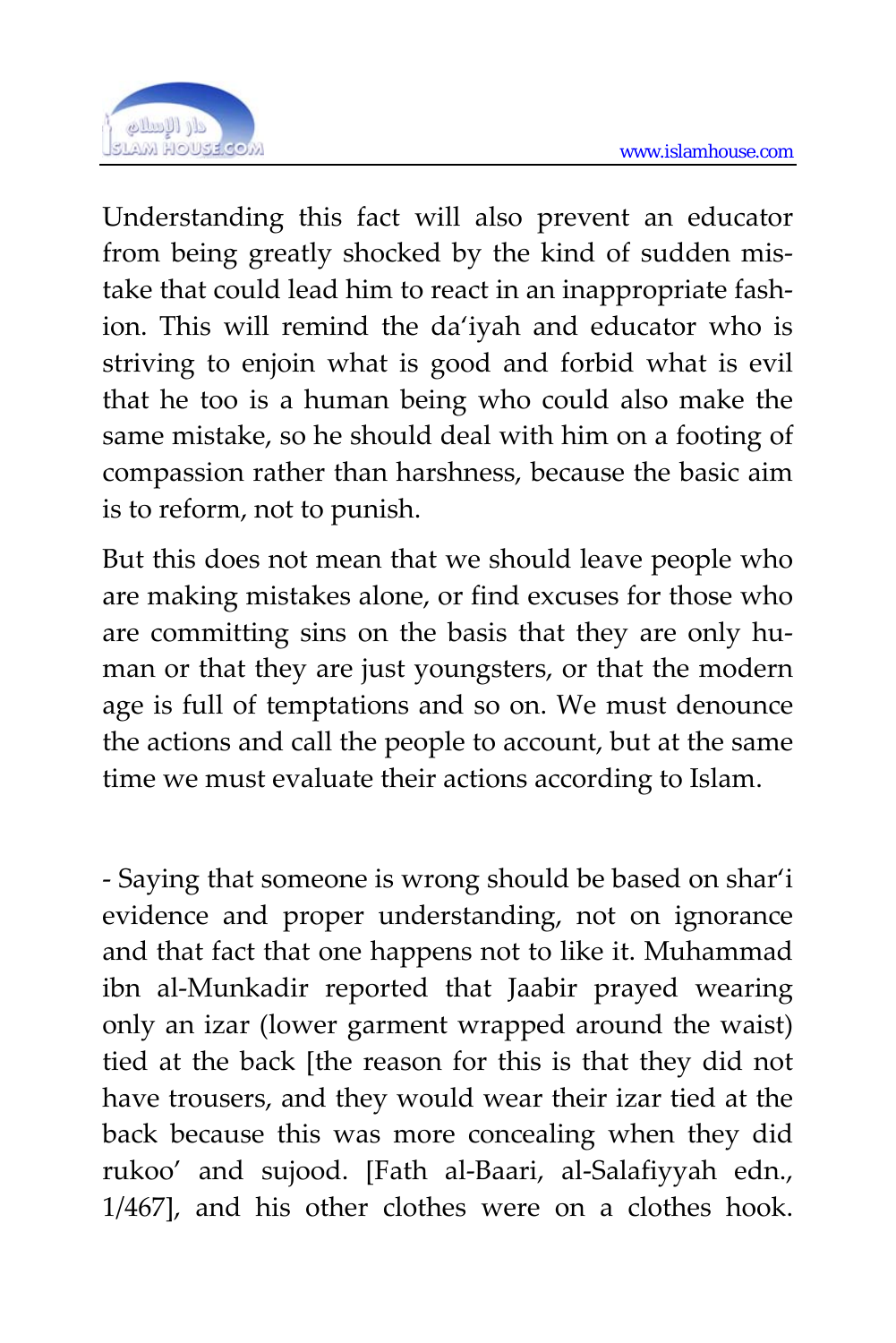

Someone said to him, 'Are you praying in one garment?' He said, 'I only did it so that some foolish person like you would see me. Who among us had two garments at the time of the Messenger of Allaah (peace and blessings of Allaah be upon him)?'" (Reported by al‐Bukhaari, al‐ Fath, no. 352). Ibn Hajar (may Allaah have mercy on him) said: "What is meant by 'foolish' here is 'ignorant'… The purpose was to explain that it is permissible to pray wearing only one garment, although wearing two garments is preferable. It is as if he was saying, 'I did it on purpose to show that it is permissible, so that one who does not know could follow me in that or he could re‐ buke me so that I could teach him that it is permissible.' The reason why his answer was so harsh was so that he could teach them not to rebuke the scholars and to urge them to look into shar'i matters themselves." (al‐Fath, 1/467)

‐ The more serious a mistake is, the more effort should be made to correct it.

Efforts to correct mistakes that have to do with 'aqeedah should be greater than those to correct mistakes that have to do with etiquette, for example. The Prophet (peace and blessings of Allaah be upon him) was intensely con‐ cerned about dealing with and correcting mistakes that had to do with shirk in all its forms, because this was the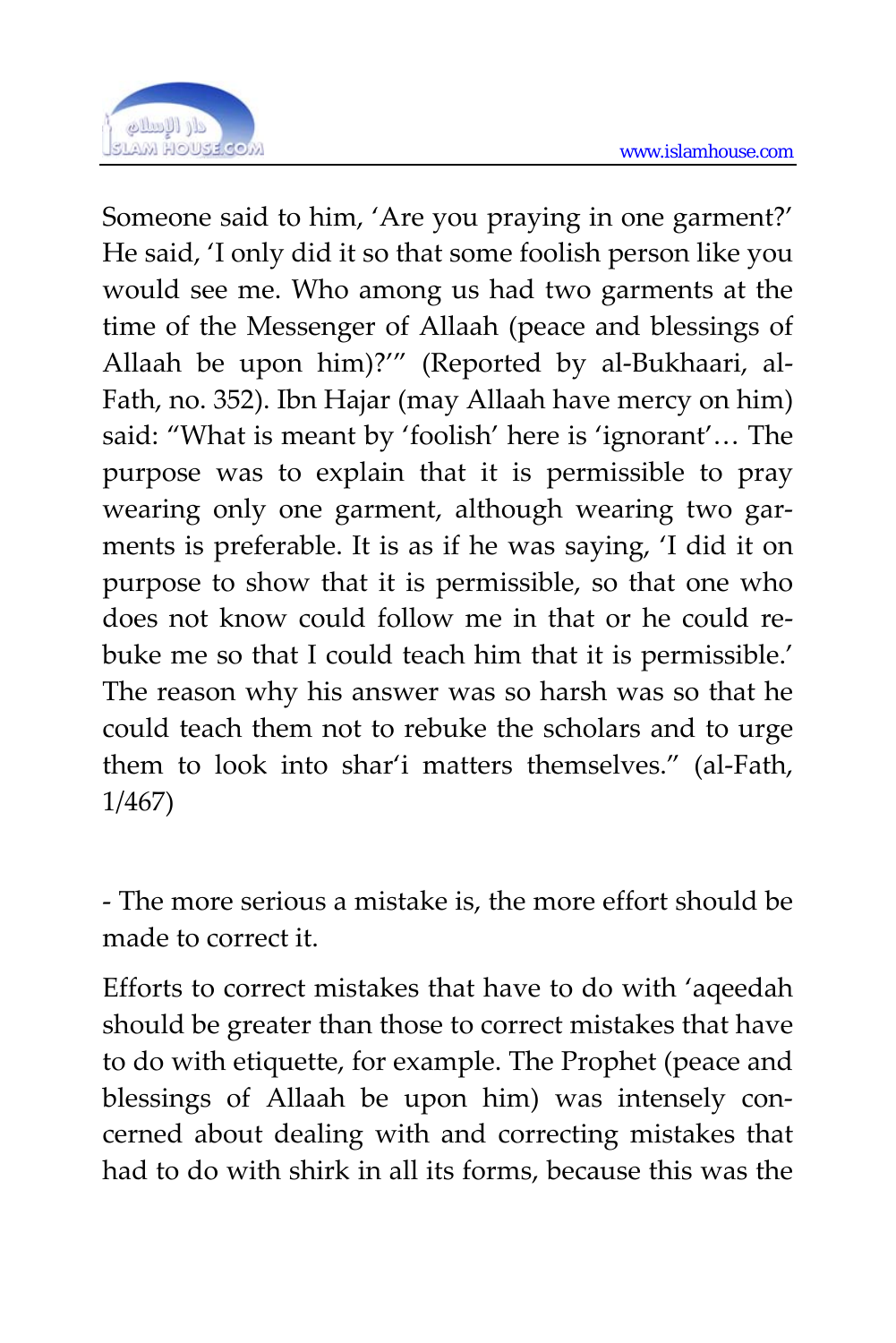

most important matter. Examples of this follow. Al‐ Mugheerah ibn Shu'bah said:

**"There was an eclipse of the sun on the day that [the Prophet's infant son] Ibraaheem died, and the peo‐ ple said, 'This eclipse is because of the death of Ibraaheem.' The Messenger of Allaah (peace and blessings of Allaah be upon him) said: 'The sun and the moon are two of the signs of Allaah, they do not become eclipsed for the death or life of anyone. If you see them (eclipsed) then call on Allaah and pray to Him until the eclipse is over.'" (Reported by al‐ Bukhaari, Fath, 1061).**

**Abu Waaqid al‐Laythi reported that when the Mes‐ senger of Allaah (peace and blessings of Allaah be upon him) went out to Hunayn, he passed by a tree belonging to the mushrikeen that was called Dhaat Anwaat, on which they used to hang their weapons. They said, 'O Messenger of Allaah, make for us a Dhaat Anwaat like they have.' The Prophet (peace and blessings of Allaah be upon him) said, 'Sub‐ haan‐Allaah! This is like what the people of Moosa said, "Make for us a god as they have gods." By the One in Whose hand is my soul, you will follow the ways of the people who came before you.' " (Re‐ ported by al‐Tirmidhi, no. 2180. He said: 'This is a saheeh hasan hadeeth')**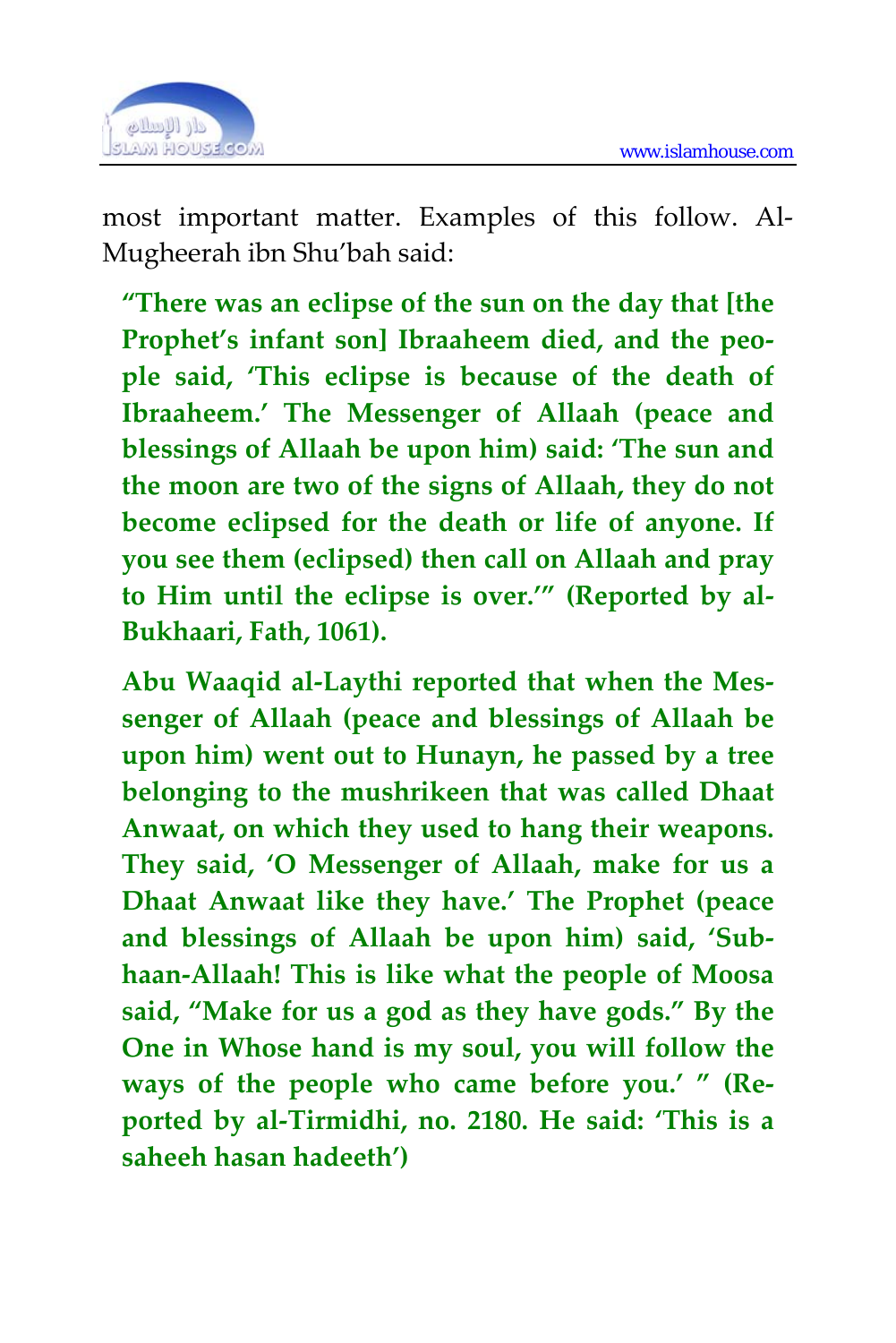

According to another report narrated by Abu Waaqid, they went out from Makkah with the Messenger of Al‐ laah to Hunayn. He said:

**"The kuffaar had a lotus‐tree to which they were de‐ voted and on which they used to hang their weap‐ ons; it was called Dhaat Anwaat. We passed by a big, green lotus‐tree, and we said, 'O Messenger of Allaah, make this a Dhaat Anwat for us.' The Mes‐ senger of Allaah (peace and blessings of Allaah be upon him) said: 'By the One in Whose hand is my soul, you have said what the people of Moosa said to him, "Make for us a god as they have gods," and he said, "Verily, you are a people who know not." It is the same thing, and you will follow the ways of the people who came before you, step by step.' " (Re‐ ported by Ahmad, al‐Sunan, 5/218)**

Zayd ibn Khaalid al‐Juhani said:

**"The Messenger of Allaah (peace and blessings of Allaah be upon him) led us in Subh (Fajr) prayer at al‐Hudaybiyah just after it had rained in the night. When he finished, he turned to the people and said, 'Do you know what your Lord says?" They said, 'Al‐ laah and His Messenger know best.' He said, 'This morning one of My slaves became a believer in Me, and one a disbeliever. As for the one who said, we have been given rain by the Grace and Mercy of Al‐ laah, he is a believer in Me and a disbeliever in the**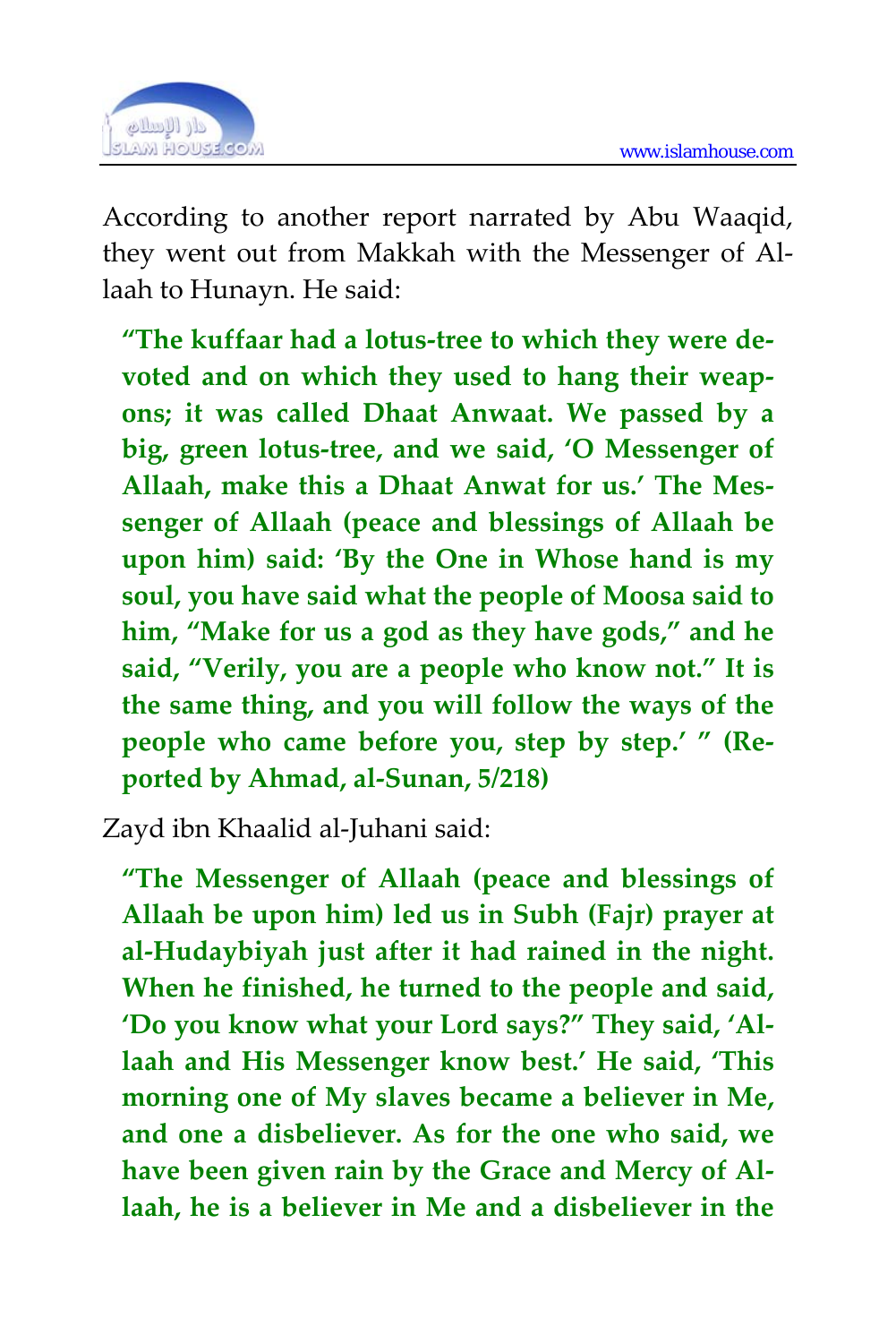

**stars; and as for him who said, we have been given rain by such‐and‐such a star, he is a disbeliever in Me and a believer in the stars.' " (Reported by al‐ Bukhaari, Fath, no. 846)**

Ibn 'Abbaas reported that a man said,

**"O Messenger of Allaah, whatever Allaah and you will." He said, "Are you making me equal to Allaah? [Say instead:] What Allaah alone wills." (Reported by Ahmad, al‐Musnad, 1/283)**

Ibn 'Umar (may Allaah be pleased with them both) re‐ ported that he caught up with 'Umar ibn al‐Khattaab who was with a group of people and was swearing by his father. The Messenger of Allaah (peace and blessings of Allaah be upon him) called them and told them that Al‐ laah had forbidden them to swear by their forefathers; the one who wanted to swear an oath should swear by Allaah or else keep quiet. (Reported by al‐Bukhaari, Fath, 6108)

Note: Imaam Ahmad reported in his Musnad: Wakee' told us that al‐A'mash told us from Sa'd ibn 'Ubaydah who said: "I was with Ibn 'Umar in a circle and he heard a man in another circle saying, 'No, by my father.' So Ibn 'Umar threw pebbles at him and said, 'This is how 'Umar used to swear, and the Prophet (peace and blessings of Allaah be upon him) forbade him to do this and said that it was shirk.' " (al‐Fath al‐Rabbaani, 14/164).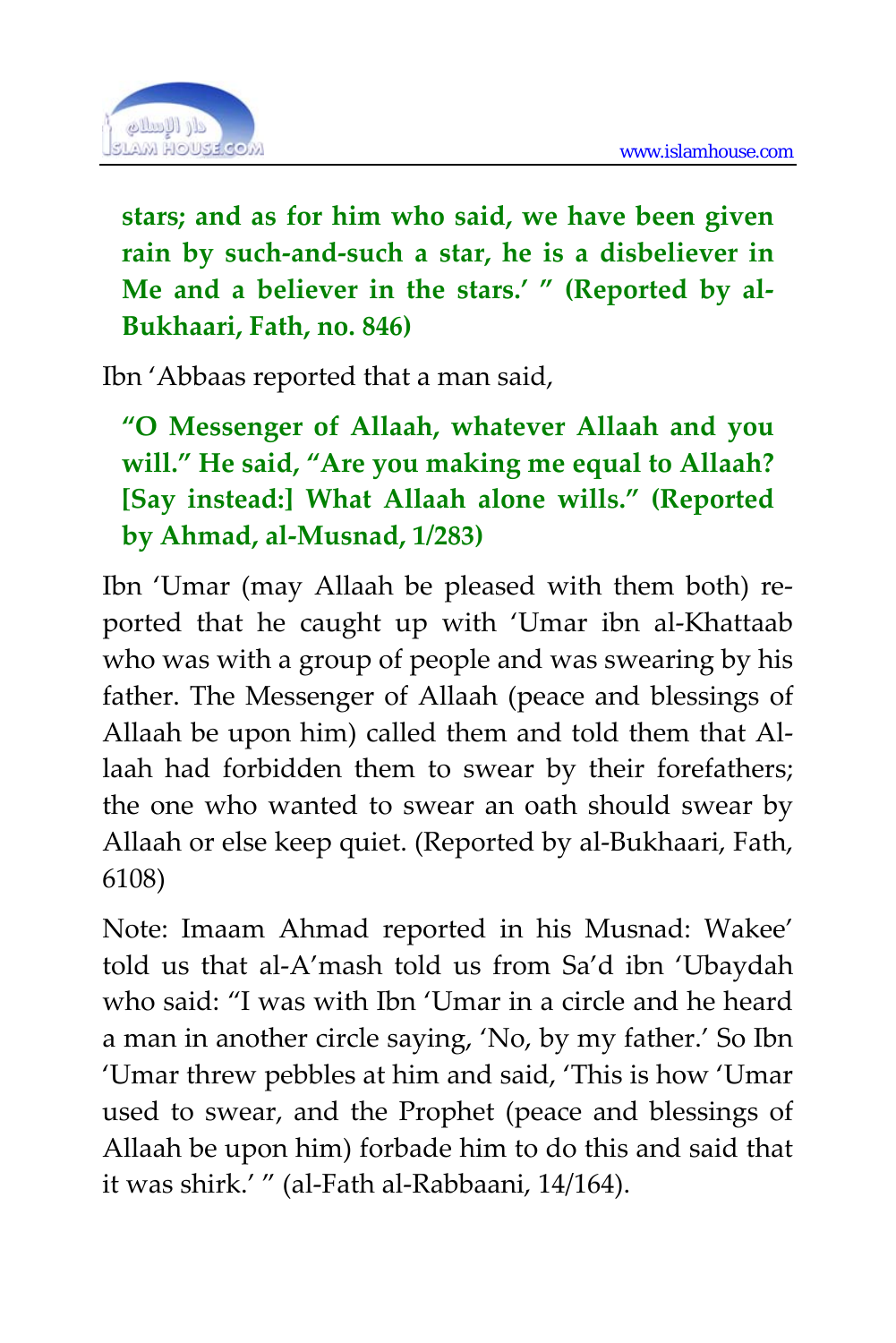

Abu Shurayh Haani' ibn Yazeed said:

**"A delegation of people came to the Prophet (peace and blessings of Allaah be upon him) and he heard them calling one of them Abd al‐Hajar ("slave of the stone"). He asked him, 'What is your name?' He said, ' 'Abd al‐Hajar.' The Messenger of Allaah (peace and blessings of Allaah be upon him) said, 'No, you are 'Abd‐Allaah (slave of Allaah).'" (Re‐ ported by al‐Bukhaari in al‐Adab al‐Mufrad, no. 813. Al‐Albaani said in Saheeh al‐Adab al‐Mufrad that it is saheeh, no. 623).**

‐ Taking into account the position of the person who is striving to correct the mistake. Some people's advice may be more readily accepted than others' because they have a status that others do not, or because, unlike others, they have authority over the person who has made the mistake, for example, a father with his child or a teacher with his student or a government official with the one whom he is inspecting. One who is older is not like one who is younger, a relative is not like a stranger, a person with authority is not like one with no authority. Understand‐ ing these differences will make the reformer put things into perspective and evaluate them properly, so that his rebuke or correction will not lead to a greater evil. The position of the one who is rebuking and the esteem in which he is held by the one who has made the mistake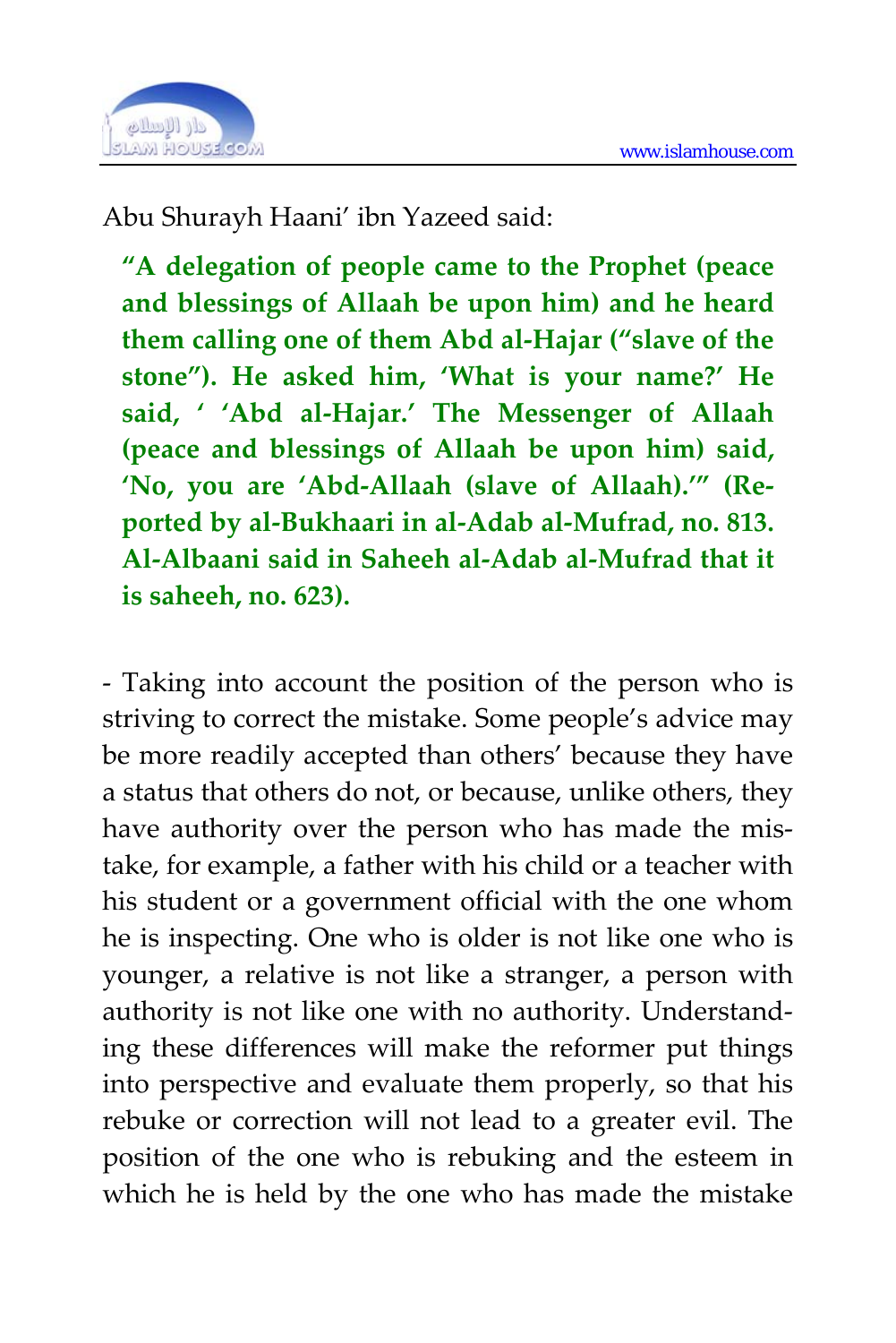

are very important in judging how strong the rebuke should be and deciding how harsh or gentle the tone should be. From this we learn two things:

Firstly, that the person to whom Allaah has given status or authority should use that to enjoin what is good and forbid what is evil, and to teach people. He should un‐ derstand that he has a great responsibility because people will accept more from him than from other people – usually – so he can do more than others can.

Secondly, the person who seeks to enjoin what is good and forbid what is evil should not misjudge the situation and put himself in a higher position than is in fact the case and behave as if he has qualities that he does not have, because this will only put people off.

The Prophet (peace and blessings of Allaah be upon him) made the most of the position of respect that Allaah had given him when he was rebuking and teaching people. He did things that would not have been appropriate if they were done by anyone else, examples of which fol‐ low. Ya'eesh ibn Tihfah al‐Ghiffaari reported that his fa‐ ther said:

**"I was a guest of the Messenger of Allaah (peace and blessings of Allaah be upon him), one of the poor to whom he played host. The Messenger of Allaah (peace and blessings of Allaah be upon him) came out to check on his guests during the night, and saw**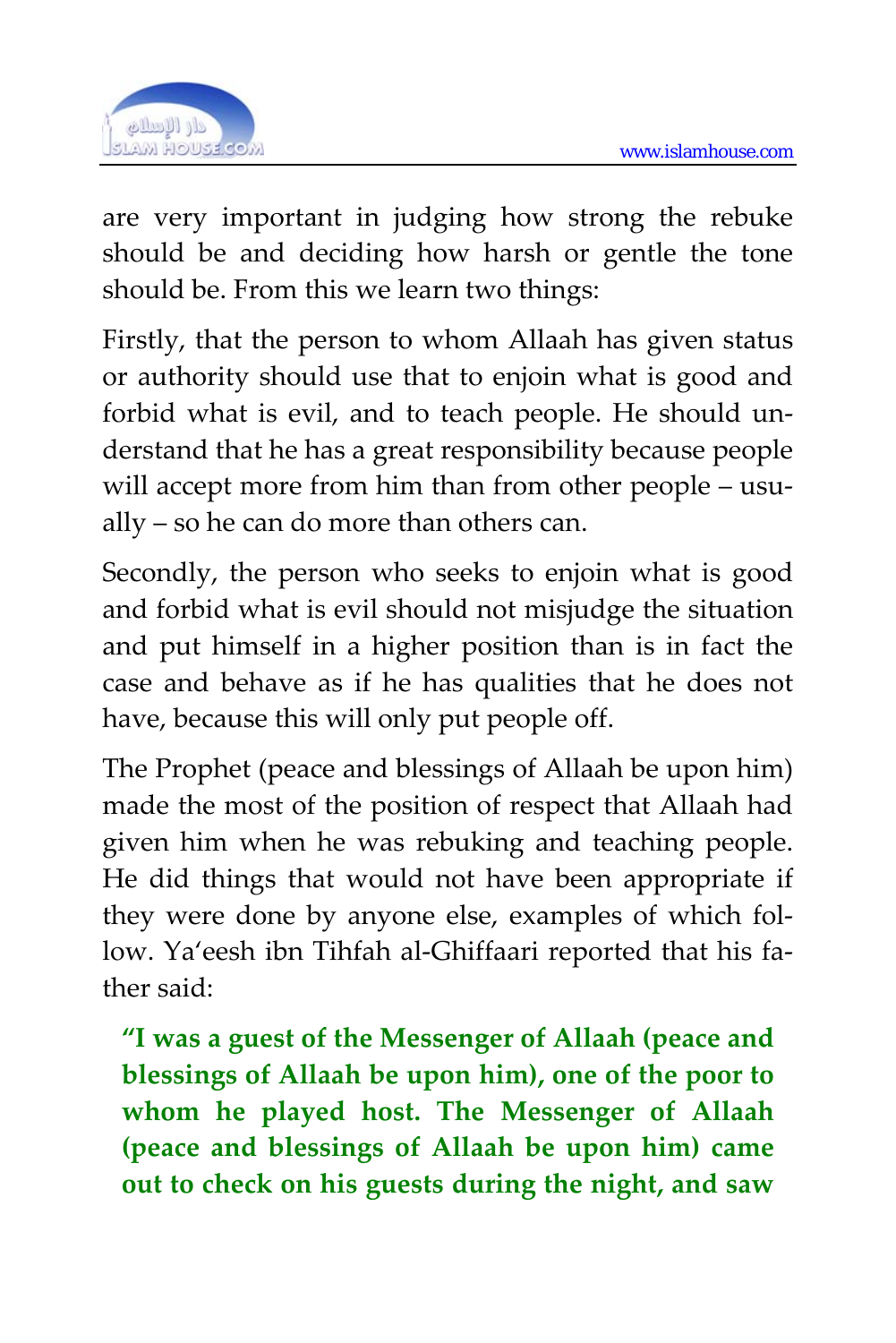

**me lying on my stomach. He kicked me and said, 'Don't lie like this; this is the kind of lying that Al‐ laah hates.'"** 

According to another report:

**"He kicked him and woke him up, and said, 'This is how the people of Hell lie.'" (Reported by Ahmad, al‐Fath al‐Rabbaani, 14/244‐245. Also reported by al‐ Tirmidhi, no. 2798, Shaakir ed.; by Abu Dawood in Kitaab al‐Adab in his Sunan, no. 5040, ad‐Da'aas edn. The hadeeth is also in Saheeh al‐Jaami', 2270‐ 2271)**

This method of rebuking was appropriate for the Prophet (peace and blessings of Allaah be upon him) because of his position and status, but it is not appropriate for ordinary people. It is not alright for any person who wants to rebuke another for sleeping on his stomach to kick him whilst he is asleep and wake him up, and then expect him to accept this advice and thank him for it. The same applies to hitting a person who is making a mistake or throwing something like pebbles or whatever at him. Al‐ though some of the salaf did that, it was because of their particular status. Some stories of this nature follow. Al‐ Daarimi (may Allaah have mercy on him) reported from Sulaymaan ibn Yassaar that a man called Sabeegh came to Madeenah and started to ask about the ambiguous texts of the Qur`aan. 'Umar sent for him, and he had pre‐ pared some date palm branches for him (to hit him with).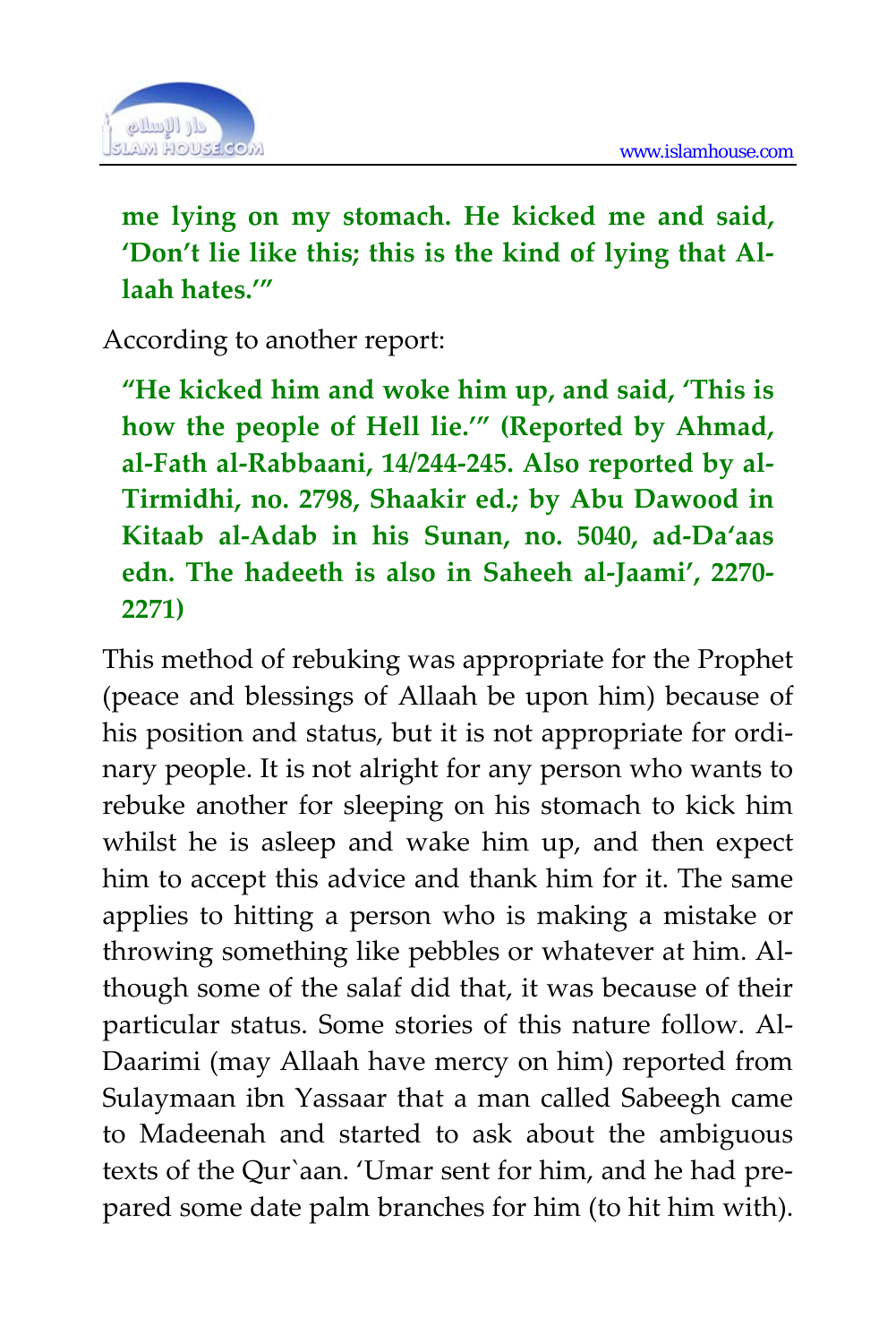

['Umar] asked him, **"Who are you?' He said, "I am the slave of Allaah, Sabeegh." 'Umar took hold of one of the palm branches and hit him, saying, "I am the slave of Allaah, 'Umar." He kept hitting him until his head began to bleed, and he said, "O Ameer al‐Mu'mineen, enough! [The ideas that] were in my head have gone!"** (Sunan al‐Daarimi, ed. by 'Abd‐Allaah Haashim Ya‐ maani, 1/51, no. 146).

Al‐Bukhaari (may Allaah have mercy on him) reported that Ibn Abi Layla said: "Hudhayfah was in al‐Madaa`in and asked for a drink, and a grandee gave him a vessel of silver. He threw it at him and said, 'I would not have thrown it, but I told him not to do it and he didn't stop. The Prophet (peace and blessings of Allaah be upon him) forbade us from wearing silk and brocade, and from drinking from vessels of gold and silver. He said:

### **'These are for them in this world and for you in the Hereafter.'" (al‐Fath, no. 5632)**

According to a report narrated by Ahmad, describing the same incident, 'Abd al‐Rahmaan ibn Abi Laylaa said: "I went out with Hudhayfah to one of these areas, and he asked for something to drink. A grandee brought him a vessel of silver and he (Hudhayfah) threw it in his face. We said, 'Be quiet, be quiet, if we ask why he did it, he might not tell us.' So we were quiet, and a little while later he said, 'Do you know why I threw it in his face?' We said, 'No.' He said, 'I had told him not to do it. The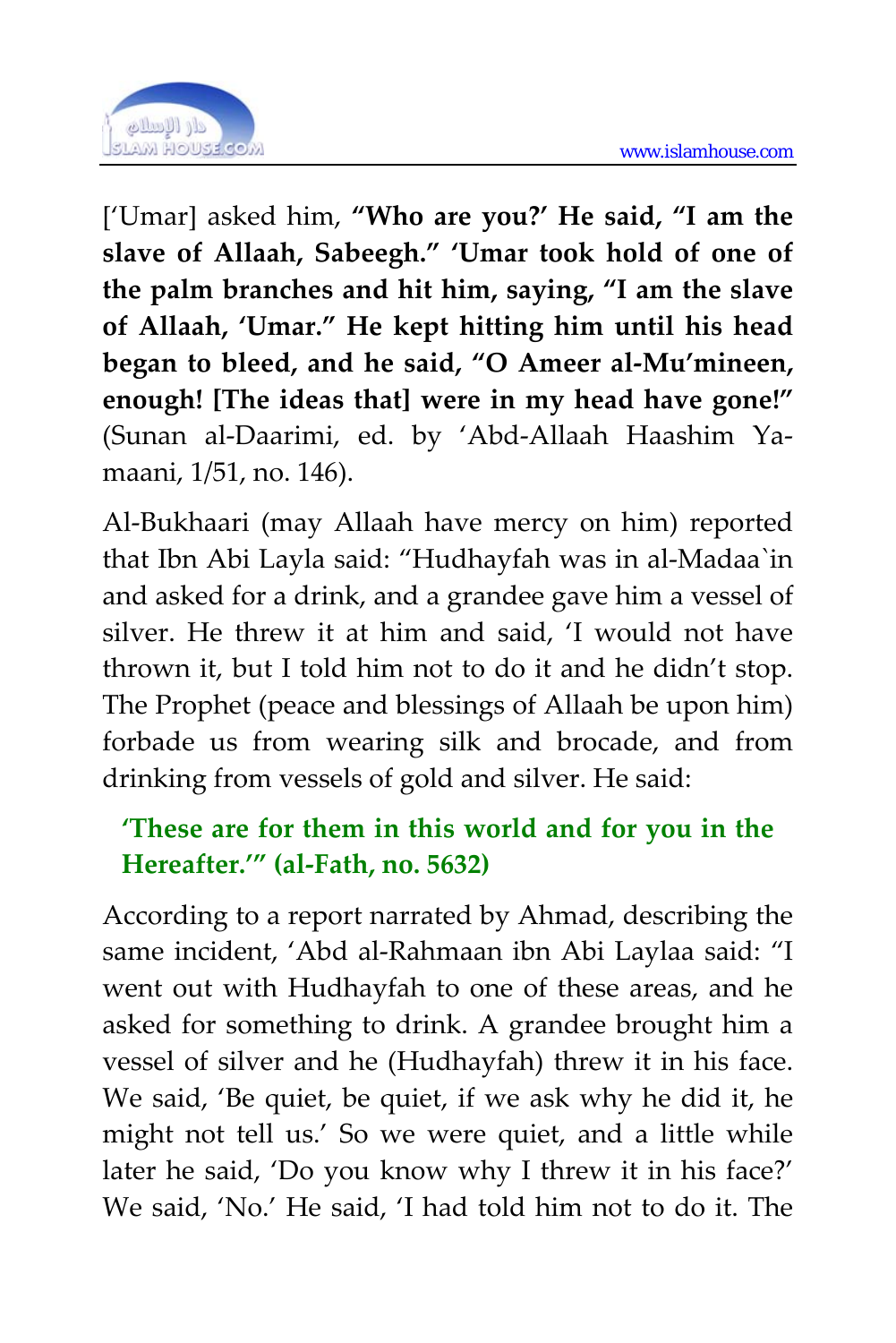

Messenger of Allaah (peace and blessings of Allaah be upon him) said:

# **'Do not drink from vessels of gold.'**

…and Mu'aadh said, 'Do not drink from vessels of gold or silver, and do not wear silk or brocade; these are for them in this world and for you in the Hereafter.' " (al‐ Musnad, 5/396)

Al‐Bukhaari narrated that Seereen asked Anas to write him a contract of manumission, as he had plenty of money, but Anas refused. Seereen went to 'Umar (may Allaah be pleased with him), who told Anas to write the document, and Anas still refused, so 'Umar hit him with a whip whilst reciting the words (interpretation of the meaning):

**"… give them [slaves seeking emancipation] such writing [of a document of manumission], if you know that they are good and trustworthy…" [an‐ Noor 24:33]** 

…so he wrote the document for him. (Al‐Fath, 5/184).

Al‐Nisaa`i reported from Abu Sa'eed al‐Khudri that he was praying when a son of Marwaan came in front of him, so he checked him, and when he did not go back, he hit him. The boy went out crying, and went to Marwaan and told him what had happened. Marwaan asked Abu Sa'eed, "Why did you hit the son of your brother?" He said, "I did not hit him, I hit the Shaytaan. I heard the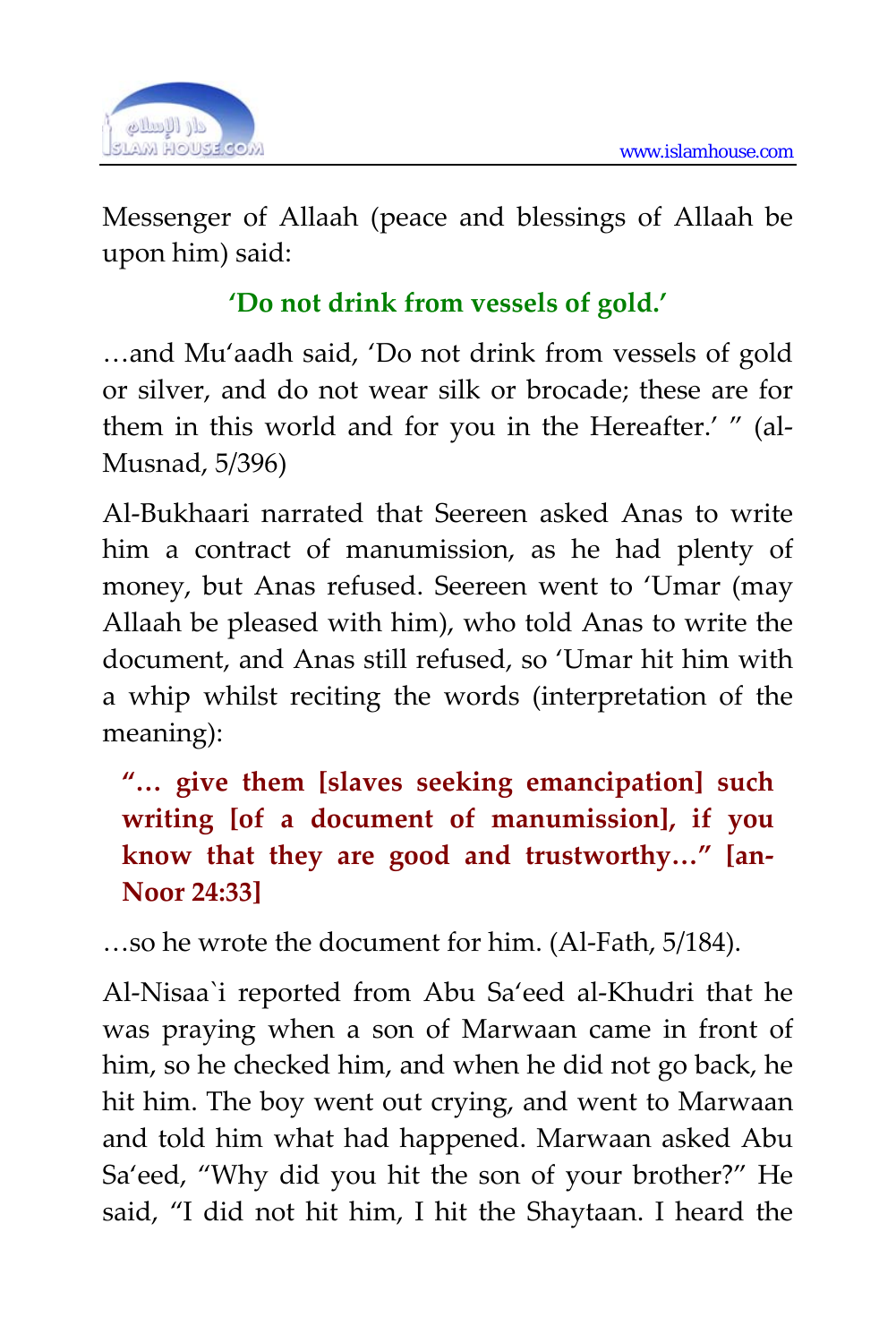

Messenger of Allaah (peace and blessings of Allaah be upon him) say:

**'If any one of you is praying and someone wants to pass in front of him, let him stop him as much as he can, and if he refuses then fight him, for he is a devil.' " (al‐Mujtaba min Sunan al‐Nisaa`i, 8/61; Sa‐ heeh Sunan al‐Nisaa`i, no. 4518)**

Ahmad (may Allaah have mercy on him) reported from Abu'l‐Nadr that Abu Sa'eed al‐Khudri was suffering from a sore leg, and his brother came in and saw him ly‐ ing with one leg crossed over the other, so he hit him on the sore leg, making it hurt even more. He said, "You hurt my leg! Didn't you know it is sore?" He said, "Of course I knew." He said, "What made you do that?" He said, "Did you not hear that the Prophet (peace and blessings of Allaah be upon him) forbade us to sit like this?" (al‐Musnad, 3/42)

Maalik reported from Abu'l‐Zubayr al‐Makki that a man proposed marriage to another man's sister, and he [the brother] told him that she had committed zinaa. News of this reached 'Umar ibn al‐Khattaab, so he hit him or nearly hit him, and said, "Why did you tell him?" (Mu‐ watta' Maalik, no. 1553, report of Abu Mus'ab al-Zuhri, ed. by Bashshaar Ma'roof and Mahmood Khaleel. Mu`asaasat al‐Risaalah).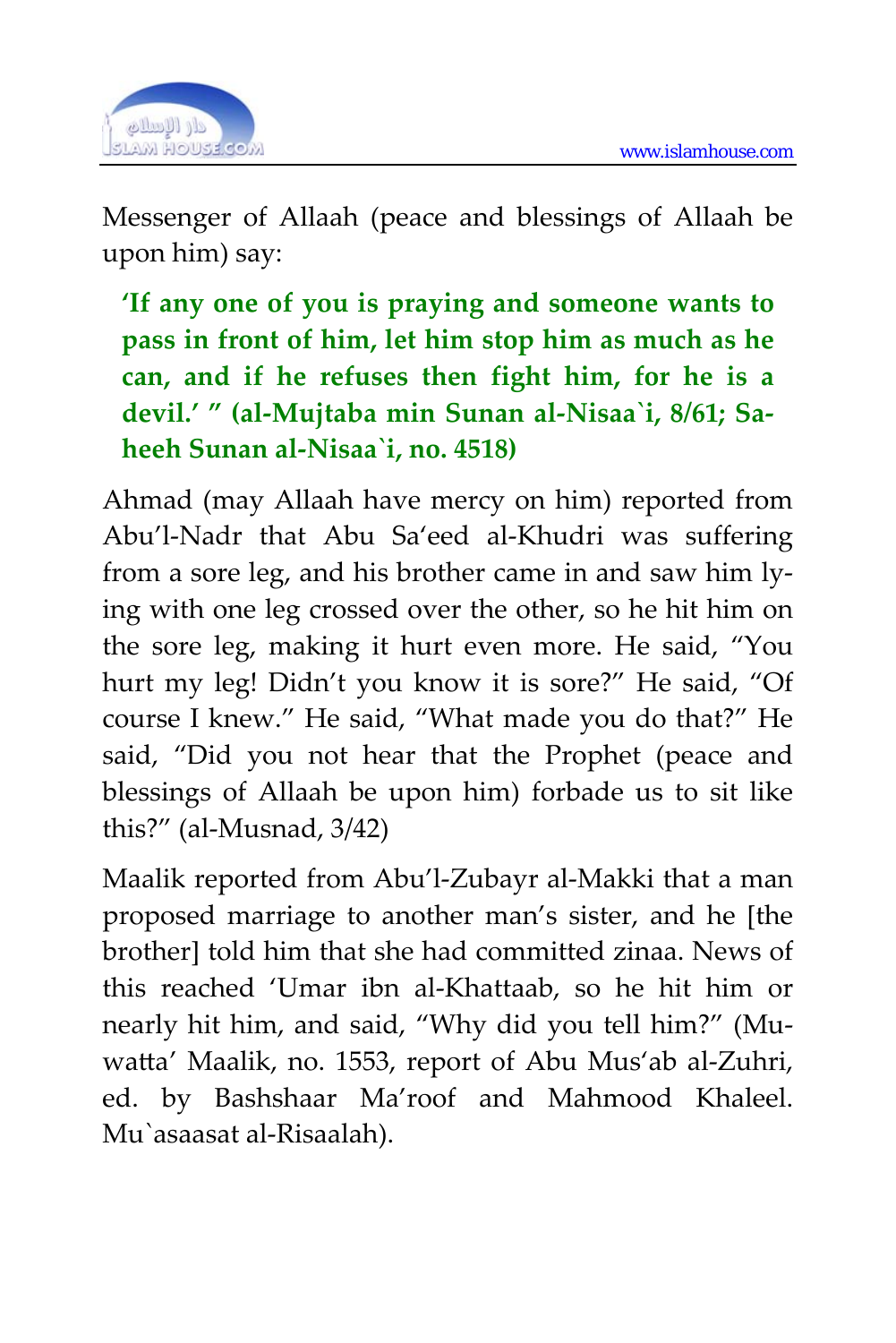

Muslim reported in his Saheeh from Abu Ishaaq who said: "I was with al-Aswad ibn Yazeed in the Great Mosque, and al‐Sha'bi was with us. Al‐Sha'bi told us about what Faatimah bint Qays had said about the Mes‐ senger of Allaah (peace and blessings of Allaah be upon him) not providing housing or an income for her. Al-Aswad took a handful of pebbles and threw them at him, saying, 'Woe to you! You talk about something like this? 'Umar said that we should not leave the Book of Allaah and the Sunnah of our Prophet (peace and blessings of Allaah be upon him) for the words of a woman who we cannot be sure has remembered things properly or not. Women have the right to accommodation and an income. Allaah says:

## **"… and turn them not out of their homes, not shall they (themselves) leave, except in case they are guilty of some open illegal sexual intercourse…" [al‐Talaaq 65:1].' " (Saheeh Muslim, no. 1480)**

Abu Dawood reported, with an isnaad in which two men are maqbool, that two men entered from the doors of Kindah, when Abu Mas'ood al‐Ansaari was sitting in a circle. The two men said, "Is there any man who will judge between us?" A man in the circle said, "I will." Abu Mas'ood took a handful of pebbles and threw them at him, saying, "Shut up! It is disliked to hasten to judgement." (Reported by Abu Dawood, Kitaab al-Aqdiyah, Bab fi talab al‐qada' wa al‐tasarru' ilayhi)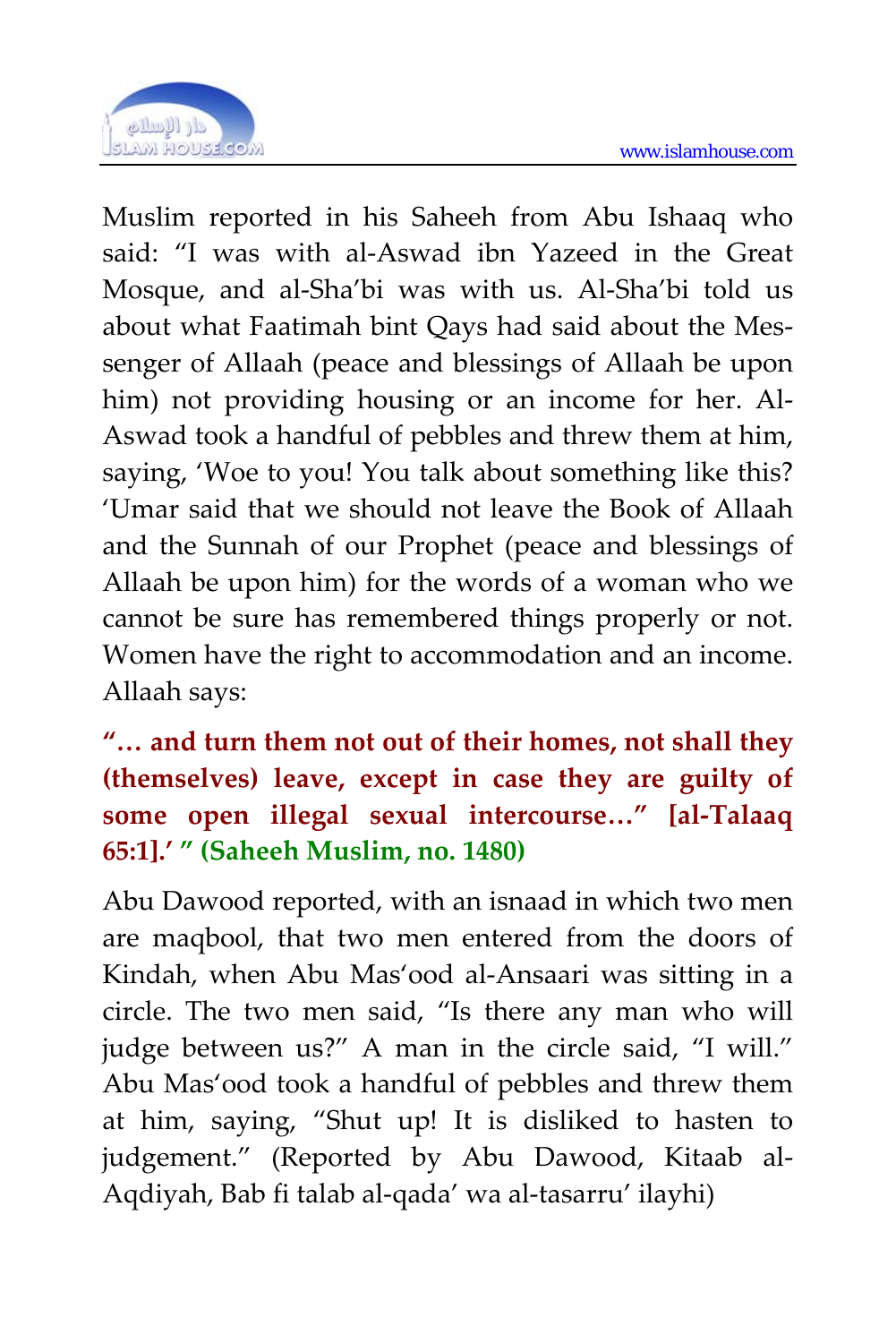

We should also note that the Prophet's rebuking of some of his closest Companions was, on occasions, harsher than his rebuking of a bedouin, for example, or a stranger. All of this has to do with wisdom and proper evaluation in rebuking.

‐ Making a distinction between one who errs out of igno‐ rance and one who errs despite his knowledge. One of the stories that illustrate this clearly is what happened to Mu'aawiyah ibn al‐Hakam al‐Salami when he came to Madeenah from the desert, and he did not know that it is forbidden to speak during the salaah. He said:

**"Whilst I was praying behind the Messenger of Al‐ laah (peace and blessings of Allaah be upon him), a man sneezed, so I said 'Yarhamuk Allaah (may Al‐ laah have mercy on you).' The people glared at me, so I said, 'May my mother lose me! What is wrong with you that you are looking at me?' They began to slap their thighs with their hands, and when I saw that they were indicating that I should be quiet, I stopped talking (i.e., I nearly wanted to answer them back, but I controlled myself and kept quiet). When the Messenger of Allaah (peace and blessings of Al‐ laah be upon him) had finished praying – may my father and mother be sacrificed for him, I have never seen a better teacher than him before or since – he did not rebuke me or hit me or put me to shame. He**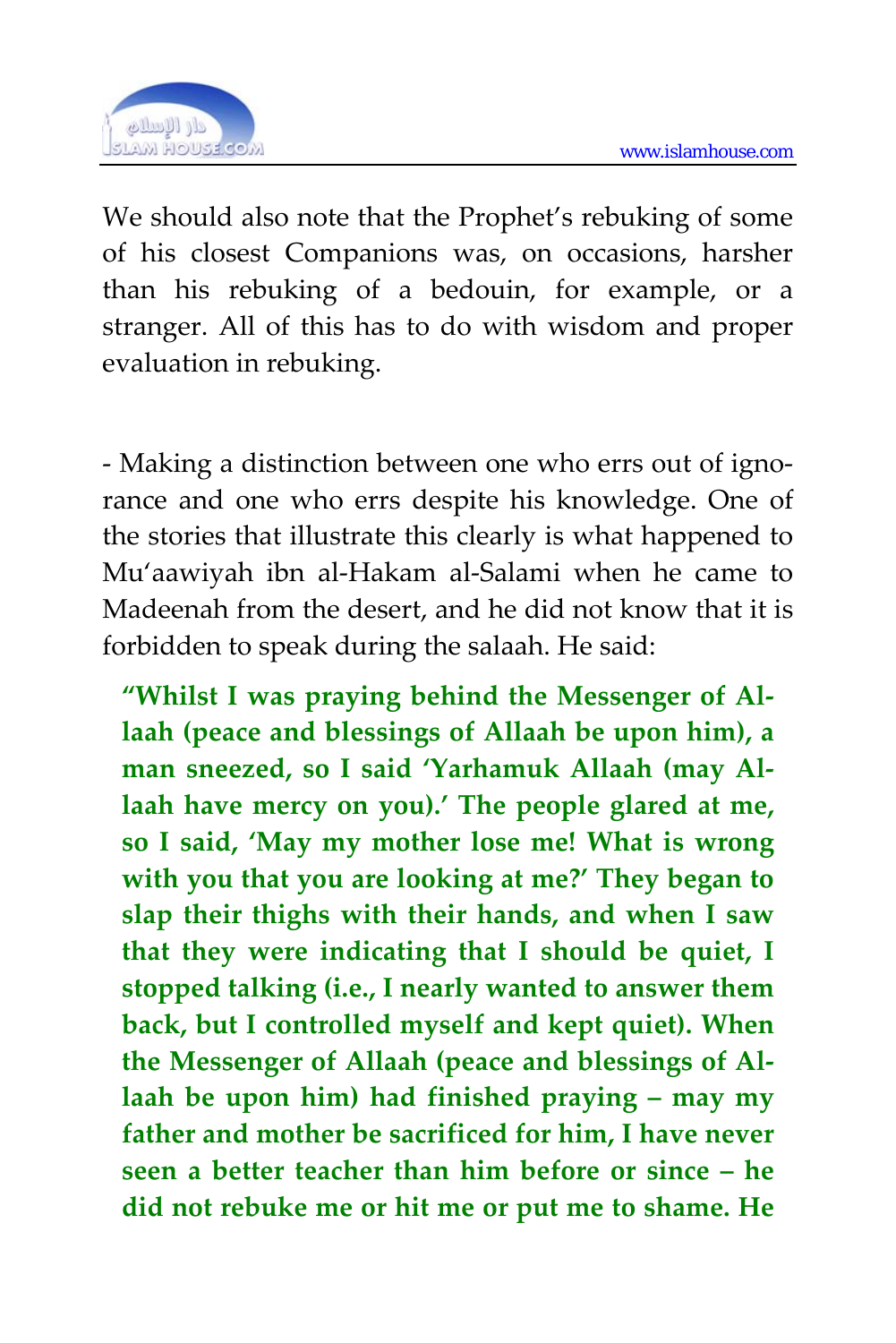

**just said, 'This prayer should contain nothing of the speech of men; it is only tasbeeh and takbeer and recitation of the Qur`aan.' " (Saheeh Muslim, 'Abd al‐Baaqi edn., no. 537).**

The ignorant person needs to be taught; the one who has doubts needs to have things explained to him; the negli‐ gent person needs to be reminded; and the one who willfully persists in error needs to be warned. It is not right to treat one who knows about a ruling and one who is ignorant of it in the same manner when rebuking them. Treating one who does not know too harshly will only put him off and make him refuse to follow your advice, unlike teaching him with wisdom and gentleness, because an ignorant person simply does not realize that he is making a mistake. It is as if he is saying to the one who is rebuk‐ ing him: "Why don't you teach me before you launch an attack on me?"

The one who is making a mistake without realizing it may think that he is right, so we should take this into account and deal with him tactfully. Imaam Ahmad (may Allaah have mercy on him) reported in al‐Musnad from al‐Mugheerah ibn Shu'bah:

**"The Messenger of Allaah (peace and blessings of Allaah be upon him) ate some food, then got up to pray. He had already done wudoo' before that, but I brought some water for him to do wudoo', He re‐ buffed me and said, 'Go away!' I felt upset, by Al‐**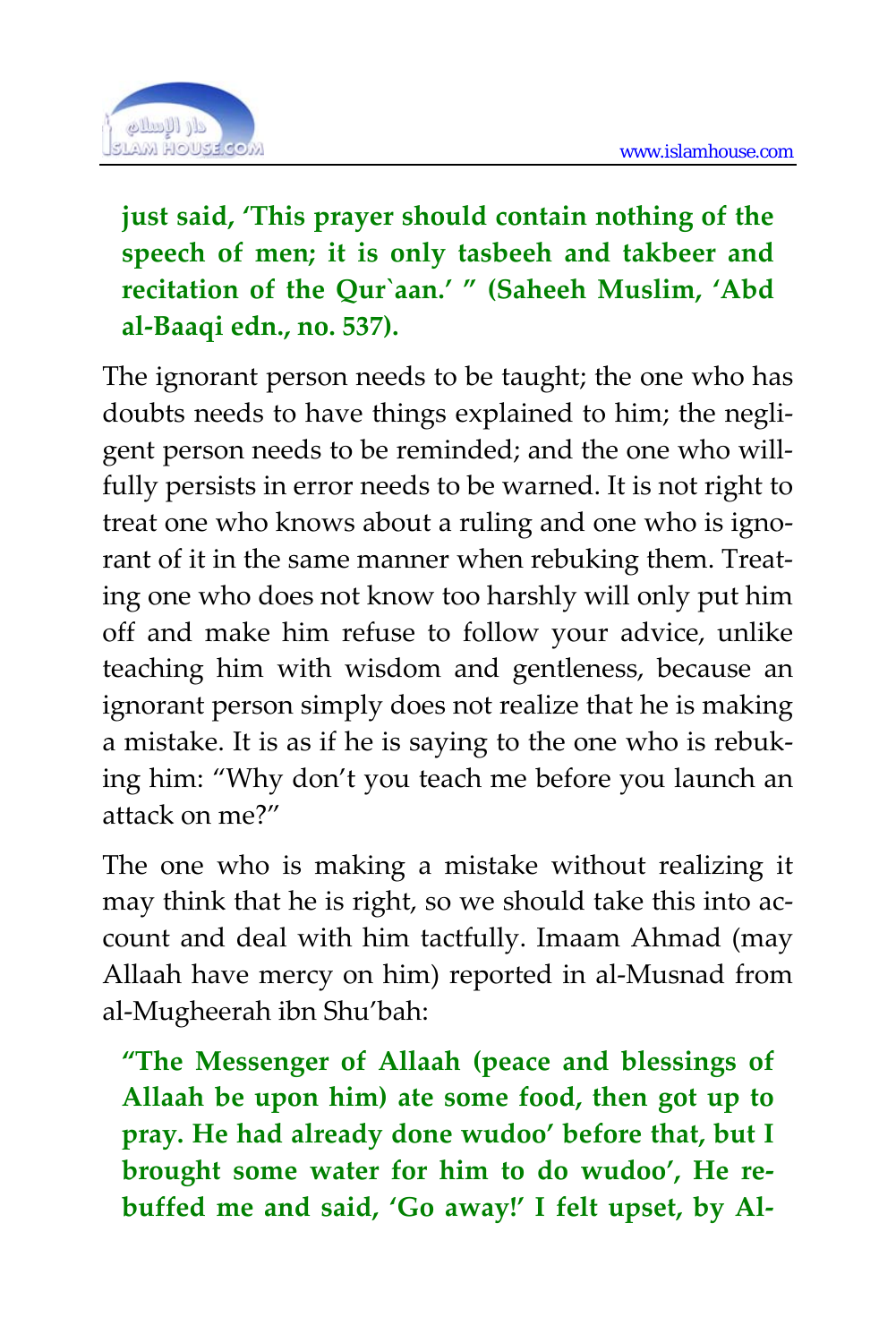

**laah. He prayed, and I complained to 'Umar about what had happened. He said, 'O Prophet of Allaah, al‐Mugheerah feels hurt by your rebuff, and he is worried that you may be angry with him for some reason.' The Prophet (peace and blessings of Allaah be upon him) said: 'I see only good in him, but he brought me water to do wudoo' after I had eaten some food, and if I had done wudoo' then, the peo‐ ple would have followed suit [i.e., they would have thought that they had to do wudoo' every time they had eaten something].' " (al‐Musnad, 4/253)**

We should note here that when the Prophet (peace and blessings of Allaah be upon him) pointed out the mis‐ takes of these great Sahaabah, it did not have a negative impact on them or put them off; rather, it had a positive effect on them, and having been corrected in this manner by the Prophet (peace and blessings of Allaah be upon him), they would remain anxious and worried, watching their behaviour and feeling concerned until they could be sure that the Messenger of Allaah (peace and blessings of Allaah be upon him) was pleased with them.

We may also note from this story that when the Prophet (peace and blessings of Allaah be upon him) pointed out al‐Mugheerah's mistake, he was not angry with al‐ Mugheerah himself; he did this out of mercy to the people and to explain things clearly to them, so that they would not impose something on themselves that was not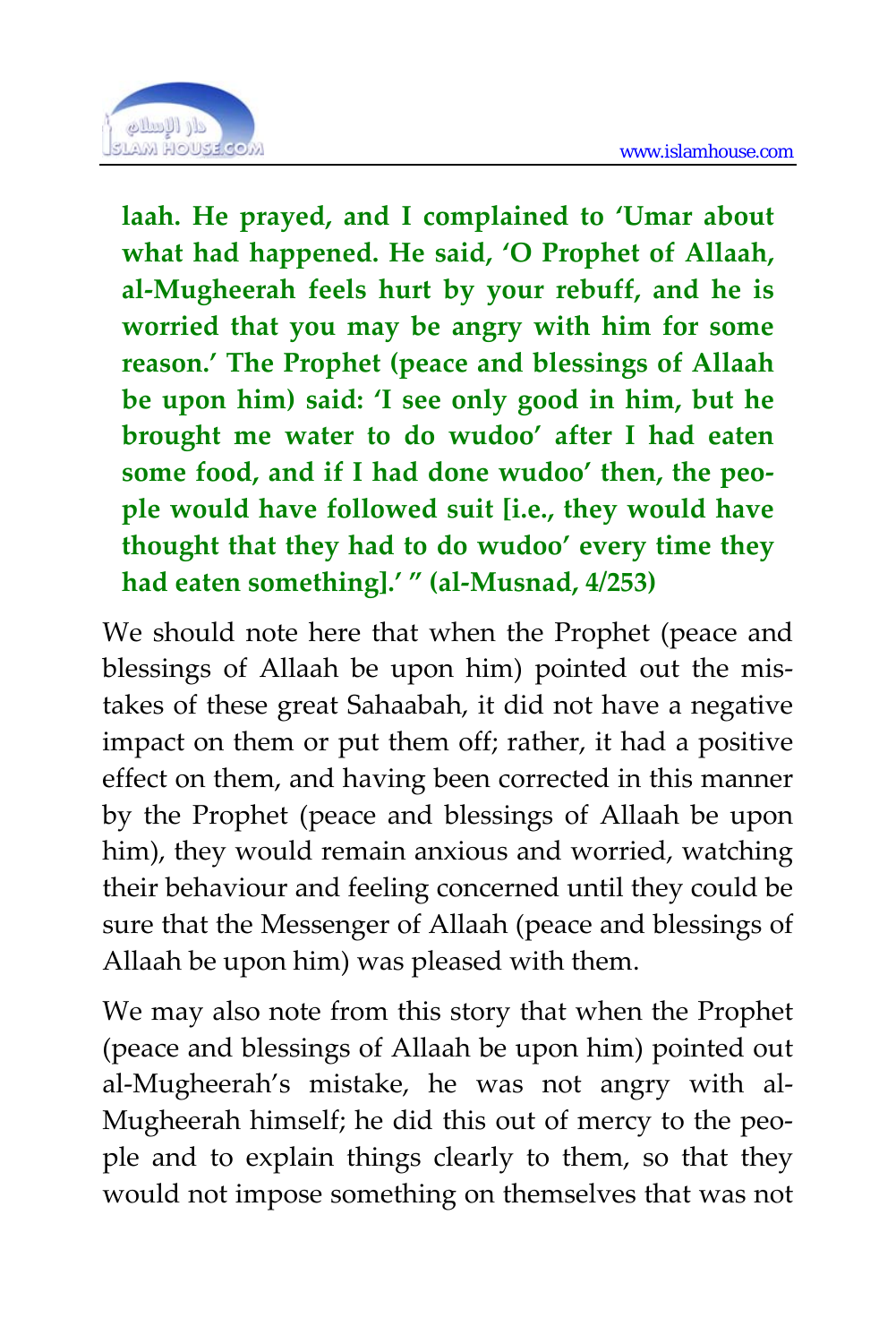

waajib and that would cause them a great deal of hardship.

‐ Making a distinction between mistakes stemming from an honest effort to find out what is right (ijtihaad), and mistakes done deliberately, out of negligence or because of shortcomings. There is no doubt that in the first case, a person is not to be blamed; indeed he will earn one re‐ ward even if he is mistaken, so long as his intention was sincere and he tried to reach the right conclusion, because the Prophet (peace and blessings of Allaah be upon him) said:

**"If a ruler judges and strives to make the right deci‐ sion, and his decision is correct, he will have two rewards, and if his decision is wrong, he will still have one reward." (Reported by al‐Tirmidhi, 1326, Shaakir edn. Abu 'Eesa al‐Tirmidhi said it is a ghareeb hasan hadeeth in this version.)**

This is a different case from one who errs deliberately or because of shortcomings. In the first instance, the person should be taught and advised; in the second, he should be warned and rebuked.

The ijtihaad which may be excused should be done on the part of one who is qualified, not one who gives fatwas without knowledge and without taking circum‐ stances into account. This is why the Prophet severely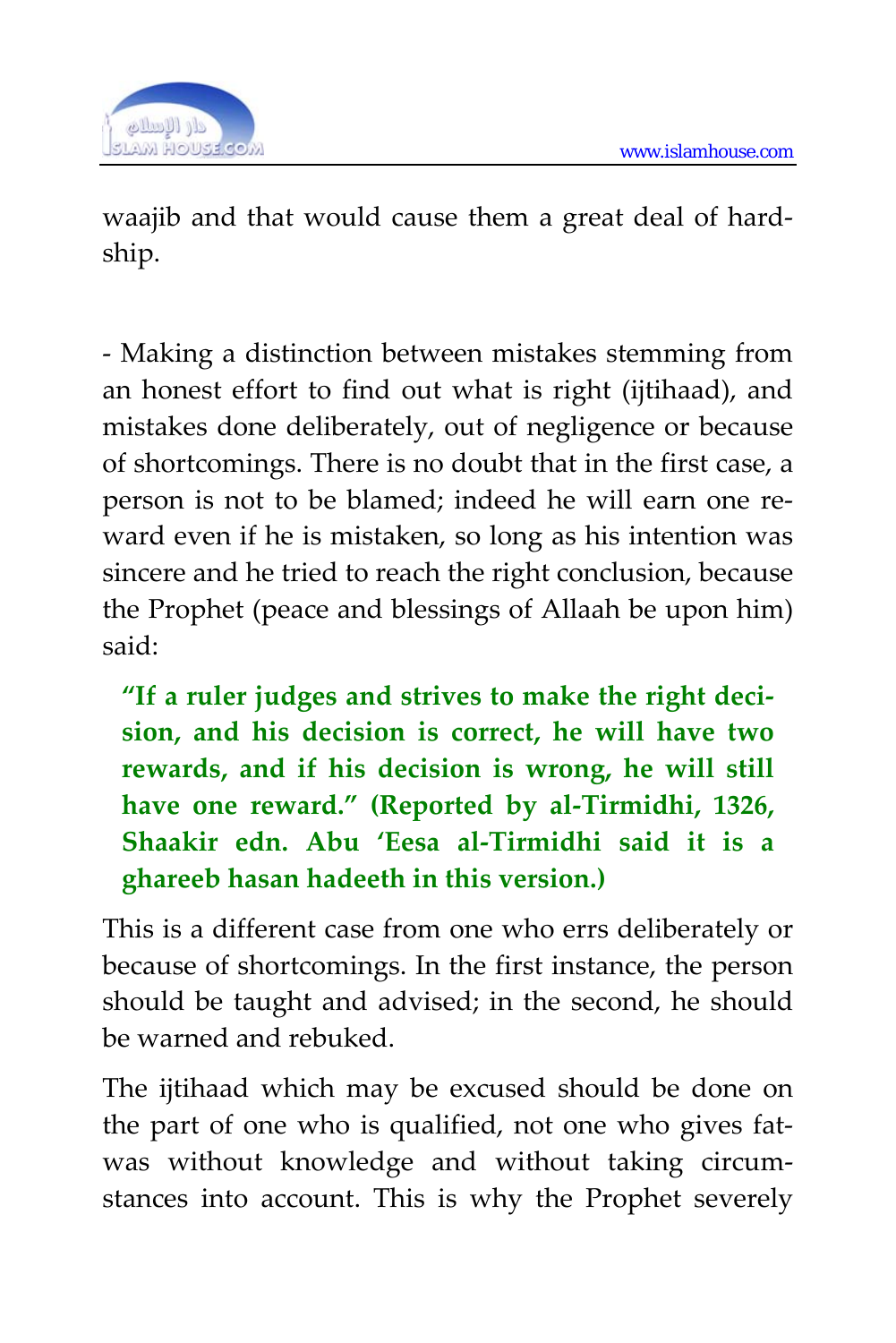

denounced the people who made the mistake in the case of the man with the head wound. Abu Dawood narrated in his Sunan from Jaabir (may Allaah be pleased with him) who said:

**"We went out on a journey, and one of the men with us was struck in the head with a stone and started bleeding. Then he slept and when he woke up he needed to do ghusl (he was in state of janaabah or impurity). He asked his companions, 'Do you think I could get away with doing tayammum?' They said, 'We don't think you have any excuse because water is available.' So he did ghusl, and he died. When we came to the Prophet (peace and blessings of Allaah be upon him) and he was told about this, he said, 'They have killed him, may Allaah kill them! Why did they not ask if they did not know? The cure of the one who does not know is to ask…'" (Sunan Abi Dawood, Kitaab al‐Tahaarah, Baab al‐majrooh yata‐ yammam; al‐Albaani classed it as hasan in Saheeh Abi Dawood, 325, and indicated that the extra mate‐ rial [not mentioned]added at the end of the hadeeth is da'eef)**

The Prophet (peace and blessings of Allaah be upon him) said that judges are of three types, one will be in Paradise and the other two in Hell. The type that will be in Para‐ dise is a man who knows the truth and judges accord‐ ingly. A man who knows the truth but judges unjustly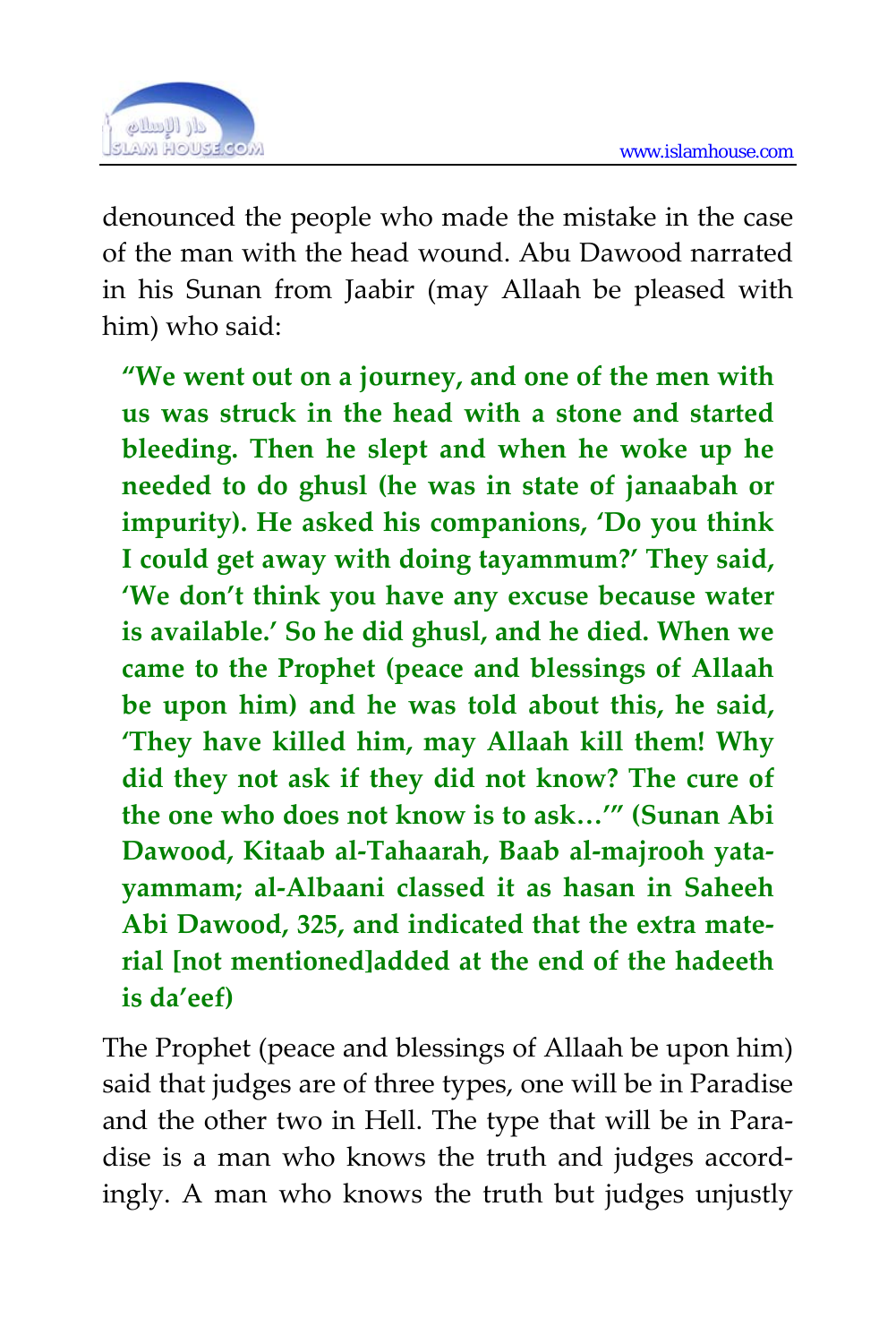

will be in Hell, and a man who judges between people without proper knowledge will also be in Hell. (Sunan Abi Dawood, no. 3573; classed as saheeh by al‐Albaani in al‐Irwa', 2164). The third type is not regarded as having any excuse.

Another factor in gauging the degree of rebuking is pay‐ ing attention to the environment in which the mistake occurred, such as whether it was an environment in which the Sunnah is followed or bid'ah is widespread, or how prevalent evil is, or whether there are ignorant or overly lenient people, whose opinions are widely fol‐ lowed, issuing fatwas to say that it is permissible.

‐ A good intention on the part of the one who makes the mistake does not mean that he should not be rebuked

'Amr ibn Yahya said: "I heard my father narrating from his father who said: 'We were at the door of 'Abd‐Allaah ibn Mas'ood before the early morning prayer. When he came out we walked with him to the mosque. Abu Moosa al‐Ash'ari came up to us and said, "Did Abu 'Abd al‐Rahmaan come out to you yet?" We said, "No." He sat down with us until [Abu 'Abd al‐Rahmaan] came out. When he came out, we all stood up to greet him, and Abu Moosa said to him: "O Abu 'Abd al‐Rahmaan, ear‐ lier I saw in the mosque something that I have never seen before, but it seems good, al‐hamdu Lillaah." He said,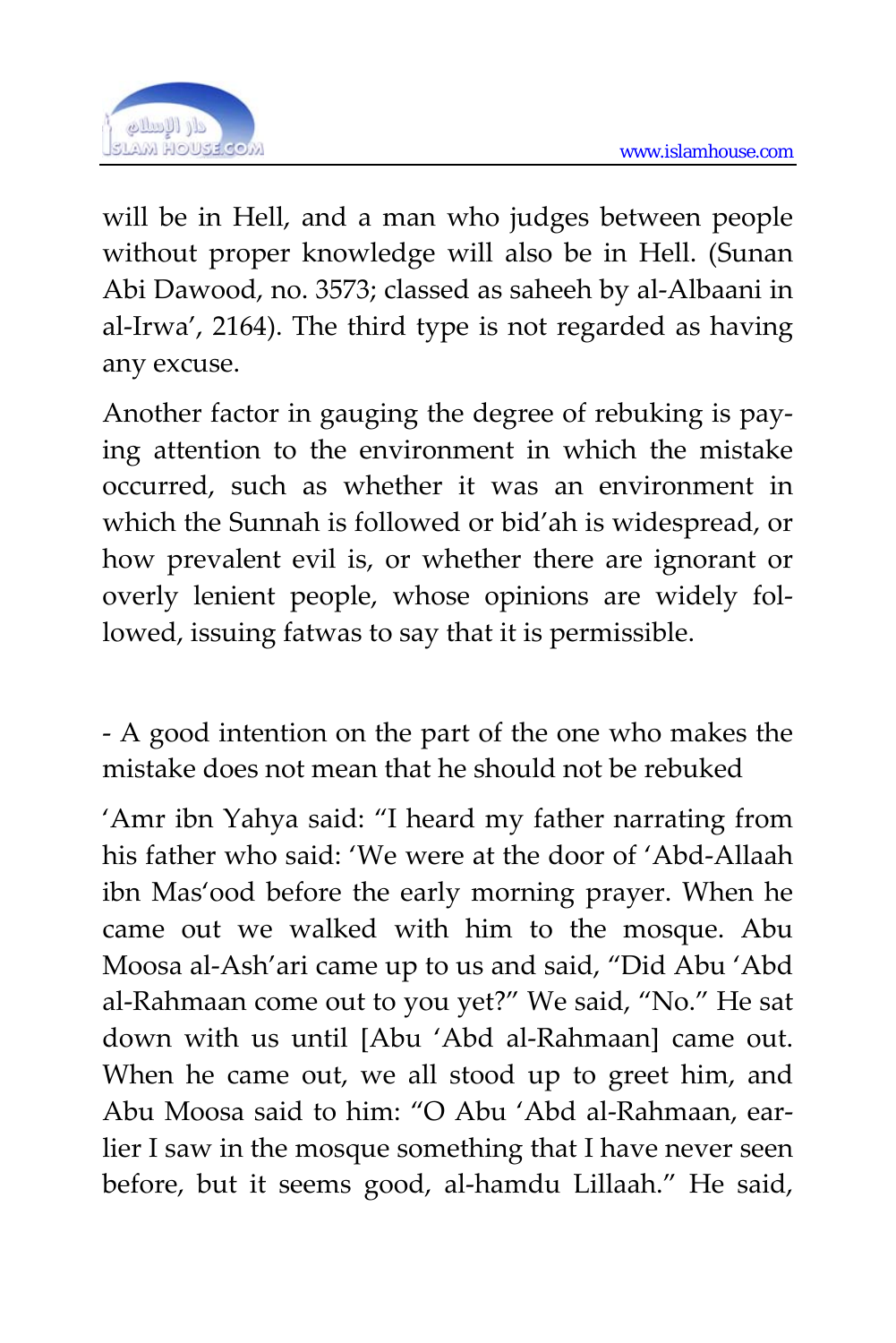

"And what was it?" He said, "if you live, you will see it. I saw people in the mosque sitting in circles waiting for the prayer. In every circle there was a man, and they had pebbles in their hands. He would say, 'Say Allaahu akbar one hundred times,' and they would say Allaahu akbar one hundred times; then he would say, 'Say Laa ilaaha ill‐Allaah one hundred times,' and they would say Laa ilaaha ill‐Allaah one hundred times; then he would say, 'Say Subhaan Allaah one hundred times,' and they would say Subhaan Allaah one hundred times.' He asked, 'What did you say to them?' He said, 'I did not say anything to them; I was waiting to see what your opinion would be and what you would tell me to do.' He said, 'Why did you not tell them to count their bad deeds and guarantee them that nothing of their good deeds would be wasted?' Then he left, and we went with him, until he reached one of those circles. He stood over them and said, 'What is this I see you doing?' They said, 'O Abu 'Abd al‐Rahmaan, these are pebbles we are using to count our takbeer, tahleel and tasbeeh.' He said, 'Count your bad deeds, and I guarantee that nothing of your good deeds will be wasted. Woe to you, O ummah of Muhammad, how quickly you are getting destroyed! The Companions of your Prophet (peace and blessings of Al‐ laah be upon him) are still alive, his garment is not yet worn out and his vessels are not yet broken. By the One in Whose hand is my soul, either you are following a way that is more guided than that of Muhammad or you have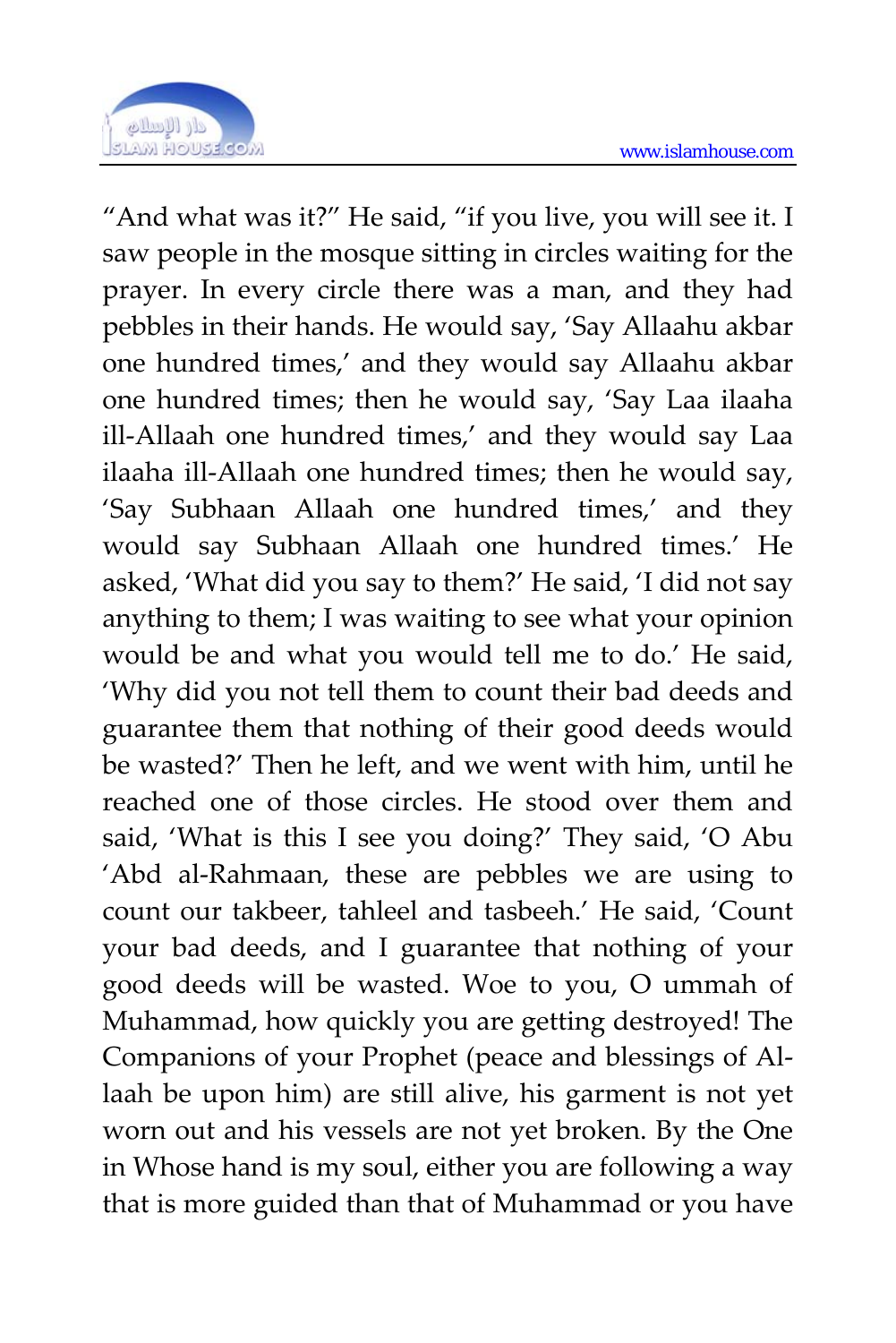

opened the door of misguidance!' They said, 'By Allaah, O Abu 'Abd al‐Rahmaan, we only wanted to do good.' He said, 'How many of those who wanted to do good failed to achieve it! The Messenger of Allaah (peace and blessings of Allaah be upon him) told us that people re‐ cite Qur`aan and it does not go any further than their throats. By Allaah, I do not know, maybe most of them are people like you.' Then he turned away from them. 'Amr ibn Salamah said, 'I saw most of the members of those circles fighting alongside the Khawaarij on the day of Nahrawaan.' " (Reported by al‐Daarimi, al‐Sunan, no. 210, ed. by 'Abd‐Allaah Haashim al‐Yamaani. Al‐Albaani classed its isnaad as saheeh in al‐Silsilat al‐Saheehah un‐ der hadeeth no. 2005. See Majma' al‐Zawaa'id by al‐ Haythami, 1/181).

‐ Being fair and not being biased when correcting those who make mistakes

Allaah says (interpretation of the meanings):

**"And whenever you give your word (i.e., judge be‐ tween men or give evidence), say the truth…" [al‐ An'aam 6:152]**

**"… and when you judge between men, you [should] judge with justice…" [al‐Nisa' 4:58]**

The fact that Usaamah ibn Zayd was the beloved of the Prophet (peace and blessings of Allaah be upon him) and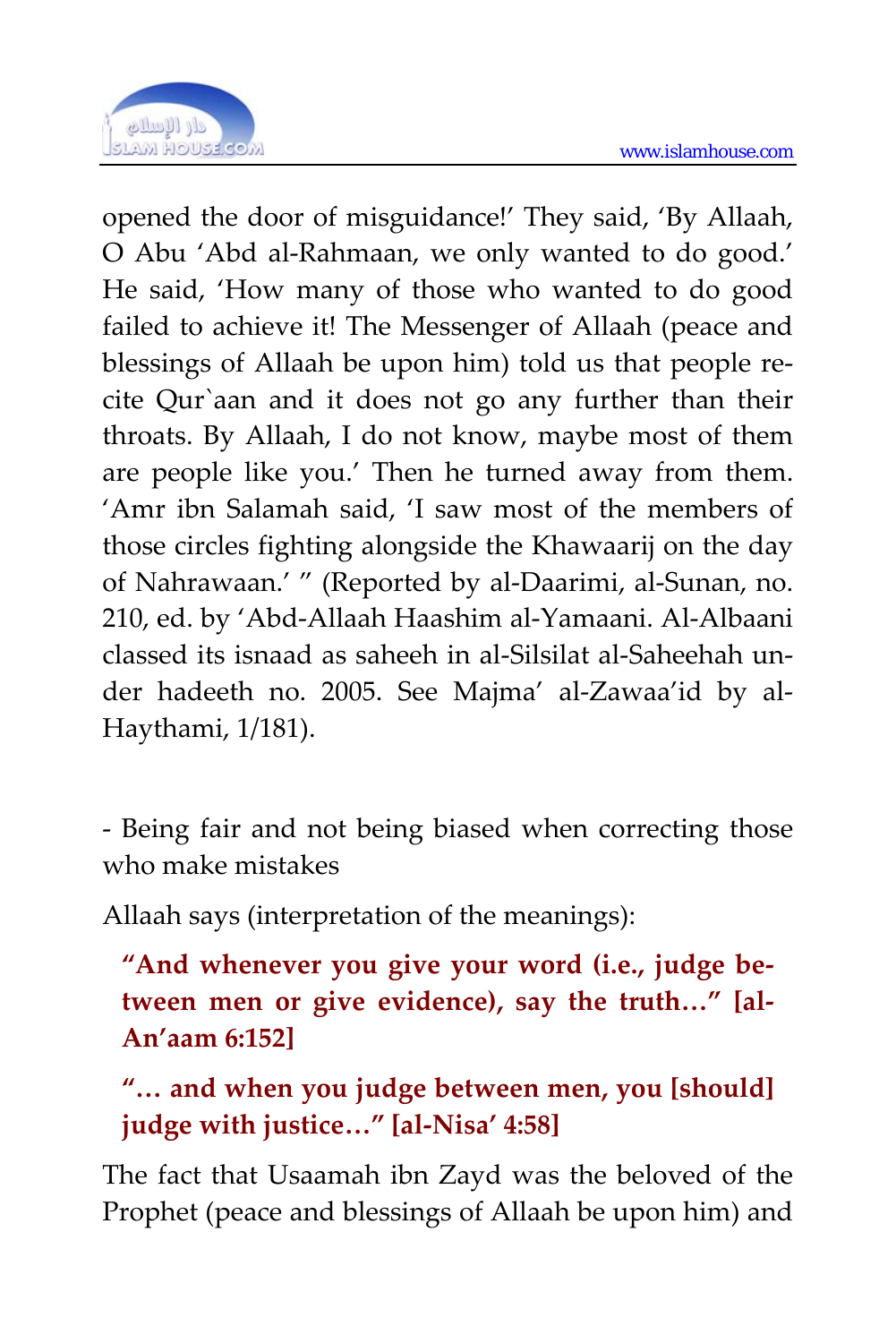

the son of his beloved [Zayd] did not stop the Prophet (peace and blessings of Allaah be upon him) from rebuk‐ ing him most sternly when he tried to intercede regard‐ ing one of the punishments (hudood) prescribed by Al‐ laah. 'Aa`ishah (may Allaah be pleased with her) re‐ ported that Quraysh were concerned about a woman who stole at the time of the Prophet (peace and blessings of Allaah be upon him), at the time of the Conquest of Makkah. They said,

**'Who will speak to the Messenger of Allaah (peace and blessings of Allaah be upon him) about her? Who will dare to do this other than Usaamah ibn Zayd, the beloved of the Messenger of Allaah (peace and blessings of Allaah be upon him)?' She was brought to the Messenger of Allaah (peace and blessings of Allaah be upon him), and Usaamah ibn Zayd spoke to him concerning her. The face of the Messenger of Allaah (peace and blessings of Allaah be upon him) changed colour and he said: 'Are you interceding concerning one of the punishments pre‐ scribed by Allaah?' Usaamah said to him, 'Pray for forgiveness for me, O Messenger of Allaah.' When evening came, the Messenger of Allaah (peace and blessings of Allaah be upon him) stood up and ad‐ dressed the people. He praised Allaah as He de‐ serves to be praised, then he said: 'The people who came before you were destroyed because if one of**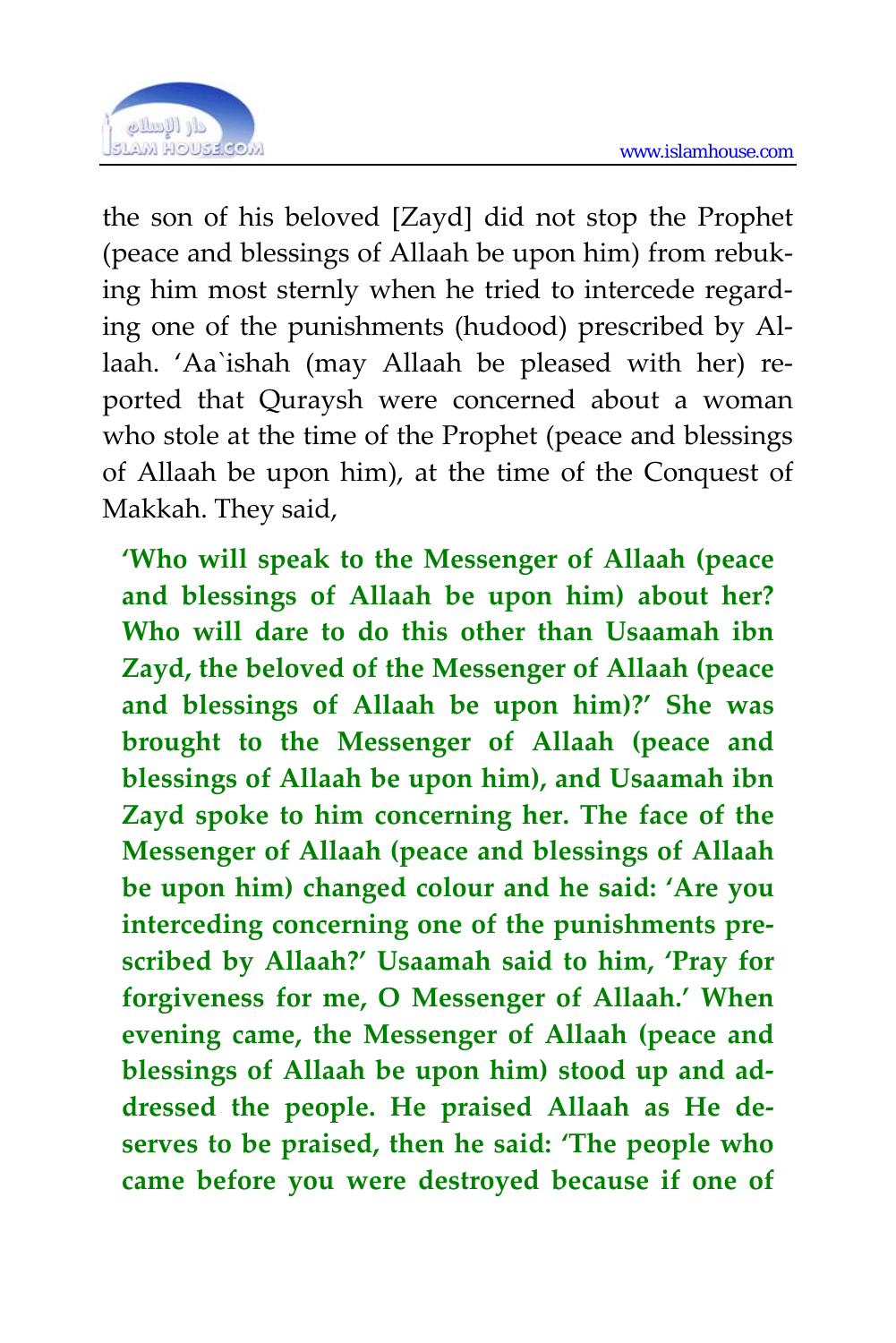

**their nobles stole, they would let him go, but if one of the weak among them stole, they would carry out the punishment on him. By the One in Whose hand is my soul, if Faatimah the daughter of Muhammad were to steal, I would cut off her hand.' Then he or‐ dered that the woman who had stolen should have her hand cut off." (The hadeeth was reported by al‐ Bukhaari and Muslim; this version was narrated by Muslim, no. 1688).**

According to a report narrated by al‐Nisaa`i from 'Aa`ishah (may Allaah be pleased with her), she said:

**"A woman borrowed some jewellery, claiming that she wanted to lend it to someone else, but she sold it and kept the money. She was brought to the Mes‐ senger of Allaah (peace and blessings of Allaah be upon him). Her family went to Usaamah ibn Zayd, who spoke to the Messenger of Allaah (peace and blessings of Allaah be upon him) concerning her. The face of the Messenger of Allaah (peace and blessings of Allaah be upon him) changed colour whilst Usaamah was speaking, then the Messenger of Allaah (peace and blessings of Allaah be upon him) said to him: 'Are you interceding concerning one of the punishments prescribed by Allaah?' Usaamah said, 'Pray for forgiveness for me, O Mes‐ senger of Allaah.' In the evening, the Messenger of Allaah (peace and blessings of Allaah be upon him)**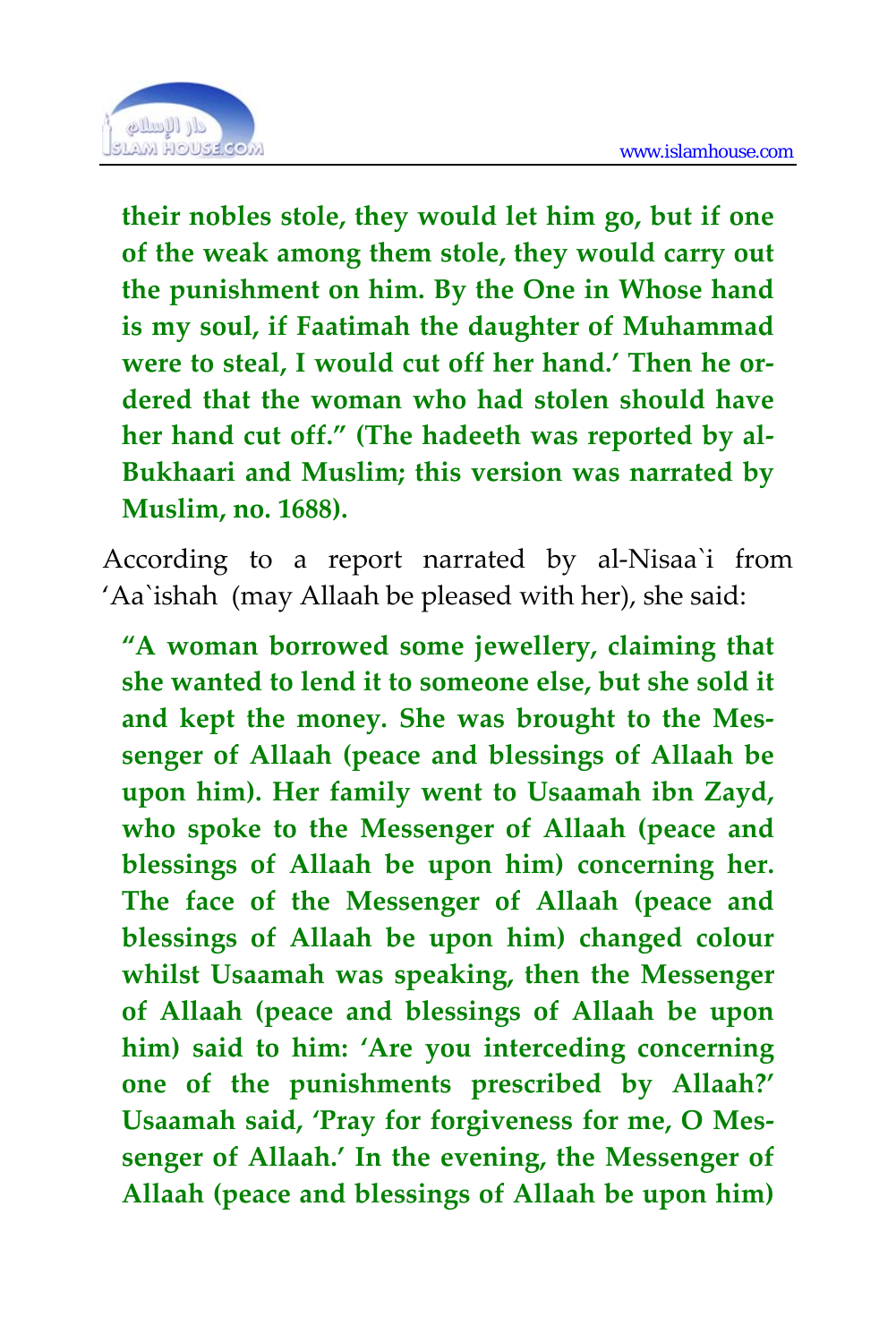

**stood up, praised Allaah as He deserves to be praised, then said, 'The people who came before you were destroyed because if one of their nobles stole, they would let him go, but if one of the weak among them stole, they would carry out the punishment on him. By the One in Whose hand is my soul, if Faati‐ mah the daughter of Muhammad were to steal, I would cut off her hand.' Then he ordered that the woman's hand should be cut off." (Sunan al‐Nisaa`i, al‐Mujtabaa, Dar al‐Fikr edn., 8/73. Classed as sa‐ heeh by al‐Albaani in Saheeh Sunan al‐Nisaa`i, no. 4548).**

The Prophet's attitude towards Usaamah (may Allaah be pleased with him) indicates that he was fair and just, and that Islam came before love of people in his view. A per‐ son may put up with the personal faults of whoever he wishes, but he has no right to be tolerant or biased towards those whose mistakes transgress the limits set by Islam.

Sometimes, when a relative or friend makes a mistake, a person does not rebuke him as he would a person whom he does not know, so one may see un-Islamic bias or discrimination in his dealings because of this, and a person may turn a blind eye to his friend's mistake while harshly criticizing another person.

[An Arab poet once said:]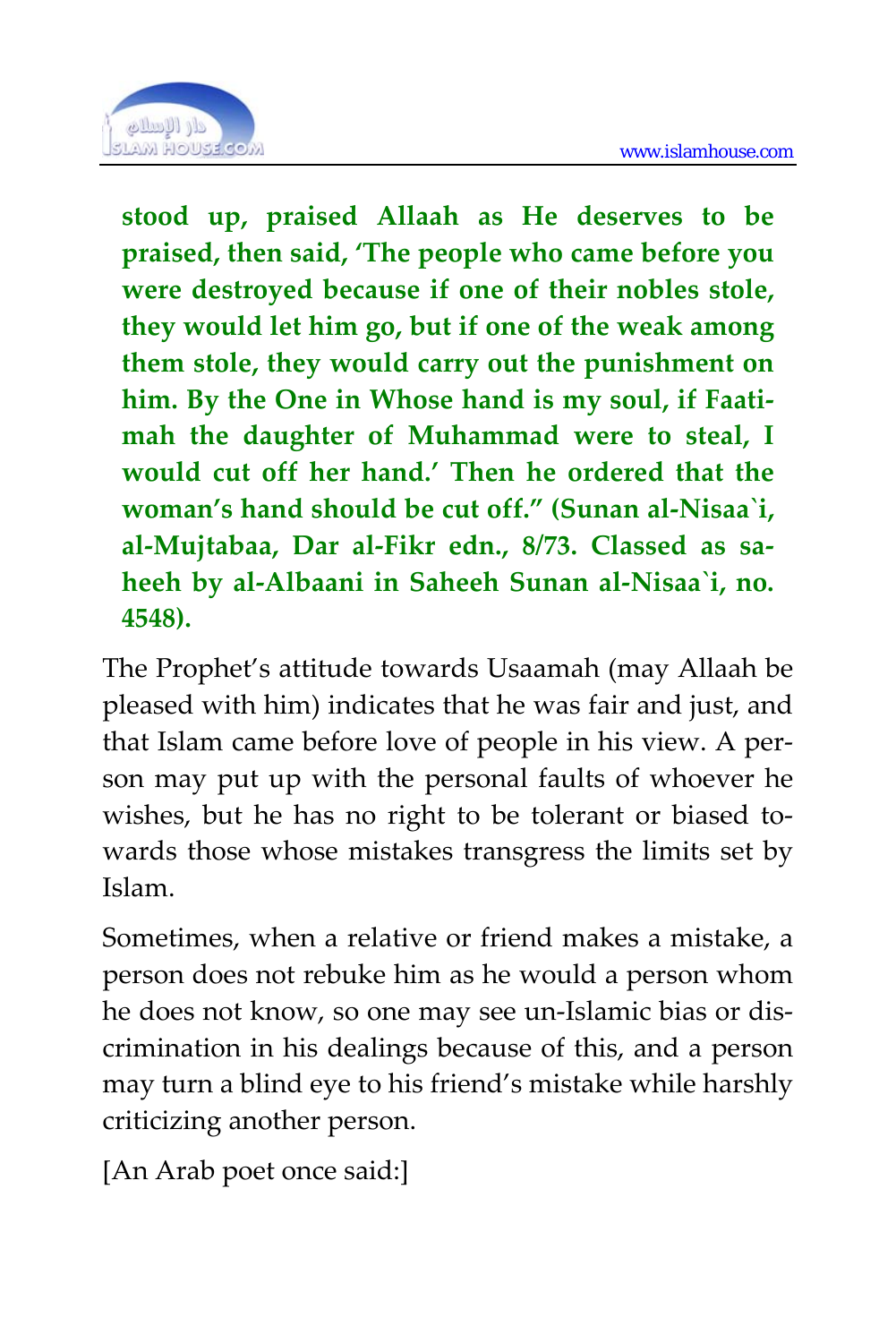

"If you are happy with a person, you do not see his mistakes, but if you are angry with him, you see them all."

This may also be reflected in the way in which actions are interpreted. An action on the part of a person one loves will be taken one way, and the same deed on the part of another person will be taken quite differently.

All of the above applies only when circumstances are the same, otherwise there could be different considerations as we will see below.

**‐ Being careful lest correcting one mistake leads to a bigger mistake.** It is a well‐established fact that Islam al‐ lows the lesser of two evils in order to repel a greater evil. So a da'iyah may keep quiet about one mistake lest saying something lead to a more serious mistake.

The Prophet (peace and blessings of Allaah be upon him) kept quiet about the munaafiqeen and did not execute them, even though their kufr was well-established. He bore their insults with patience, lest people say, "Mu‐ hammad is killing his companions," especially since their true nature was not known to everyone. The Prophet (peace and blessings of Allaah be upon him) did not de‐ stroy the Ka'bah in order to rebuild it on the foundations laid by Ibraaheem, out of consideration towards Quraysh who were still new in Islam and too close to their recent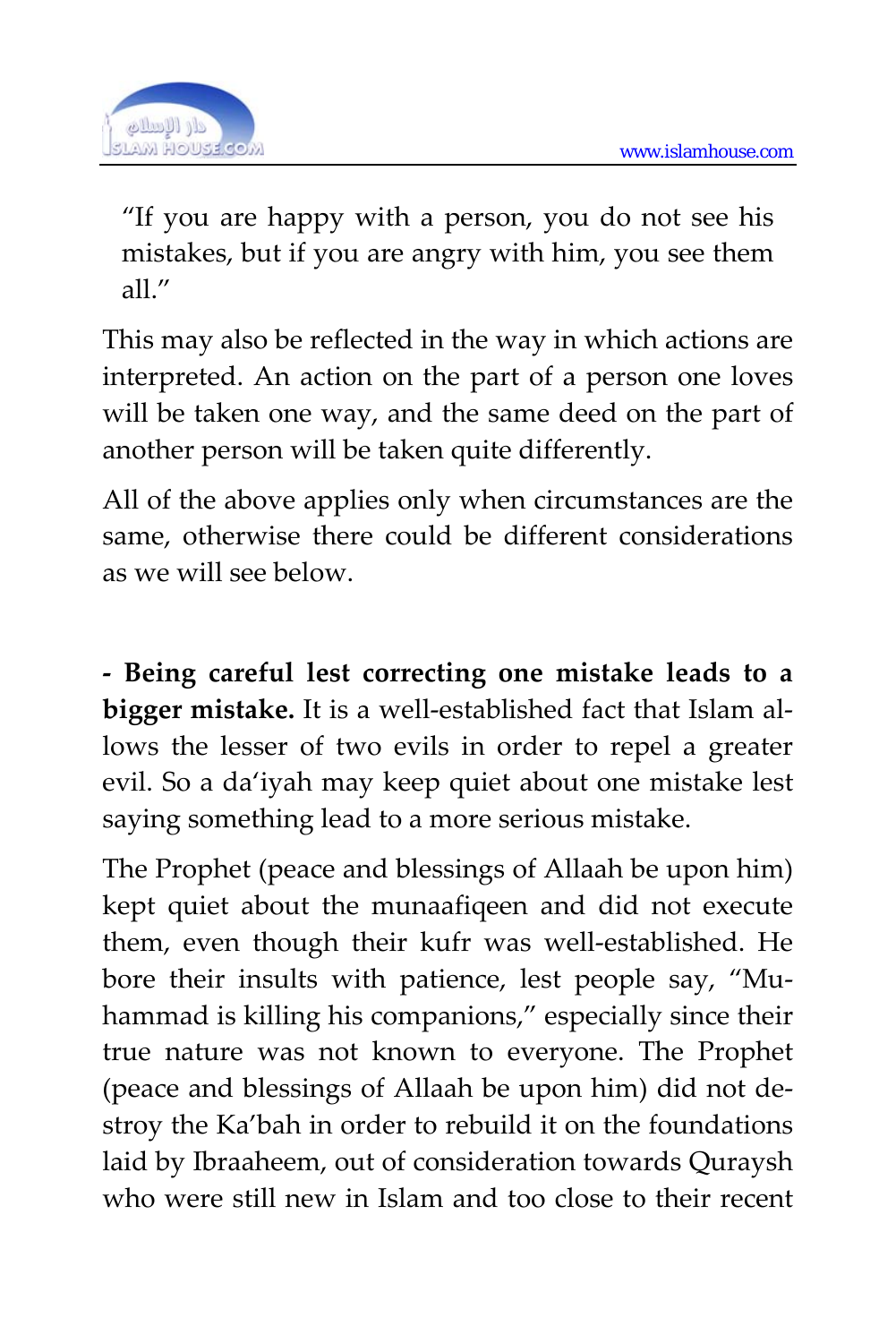

jaahiliyyah. He (peace and blessings of Allaah be upon him) feared that it might be too much for them, so he left it as it was, with part missing, and the door set high up and closed to the masses, even though this contains an element of zulm (wrongdoing or oppression).

Before this, Allaah had told the Muslims not to insult the gods of the mushrikeen, even though this is a form of worship, because this could lead to people insulting Allaah, which is the worst of evil.

A da'iyah may keep quiet about a wrong action, or defer rebuking, or change his approach, if he thinks that by doing so he will avoid a greater evil or mistake. This is not considered to be shortcoming or negligence so long as his intention is sincere and he does not fear anyone except Allaah, and it was only concern for the best interests of Islam, not cowardice, that stopped him from saying any‐ thing.

We may note that what causes a greater evil when rebuking for one mistake is zealousness which is not checked or controlled.

**‐ Understanding the human nature from which the mis‐ take sprang.** There are some mistakes which can never be fully eradicated, because they have to do with the way Allaah has created people. It is possible to reduce them a little, but going to extremes in dealing with them will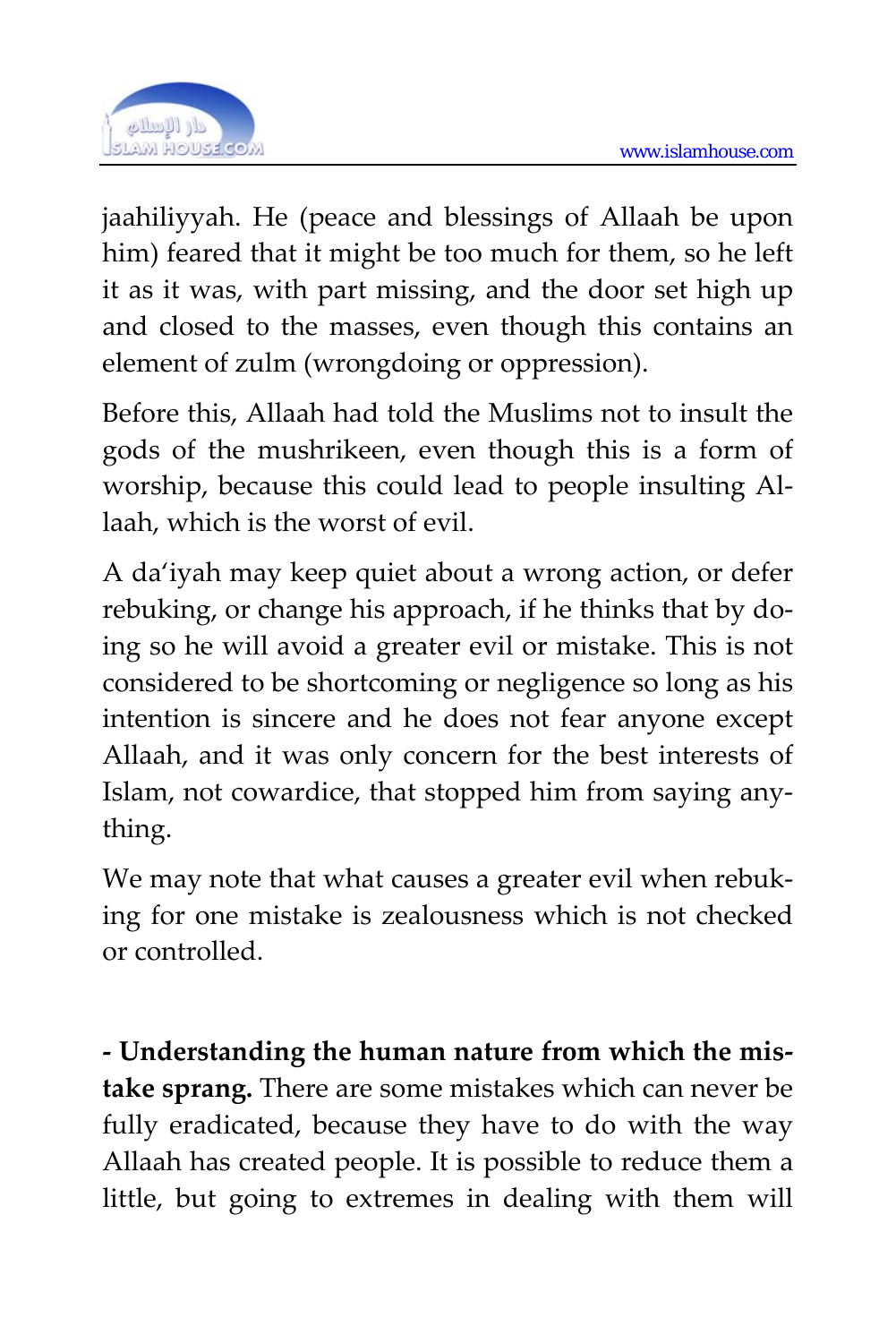

lead to a disaster. Such is the case of women. The Prophet (peace and blessings of Allaah be upon him) said:

**"Woman was created from a rib, and she will not behave consistently towards you. If you enjoy her company, then enjoy it despite her crookedness. If you try to straighten her you will break her, and her breaking is her divorce." (Reported by Muslim from Abu Hurayrah (may Allaah be pleased with him), no. 1468).**

According to another report:

**"Be kind to women, for they were created from a rib, and the most crooked part of the rib is the top. If you try to straighten it, you will break it, and if you leave it alone, it will stay crooked. So be kind to women." (Reported by al‐Bukhaari from Abu Hurayrah. Al‐ Fath, no. 5186).**

Ibn Hajar (may Allaah have mercy on him) said: **"The words 'treat women kindly' indicate that you should try to put them right gently, because if you go to extremes in trying to straighten them you will break them, and if you leave them they will remain crooked… What we learn from this is that we should not leave them crooked if they go beyond the natural expected short‐ comings and commit sins or neglect duties. What is meant is that we can leave them crooked with regard to permissible matters. We also learn from the hadeeth**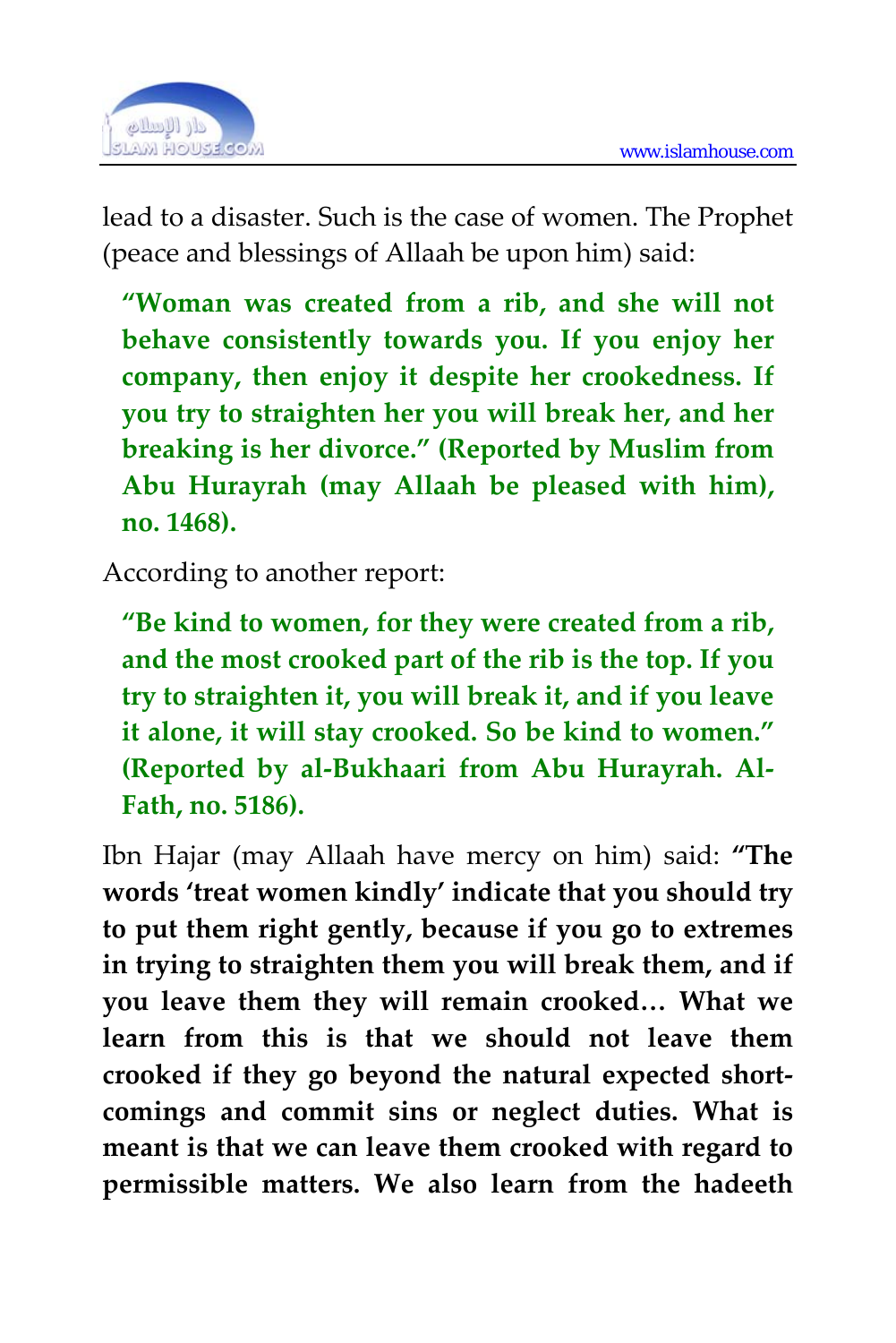

**that a gentle approach wins people over and opens their hearts. It also tells us to deal with women by be‐ ing easy going with them, and to bear their crookedness with patience. Whoever insists on putting them right will not benefit from them, and as a man cannot do without a woman to enjoy the pleasure of living with her and to be his support in life, it is as if he said: you cannot enjoy her company unless you put up with her."** (Fath, 9/954).

**‐ Making a distinction between mistakes that transgress the limits of Islam and mistakes that only affect other people.** If Islam is dearer to us than our own selves, we must defend it and protect it and get angry for its sake more than we get angry for our own sakes and defend our own selves. It is a sign of not having religious feel‐ ings if we see a man getting angry for his own sake if someone insults him, but not getting angry for the sake of Allaah's religion if anybody insults it; at most, we may see him feebly defending it in an embarrassed manner.

The Prophet (peace and blessings of Allaah be upon him) often used to forgive those who made mistakes in their interactions with him, especially the hard‐hearted Bed‐ ouin, in order to soften their hearts. Al‐Bukhaari (may Allaah have mercy on him) reported in his Saheeh that Anas ibn Maalik said: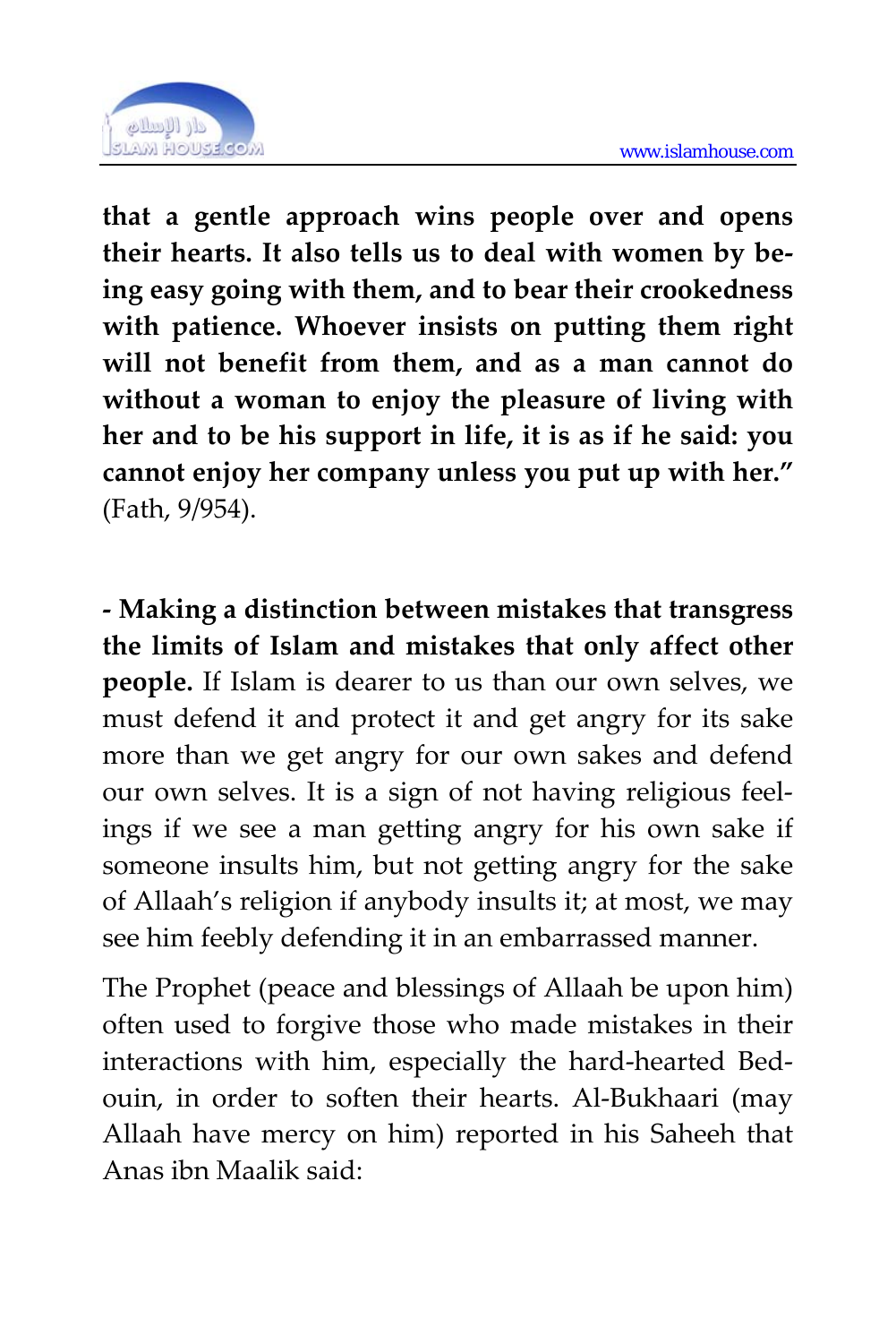

**"I was walking with the Messenger of Allaah (peace and blessings of Allaah be upon him), and he was wearing a Najraani cloak with a stiff collar. A Bed‐ ouin accosted him, grabbing his cloak in such a manner that the collar left a mark on the Prophet's neck, and said, 'O Muhammad! Give me some of the wealth of Allaah that you have!' The Messenger of Allaah (peace and blessings of Allaah be upon him) turned to him and smiled, then ordered that he should be given something." (al‐Fath, 5809).**

But if the mistake had to do with some issue of religion, then the Prophet (peace and blessings of Allaah be upon him) would become angry for the sake of Allaah. Examples of this will be given below.

There are some other matters which should also be borne in mind when dealing with people's mistakes, such as:

‐ Making a distinction between major mistakes and mi‐ nor mistakes, just as Islam makes a distinction between major sins (kabaa'ir) and minor sins (saghaa'ir).

‐ Making a distinction between a person who has a track record of many good deeds, which will more or less cancel out the significance of his mistake, and a sinner who transgresses against himself (by doing evil deeds). People may put up with actions on the part of the one with the good track record that they will not put up with on the part of others. This is what happened to al‐Siddeeq (Abu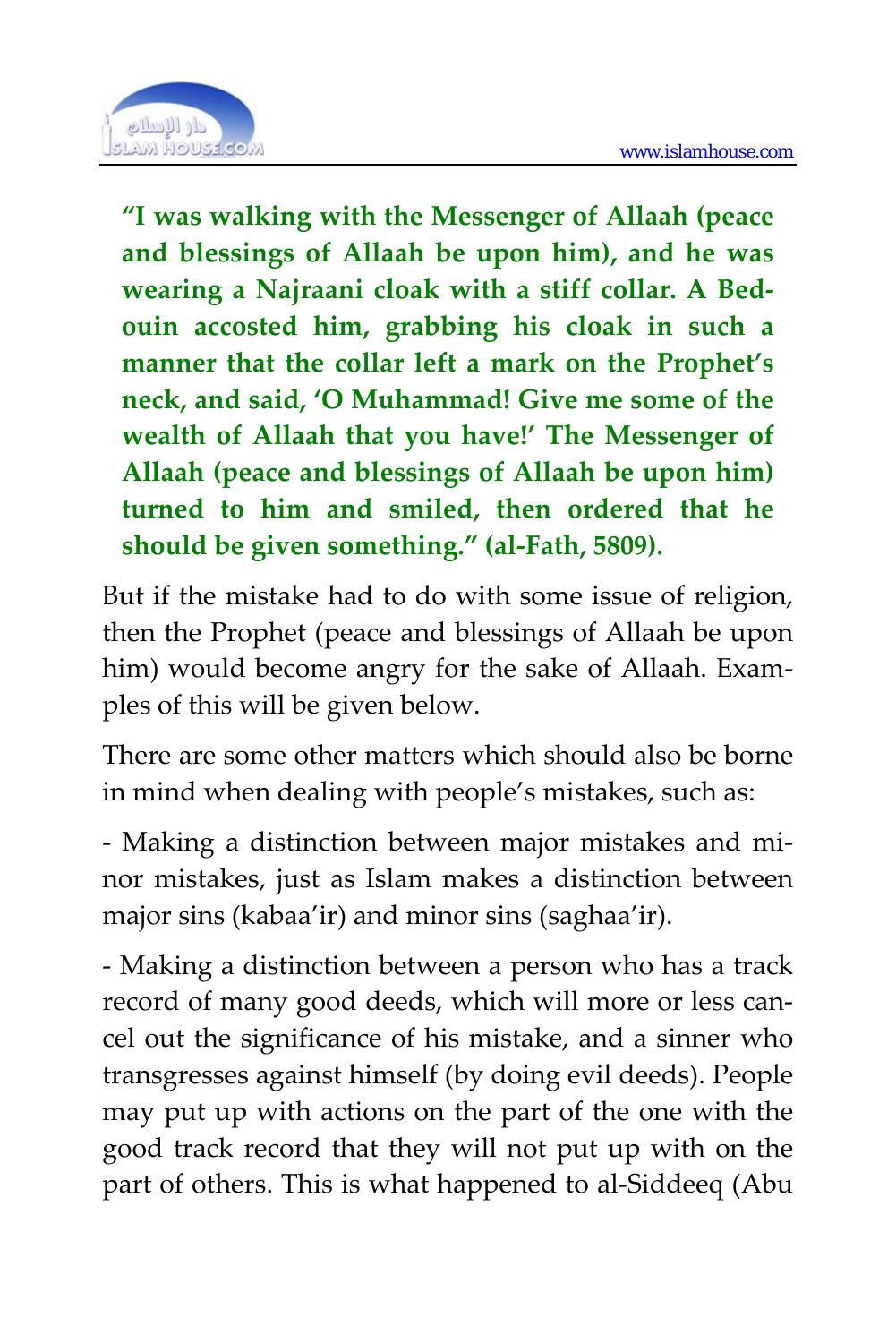

Bakr), as the following story illustrates: Asma' bint Abi Bakr said:

**"We went out with the Messenger of Allaah (peace and blessings of Allaah be upon him) as pilgrims, and when we reached al‐'Arj, the Messenger of Al‐ laah (peace and blessings of Allaah be upon him) stopped to rest, and we stopped with him. 'Aa`ishah (may Allaah be pleased with her) sat beside the Messenger of Allaah (peace and blessings of Allaah be upon him), and I sat beside my father. The riding beast shared by Abu Bakr and the Messenger of Al‐ laah (peace and blessings of Allaah be upon him) was with a slave belonging to Abu Bakr. Abu Bakr sat down, waiting for him to catch up, and when he caught up, the camel was not with him. Abu Bakr said, 'Where is the camel?' The slave answered, 'I lost it yesterday.' Abu Bakr said, 'One camel, you lost it?' and started to hit him. The Messenger of Al‐ laah (peace and blessings of Allaah be upon him) smiled and said, 'Look at what this muhrim (person in a state of ihraam for Hajj) is doing.'" Ibn Abi Rizmah said, 'The Messenger of Allaah (peace and blessings of Allaah be upon him) did not do any more than saying, 'Look at what this muhrim is do‐ ing,' and smiling." (Reported by Abu Dawood in his Sunan, Kitaab al‐Manaasik, Baab al‐Muhrim**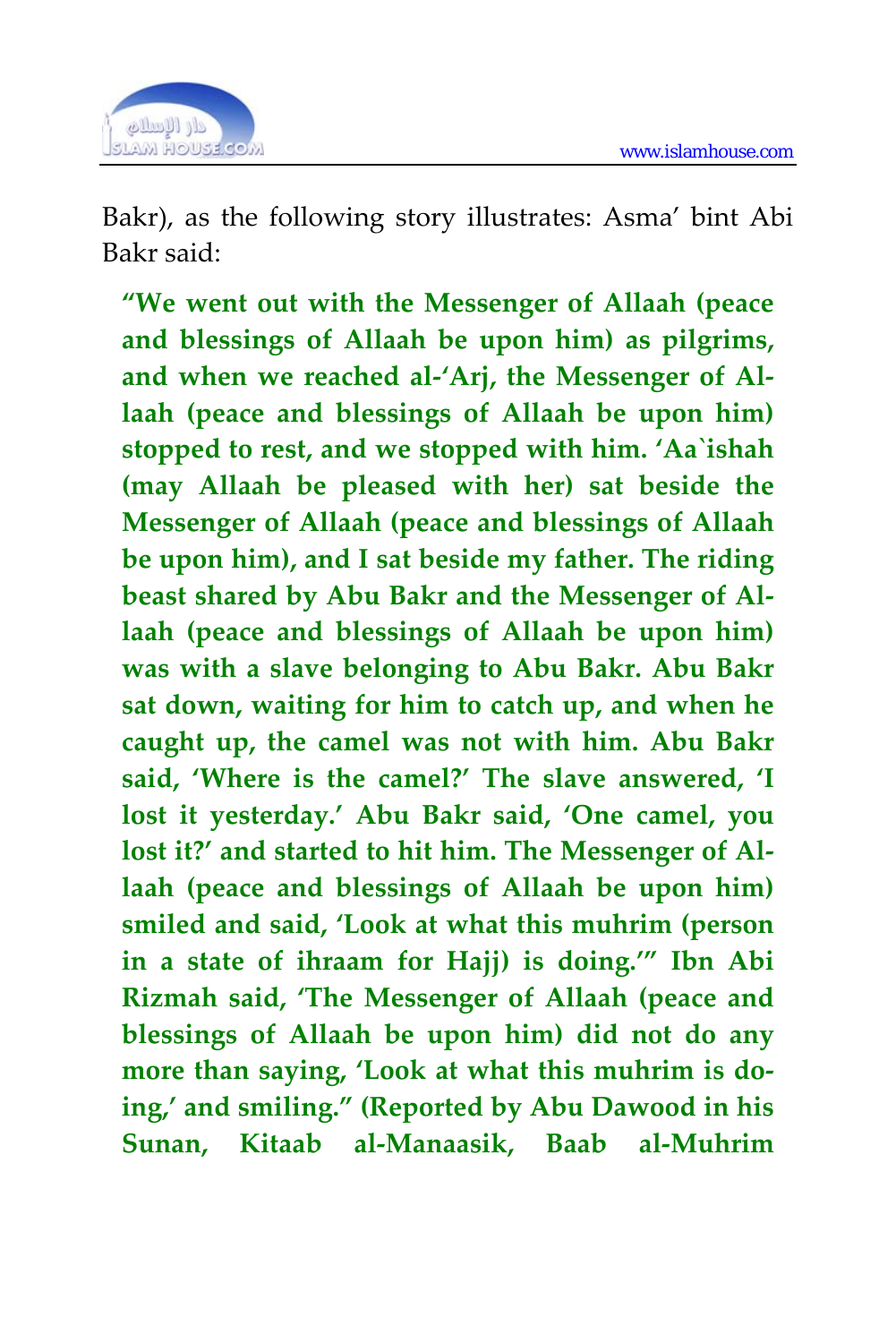

## **yu'addib ghulaamahu. Classed as hasan by al‐ Albaani in Saheeh Sunan Abi Dawood, no. 1602)**

‐ Making a distinction between the one who makes mis‐ takes repeatedly and the one who is making a mistake for the first time.

‐ Making a distinction between the one who frequently makes mistakes and the one who rarely does so.

‐ Making a distinction between the one who makes mis‐ takes openly and blatantly, and one who tries to cover up his mistakes

‐ Paying attention to cases where a person's adherence to Islam may not be strong and his heart needs to be opened to the religion, so we should not be too harsh with him.

‐ Taking into account a person's situation as regards status and authority.

The considerations that we have mentioned above do not contradict the fairness and justice referred to earlier.

‐ Rebuking a youngster who makes a mistake should be done in a manner appropriate to the child's age. Al‐ Bukhaari (may Allaah have mercy on him) reported that al‐Hasan ibn 'Ali took one of the dates that had been given in charity, and put it in his mouth. The Prophet (peace and blessings of Allaah be upon him) said in Per‐ sian,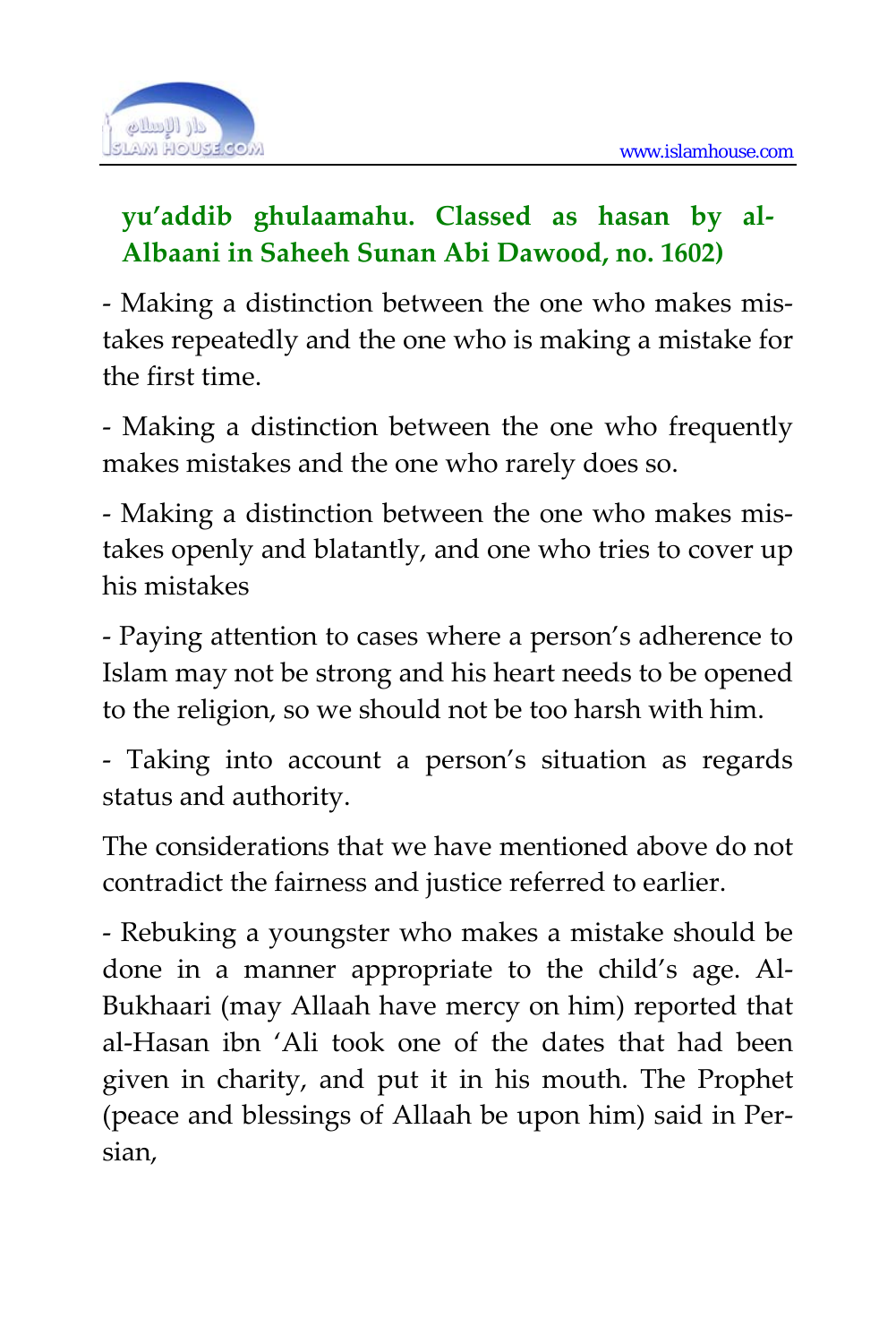

## **"Kakh, kakh, do you not know that we do not eat the sadaqah (things given in charity)?" (Fath, 3072).**

Al‐Tabaraani (may Allaah have mercy on him) reported from Zaynab bint Abi Salamah that she entered upon the Messenger of Allaah (peace and blessings of Allaah be upon him) whilst he was performing ghusl. She said,

**"He took a handful of water and threw it in my face, saying, 'Go away, foolish girl!' " (al‐Mu'jam al‐ Kabeer, 24/281. Al‐Haythami said, its isnaad is hasan, al‐Majma', 1/269)**

From this it is clear that a child's tender years do not mean that his mistakes should not be corrected; indeed, correcting his mistakes is giving him the best upbringing, as it will be imprinted in his memory and will benefit him in the future. The first hadeeth shows how a child is taught to fear Allaah and restrain himself, and the second hadeeth shows how he is taught good manners, how to seek permission to enter, and to refrain from looking at the 'awrah (that which should be covered) of others.

Another brilliant example of correcting children is the story of the young boy 'Umar ibn Abi Salamah. Al‐ Bukhaari reported that he said:

**"I was a young boy under the care of the Messenger of Allaah (peace and blessings of Allaah be upon him), and my hand used to wander all over the plate (at mealtimes). The Messenger of Allaah (peace and**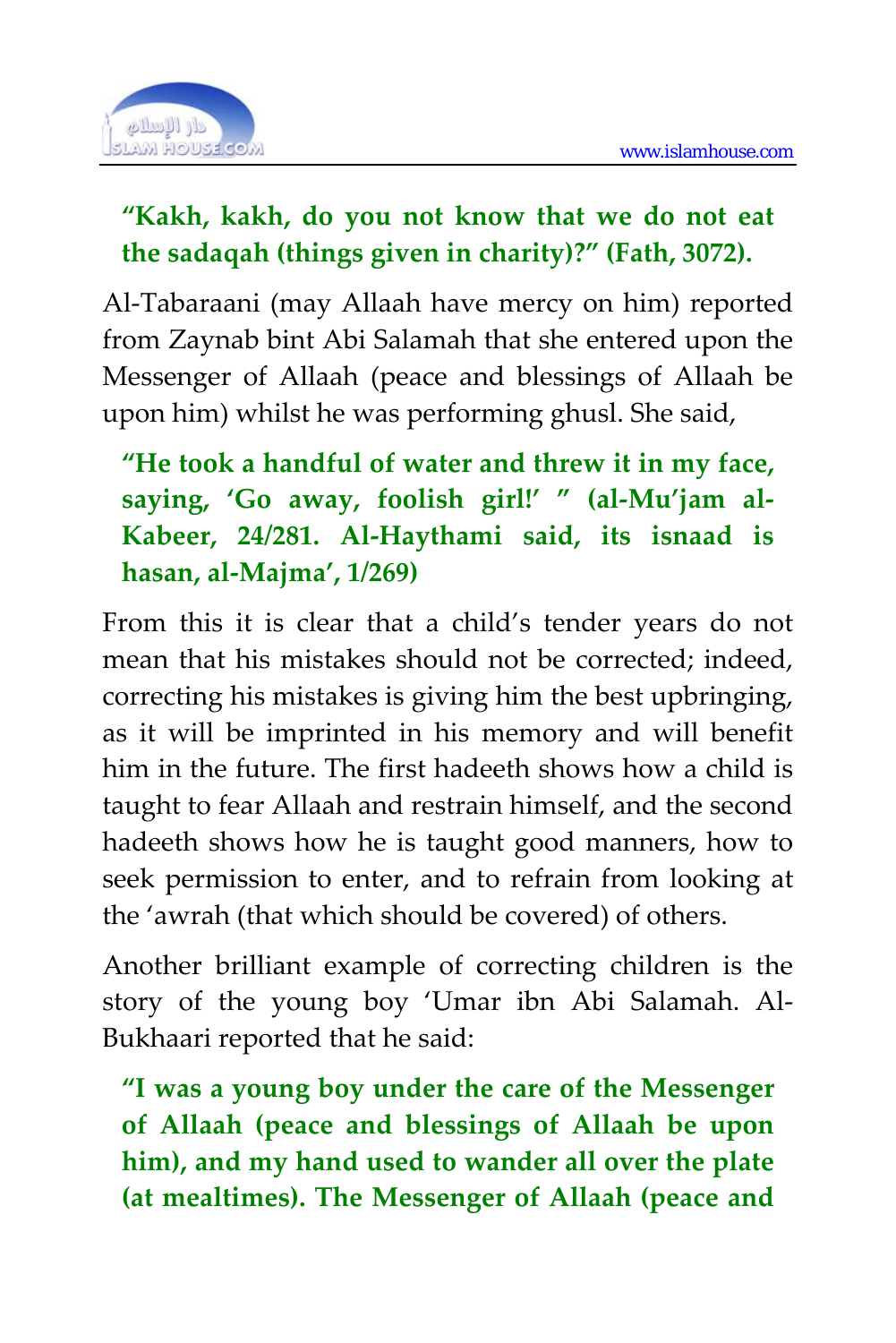

**blessings of Allaah be upon him) said to me: 'O young boy! Say Bismillah, eat with your right hand, and eat from what is directly in front of you.' This remained my way of eating from that time on." (al‐ Fat'h, no. 5376)**

We may note that when the Prophet (peace and blessings of Allaah be upon him) advised that young boy who made the mistake of letting his hand go everywhere in the food, his words were short, brief and clear, which made it easy for the child to remember and understand; the effect on the boy's heart lasted for a lifetime, as he said, **"This remained my way of eating from that time on."**

**‐ Exercising caution when advising non‐mahram women, so that the advice is not taken wrongly, and so that fitnah (temptation, trouble) is avoided.** No young man should use the excuse of speaking to young women in order to correct their mistakes or teach them. How often has this led to disasters! When it comes to correcting women, a large role should be given to ahl al-hisbah ("religious police") and older people who could help them in this regard. The person who is seeking to enjoin what is good and forbid what is evil must act in accordance with what he thinks will be the outcome of his rebuking. If he thinks that it is likely to be of benefit, he should speak up, otherwise he should refrain from speaking to ignorant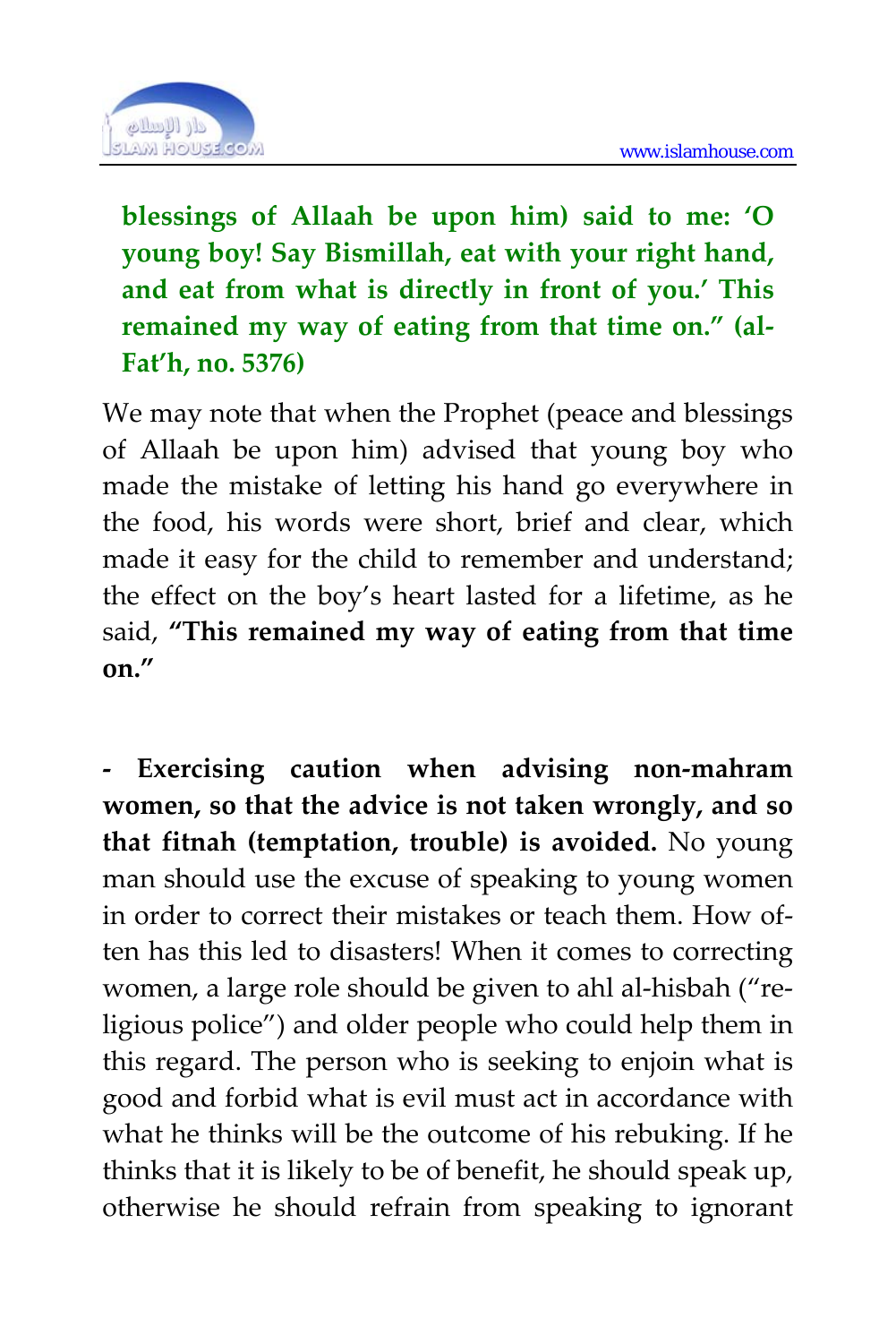

women who may make false accusations against him whilst still persisting in their wrongdoing. The state of the society at large and the status of the one who is seek‐ ing to enjoin what is good and forbid what is evil play a fundamental role in the success of his efforts to rebuke, convey the message or establish evidence. The following story illustrates this:

The freed slave of Abu Raham, whose name was 'Ubayd, reported that Abu Hurayrah met a woman who was wearing perfume, heading for the mosque. He said, "O female slave of al‐Jabbaar (the Compeller), where are you going?" She said, "To the mosque." He said, "And you have put on perfume for this?" She said, "Yes." He said, "I heard the Messenger of Allaah (peace and blessings of Allaah be upon him) saying,

**"If any woman puts on perfume and then goes out to the mosque, Allaah will not accept her prayers until she does ghusl." (Reported by Ibn Maajah, no. 4002; see also Saheeh Ibn Maajah, 2/367).**

According to Saheeh Ibn Khuzaymah: A woman passed by Abu Hurayrah and her perfume was overwhelming. He said to her,

**"Where are you going, O female slave of al‐ Jabbaar?" She said, "To the mosque." He said, "Are you wearing perfume?" She said, "Yes." He said, 'Go back and do ghusl, for I heard the Messenger of**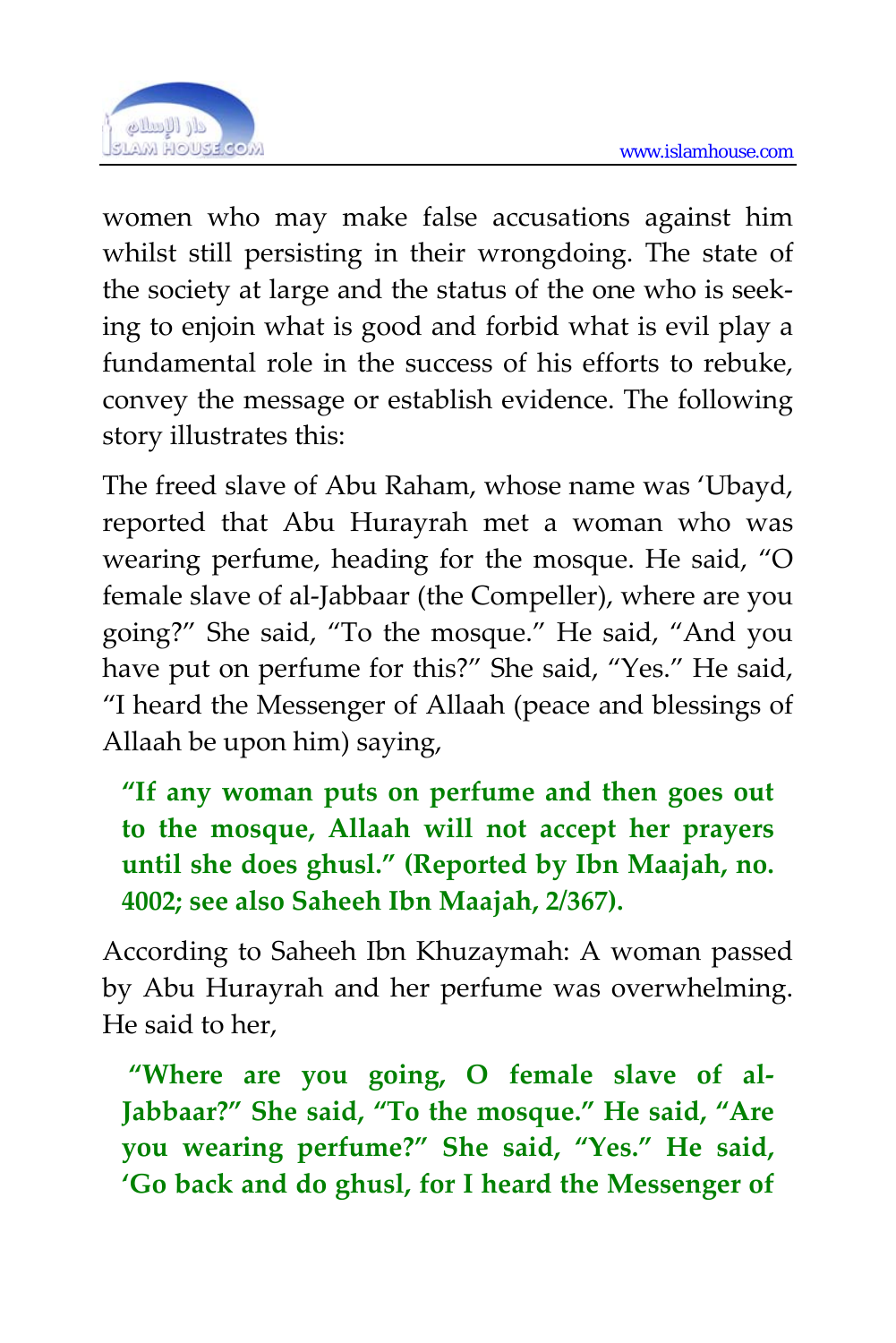

**Allaah (peace and blessings of Allaah be upon him) saying that Allaah does not accept the prayer of any woman who goes out to the mosque with over‐ whelming perfume, until she goes back and does ghusl." (Saheeh Ibn Khuzaymah, no. 1682. In his footnote, al‐Albaani said, it is a hasan hadeeth. See also al‐Musnad, 2/246. Ahmad Shaakir classed it as saheeh with this isnaad in his footnote to al‐ Musnad, no. 7350)**

‐ Not occupying oneself with putting the symptoms right whilst neglecting to deal with the cause of the mistake

‐ Not exaggerating about the mistake

‐ Not going to extremes to prove the mistake happened or trying to force an admission of guilt from the one who made the mistake

‐ Allowing enough time for correcting the mistake, espe‐ cially in the case of one who has been accustomed to do‐ ing it for a long time, whilst still following up the matter and continuing to advise and correct

‐ Not making the one who makes the mistake feel like an enemy, because the aim is to win people over, not score points against them

Now we will move on to our discussion of the methods used by the Prophet (peace and blessings of Allaah be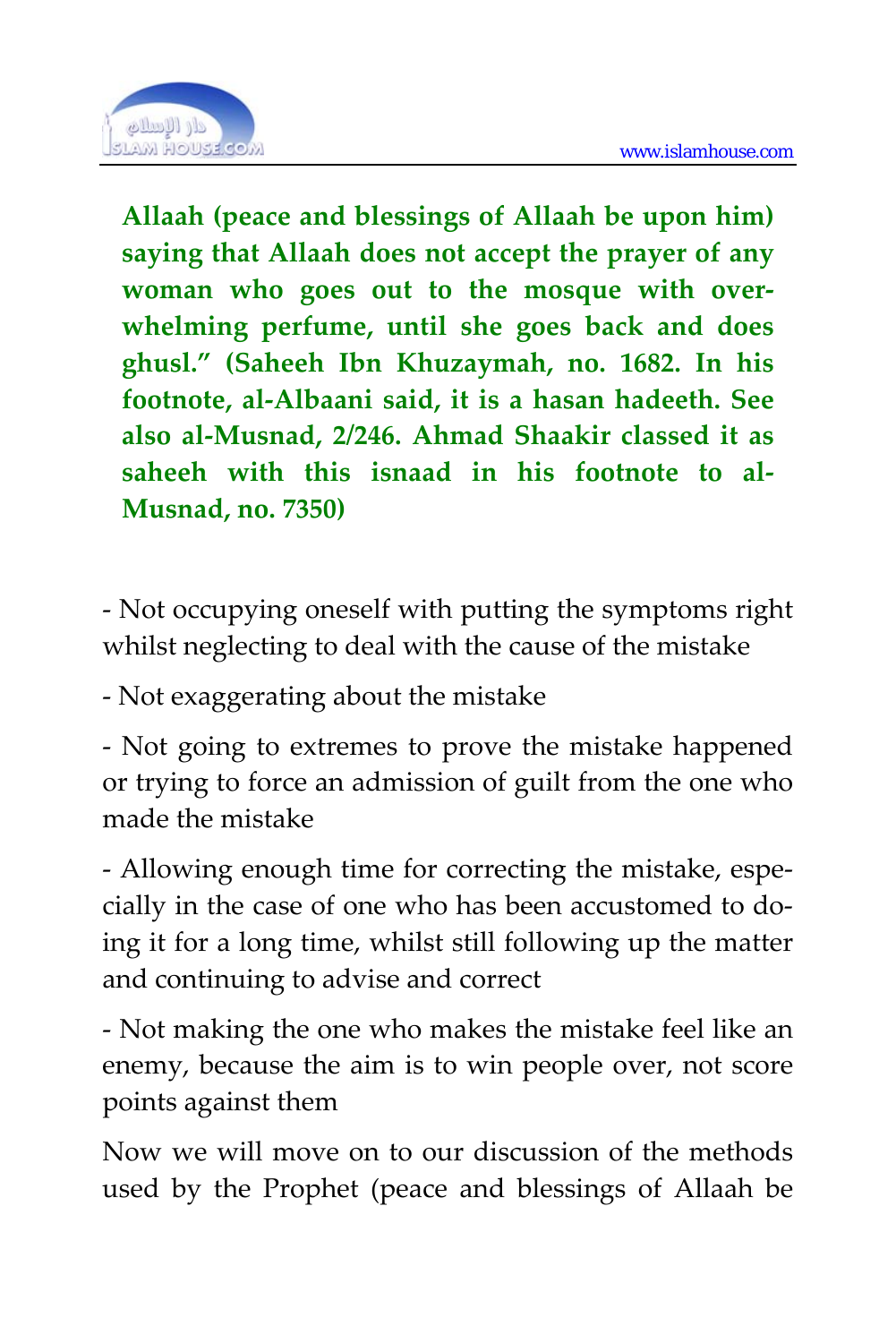

upon him) when dealing with the mistakes of people, as recorded in the saheeh ahaadeeth narrated by the scholars.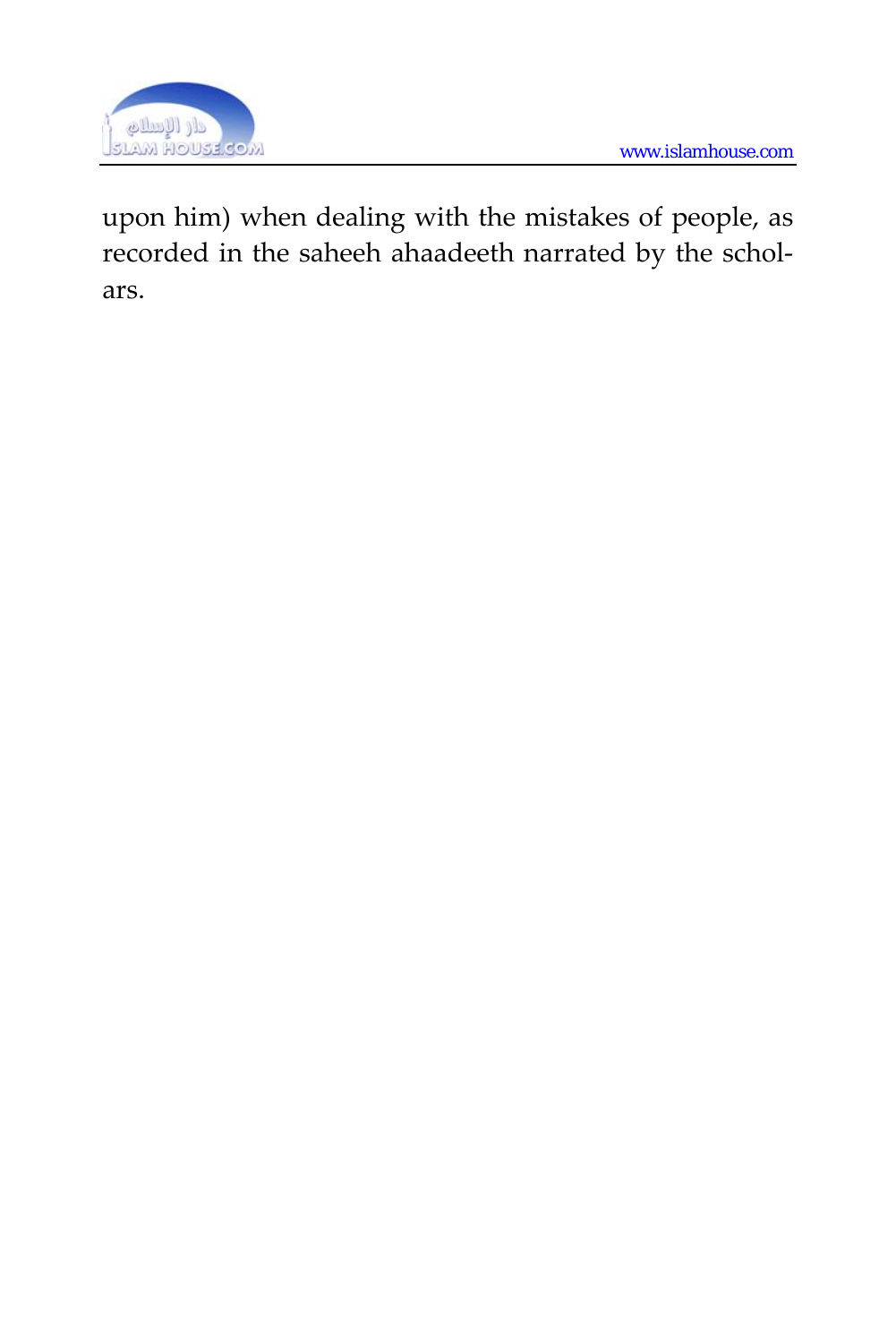

# The Prophet's Methods of Dealing with Peo‐ ple's Mistakes

**1‐ Hastening to deal with people's mistakes and not putting it off.** The Prophet (peace and blessings of Allaah be upon him) used to hasten to deal with people's mis‐ takes, especially when it was not right for him to delay doing so at the moment when this was needed. His task was to explain the truth to people, teach them to do good, and warn them off from doing evil. So he hastened to correct people on many occasions, as is seen in the stories of the man who was not doing his salaah properly, the Makhzoomi woman, Ibn al‐Latbiyyah, Usaamah, the three who wanted to go to extremes in worship, and oth‐ ers. These stories will be related in the course of this dis‐ cussion, in sha Allaah.

Not hastening to deal with mistakes goes against the in‐ terests of Islam and misses out on the opportunity to strike while the iron is hot, as it were.

**2 ‐ Dealing with mistakes by explaining the ruling (hukm).** Jarhad (may Allaah be pleased with him) re‐ ported that the Prophet (peace and blessings of Allaah be upon him) passed by him when his thigh was uncovered. The Prophet (peace and blessings of Allaah be upon him) said,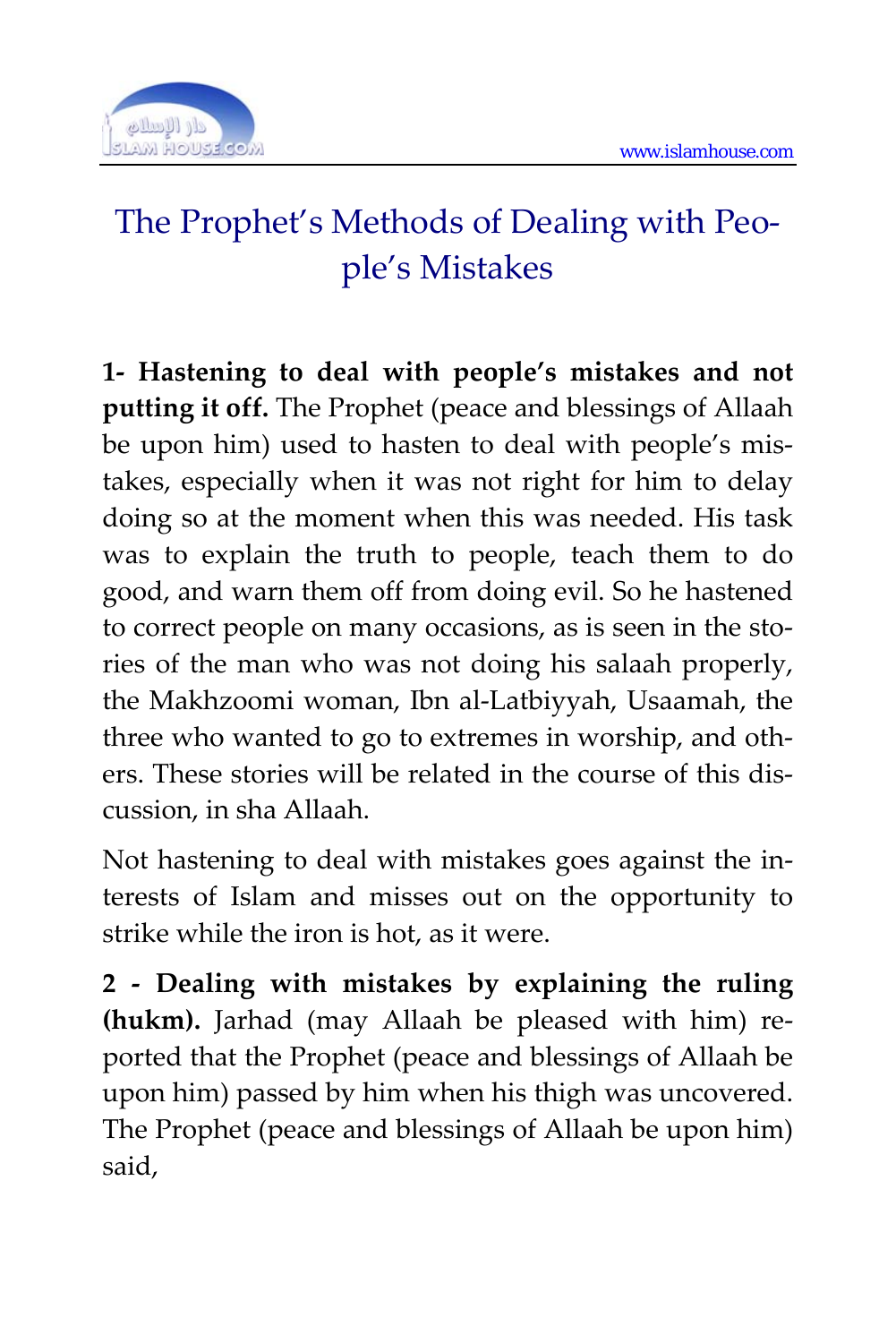

**"Cover your thigh, for it is part of the 'awrah." (Su‐ nan al‐Tirmidhi, no. 2796. Al‐Tirmidhi said, this is a hasan hadeeth).**

**3 ‐ Referring people back to Islam when they make mis‐ takes, and pointing out to them the principle that they are breaking.** When someone is indulging in a mistake, the Islamic principle is far from their minds and is lost in the clamour of the moment. In such cases reiterating the Islamic principle and announcing it loudly can be an ef‐ fective way of stopping the person in his tracks and mak‐ ing him wake up from the stupor that has overtaken him. When we look at what happened between the Muhaajiroon and Ansaar, because of the flames of fitnah stirred up by the munaafiqoon, we will see an example of how the Prophet (peace and blessings of Allaah be upon him) used this tactic. Al‐Bukhaari (may Allaah have mercy on him) reported in his Saheeh that Jaabir (may Allaah be pleased with him) said:

**"We went out on a military campaign with the Mes‐ senger of Allaah (peace and blessings of Allaah be upon him), and some of the muhaajiroon went with him too, and they were very many. Among the mu‐ haajiroon was a man who was very playful (a joker). He shoved an Ansaari (in jest), and the Ansaari got very angry with him and called others to support him, saying, 'O Ansaar!' The Muhaajir called out, 'O Muhaajireen!' The Prophet (peace and blessings of**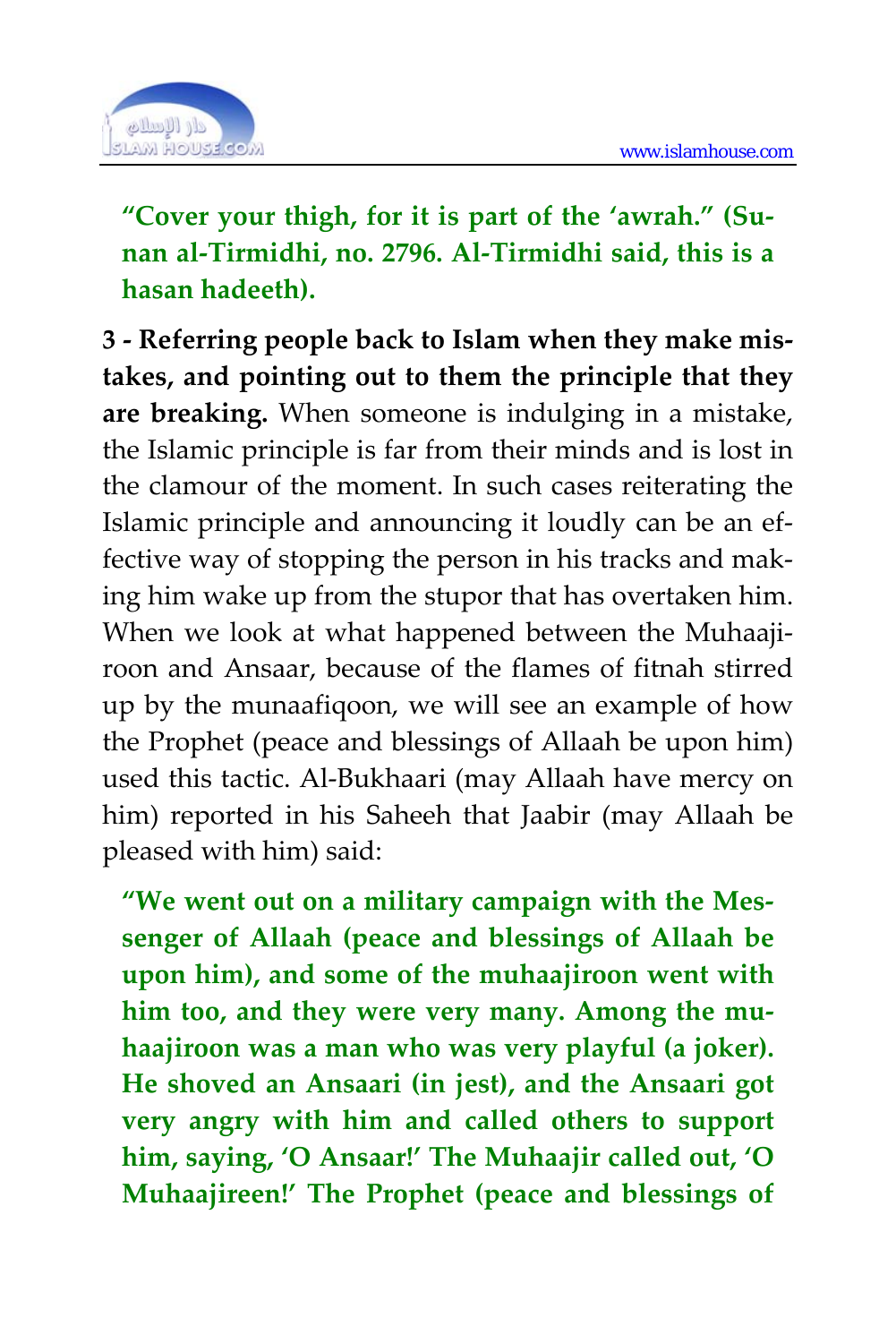

**Allaah be upon him) came out and said, 'What is this call of the people of Jaahiliyyah all about?' Then he said, 'What is the matter with him?' He was told about how the Muhaajir had shoved the An‐ saari in jest. The Prophet (peace and blessings of Al‐ laah be upon him) said, 'Leave it, for it (tribalism) is evil.' " (al‐Fath, 3518).** 

According to a report narrated by Muslim, he said:

**"Let a man help his brother whether he is an wrong‐ doer or the victim of wrongdoing. If he is a wrong‐ doer, he should stop him, and if he is the victim of wrongdoing, he should come to his aid." (Saheeh Muslim, no. 2584).**

**4 ‐ Correcting misconceptions that are due to something not being clear in people's minds.** In Saheeh al‐ Bukhaari, Humayd ibn Abi Humayd al‐Taweel reports that he heard Anas ibn Maalik (may Allaah be pleased with him) saying:

**"Three people came to the houses of the wives of the Prophet (peace and blessings of Allaah be upon him), asking about how the Prophet (peace and blessings of Allaah be upon him) worshipped. When they were told about it, they thought that it was little. They said, "Who are we, compared to the Prophet (peace and blessings of Allaah be upon**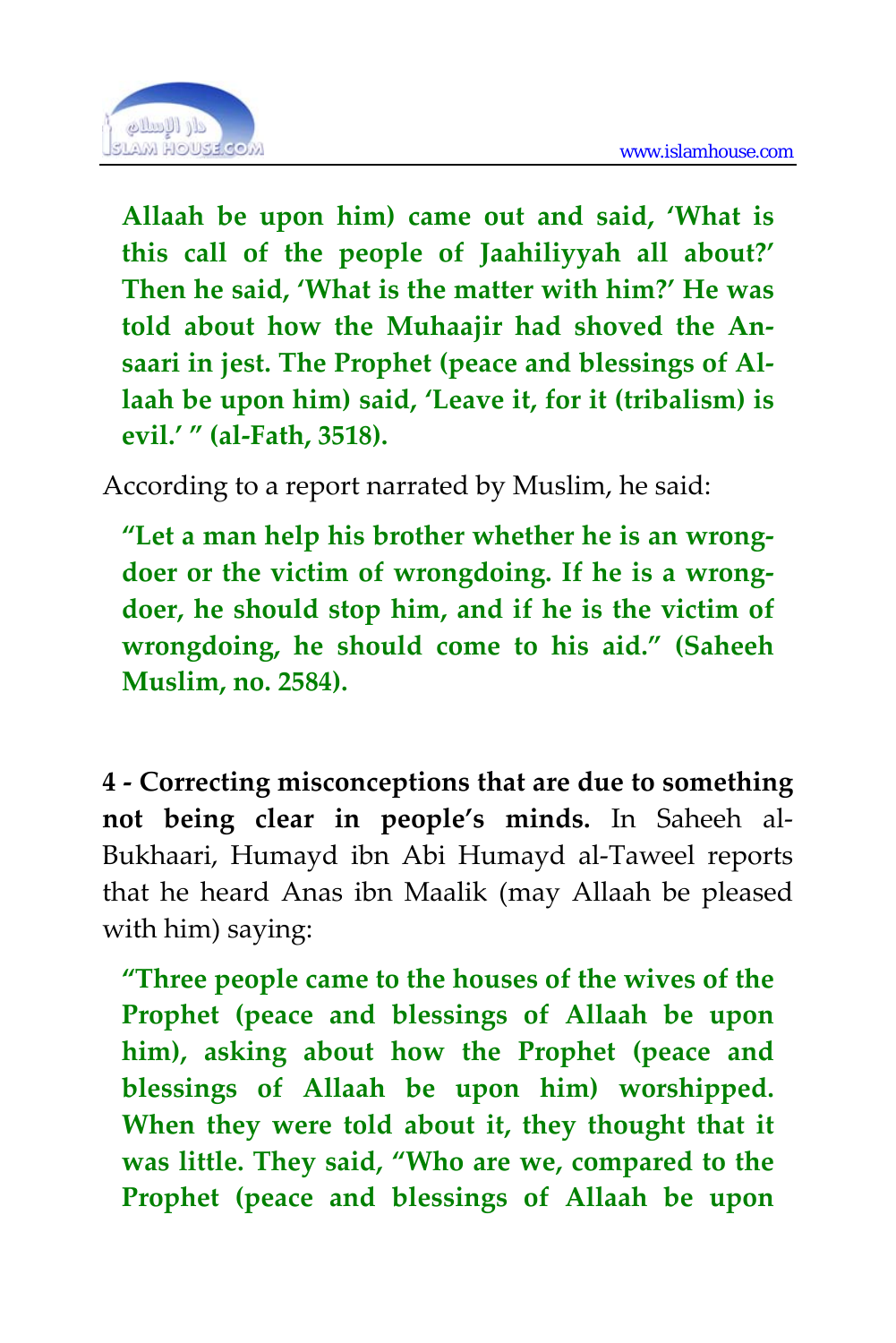

**him)? All his sins, past and future, have been for‐ given." (They thought that the one who does not know that his sins have been forgiven needed to go to extremes in worship and do far more than the Prophet (peace and blessings of Allaah be upon him), in the hope that their sins might be forgiven). One of them said, "As for me, I will pray every night from now on." Another said, "As for me, I will fast for the rest of my life and will never break my fast." The third said, "As for me, I will have nothing to do with women and I will never marry." The Messen‐ ger of Allaah (peace and blessings of Allaah be upon him) came to them and said, "Are you the people who said such‐and‐such? By Allaah, I am the one who fears Allaah more than anyone, but I fast and I break my fast, I pray and I rest, and I get married."**

Muslim reported from Anas that a group of the Compan‐ ions of the Prophet (peace and blessings of Allaah be upon him) asked the wives of the Prophet (peace and blessings of Allaah be upon him) about what he did in secret. One of them (those Sahaabah) said, "I will never marry women." Another said, "I will never eat meat." Another said, "I will never sleep on a bed." [The Prophet (peace and blessings of Allaah be upon him)] praised and thanked Allaah, then he said,

**"What is the matter with some people who say such‐ and‐such? But as for me, I pray and I sleep, I fast**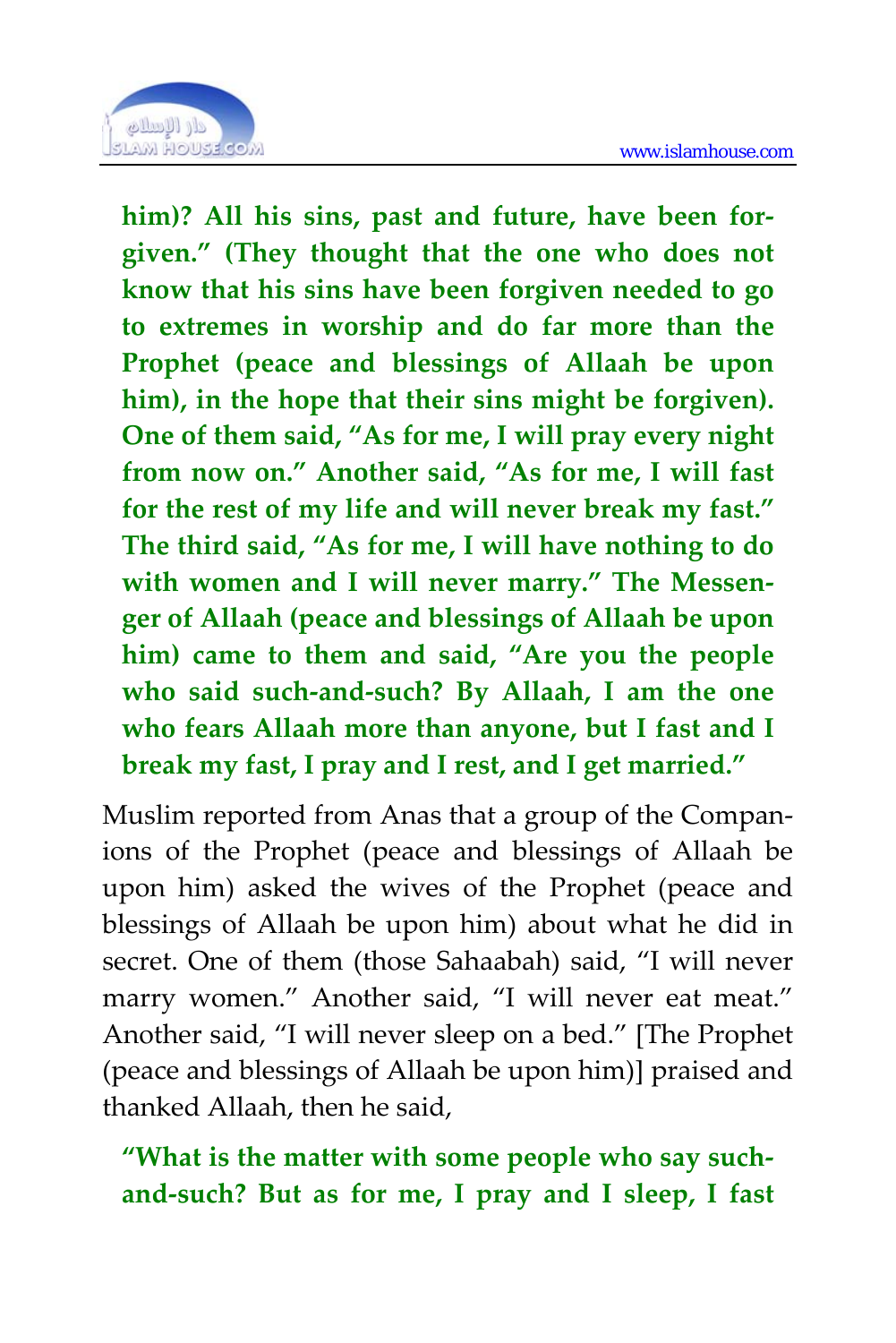

## **and I break my fast, and I marry women. Whoever turns away from my Sunnah has nothing to do with me." (Saheeh Muslim, no. 1041).**

Here we may note the following points:

• The Prophet (peace and blessings of Allaah be upon him) came to them and addressed them directly; when he wanted to teach all the people, he did not refer to them by name or expose them, he merely said, **"What is the matter with some people…?"** In this way he was gentle with them and covered up for them whilst at the same time acting in the common interest by teaching everybody.

The hadeeth describes finding out about the action of good people and seeking to emulate them. Investigat‐ ing such things is the sign of a sound mind and efforts to improve oneself.

This report indicates that when it comes to useful matters of religion, if it is not possible to learn them from men, it is permissible to learn them from women.

There is nothing wrong with a person talking about his deeds so long as there is no element of showing off and it is for the benefit of others.

We also learn that going to extremes in worship may cause a person to get bored, which in turn could lead him to stop worshipping altogether; the best of things are those that are moderate. (see al‐Fath, 9/104).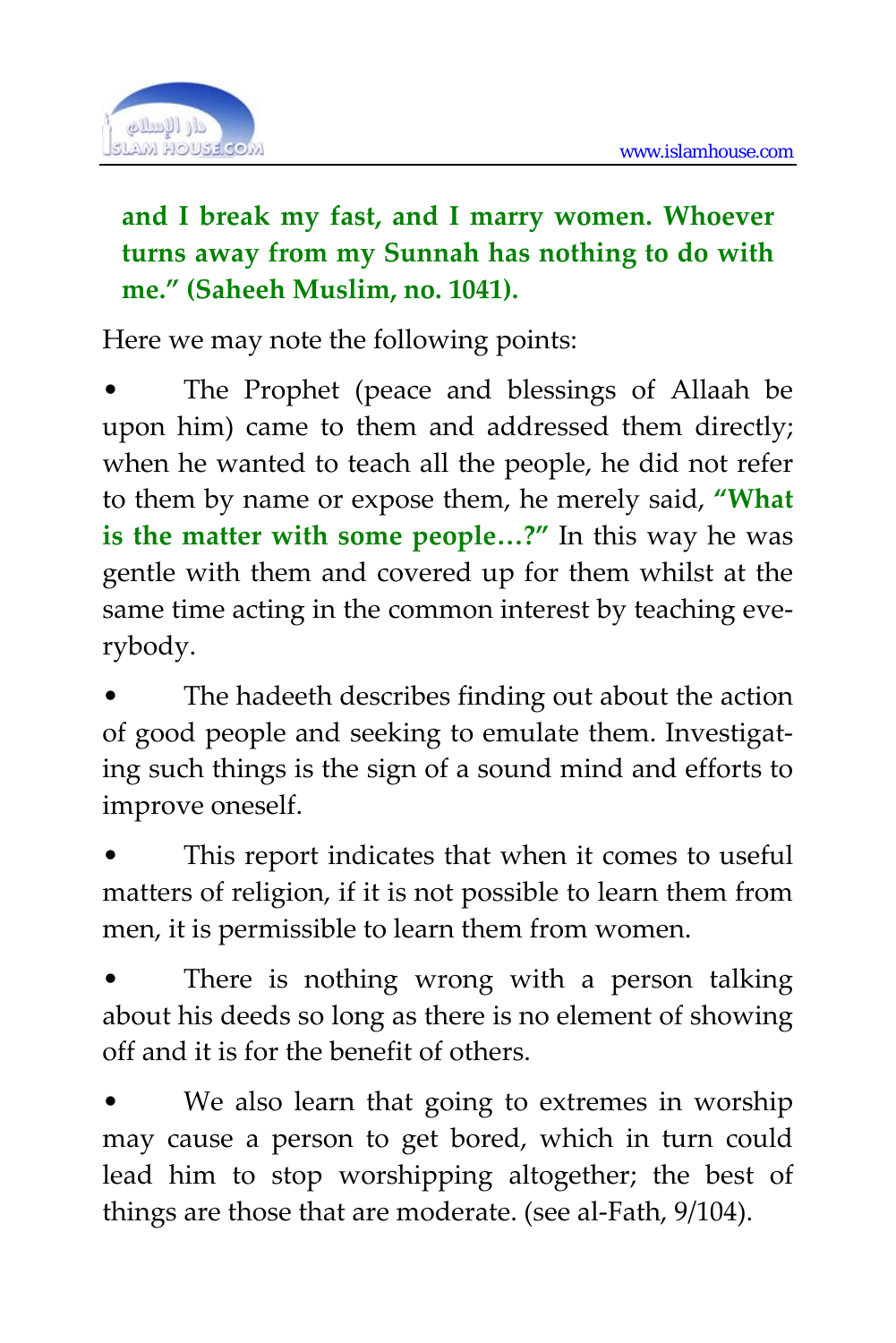

Mistakes generally come about as a result of misconceptions; if the ideas are put right, mistakes will de‐ crease. It is clear from the hadeeth that the reason why those Sahaabah adopted those concepts of extreme worship and monasticism was that they thought they had to go beyond the Prophet's actions in worship in order to attain salvation, because he had been told that all his sins were forgiven, but they did not have this advantage. The Prophet (peace and blessings of Allaah be upon him) set them straight, and told them that even though he was forgiven, he was the most fearing of Allaah among man‐ kind, and he commanded them to follow his Sunnah in worship.

A similar thing happened to another Sahaabi, whose name was Kahmas al‐Hilaali (may Allaah be pleased with him), who narrated his story:

**"I became Muslim and came to the Prophet (peace and blessings of Allaah be upon him) and told him that I had become Muslim. I stayed away for a year, during which I became very skinny, and when I came back, he looked me up and down. I said, 'Do you not know me?' he said, 'Who are you?' I said, 'I am Kahmas al‐Hilaali.' He said, 'What happened to you?' I said, 'After I saw you, I never spent a day without fasting, and I never slept at night.' He said, 'Who told you to torture yourself? Fast the month of patience [i.e., Ramadaan], and one day of every**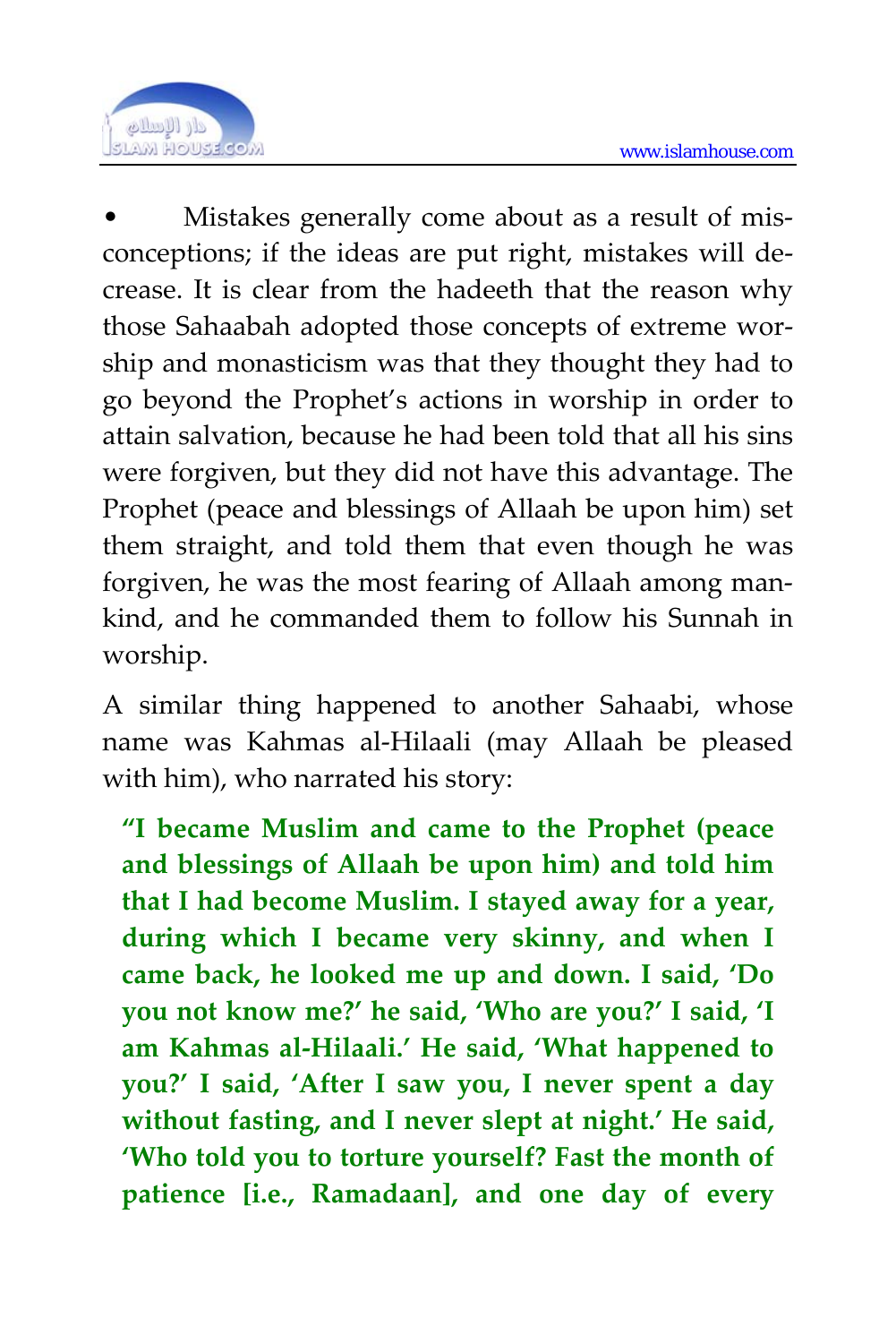

**month besides that.' I said, 'Let me do more.' He said, 'Fast the month of patience and two days of every month besides that.' I said, 'Let me do more, I am able for it.' He said, 'Fast the month of patience and three days of every month besides that.'" (Mus‐ nad al‐Tayaalisi. Reported by al‐Tabaraani in al‐ Kabeer, 19/194, no. 435. Also in al‐Silsilat al‐ Saheehah, no. 2623).**

Some misconceptions may be based on how one judges people and regards them. The Prophet (peace and blessings of Allaah be upon him) was very keen to correct this and put people straight in this regard. In Saheeh al-Bukhaari, there is a report from Sahl ibn Sa'd al‐Saa'idi who said:

**"A man passed by the Messenger of Allaah (peace and blessings of Allaah be upon him), so he asked a man sitting by him, 'What do you think of this man?' He said, 'He is one of the noblest of the peo‐ ple. By Allaah, if he proposes marriage he deserves to be accepted and if he intercedes he deserves to have his intercession accepted.' The Messenger of Allaah (peace and blessings of Allaah be upon him) said nothing. Then another man passed by and the Messenger of Allaah (peace and blessings of Allaah be upon him) asked the man with him, 'What do you think of him?' The man said, 'O Messenger of Al‐ laah, he is one of the poor Muslims. If he proposes**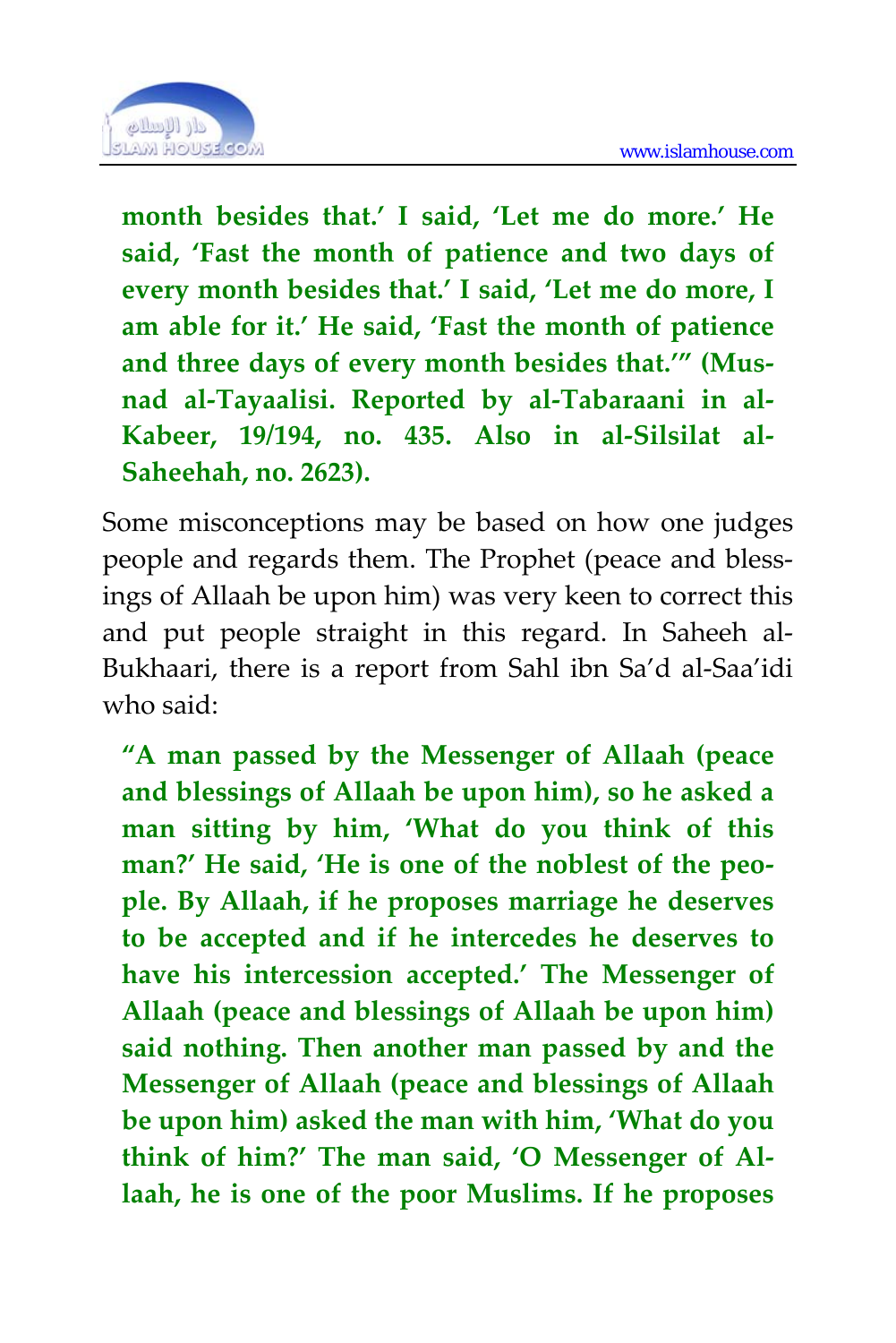

**marriage he does not deserve to be accepted, if he in‐ tercedes he does not deserve to have his intercession accepted, and if he speaks he does not deserve to be heard. The Messenger of Allaah (peace and bless‐ ings of Allaah be upon him) said, 'This man is better than an earth full of men like the other man.' " (al‐ Fath, 6447).**

According to a report narrated by Ibn Maajah: a man passed by the Messenger of Allaah (peace and blessings of Allaah be upon him), and the Prophet (peace and blessings of Allaah be upon him) said (to his Compan‐ ions),

**"What do you think of this man?" They said, "We think that he is one of the noblest of people. If he proposes marriage he deserves to be accepted, if he intercedes he deserves to have his intercession ac‐ cepted, and if he speaks he deserves to be heard." The Prophet (peace and blessings of Allaah be upon him) said nothing. Another man passed by and the Prophet (peace and blessings of Allaah be upon him) asked, "What do you think of this man?" They said, "By Allaah, O Messenger of Allaah, he is one of the poor Muslims. If he proposes marriage he does not deserve to be accepted, if he intercedes, he does not deserve to have his intercession accepted, and if he speaks he does not deserve to be heard." The Prophet (peace and blessings of Allaah be upon**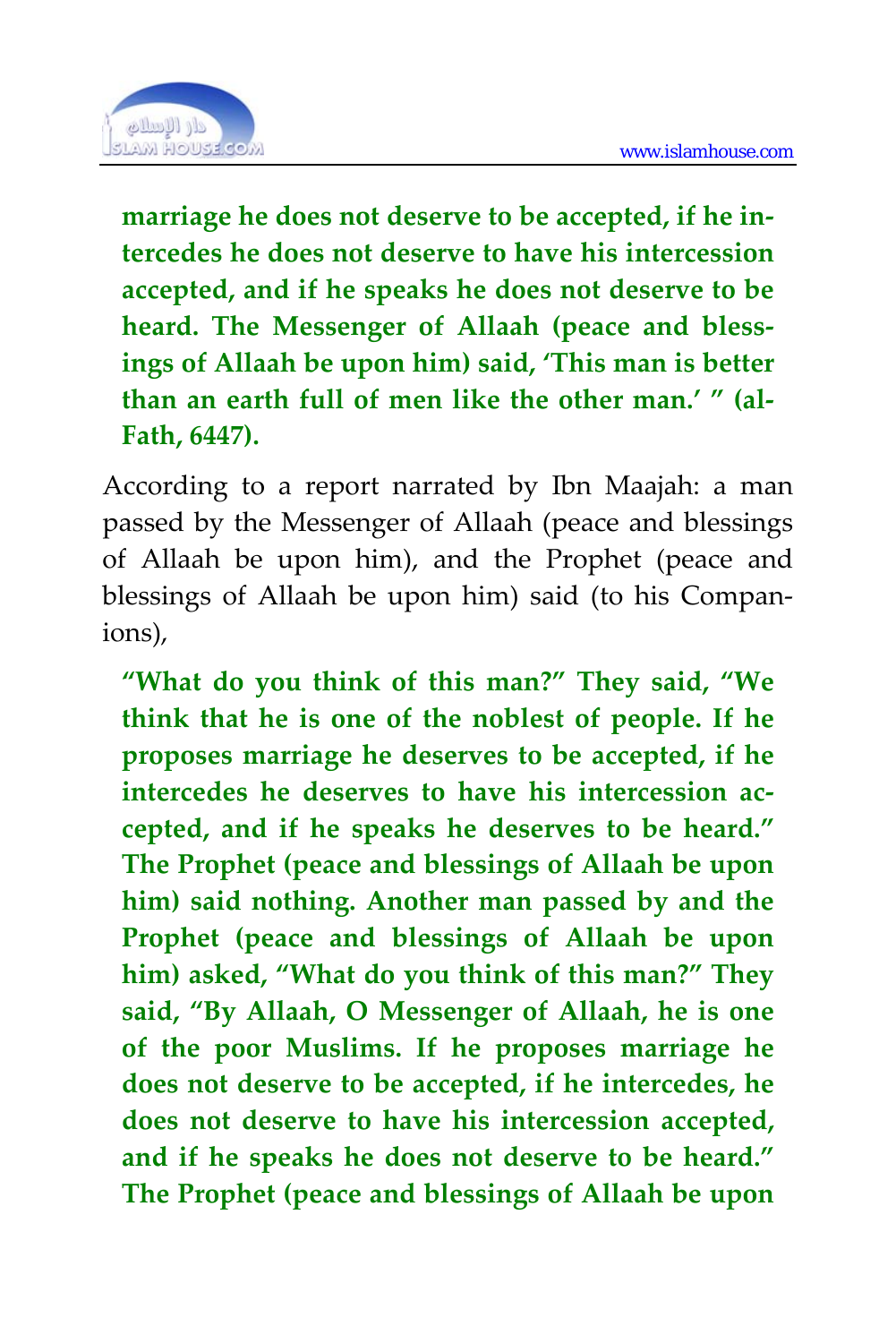

**him) said, "This man is better than an earth full of men like the other one." (Sunan Ibn Maajah, 'Abd al‐Baaqi edn., no. 4120)**

### **5 ‐ Dealing with mistakes by repeatedly reminding people to fear Allaah**

Jundub ibn 'Abd‐Allaah al‐Bajali reported that the Mes‐ senger of Allaah (peace and blessings of Allaah be upon him) sent a group of Muslims to fight some mushrikeen, and they met in battle. One of the mushrikeen was am‐ bushing individual Muslims and killing them. One of the Muslims wanted to catch him out and kill him. [Jundub said:] "We used to think that that man was Usaamah ibn Zayd. When he raised his sword, the mushrik said 'La ilaaha ill‐Allaah,' but he [Usaamah] killed him. A mes‐ senger came to the Prophet (peace and blessings of Al‐ laah be upon him) and reported to him about what had happened in the battle. When he told him about what had happened to the mushrik who said Laa ilaaha ill‐ Allaah, the Prophet (peace and blessings of Allaah be upon him) sent for Usaamah and asked him,

**'Why did you kill him?' He said, 'O Messenger of Allaah, he had caused much grief to the Muslims, he killed So‐and‐so and So‐and‐so,' – and he named a number of people – 'I attacked him and when he saw the sword he said Laa ilaaha ill‐Allaah.' The**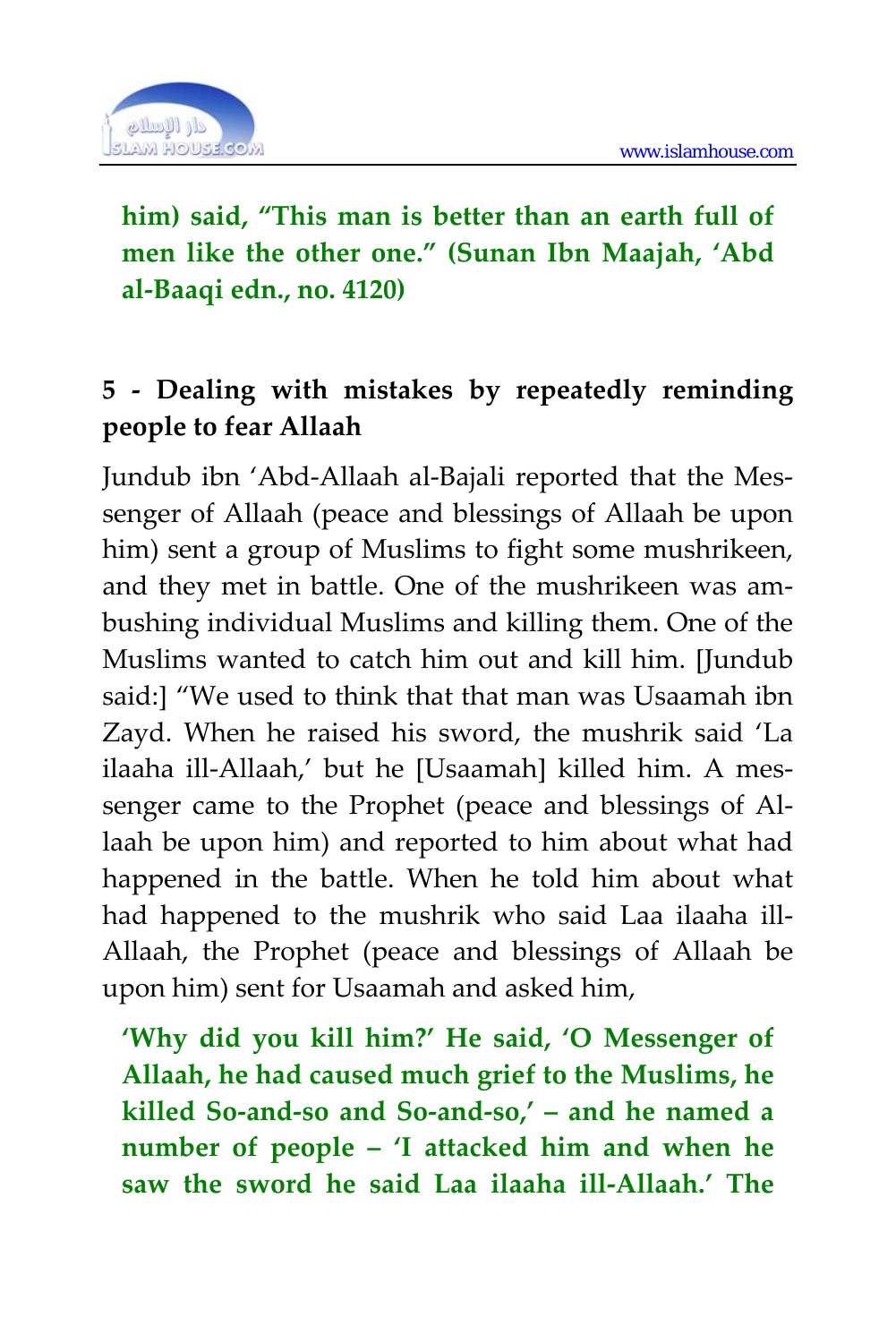

**Messenger of Allaah (peace and blessings of Allaah be upon him) said, 'And then you killed him?' Usaamah said, 'Yes.' He said, 'What will you do when Laa illaha ill‐Allaah comes on the Day of Res‐ urrection?' He said, 'O Messenger of Allaah, pray for forgiveness for me.'" The Prophet (peace and bless‐ ings of Allaah be upon him) simply said, "What will you do when Laa ilaaha ill‐Allaah comes on the Day of Resurrection?" He did not say any more than that. (Reported by Muslim, 'Abd al‐Baaqi edn., no. 97).**

According to a report narrated by Usaamah ibn Zayd, he said:

**"The Messenger of Allaah (peace and blessings of Allaah be upon him) sent us out on a military cam‐ paign and we reached al‐Haraqaat near Juhaynah in the morning. [During the battle] I caught a man and he said, 'Laa ilaaha ill‐Allaah,' but I stabbed him. Then I felt bad about that, and I mentioned it to the Prophet (peace and blessings of Allaah be upon him). The Messenger of Allaah (peace and blessings of Allaah be upon him) said, 'He said Laa ilaaha ill‐ Allaah and you killed him?' I said, 'O Messenger of Allaah, he only said it because he was afraid of my weapon.' He said, 'How can you know what is in his heart? How can you be sure whether he was sincere or not?' He kept repeating this until I wished that I had not become Muslim until that day [because em‐**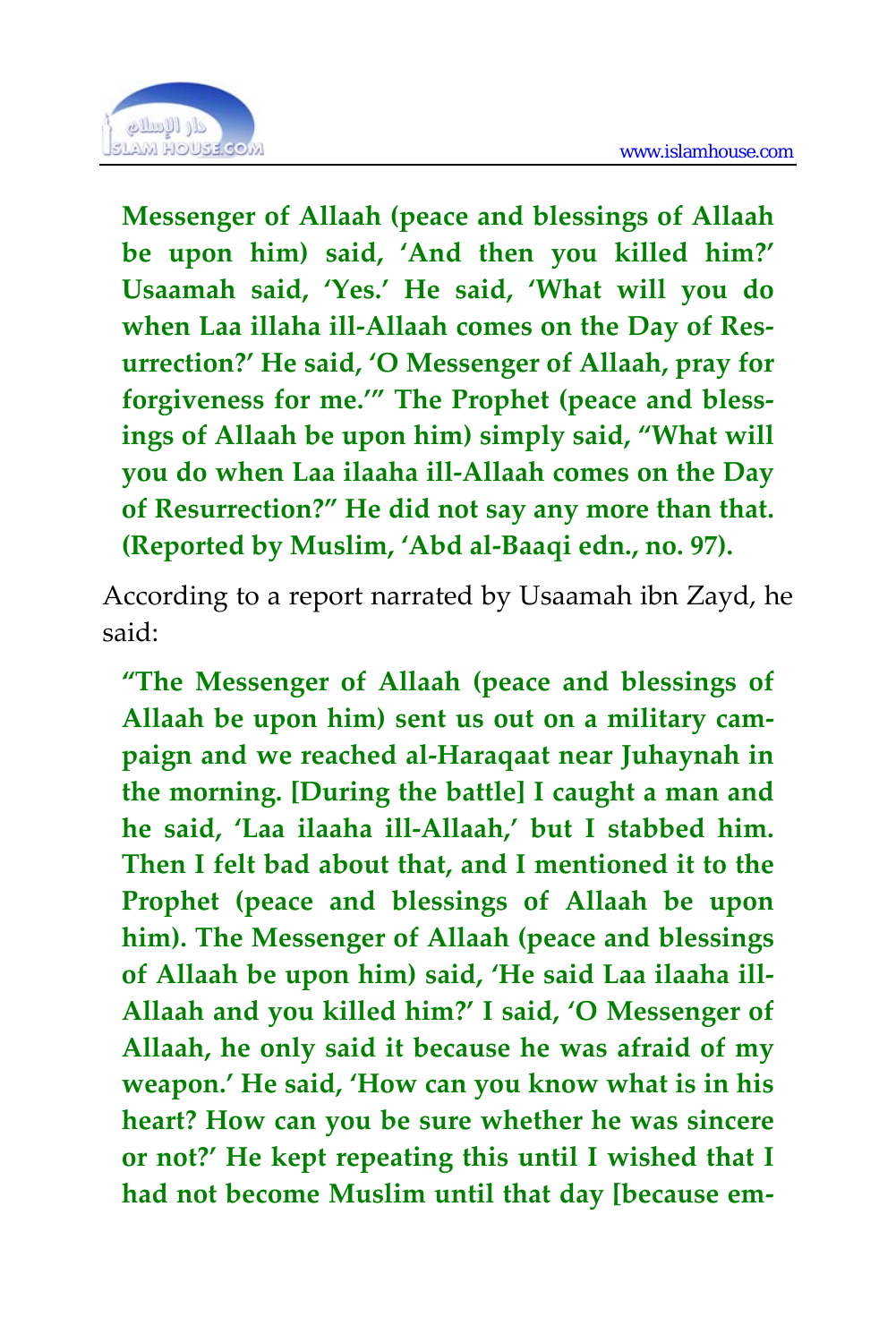

### **bracing Islam wipes out all sins that came before ‐ Translator]." (Reported by Muslim, no. 69)**

One issue that may be included under the heading of re‐ minders is reminding people about the power of Allaah. An example of this follows:

Muslim (may Allaah have mercy on him) reported that Abu Mas'ood al‐Badri said:

**"I was beating a slave of mine with a whip, and I heard a voice behind me saying, 'Listen Abu Mas'ood!' but I did not pay any attention to the voice because I was so angry. When the voice got nearer to me, I realized that it was the Messenger of Allaah (peace and blessings of Allaah be upon him), and he was saying, 'Listen Abu Mas'ood, listen Abu Mas'ood!' I dropped the whip from my hand (ac‐ cording to another report: the whip fell from my hand out of respect for him). He said, 'Listen Abu Mas'ood, Allaah has more power over you than you have over this slave.' I said, 'I will never hit a slave again.'" According to another report he said: "I said, 'O Messenger of Allaah, he is free for the sake of Al‐ laah.' He said, 'If you did not do this, the Fire of Hell would blow in your face, or the Fire would touch you.' "**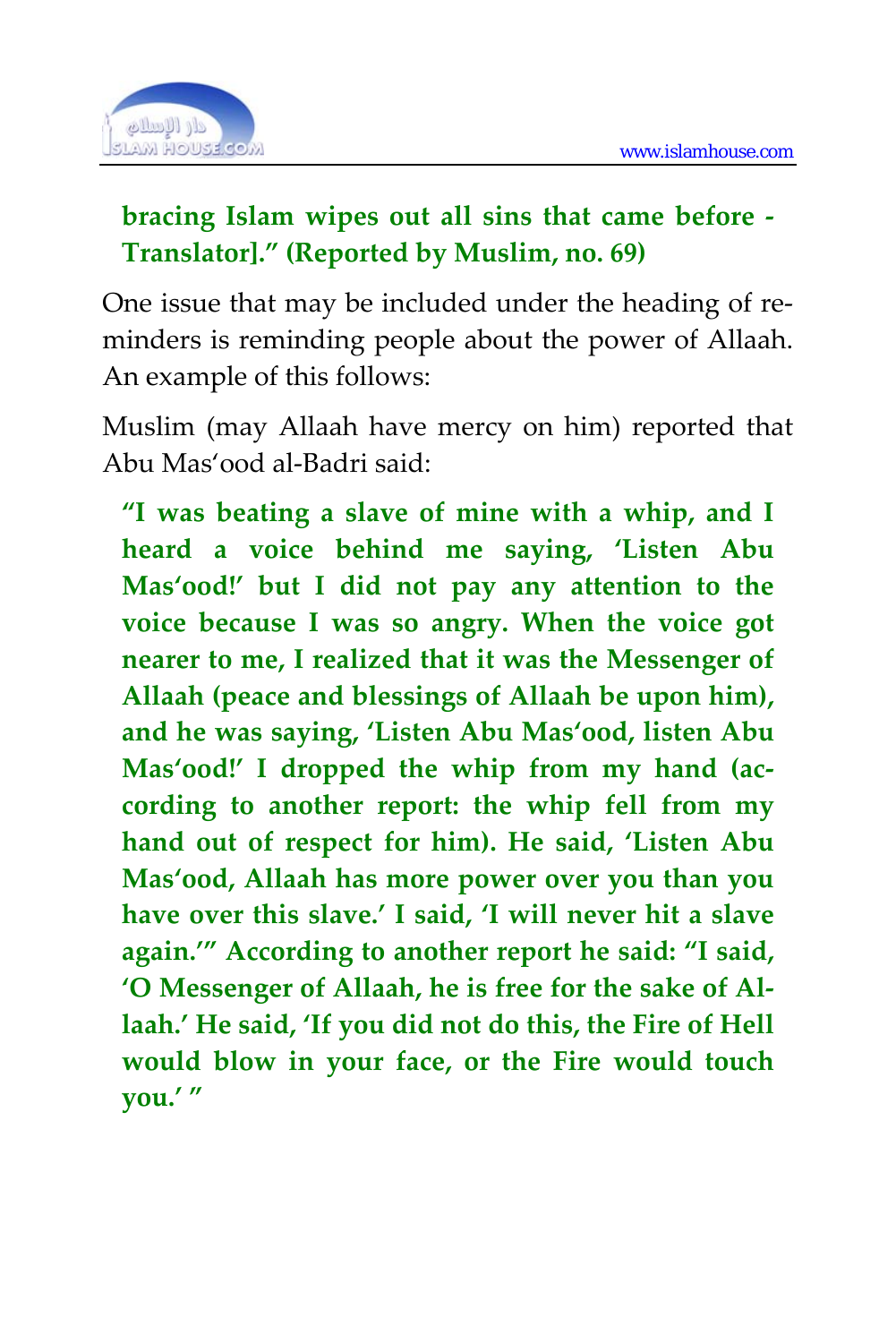

According to another report also narrated by Muslim, "the Messenger of Allaah (peace and blessings of Allaah be upon him) said:

**'Certainly Allaah has more power over you than you have over him.' So he freed him." (Saheeh Muslim, no. 1659)**

Abu Mas'ood al‐Ansaari said:

**"I was beating a slave of mine when I heard some‐ one saying from behind me, 'Listen, Abu Mas'ood, listen, Abu Mas'ood.' I turned around and saw that it was the Messenger of Allaah (peace and blessings of Allaah be upon him). He said, 'Allaah has more power over you than you have over him.'… I never beat any slave of mine after that." (Reported by al‐ Tirmidhi, no. 1948. Abu 'Eesa said, this is a hasan saheeh hadeeth).**

**6 ‐ Showing compassion to the one who is making a mistake.** This applies in the case of those who deserve compassion, who feel remorse and show that they have repented, as is sometimes the case when people come to ask questions and find out, as in the following story. Ibn 'Abbaas reported that a man who had divorced his wife by zihaar and then had intercourse with her came to the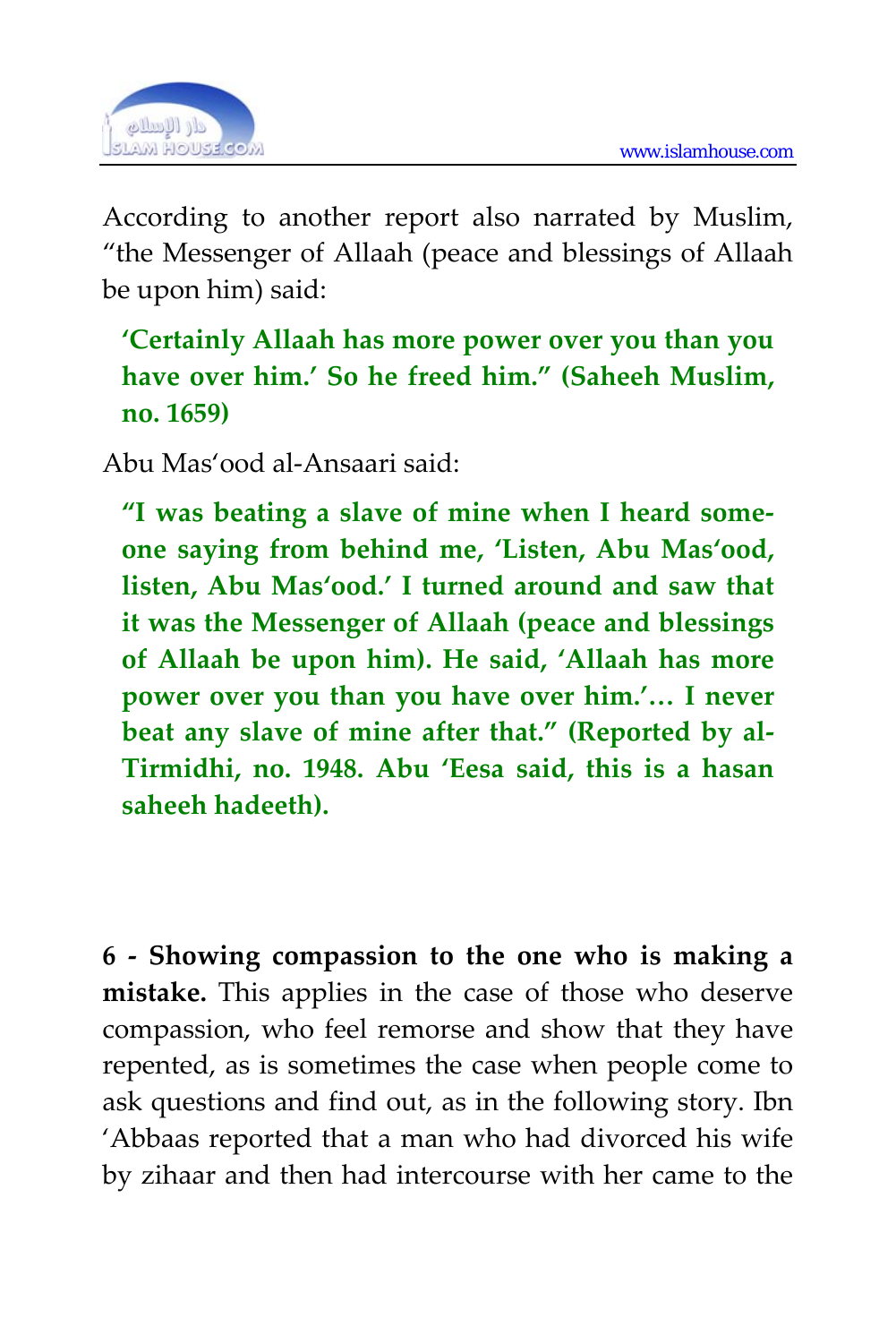

Prophet (peace and blessings of Allaah be upon him) and said,

**"O Messenger of Allaah, I divorced my wife by zi‐ haar then I had intercourse with her before I offered kafaarah (expiation)." He said, "What made you do that, may Allaah have mercy on you?" He said, "I saw her anklets in the moonlight." He said, "Then do not go near her until you have done that which Allaah commanded you to do." (Abu 'Eesa said, this is a hasan ghareeb saheeh hadeeth. Saheeh Sunan al‐Tirmidhi, no. 1199)**

Abu Hurayrah (may Allaah be pleased with him) said:

**"Whilst we were sitting with the Prophet (peace and blessings of Allaah be upon him), a man came to him and said, 'O Messenger of Allaah, I am doomed!' He said, 'What is the matter with you?' He said, 'I had intercourse with my wife whilst I was fasting.' The Messenger of Allaah (peace and bless‐ ings of Allaah be upon him) said, 'Are you able to set a slave free?' He said, 'No.' He said, 'Can you fast for two consecutive months?' He said, 'No.' He said, 'Do you have the wherewithal to feed sixty poor persons?' He said, 'No.' The Prophet (peace and blessings of Allaah be upon him) said nothing more about the matter for a while, and whilst we were sit‐ ting there like that, a large basket full of dates was brought to the Prophet (peace and blessings of Al‐**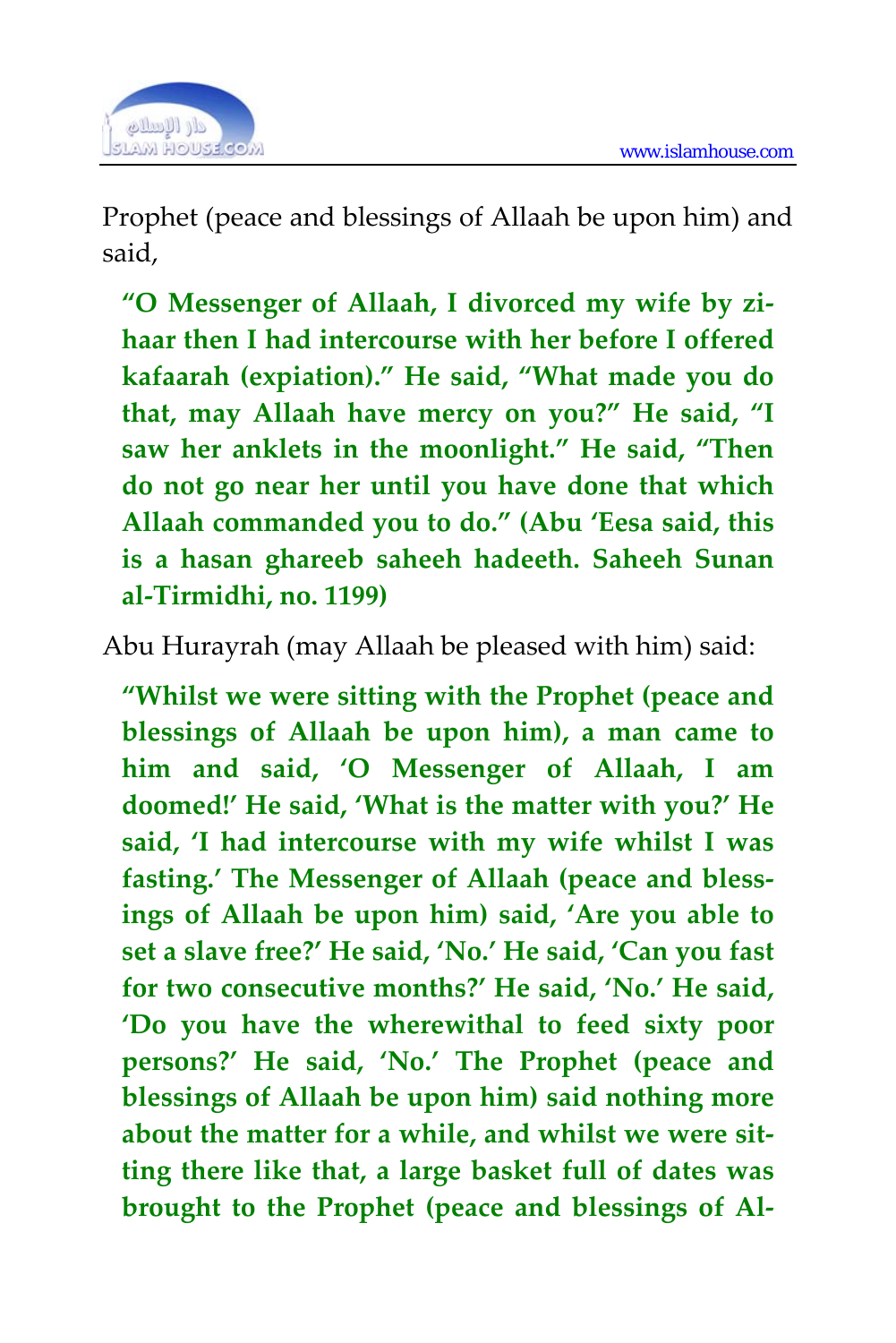

**laah be upon him). He said, 'Where is the one who was asking?' The man said, 'Here I am.' He said, 'Take this and give it in charity.' The man said, 'Who is poorer than me, O Messenger of Allaah? By Allaah, there is no family in Madeenah poorer than mine.' The Prophet (peace and blessings of Allaah be upon him) smiled until his eyeteeth were visible, then he said, 'Feed your family with it.'" (Reported by al‐Bukhaari, Fath, 1936).**

This person who had made a mistake and came to ask about it was not joking or taking the matter lightly. He felt remorseful and guilty, as is clear from his saying "I am doomed." For this reason, he deserved pity and com‐ passion. The report narrated by Ahmad (may Allaah have mercy on him) makes the man's state even clearer:

**Abu Hurayrah reported that a Bedouin came, hitting his cheeks and tearing out his hair, and saying, "I am sure that I am doomed!" The Messenger of Al‐ laah (peace and blessings of Allaah be upon him) said to him, "What makes you doomed?" He said, "I had intercourse with my wife during Ramadaan." He said, "Can you free a slave?' He said, "No." He said, "Can you fast for two consecutive months?" He said, "No." He said, "Can you feed sixty poor per‐ sons?" He said, "No," and mentioned how poor he was. A large basket containing fifteen saa' of dates was brought to the Messenger of Allaah (peace and**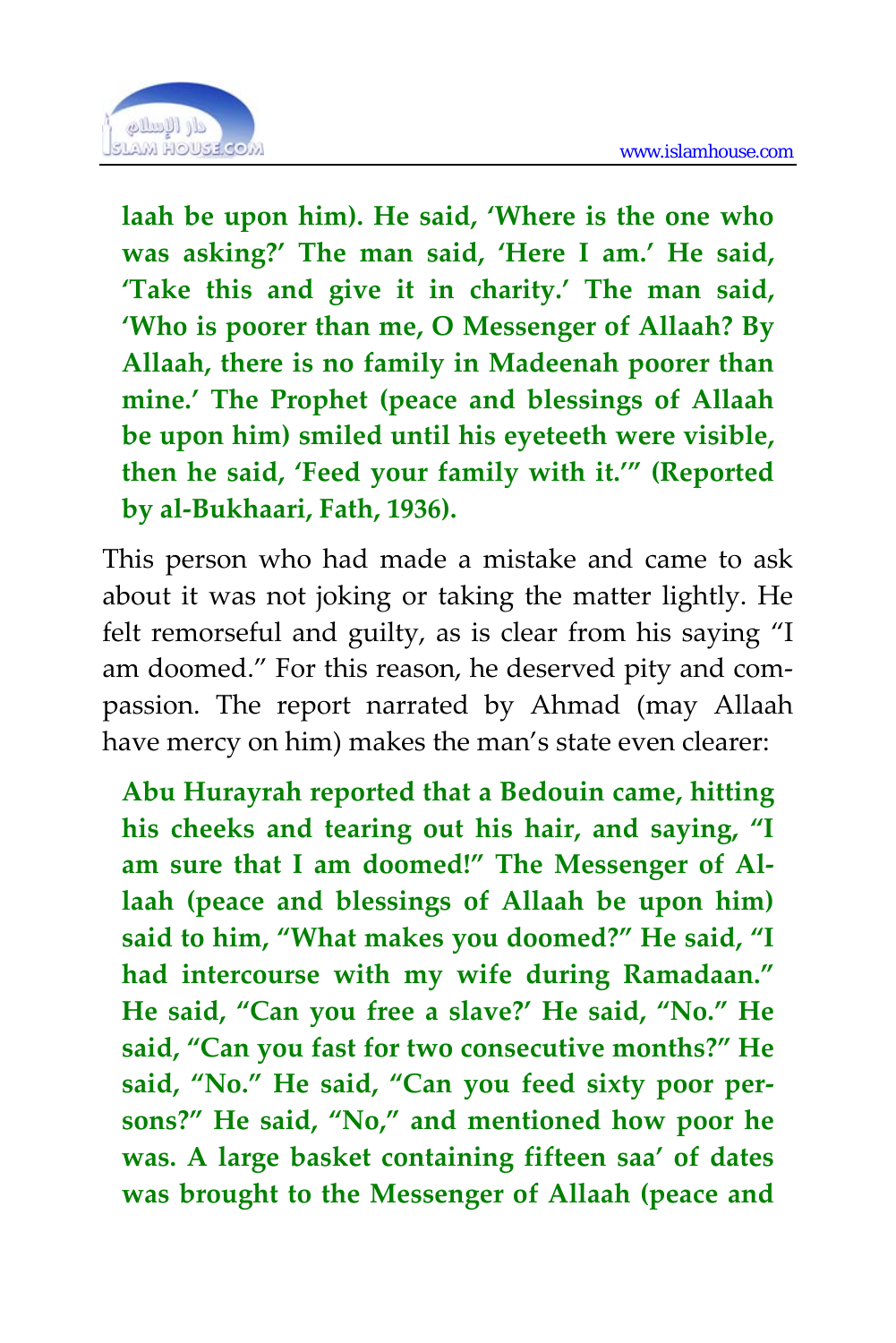

**blessings of Allaah be upon him), and the Prophet (peace and blessings of Allaah be upon him) said, "Where is that man? … Feed the poor with this." He said, "O Messenger of Allaah, there is no one in Madeenah who is poorer than my family." The Mes‐ senger of Allaah (peace and blessings of Allaah be upon him) smiled until his eyeteeth were visible and said, "Feed your family." (Al‐Musnad, 2/516. Al‐ Fath al‐Rabaani, 10/89)**

**7‐ Not hastening to tell someone he is wrong.** Some‐ thing happened to 'Umar which he himself told about: "I heard Hishaam ibn Hakeem ibn Hizaam reciting Soorat al‐Furqaan during the lifetime of the Messenger of Allaah (peace and blessings of Allaah be upon him). I listened to his recitation, and he was reciting it differently to the way that the Messenger of Allaah (peace and blessings of Allaah be upon him) used to recite it. I nearly interrupted his prayer, but I waited until he had said the salaam, then I grabbed him by his cloak and said, 'Who taught you to recite this soorah I heard you reciting?' He said, 'The Messenger of Allaah (peace and blessings of Allaah be upon him) taught me to recite it.' I said, 'You are lying! The Messenger of Allaah (peace and blessings of Allaah be upon him) taught me to recite it differently.' I took him to the Messenger of Allaah (peace and blessings of Allaah be upon him) and said, 'I heard him reciting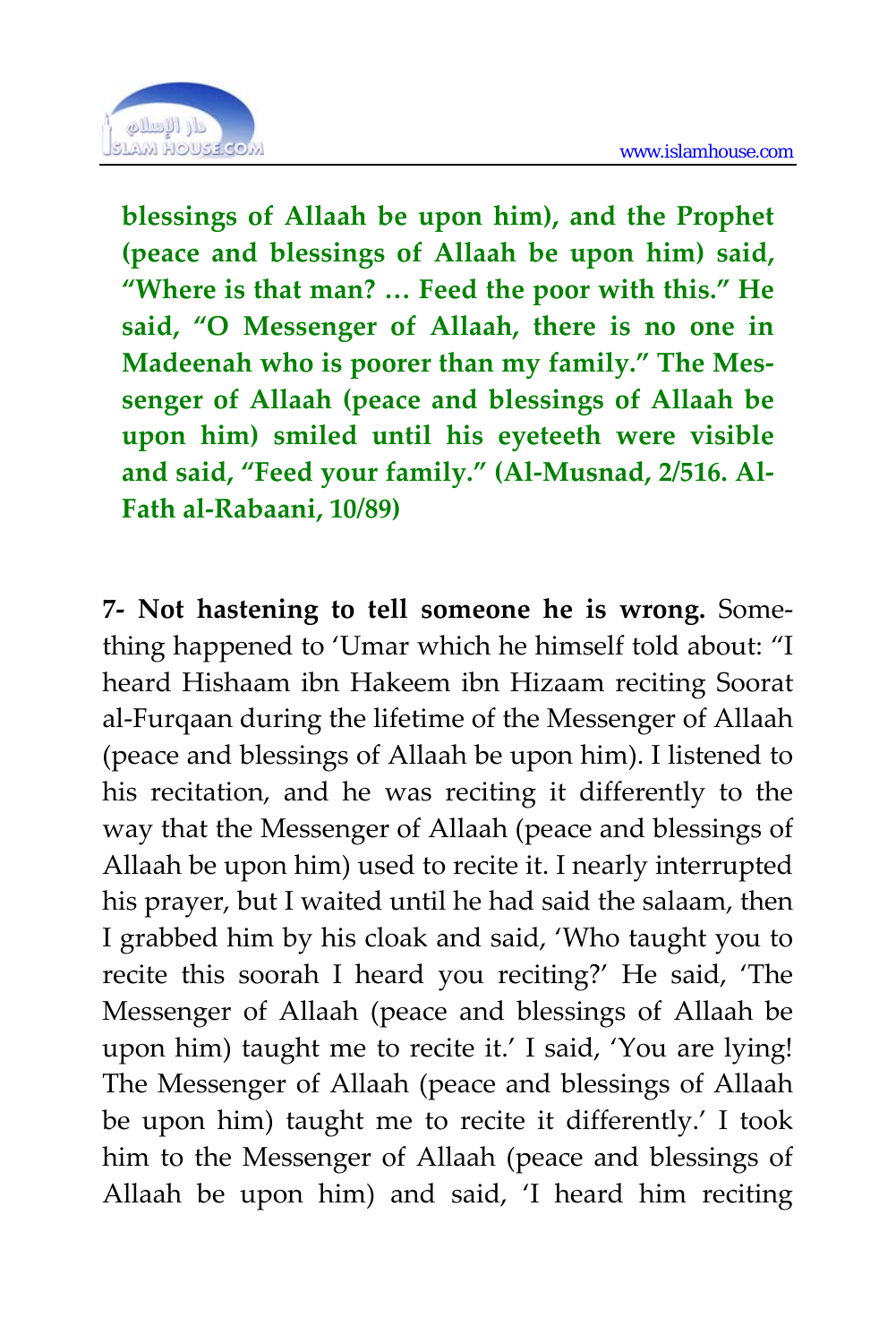

Soorat al-Furqaan differently than the way you taught me to recite it.' The Messenger of Allaah (peace and blessings of Allaah be upon him) said,

**'Let him go. Recite, O Hishaam.' He recited it as I had heard him recite it. The Messenger of Allaah (peace and blessings of Allaah be upon him) said, 'This is how it was revealed.' Then he said, 'Recite, O 'Umar.' So I recited it as he had taught me. The Messenger of Allaah (peace and blessings of Allaah be upon him) said, 'This is how it was revealed. This Qur'an was revealed with seven ways of recitation, so recite it in the way that is easiest for you.' " (Re‐ ported by al‐Bukhaari, al‐Fath, 4992).**

Among the educational methods we learn from this story are the following:

Telling each one to recite in front of the other and approving their recitation was more effective in confirm‐ ing that both were correct and neither was wrong.

When the Prophet (peace and blessings of Allaah be upon him) told 'Umar to let go of Hishaam, this was preparing both parties to listen in a calm manner. This was an indication that 'Umar (may Allaah be pleased with him) had been too hasty.

• A person who is seeking knowledge should not be too hasty to condemn any opinion that differs from that with which he is familiar; he should first be sure of what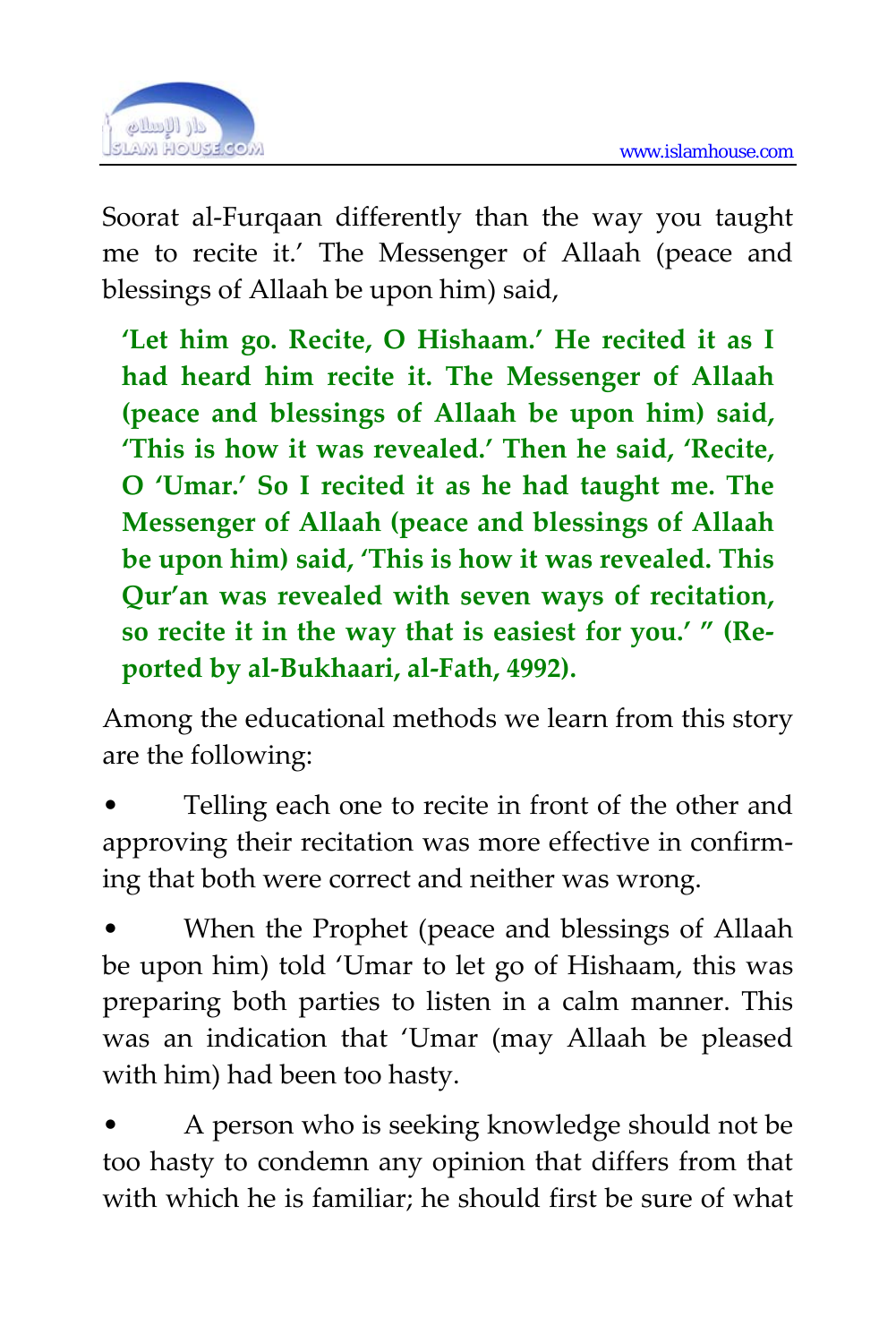

he is saying, because that opinion may turn out to be a valid scholarly opinion.

Another relevant point is that one should not hasten to punish someone who makes a mistake, as we see in the following story:

**An‐Nisaa`i (may Allaah have mercy on him) re‐ ported from 'Abbaad ibn Sharhabeel (may Allaah be pleased with him) who said: "I came with my (pa‐ ternal) uncles to Madeenah, and we entered one of the gardens of the city. I rubbed some of the wheat, and the owner of the garden came and took my cloak and hit me. I came to the Messenger of Allaah (peace and blessings of Allaah be upon him) asking for his help. He sent for that man and they brought him to him. He said to him, 'What made you do that?' He said, 'O Messenger of Allaah, he went into my garden and took some of my wheat and rubbed it.' The Messenger of Allaah (peace and blessings of Allaah be upon him) said, 'You did not teach him if it was the matter of him not knowing, and you did not feed him if it was the matter of him being hun‐ gry. Give him back his cloak.' And the Messenger of Allaah (peace and blessings of Allaah be upon him) ordered that I should be given a wasq or half a wasq ( measure of wheat)." (Al‐Nisaa`i, al‐Mujtabaa, Ki‐ taab Aadaab al‐Qudaat, Baab al‐Isti'daa'; Saheeh Sunan al‐Nisaa`i, no. 4999).**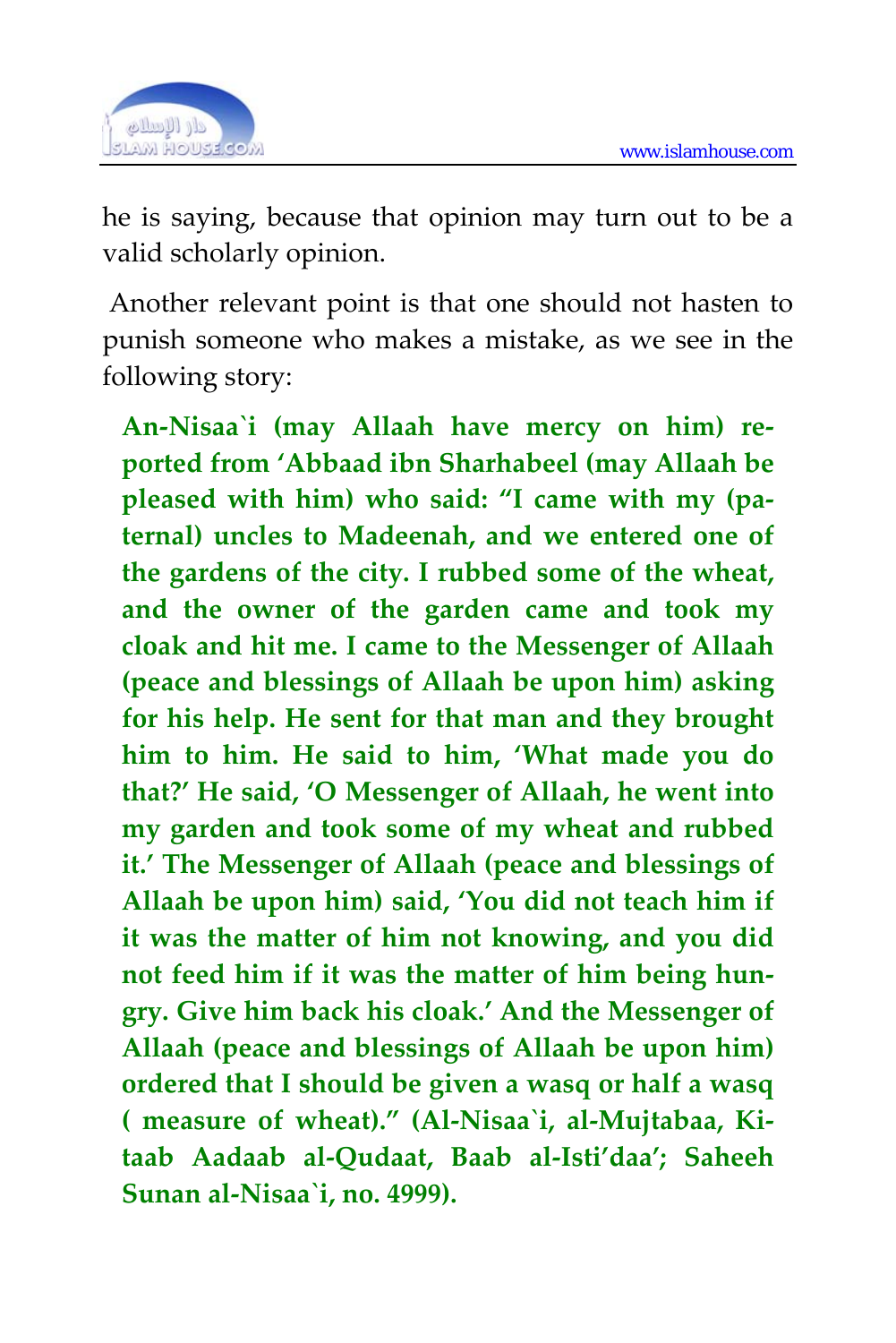

From this story we learn that we should find out the circumstances of the one who is making a mistake or acting in an aggressive manner, so that we may know the right way to deal with him.

We may also note that the Prophet (peace and blessings of Allaah be upon him) did not punish the owner of the garden, because he was in the right, but he had handled the matter wrong. He pointed out to him that the way he had dealt with someone who knew not better was inappropriate in such circumstances, then he taught him how to handle the matter properly, and told him to give back the garment he had taken from the hungry man.

**8 ‐ Remaining calm when dealing with people's mis‐ takes ‐ especially when being too harsh could make matters worse and do more harm than good.** We can learn this from looking at how the Prophet (peace and blessings of Allaah be upon him) dealt with the mistake made by the Bedouin who urinated in the mosque, as was reported by Anas ibn Maalik, who said:

**"Whilst we were in the mosque with the Messenger of Allaah (peace and blessings of Allaah be upon him), a Bedouin came and stood urinating in the mosque. The Companions of the Messenger of Al‐ laah (peace and blessings of Allaah be upon him) said, 'Stop it! Stop it!' But the Messenger of Allaah**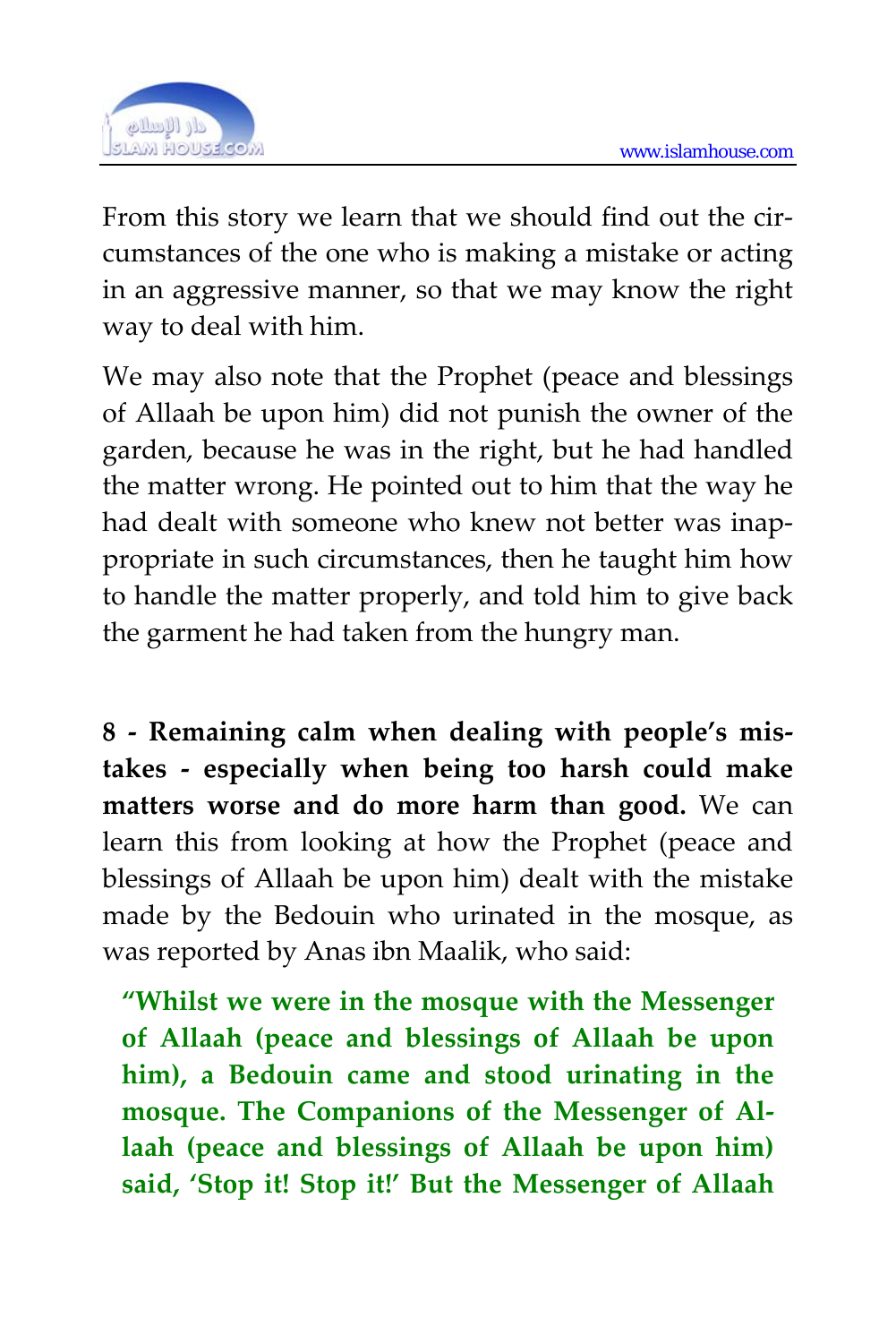

**(peace and blessings of Allaah be upon him) said, 'Do not interrupt him; leave him alone.' So they left him until he had finished urinating, then the Mes‐ senger of Allaah (peace and blessings of Allaah be upon him) called him and said to him, 'In these mosques it is not right to do anything like urinating or defecating; they are only for remembering Allaah, praying and reading Qur`aan,' or words to that ef‐ fect. Then he commanded a man who was there to bring a bucket of water and throw it over the (urine), and he did so." (Saheeh Muslim, no. 285).**

The principle which the Prophet (peace and blessings of Allaah be upon him) followed in dealing with this mis‐ take was to treat the man gently, not to be harsh with him. Al‐Bukhaari reported from Abu Hurayrah (may Al‐ laah be pleased with him):

**"A Bedouin urinated in the mosque, and the people got up to sort him out. The Messenger of Allaah (peace and blessings of Allaah be upon him) said to them, 'Leave him alone, and throw a bucket of water over it. You have been sent to make things easy for people, not to make things hard.' " (Fath, 6128).**

The Sahaabah, may Allaah be pleased with them, were very keen to denounce the bad thing they had seen and to keep their mosque clean and pure, as is indicated in the various reports of this hadeeth, which describe them as shouting at him, getting up to sort him out, rebuking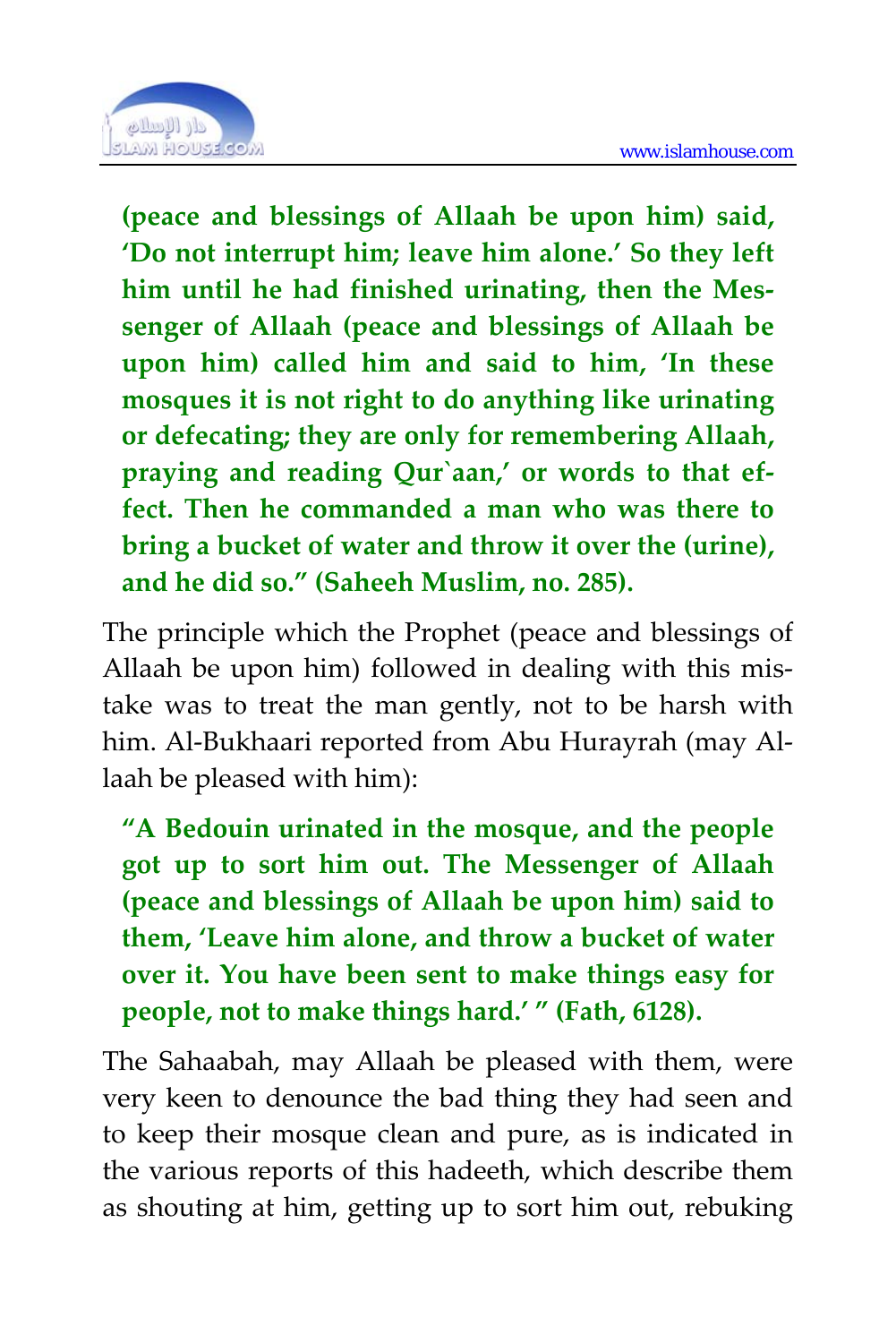

him and hastening to deal with him, or telling him to "Stop it!" (Jaami' al‐Usool, 7/83‐87). But the Prophet (peace and blessings of Allaah be upon him) was think‐ ing of the likely consequences of the two options – stop‐ ping him or leaving him alone. If they tried to stop him, forcing a man to suppress his urination could do him harm, and if he was unable to stop but moved away because he was afraid of them, the impurity would be spread over a wider area of the mosque and on the man's body and clothing. The Prophet (peace and blessings of Allaah be upon him) had the farsightedness to see that leaving the man alone until he had finished urinating was the lesser of two evils, especially since the man had already started doing it, and it was a problem that they would be able to do something about by cleaning it afterwards. So he told his companions to leave him alone and not to interrupt him. He told them to leave him alone because this was in the better interests of all and would ward off a worse evil by putting up with the lesser evil.

It was also reported that the Prophet (peace and blessings of Allaah be upon him) asked the man the reason for his action. Al-Tabaraani reported in al-Kabeer that Ibn 'Abbaas (may Allaah be pleased with him) said:

**"A Bedouin came to the Prophet (peace and bless‐ ings of Allaah be upon him) and pledged allegiance to him in the mosque. Then he went away and started to urinate. The people wanted to stop him,**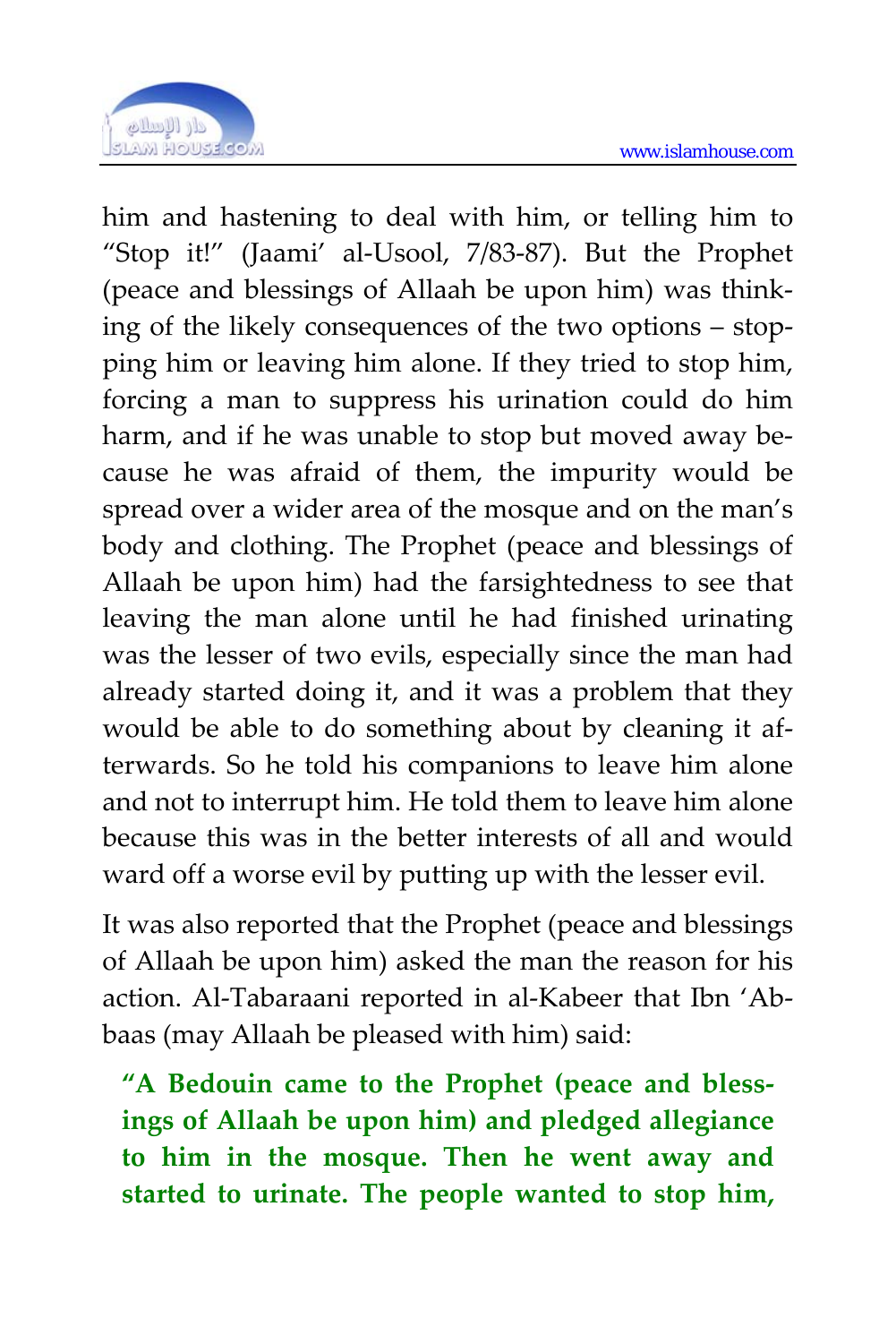

**but the Prophet (peace and blessings of Allaah be upon him) said, 'Do not stop a man when he is uri‐ nating.' Then he asked him, 'Are you not a Muslim?' He said, 'Of course.' He said, 'What made you uri‐ nate in our mosque?' He said, 'By the One Who sent you with the truth, I thought it was just like any other place so I urinated in it.' The Prophet (peace and blessings of Allaah be upon him) called for a bucket of water and poured it over the urine." (Re‐ ported by al‐Tabaraani in al‐Kabeer, no. 11552, vol. 11, p.220. Al‐Haythami said in al‐Majma': its men are the men of saheeh, 2/10).**

This wise manner of dealing with the problem had a farreaching effect on the Bedouin, as is clear from his reaction. Ibn Maajah reported that Abu Hurayrah said:

**"A Bedouin entered the mosque where the Messen‐ ger of Allaah (peace and blessings of Allaah be upon him) was sitting, and said, 'O Allaah, forgive me and Muhammad, and do not forgive anyone else.' The Messenger of Allaah (peace and blessings of Allaah be upon him) smiled and said, 'You are narrowing something vast.' Then (the Bedouin) went away to the furthest part of the mosque, opened his legs, and began to urinate. After he had learnt better, the Bed‐ ouin said, 'He got up, may my mother and my father be sacrificed for him, he did not rebuke me or insult me. He just said, "We do not urinate in this mosque;**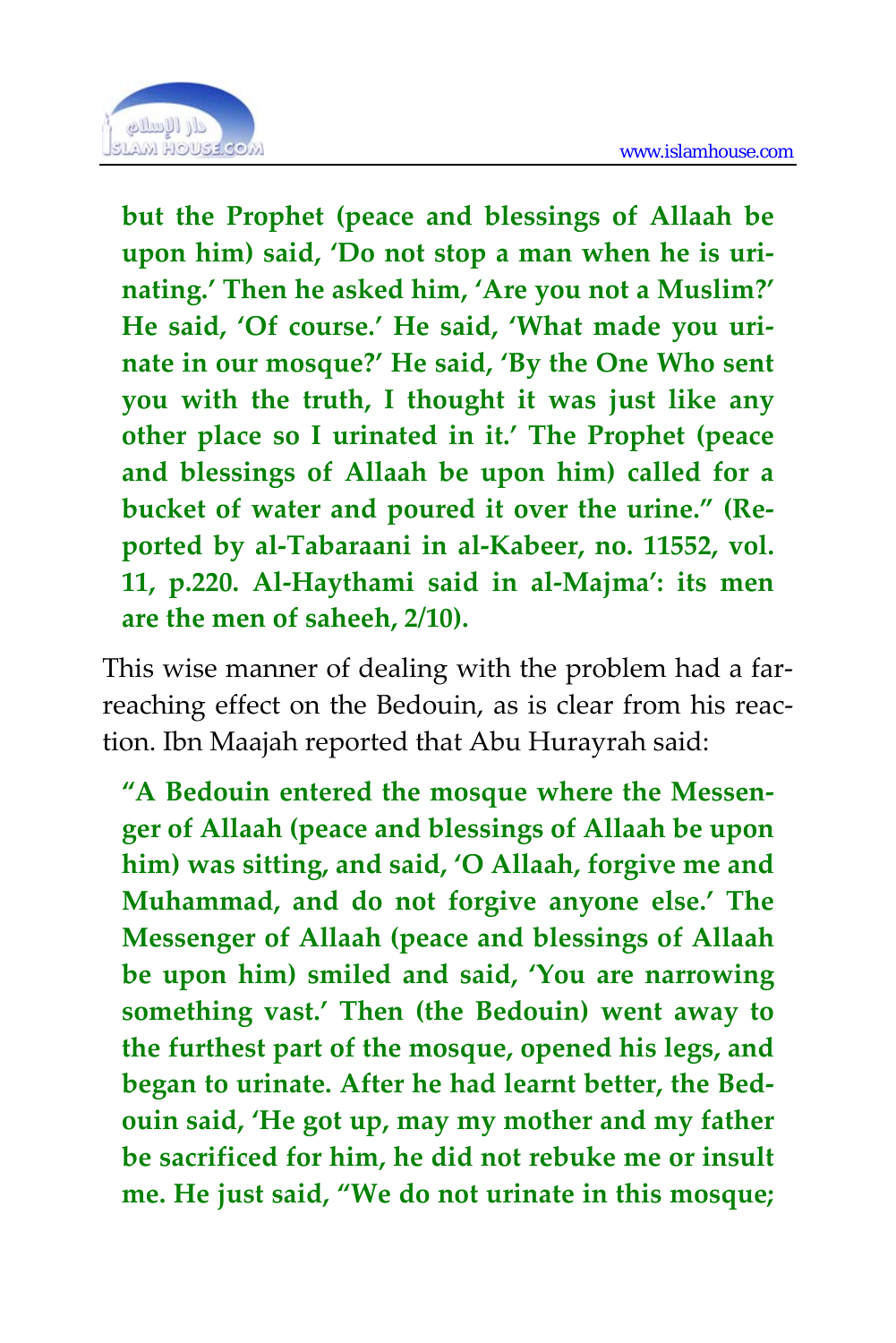

**it was only built for the remembrance of Allaah and for prayer." Then he called for a bucket of water and poured it over the urine.' " (Sunan Ibn Maajah, 'Abd al‐Baaqi edn., 529; Saheeh Ibn Maajah, 428).**

Ibn Hajar (may Allaah have mercy on him) mentioned in his commentary a number of things we learn from the hadeeth about the Bedouin, among which are the follow‐ ing:

We should be gentle when dealing with one who is ignorant and teach him what he needs to know with‐ out rebuking him, so long as he is not acting out of stub‐ bornness, especially if he is one who needs to be won over.

• The Prophet (peace and blessings of Allaah be upon him) was kind and dealt nicely with him.

The idea of taking precautions against impurity (najaasah) was well‐established in the minds of the Sa‐ haabah, which is why they hastened to denounce it in the presence of the Prophet (peace and blessings of Allaah be upon him) without first asking his permission. The idea of enjoining what is good and forbidding what is evil was also well-established in their minds

We should also hasten to remove anything objectionable when there is nothing to stop us from doing so, because when the man had finished urinating, the Prophet (peace and blessings of Allaah be upon him) is‐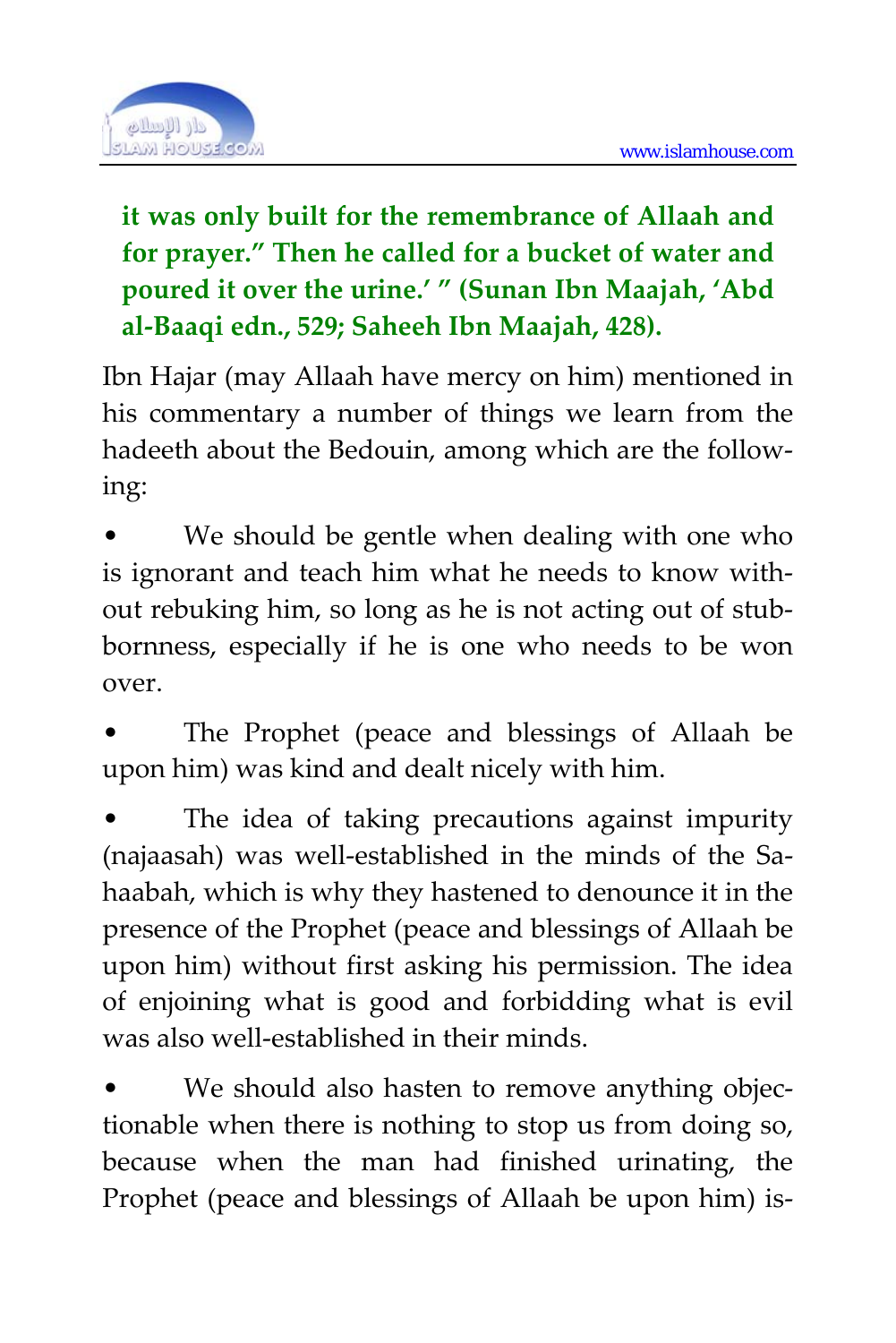

sued instructions that the place should be cleaned with water.

**9 ‐ Explaining the seriousness of the mistake.** Ibn 'Umar, Muhammad ibn Ka'b, Zayd ibn Aslam and Qu‐ taadah reported (the following is compiled from their re‐ ports) that during the campaign of Tabook, a man said, "We have never seen anyone who loves food and tells lies more than our reciters, or anyone who is more cow‐ ardly on the battlefield" – referring to the Messenger of Allaah (peace and blessings of Allaah be upon him) and his Companions. 'Awf ibn Maalik said, 'You are lying! You are a hypocrite, and I am going to tell the Messenger of Allaah (peace and blessings of Allaah be upon him).' 'Awf went to the Messenger of Allaah to tell him, but found that Qur`aan had already been revealed concern‐ ing it. That man came to the Prophet (peace and blessings of Allaah be upon him), who was riding his camel, and said, "O Messenger of Allaah, we were only talking idly and joking, just to pass time on the journey." Ibn 'Umar said, "It is as if I can see him hanging onto the reins of the Prophet's camel, with the stones hitting his feet, saying, "We were only talking idly and joking," whilst the Mes‐ senger of Allaah (peace and blessings of Allaah be upon him) was reciting (interpretation of the meaning),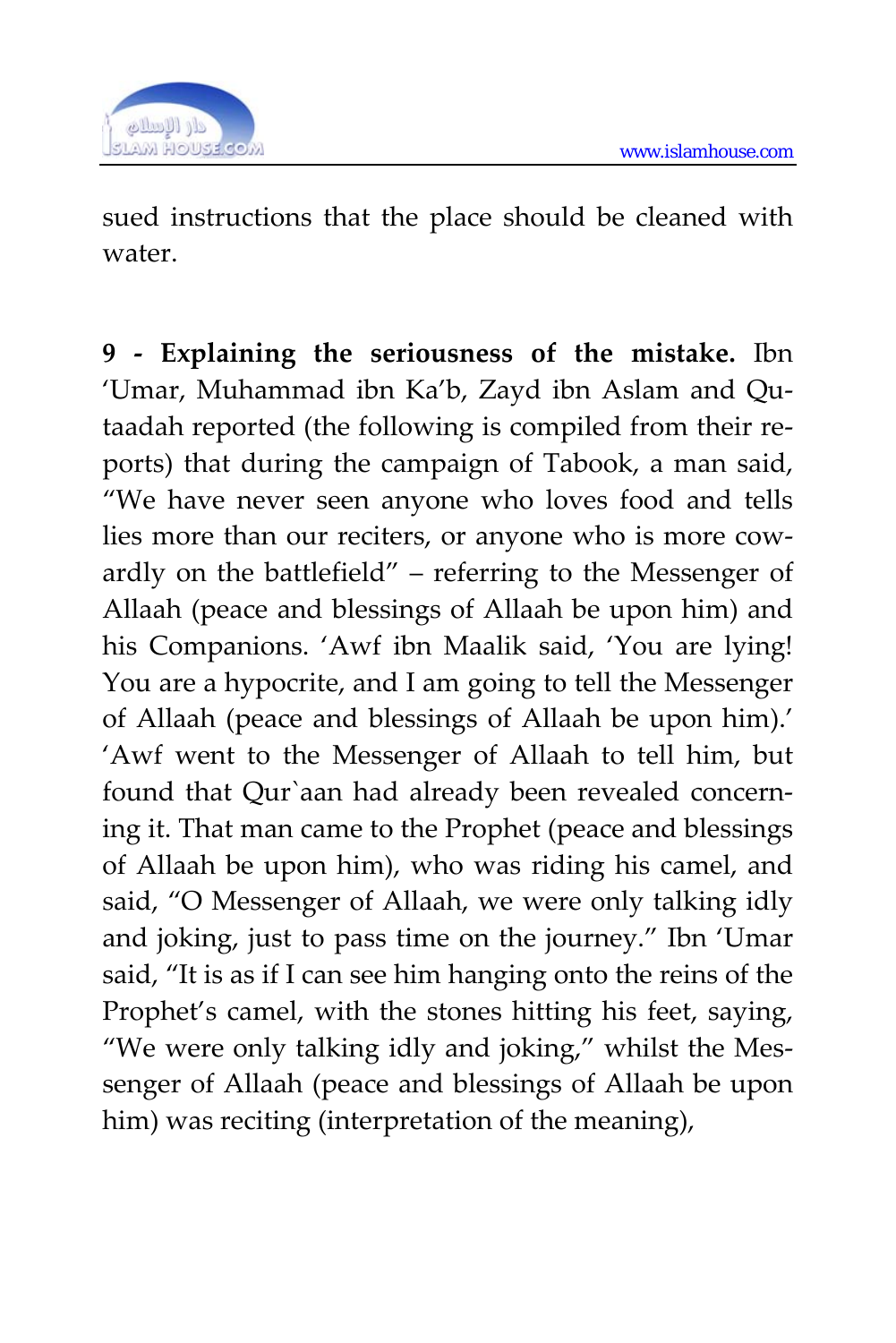

# **'Say: Was it at Allaah and His aayaat (signs) and His Messenger that you were mocking?' [al‐Tawbah 9:65],**

…no more, no less."

Ibn Jareer reported that Ibn 'Umar (may Allaah be pleased with him) said: "During the campaign of Tabook a man said in a gathering, 'We have never seen anyone who loves food and tells lies more than our reciters, or anyone who is more cowardly on the battlefield.' A man who was present said, 'You are lying! You are a hypocrite, and I am going to tell the Messenger of Allaah (peace and blessings of Allaah be upon him),' and Qur`aan was revealed." 'Abd‐Allaah ibn 'Umar said, "I saw him hanging on to the reins of the Prophet's camel, kicking up the stones and saying, 'O Messenger of Al‐ laah, we were only talking idly and joking,' and the Messenger of Allaah (peace and blessings of Allaah be upon him) was saying (interpretation of the meaning),

### **"Say: Was it at Allaah and His aayaat (signs) and His Messenger that you were mocking?" [al‐Tawbah 9:65].**

(Tafseer ibn Jareer al‐Tabari, 14/333, Dar al‐Kutub al‐ 'Ilmiyyah, first edn., 1412. Its men are the men of saheeh, except Hishaam ibn Sa'd, from whom Muslim did not report except as a corroborating report, as in al‐Meezaan. It was also reported by al‐Tabari with his isnaad, and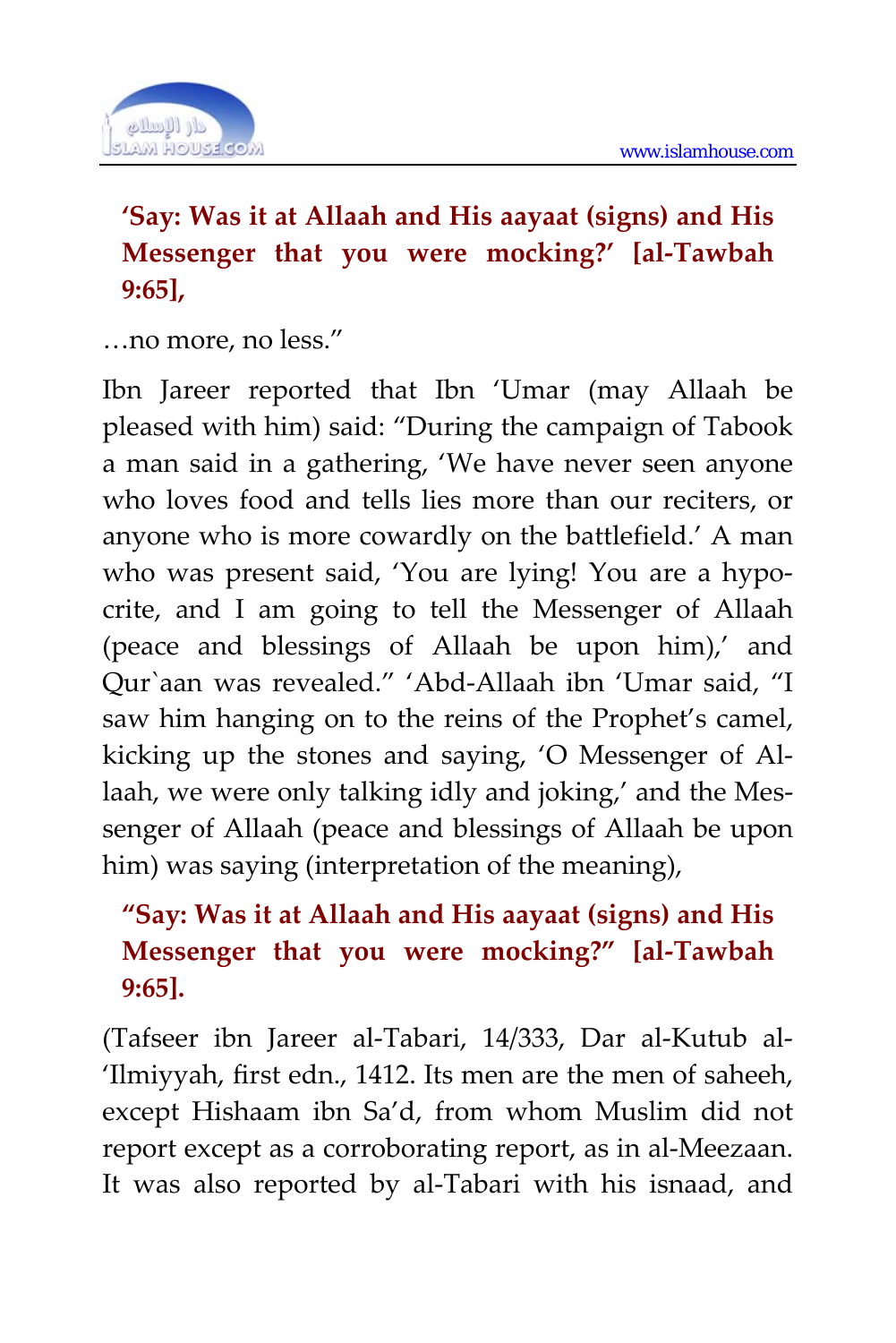

there is a corroborating report with a hasan isnaad re‐ corded by Ibn Haatim from the hadeeth of Ka'b ibn Maalik. Saheeh al‐Musnad min Asbaab al‐Nuzool, p.71).

**10 ‐ Explaining the harmful effects of the mistake.** Abu Tha'labah al‐Khashani said: "Whenever the Messenger of Allaah (peace and blessings of Allaah be upon him) broke his journey in a place, the people would disperse in the valleys and mountains. The Messenger of Allaah (peace and blessings of Allaah be upon him) said,

**'Your dispersing in these valleys and mountains is from Shaytaan.' After that he never stopped any‐ where but they all stayed close together, so much so that if a cloak was spread over them, it would cover them all." (Reported by Abu Dawood (may Allaah have mercy on him), in his Sunan, 2286; classed as saheeh by al‐Albaani in Saheeh Sunan Abi Dawood, no. 2288).** 

According to another report:

**"… until you would say that if you were to spread a cloth over them, it would cover them." (Ahmad, al‐ Fath al‐Rabbaani, 14/44).**

Here we may note the Prophet's concern for his Companions, which was the leader's concern for his troops. The army's dispersing when they made camp was a trick of the Shaytaan to make the Muslims scared and to lead the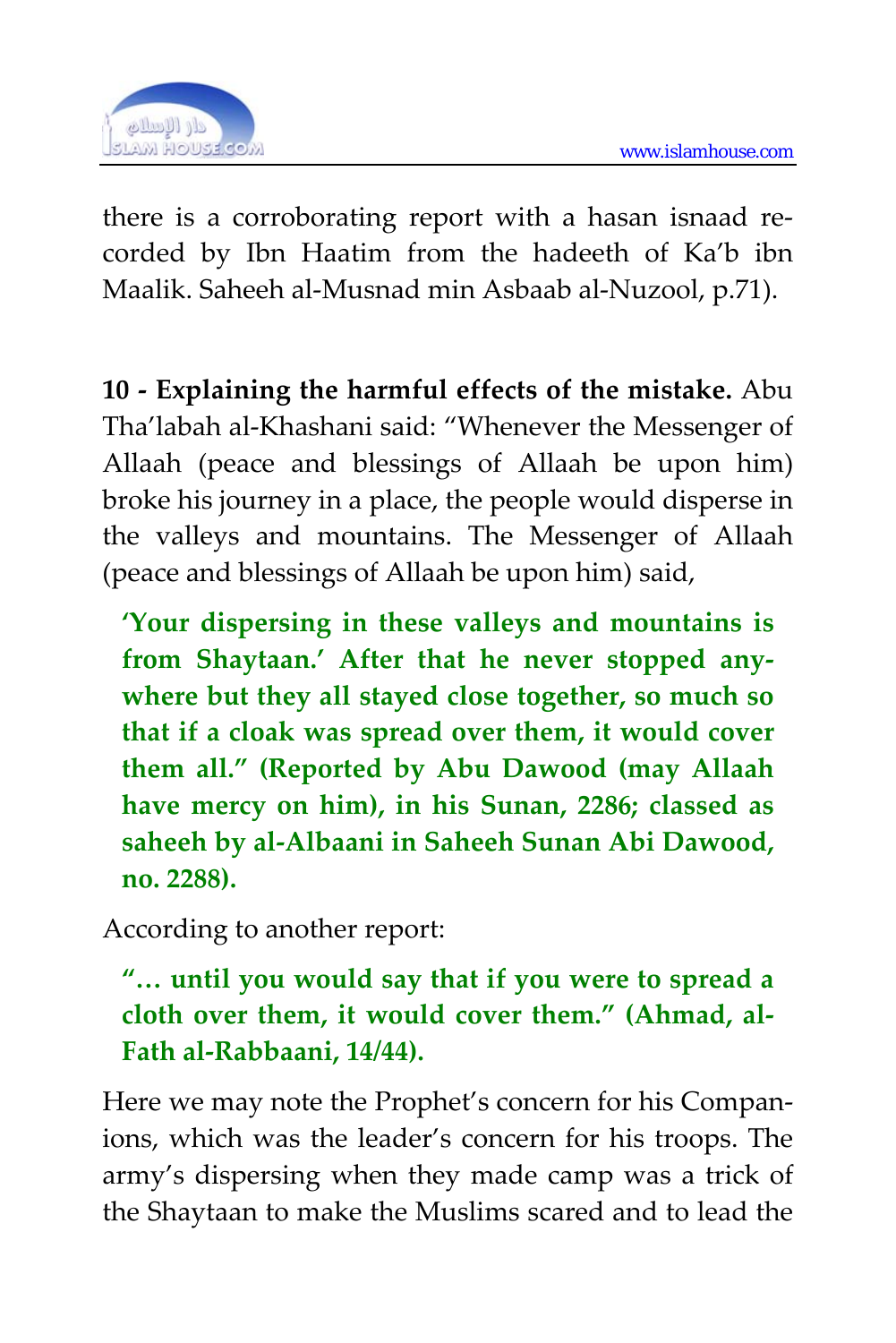

enemy to attack them. (See 'Awn al‐Ma'bood, 7/292). Dispersing in this manner would make it hard for one part of the army to come to the aid of another part. (See Daleel al‐Faaliheen, 6/130).

We may also note that the Companions of the Prophet (peace and blessings of Allaah be upon him) obeyed him in whatever instructions they received from him.

Another example of how the Prophet (peace and bless‐ ings of Allaah be upon him) explained how serious and dangerous a mistake was is to be seen in the hadeeth of al‐Nu'maan ibn Basheer, according to which the Prophet (peace and blessings of Allaah be upon him) said:

# **"Straighten your rows (for prayer), or Allaah will make you divided." (Reported by al‐Bukhaari in his Saheeh, Fath, no. 717).**

Muslim reported in his Saheeh from Sammaak ibn Harb, who said: "I heard al‐Nu'maan ibn Basheer saying, 'The Messenger of Allaah (peace and blessings of Allaah be upon him) used to straighten our rows strictly, until he realized that we had got the message. One day he came out and was about to say takbeer when he noticed a man whose chest was sticking out. He said,

**'O slaves of Allaah, straighten your rows, or Allaah will make you divided.' " (Saheeh Muslim, no. 436).**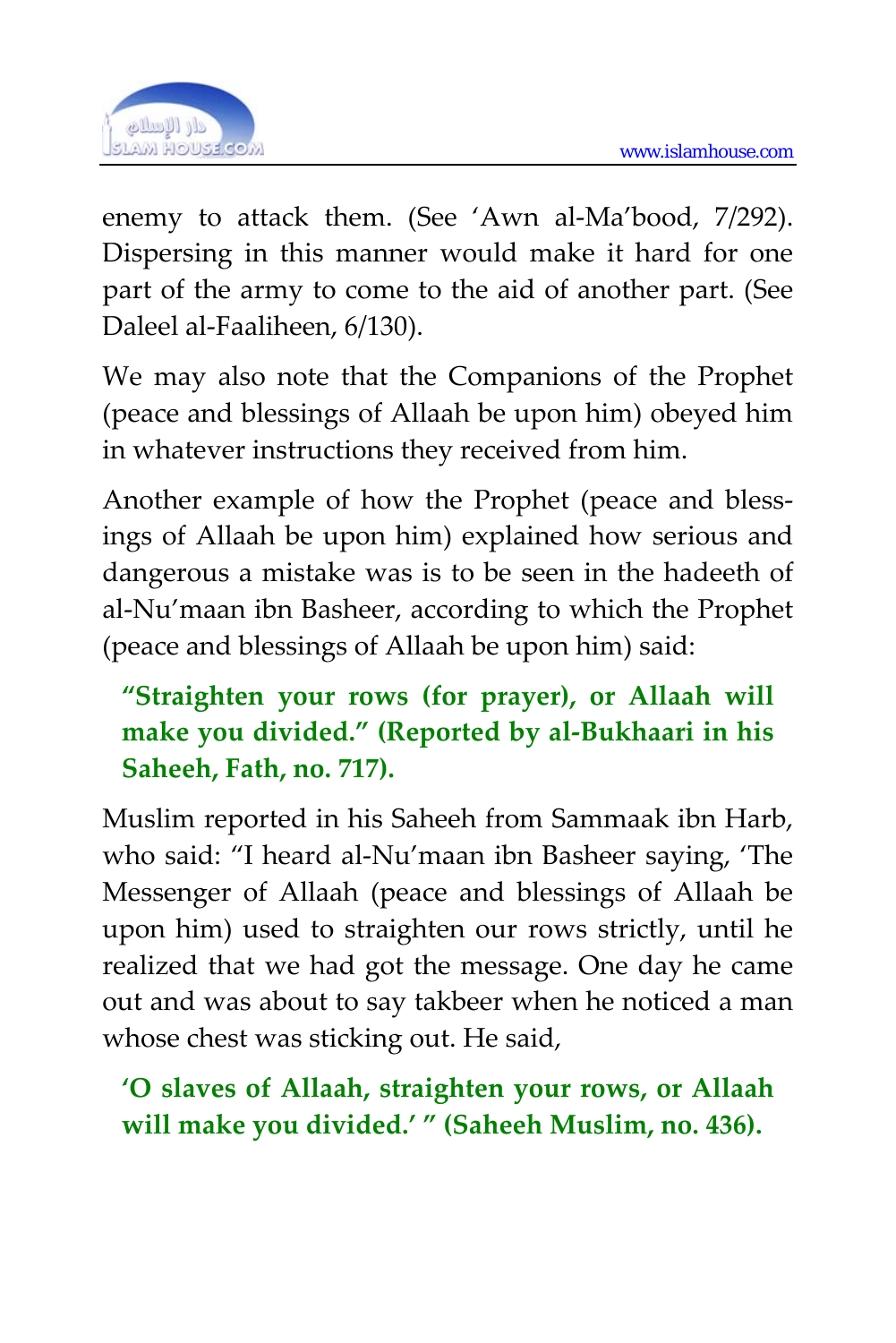

Al‐Nisaa`i reported from Anas (may Allaah be pleased with him) that the Prophet of Allaah (peace and blessings of Allaah be upon him) said,

**"Make your rows firm and close together, and make your necks in a straight line, for by the One in Whose hand is the soul of Muhammad, I see the shayaateen (devils) coming among your ranks as if they are small black sheep." (al‐Mujtabaa, 2/92. Classed as saheeh by al‐Albaani in Saheeh Sunan al‐ Nisaa`i, no. 785).**

Explaining bad effects and negative consequences is very important when it comes to convincing people that they are making a mistake. The consequences may affect the person himself, or they may spread to other people. An example of the former is the report narrated by Abu Da‐ wood (may Allaah have mercy on him) in his Sunan from Ibn 'Abbaas (may Allaah be pleased with them both), in which a man cursed the wind. Muslim said that a man's cloak was snatched away by the wind at the time of the Prophet (peace and blessings of Allaah be upon him), and he cursed the wind. The Prophet (peace and blessings of Allaah be upon him) said,

**"Do not curse it, for it only does as it is commanded, and if a person curses something that does not de‐ serve to be cursed, his curse will come back upon him." (Abu Dawood, no. 4908; Saheeh Abi Dawood, no. 4102).**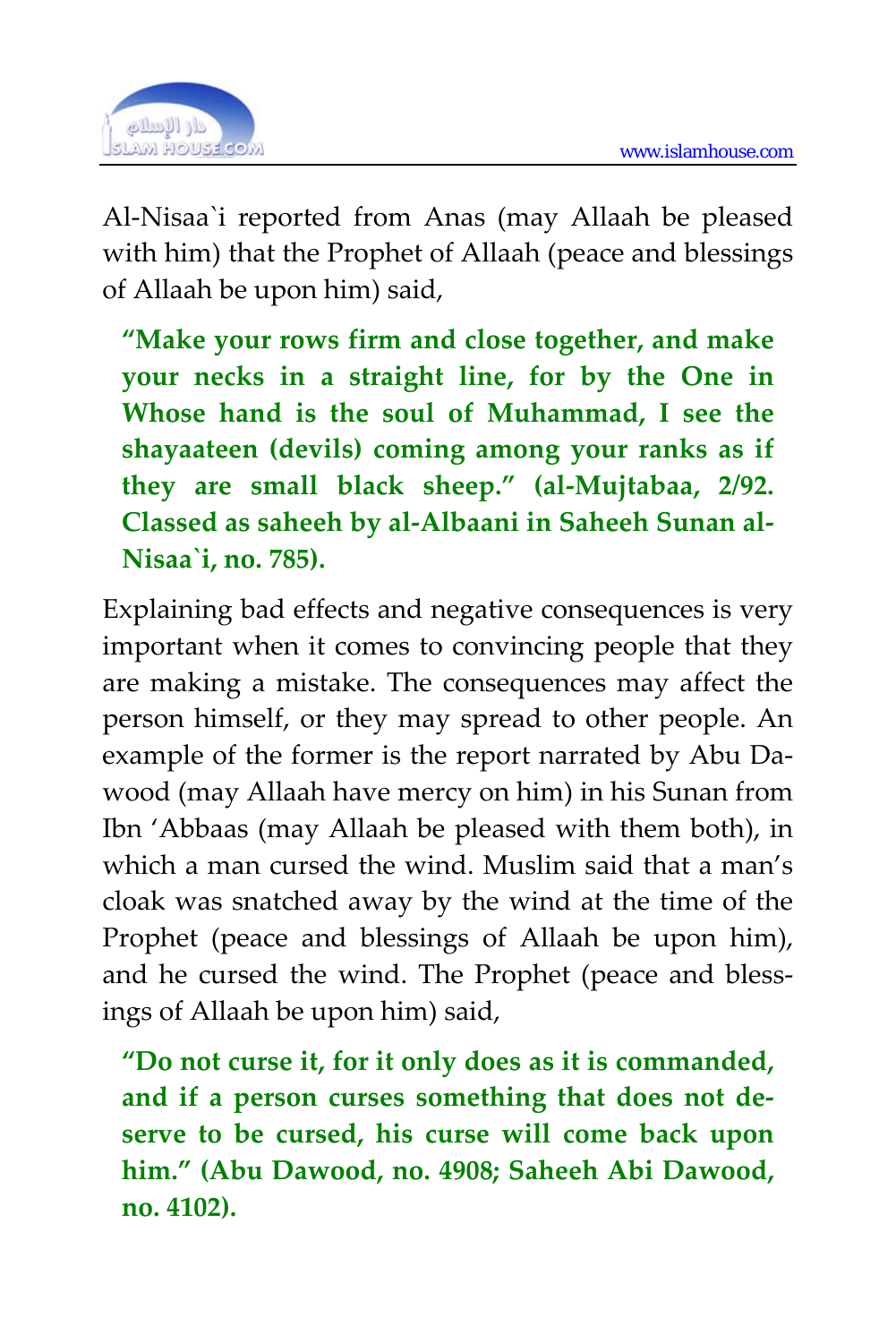

An example of the latter was narrated by al‐Bukhaari (may Allaah have mercy on him) in his Saheeh from 'Abd al‐Rahmaan ibn Abi Bakrah from his father, who said: "A man praised another man in the presence of the Prophet (peace and blessings of Allaah be upon him)." According to a report narrated by Muslim: a man said, 'O Messen‐ ger of Allaah, there is no one other than the Messenger of Allaah (peace and blessings of Allaah be upon him) who is better than him in such‐and‐such.' (Saheeh Muslim, no. 3000). [The Prophet (peace and blessings of Allaah be upon him)] said to him,

**'Woe to you! You have cut your companion's throat! You have cut your companion's throat!' several times, then he said, 'If any one of you insists on praising his brother, let him say, "I think so‐and‐so is such‐and‐such, and Allaah knows the exact truth, and I do not confirm anyone's good conduct before Allaah, but I think him to be such‐and‐such," if he knows that this is the case.' " (2662, Kitaab al‐ Shahaadaat).** 

According to a report narrated by al‐Bukhaari in al‐Adab al‐Mufrad, Mihjan al‐Aslami (may Allaah be pleased with him) said:

**"… until when we were in the mosque, the Messen‐ ger of Allaah (peace and blessings of Allaah be upon him) saw a man praying, prostrating and bowing. The Messenger of Allaah (peace and blessings of Al‐**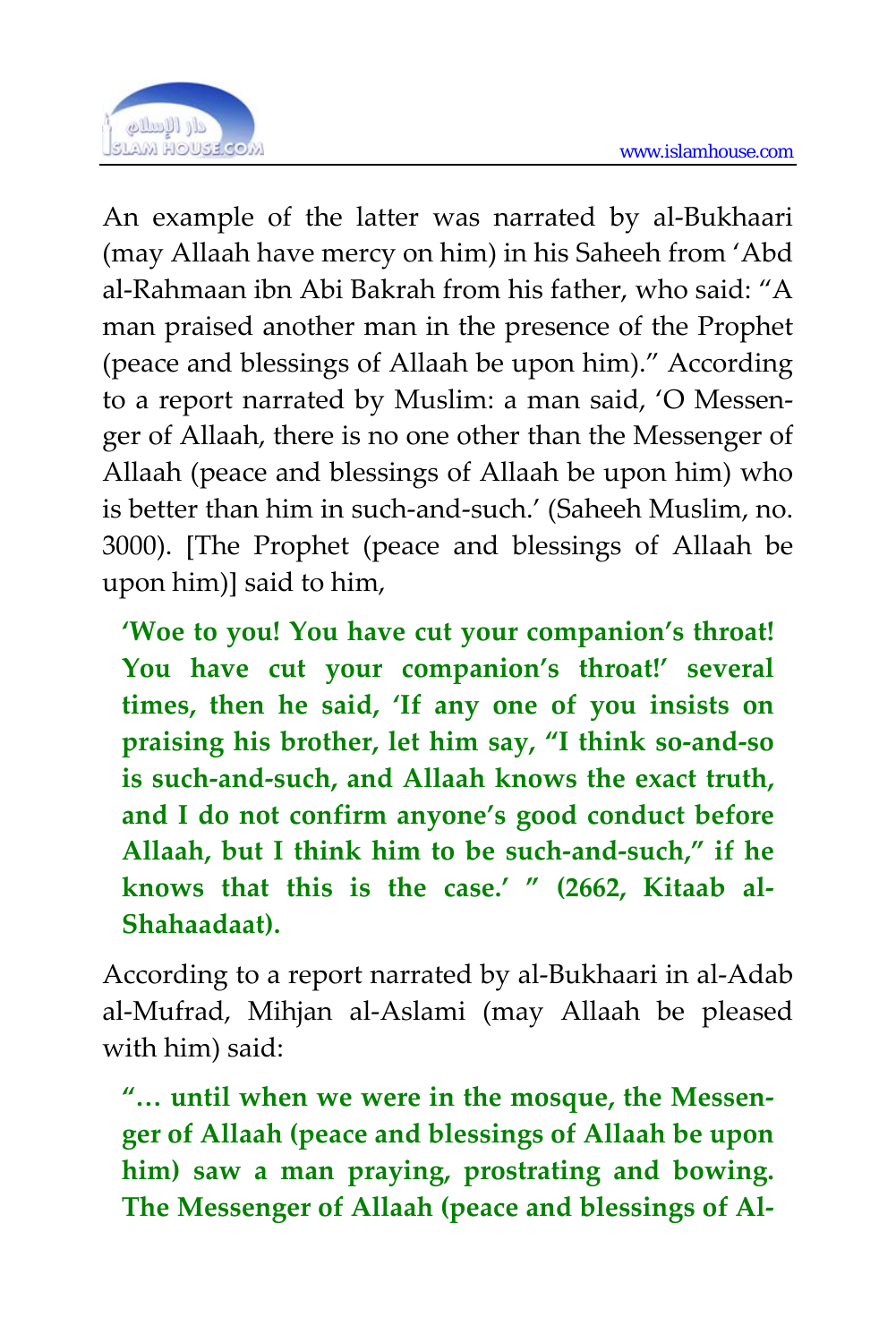

**laah be upon him) said to me, 'Who is this?' I started to praise him and said, 'O Messenger of Allaah, this is so‐and‐so, and he is such‐and‐such.' (According to another report also in al‐Adab al‐Mufrad, he said, 'This is so‐and‐so and he is one of the best people in Madeenah in prayer.') He said, 'Be quiet, lest he hear you and you destroy him.' " (Saheeh al‐Adab al‐Mufrad, 137; al‐Albaani said, it is hasan).**

Al‐Bukhaari reported that Abu Moosa (may Allaah be pleased with him) said:

**"The Prophet (peace and blessings of Allaah be upon him) heard a man praising another man and going to extremes in that. He said, 'You have de‐ stroyed him' or 'You have broken the man's back.'" (Fath 2663).**

The Prophet (peace and blessings of Allaah be upon him) explained that exaggeration when praising someone is a mistake which can have bad consequences. It may make the person who is praised feel proud, so that his heart is filled with arrogance and self‐admiration, and he rests on his laurels or starts to show off because he enjoys the praise so much. This in turn may lead to his utimate doom, which is what the Prophet (peace and blessings of Allaah be upon him) meant when he said, **"You have de‐ stroyed him,"** or **"You have cut the man's throat,"** or **"You have broken the man's back."**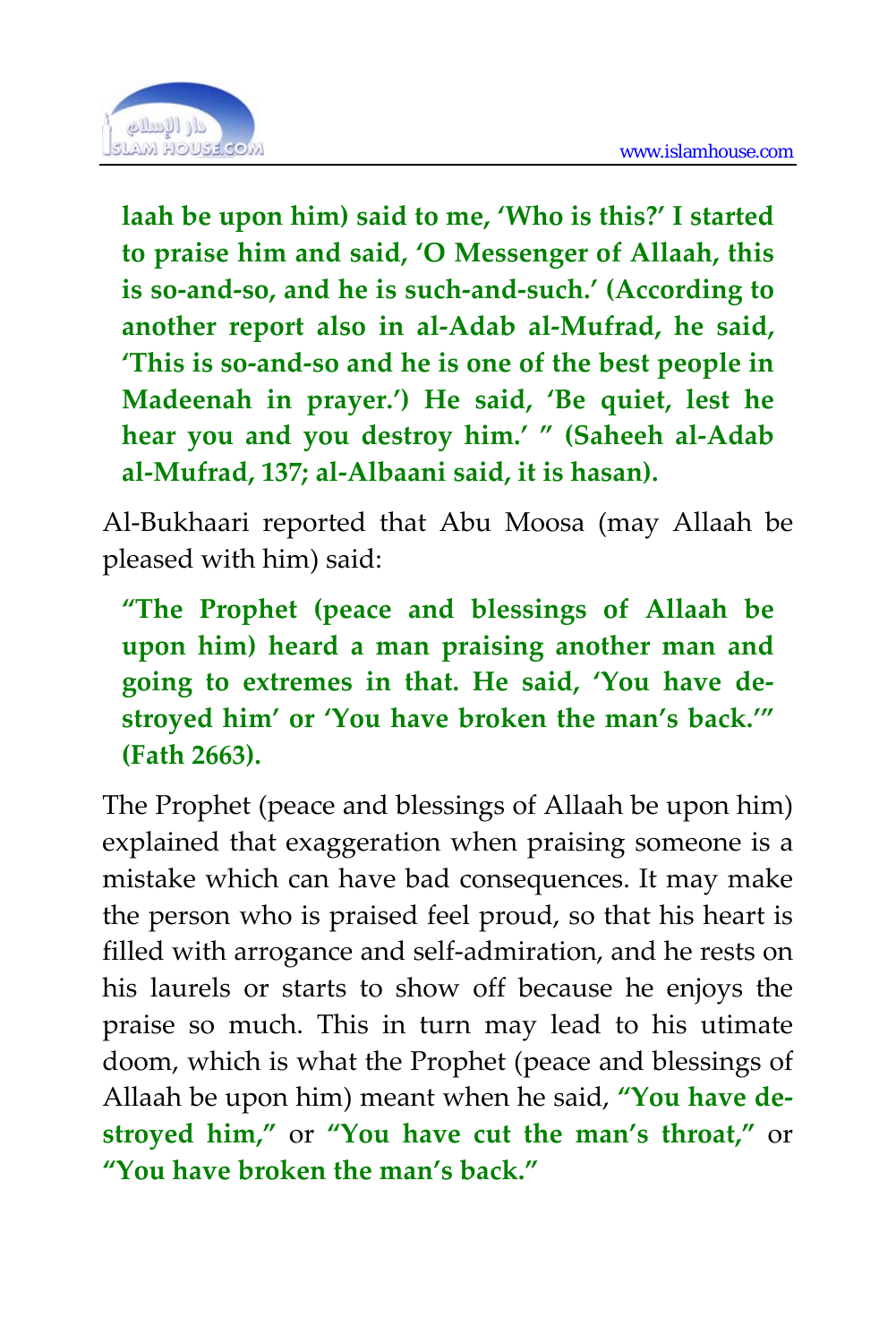

Moreover, if a person goes to extremes in praising someone, and says something he is not certain of, or affirms something he could not possibly know, or maybe even tells lies or says something to please the person he is praising, this will be a disaster, especially if the person he is praising is an oppressor or wrongdoer. (See al‐Fath, 10/478).

Generally speaking, it is not forbidden to praise people. The Prophet (peace and blessings of Allaah be upon him) praised some people in their presence. An important ex‐ planation of this topic is to be found in Saheeh Muslim, where there is a chapter entitled Baab al-Nahy 'an al-Mad'h idhaa kaana feehi ifraat wa kheefa minhu fitnatun 'ala'l‐mamdooh (Chapter: Prohibition of praising others if it is exaggerated or if there is the danger of fitnah for the one who is praised). (Kitaab al‐Zuhd wa'l‐Raqaa'iq, Saheeh Muslim).

The person who sees himself as falling short will not be damaged by praise, and if he is praised he will not be‐ come arrogant, because he knows his own true nature. Some of the salaf said: **"If a man is praised to his face, let him say: 'O Allaah, forgive me for what they do not know, do not hold me responsible for what they say, and make me better than what they think."** (Fath, 10/478).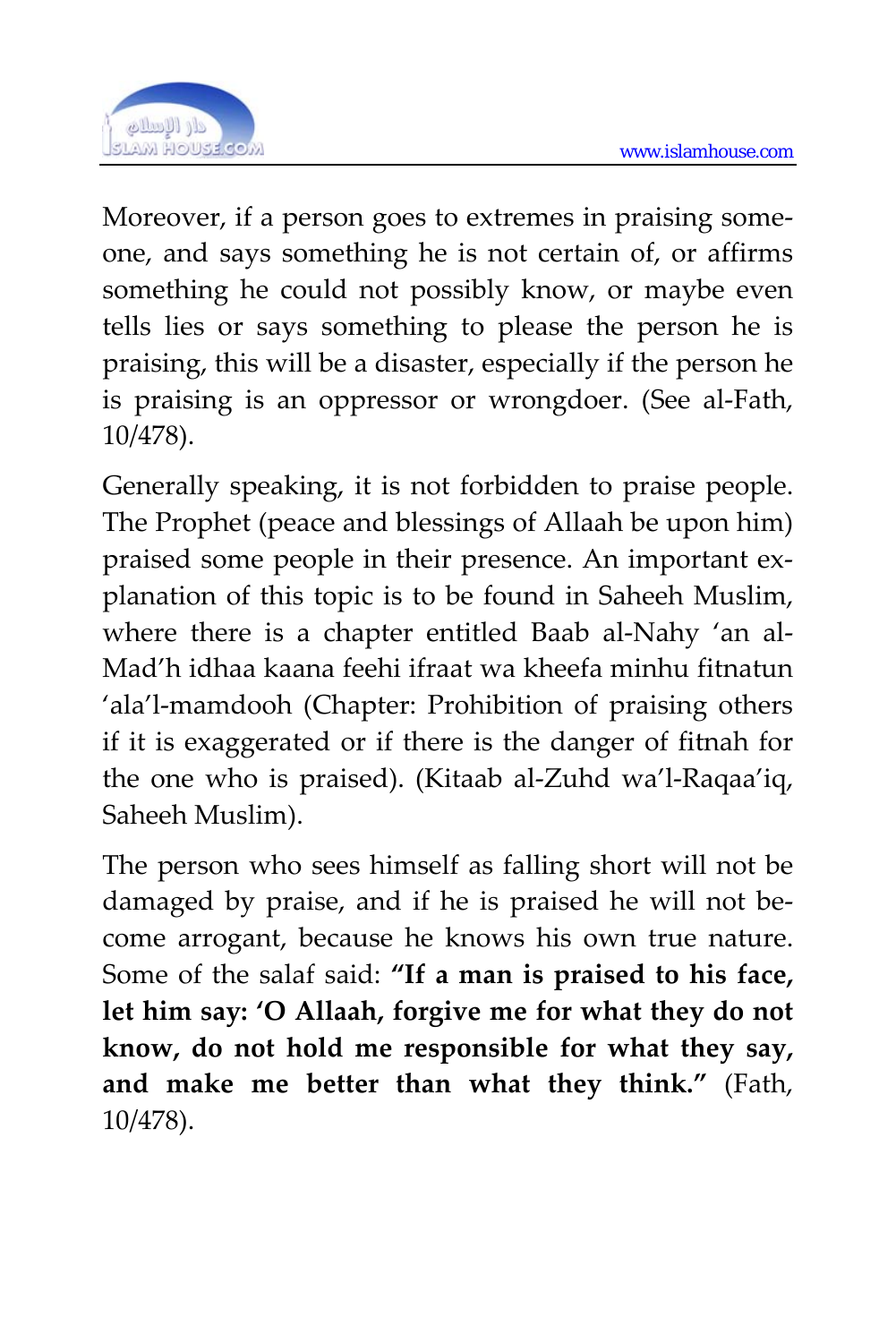

**11 ‐ Practical teaching of the one who is making a mis‐ take.** In many cases practical teaching is more effective than theoretical teaching. This is what the Prophet (peace and blessings of Allaah be upon him) did. Jubayr ibn Nu‐ fayr reported from his father that he came to the Messenger of Allaah (peace and blessings of Allaah be upon him), who called for water, then said,

**"Do wudoo', O Abu Jubayr." Abu Jubayr started with his mouth, and the Messenger of Allaah (peace and blessings of Allaah be upon him) said, "Do not start with your mouth, O Abu Jubayr, for the kaafir starts with his mouth." Then the Messenger of Al‐ laah (peace and blessings of Allaah be upon him) called for water, and washed his hands until they were clean, then he rinsed his mouth and nose three times, washed his face three times, washed his right arm up to the elbow three times, and his left arm three times, wiped his head and washed his feet. (Reported by al‐Bayhaqi in al‐Sunan, 1/46; al‐Silsilat al‐Saheehah, no. 2820).** 

We may note here that the Prophet (peace and blessings of Allaah be upon him) deliberately put this Sahaabi off from doing an incorrect action by telling him that the kaafir starts with his mouth; the meaning may be that the kaafir does not wash his hands before putting them in the vessel (I was told this by Shaykh 'Abd al‐'Azeez Ibn Baaz when I asked him about the interpretation of this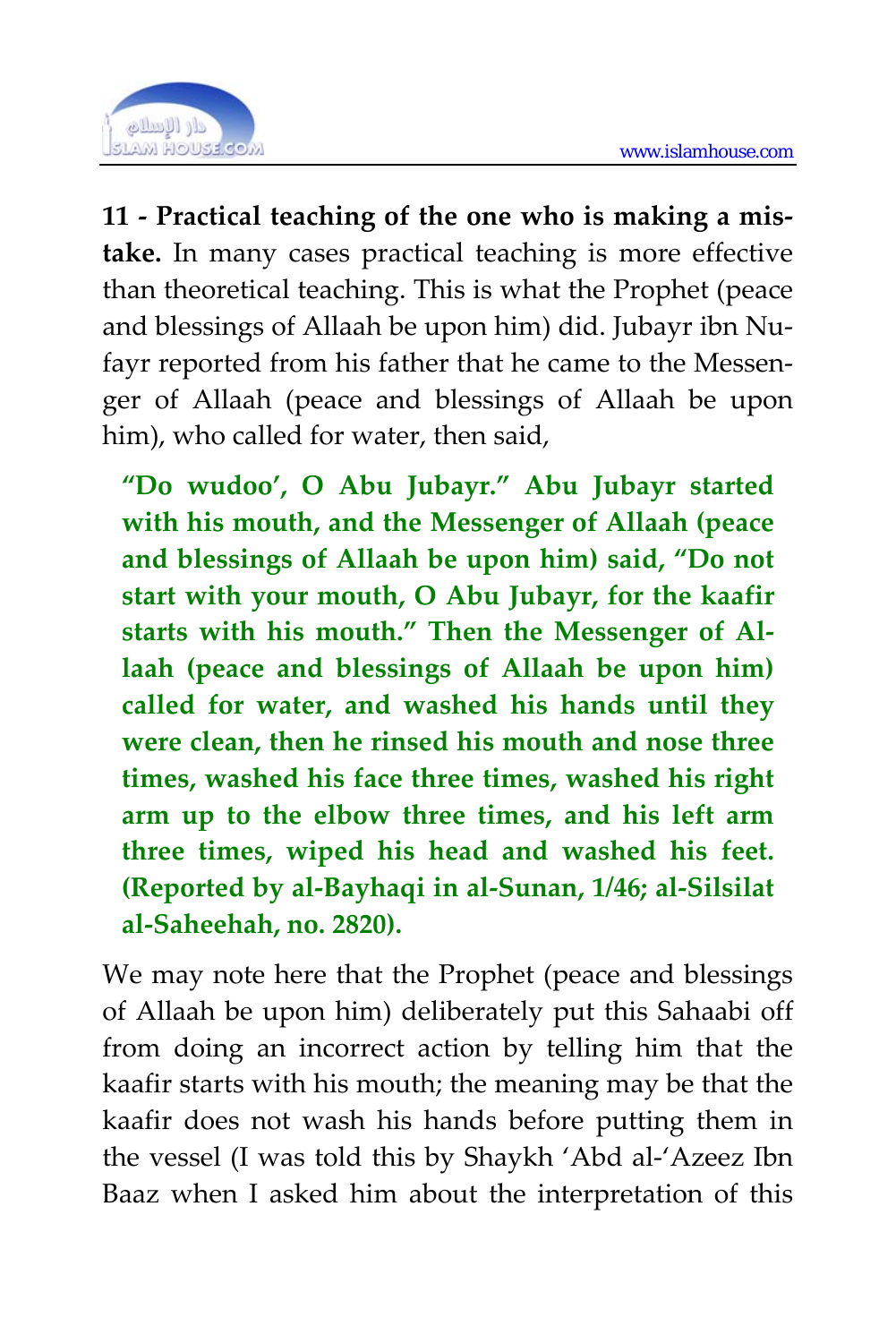

hadeeth), and that this is not hygienic. And Allaah knows best.

**12 ‐ Offering a sound alternative.** 'Abd‐Allaah ibn Mas'ood said, "When we prayed with the Prophet (peace and blessings of Allaah be upon him), we used to say, "Peace be upon Allaah from His slaves, peace be upon so-and-so." (According to a report narrated by al-Nisaa`i, he said, "Peace be upon Jibreel, peace be upon Mi‐ kaa'eel." Al‐Mujtabaa: Kitaab al‐Tatbeeq, Baab Kayfa al‐ Tashahhud al‐Awwal. See also Saheeh Sunan al‐Nisaa`i, no. 1119). The Prophet (peace and blessings of Allaah be upon him) said,

**"Do not say, 'Peace be upon Allaah,' for Allaah is 'The Peace' (al‐Salaam). But you should say, 'Al‐ Tahiyyaatu Lillaahi wa'l‐salawaatu wa'l‐tayyibaat, al‐salaamu 'alayka ayyuha'l‐Nabiyyu wa rahmat‐ Allaahi wa barakaatuhu, wa'l‐salaamu 'alaynaa wa 'alaa 'ibaad‐Illaah il‐saaliheen.' If you say this, it will include every slave of Allaah in heaven or be‐ tween heaven and earth. [Then say:] 'I bear witness that there is no god except Allaah and I bear witness that Muhammad is His slave and Messenger.' Then choose whichever du'aa' you like, and recite it." (al‐ Bukhaari, Fath, 835).**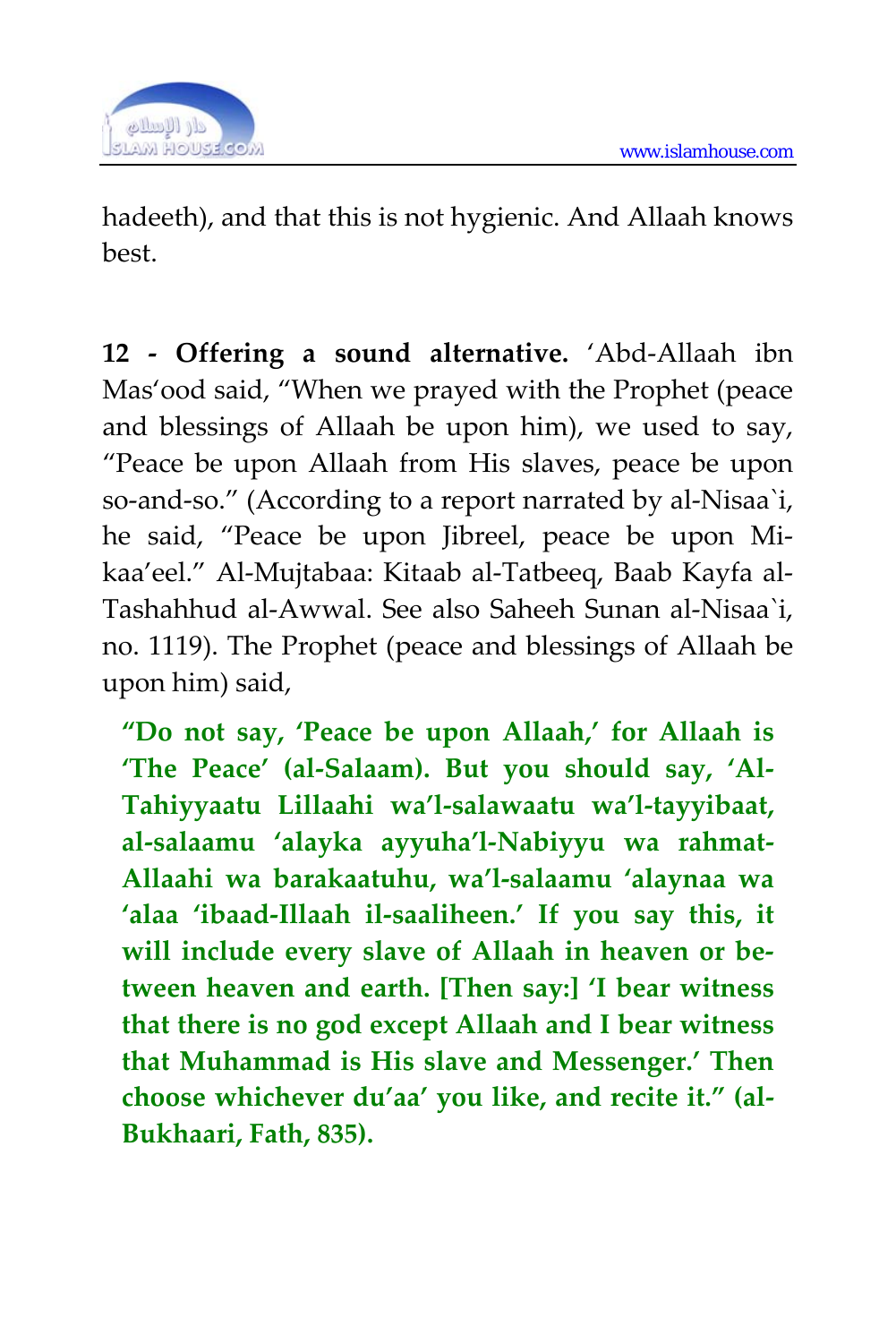

Another report that deals with this topic was narrated by Anas (may Allaah be please with him), who said that the Prophet (peace and blessings of Allaah be upon him) saw some sputum in the direction of the qiblah and this upset him so much that his anger could be seen on his face. He stood up and removed it with his hand, then said,

**"When any one of you stands up to pray, he is talk‐ ing to his Lord. His Lord is between him and the qiblah, so no one of you should spit in the direction of the qiblah; he should spit to his left or under his feet." Then he took the edge of his cloak, spat on it and rubbed part of it against another part and said, "Or do like this." (Reported by al‐Bukhaari, Fath, 405).**

Another example was reported by Abu Sa'eed al‐Khudri (may Allaah be pleased with him), who said: "Bilaal came to the Prophet with some good‐quality dates, and the Prophet (peace and blessings of Allaah be upon him) asked him,

**'Where is this from?' Bilaal said, 'We had some poor‐quality dates, and I sold two measures of those for one measure of these so that we could give them to the Prophet (peace and blessings of Allaah be upon him).' When he heard that, the Prophet (peace and blessings of Allaah be upon him) said, "Oh, oh! The essence of ribaa, the essence of ribaa! Do not do that. If you want to buy, sell your dates for some‐**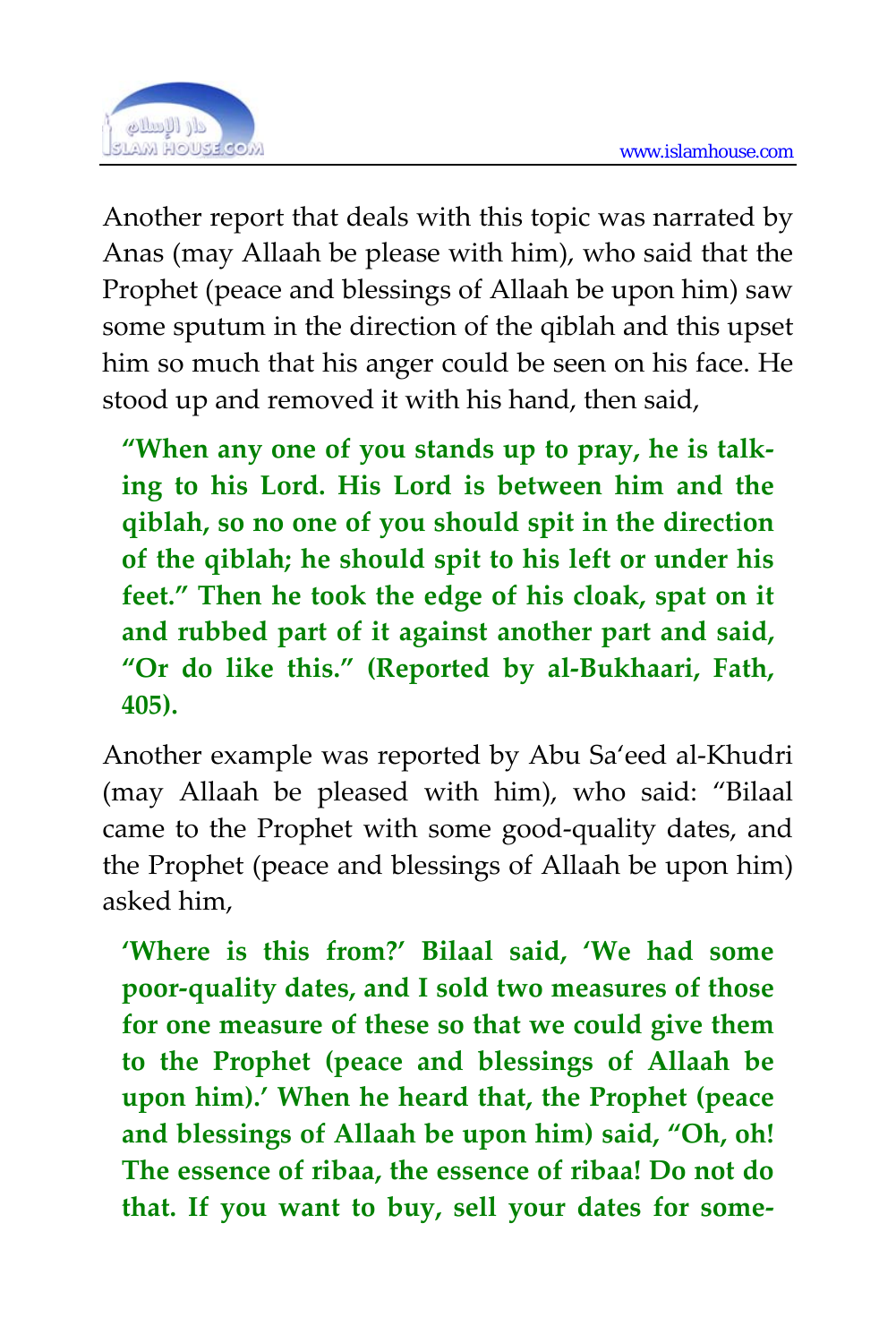

# **thing else, then buy it.'" (Reported by al‐Bukhaari, Fath, 2312).**

According to another report, one day a slave belonging to the Prophet (peace and blessings of Allaah be upon him) brought him some fresh dates, but the Prophet's dates were dry, so the Prophet (peace and blessings of Allaah be upon him) said,

**'Where did you get these dates from?' He said, 'We bought a measure of these for two measures of our dates.' The Prophet (peace and blessings of Allaah be upon him) said, 'Do not do this, because it is not right. Sell your dates first, then buy whatever dates you want.' (Musnad Ahmad, 3/67).**

But in the case of some da'iyahs and people who seek to enjoin what is good and forbid what is evil, we notice that there is a shortcoming in their methods when they denounce some of the mistakes that people make. They only point out the mistakes and denounce them as haraam, without offering an alternative or explaining what must be done if one makes a mistake. It is known that the method of Islam is to offer alternatives to make up for any benefits that may have been gained through the haraam practice. When zinaa (fornication, adultery) was forbidden, marriage was allowed and prescribed; when ribaa (usury, interest) was forbidden, trading was allowed; when pork, dead meat and the flesh of every creature that has fangs or talons were forbidden, the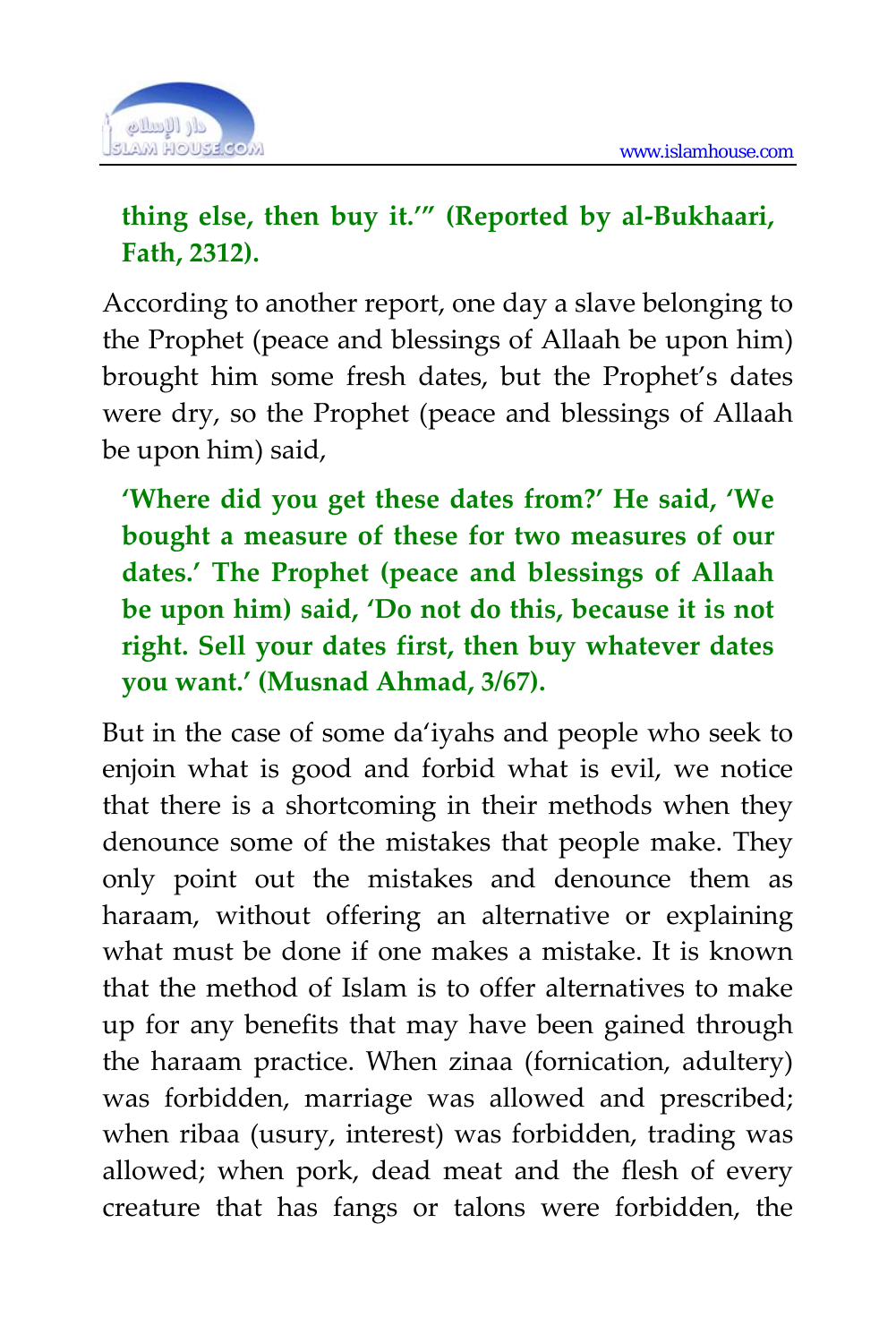

meat of properly‐slaughtered cattle and other animals was allowed, and so on. If a person does fall into error, Islam shows him the way out, through repentance and expiation, as is explained in the texts on kafaaraat (acts of expiation). So those who seek to call others to Islam must follow the sharee'ah in offering alternatives and finding acceptable ways out. (Another example of offering an al‐ ternative is to quote saheeh ahaadeeth which will replace da'eef and fabricated ahaadeeth).

It is worth pointing out here that offering alternatives is something that depends on what is possible. Sometimes a mistake may be something that has to be stopped, but there is no realistic alternative, either because the general situation is bad and people are far removed from the sharee'ah of Allaah, or because the one who is seeking to enjoin what is good and forbid what is evil cannot re‐ member what the alternative is – all he wants to do is denounce the mistake and change it, even if he has no al‐ ternative to offer. This happens a great deal in the case of financial dealings and investment organizations, which emerged in kaafir societies and were brought, complete with all their Islamically unacceptable features, to Muslim societies; the Muslims have shortcomings and weak‐ nesses that prevent them from creating Islamic alterna‐ tives and applying them everywhere. So those shortcom‐ ings and weaknesses remain, even though the divine methodology contains alternatives and ways out that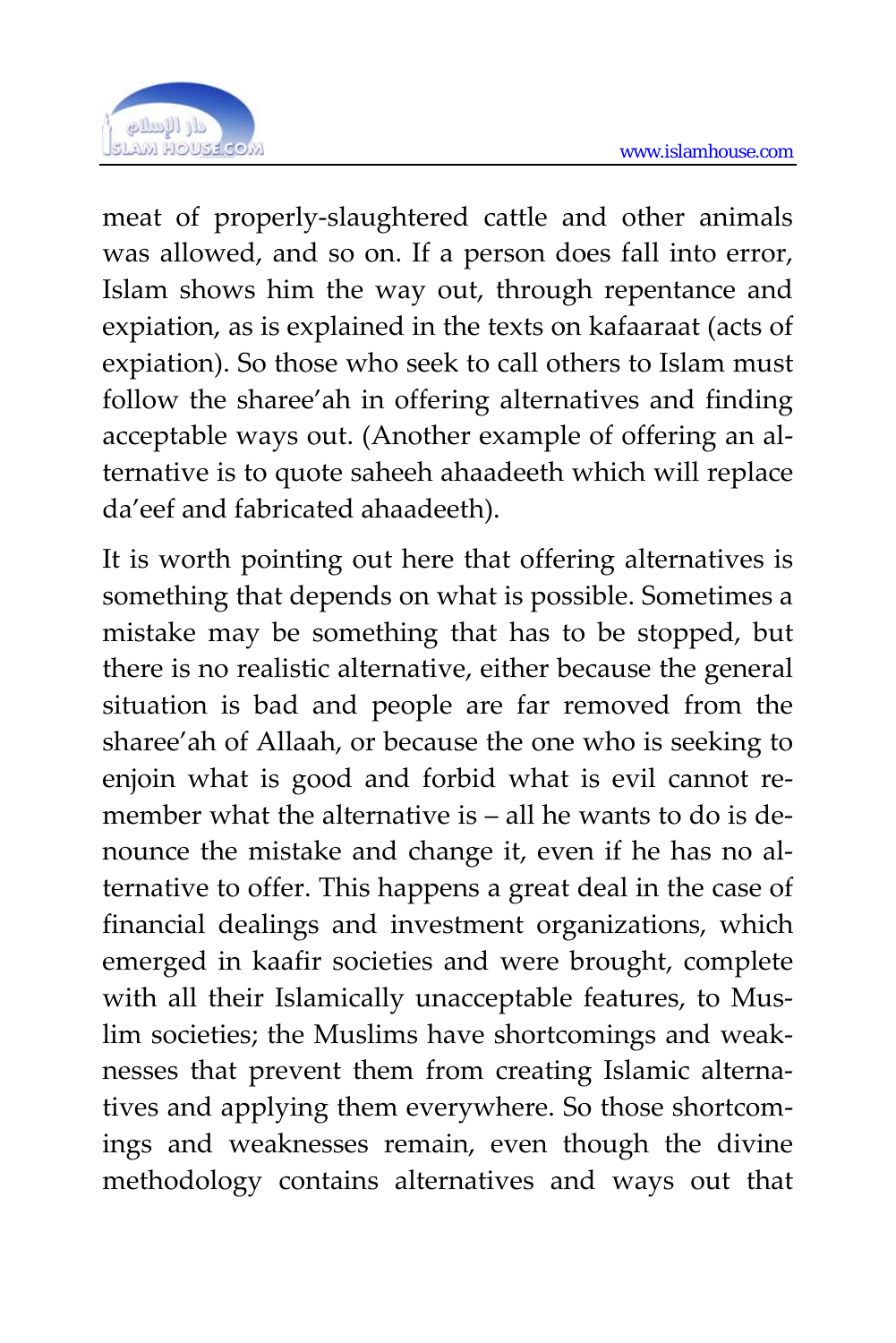

could alleviate the Muslims' hardships, and there are some who know this and some who do not.

**13 ‐ Guiding people to that which will prevent them from making mistakes.** Abu Umaamah ibn Sahl ibn Haneef reported that his father told him that the Messenger of Allaah (peace and blessings of Allaah be upon him) went out, and they travelled with him in the direction of Makkah, until they reached the ravine of al-Khazzaar near al‐Juhfah. Sahl ibn Haneef did ghusl, and he was a white man with a handsome body and beautiful skin. 'Aamir ibn Rabee'ah, the brother of Banu 'Adiyy ibn Ka'b looked at him whilst he was doing ghusl and said, 'I have never seen anything like what I have seen today, not even the skin of the virgin who is hidden away!' [referring to the whiteness of his skin]. Sahl fell to the ground (he had an epileptic fit). The Messenger of Al‐ laah (peace and blessings of Allaah be upon him) came and it was said to him,

**'Do you want to see Sahl? By Allaah, he cannot raise his head or wake up.' He asked, 'Whose fault is this?' They said, ' 'Aamir ibn Rabee'ah looked at him.' The Messenger of Allaah (peace and blessings of Allaah be upon him) called 'Aamir and rebuked him angrily, and said, 'Why would any one of you kill his brother? If any one of you sees that his brother has something he likes, let him pray for**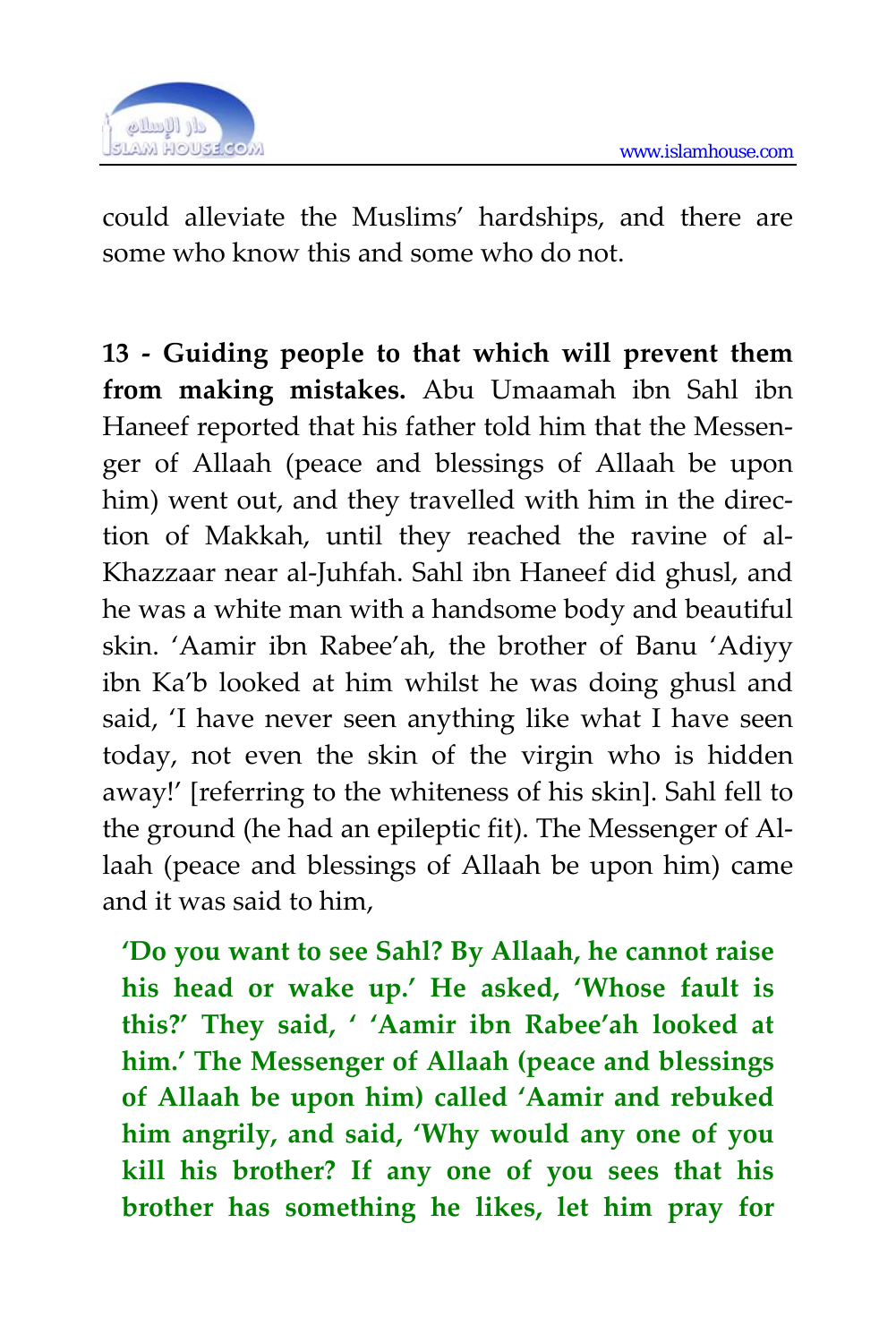

**blessing for him.' Then he said to him, 'Bathe your‐ self to help him'. So he washed his face, his hands up to the elbows, his knees, the sides of his feet and inside his izaar (lower garment) in a vessel. Then the Prophet (peace and blessings of Allaah be upon him) said, 'Pour that water over him.' So he poured the water over his head and back from behind, tilt‐ ing the vessel, and Sahl went with the people and there was nothing wrong with him." (Al‐Musnad, 3/486. Al‐Haythami said, the men of Ahmad are the men of saheeh. Al‐Majma', 5/107)**

According to a report narrated by Maalik (may Allaah have mercy on him), Muhammad ibn Abi Umaamah ibn Sahl ibn Haneef said that he heard his father saying: "Abu Sahl ibn Haneef did ghusl in al‐Kharraar and took off the garment he was wearing. 'Aamir ibn Rabee'ah was looking at him, and Sahl was a white man with beautiful skin. 'Aamir ibn Rabee'ah said to him, 'I have never seen anything like what I have seen today, not even the skin of the virgin!'. Sahl fell ill on the spot and became seriously ill. The Messenger of Allaah (peace and blessings of Allaah be upon him) came and was told, 'Sahl has fallen ill, and cannot go with you, O Messenger of Allaah.' Sahl told him what had happened with 'Aamir, and the Messenger of Allaah (peace and bless‐ ings of Allaah be upon him) said,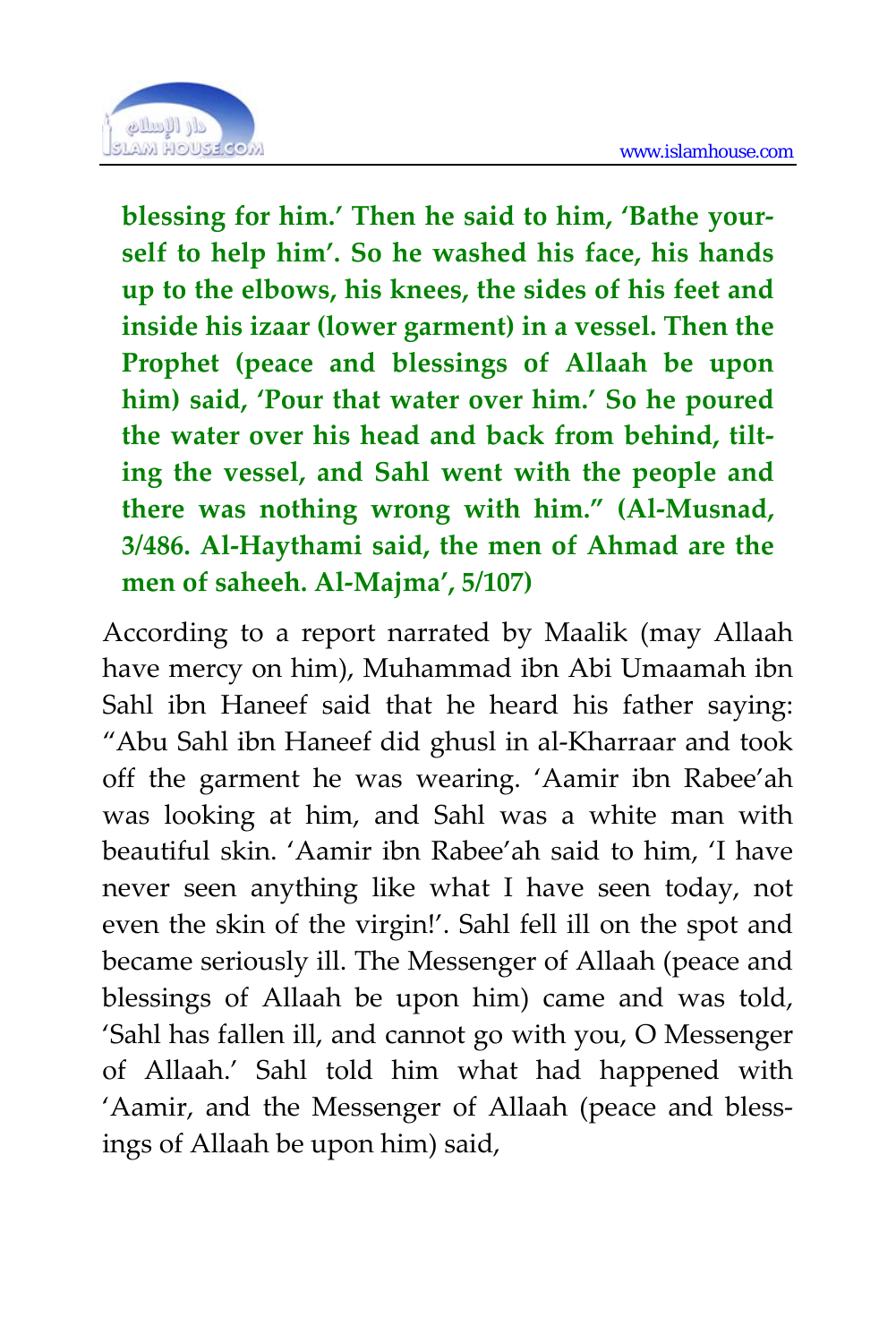

**'Why would any one of you kill his brother? You should have asked for blessing for him. The (evil) eye is real. Do wudoo' to help him." So 'Aamir did wudoo', and Sahl went with the Messenger of Al‐ laah (peace and blessings of Allaah be upon him), and there was nothing wrong with him. (Al‐ Muwatta', hadeeth no. 1972).**

What we learn from this story is:

The teacher (i.e., the Prophet (peace and blessings of Allaah be upon him)) got angry with the one who caused harm to his Muslim brother.

• He explained the harmful effects of the mistake and that it could lead to death.

• He pointed the way to that which would prevent harm befalling a Muslim.

14 - Not confronting people directly with their mistakes and addressing the issue in general terms may be sufficient. Anas ibn Maalik said:

**"The Prophet (peace and blessings of Allaah be upon him) said, 'What is the matter with some peo‐ ple who raise their gaze to the heavens whilst they are praying?' He spoke so harshly about them that he said, 'They should stop doing that, or else Allaah**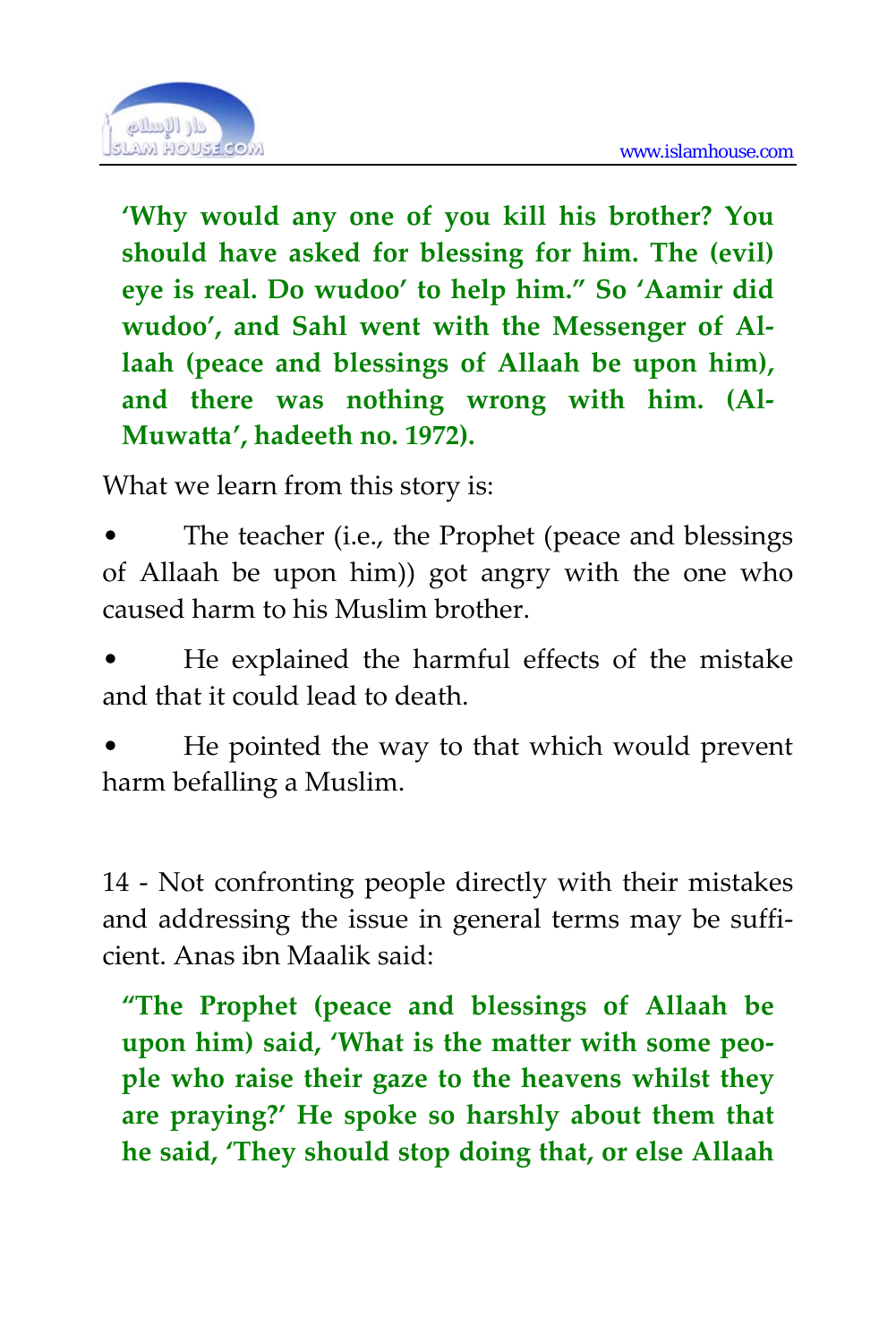

### **will take away their sight.'" (Reported by al‐ Bukhaari, Fath, hadeeth no. 750).**

When 'Aa`ishah wanted to buy a slave-woman whose name was Bareerah, her owners refused to sell her except with the condition that she would still be connected to them. When the Prophet (peace and blessings of Allaah be upon him) found out about this, he stood up to ad‐ dress the people, praised and thanked Allaah, then said,

**"What is wrong with men who impose conditions which are not mentioned in the Book of Allaah? There is no condition that is not mentioned in the Book of Allaah but it is invalid, even if there were one hundred such conditions. The decree of Allaah is more true, the conditions laid down by Allaah are more binding, and wala' (connection, loyalty, alle‐ giance) is to the one who sets the slave free." (Re‐ ported by al‐Bukhaari (may Allaah have mercy on him) in numerous places in his Saheeh. See Fath, 5636).**

'Aa`ishah (may Allaah be pleased with her) said:

**"The Prophet (peace and blessings of Allaah be upon him) did something and made it permissible, but some people felt that they were above doing that. News of this reached the Prophet (peace and blessings of Allaah be upon him), so he addressed the people. He praised and thanked Allaah, then he**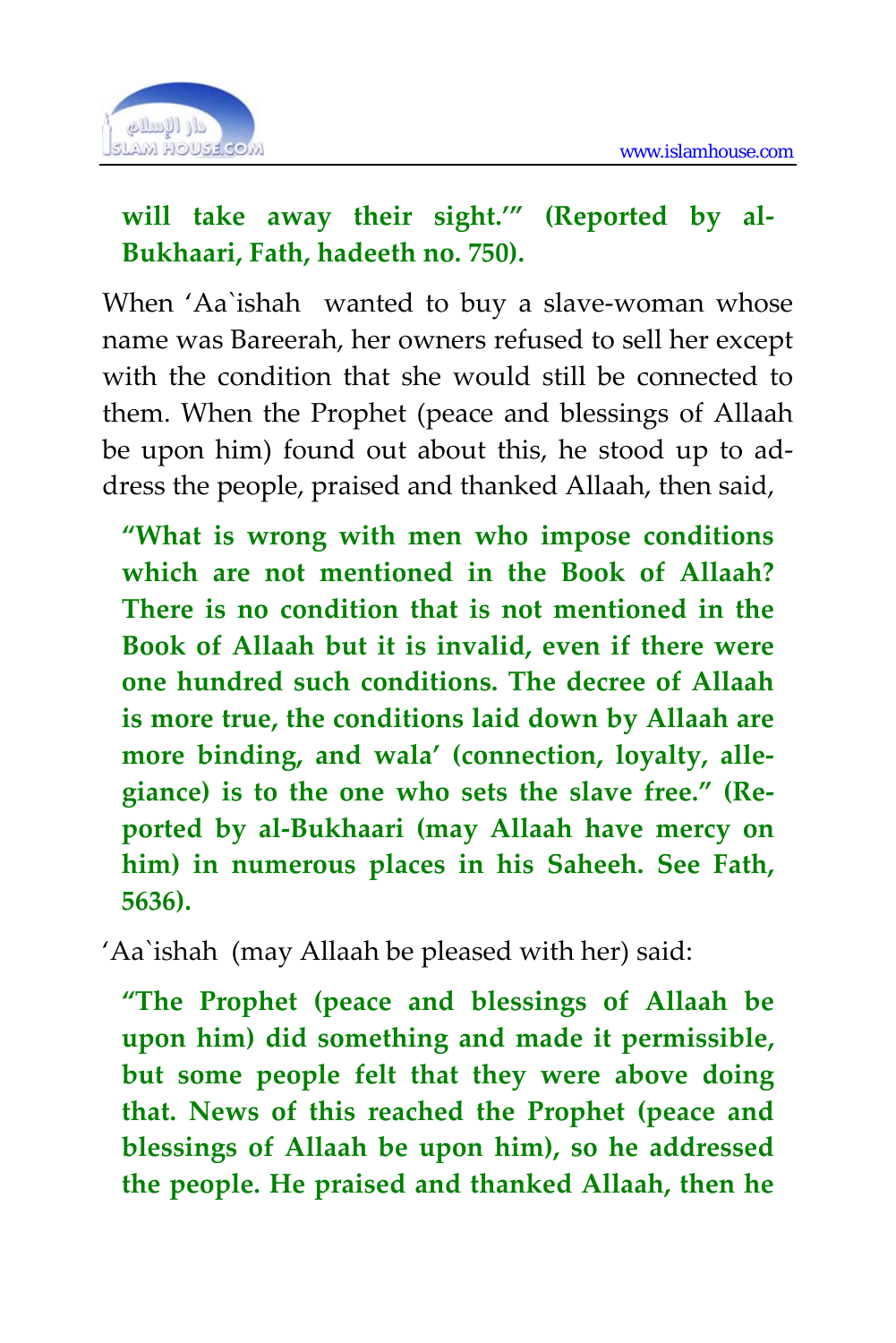

**said, 'What is the matter with people who think themselves above doing the things that I do? By Al‐ laah, I know more about Allaah than they do, and I fear Him more than they do.'" (Fath, 6101).**

Abu Hurayrah reported that the Messenger of Allaah (peace and blessings of Allaah be upon him) saw sputum in the qiblah of the mosque, so he turned to the people and said,

**"What is wrong with one of you that he stands fac‐ ing his Lord and spits in front of Him? Would any of you like someone to face him and spit in his face? If any one of you wants to spit, let him spit towards his left, under his feet, and if he cannot do this, let him do this" – and al‐Qaasim described how he spat on his garment and rubbed one part of it against an‐ other part. (Saheeh Muslim, no. 550).**

Al‐Nisaa`i reported in his Sunan that the Prophet (peace and blessings of Allaah be upon him) prayed Salaat al‐ Subh and recited Soorat al‐Room, but got mixed up in his recitation. When he had finished praying, he said,

**"What is the matter with people who pray with us but do not purify themselves properly? Such people are the ones who make us get mixed up when we re‐ cite Qur`aan." (Sunan al‐Nisaa`i, al‐Mujtabaa, 2/156. Its men are thiqaat, but al‐Haafiz said about 'Abd al‐**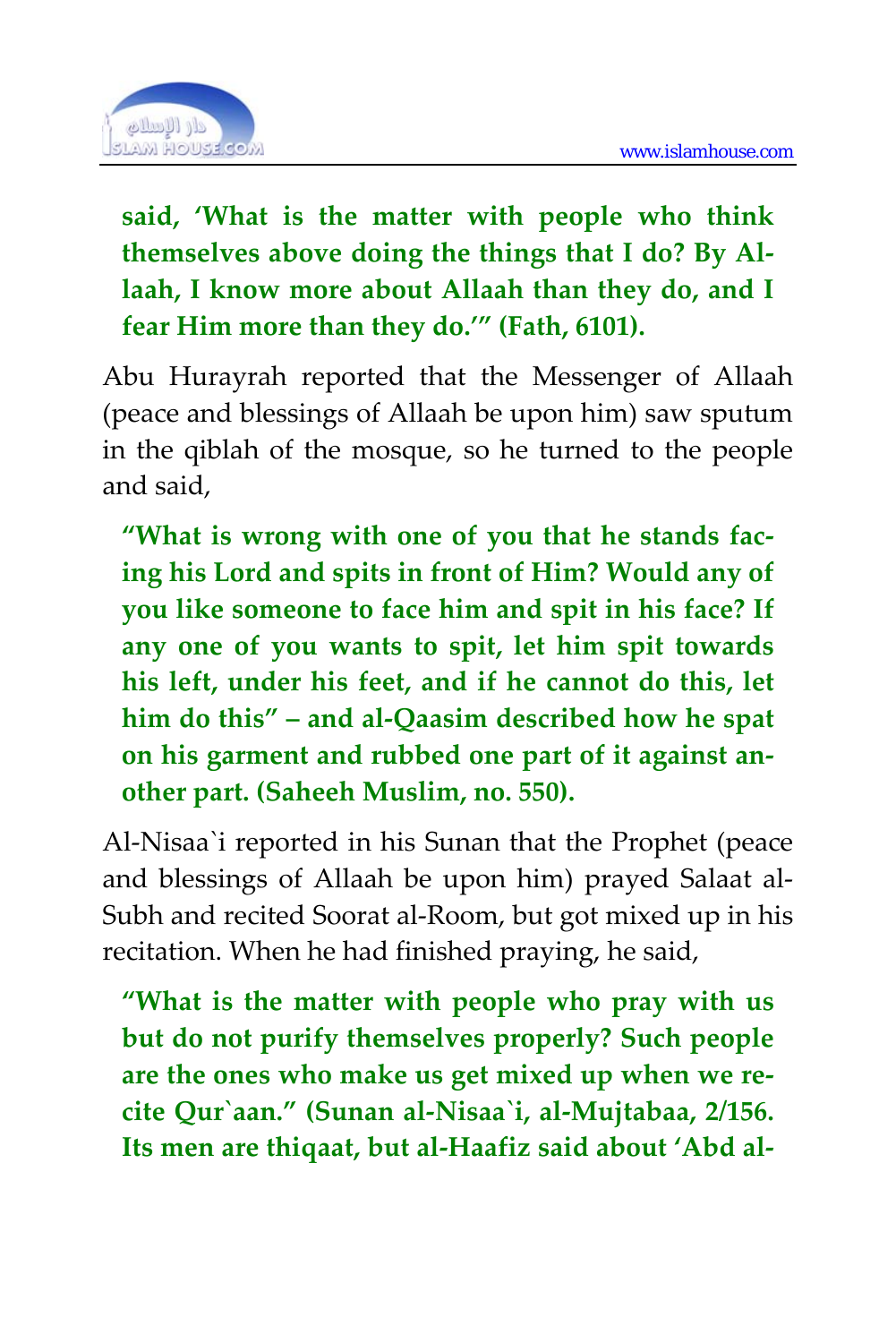

# **Malik ibn 'Umayr that he was thiqah but his mem‐ ory changed and he may have fabricated reports).**

Ahmad (may Allaah have mercy on him) reported that Abu Rawh al‐Kalaa'i said:

**"The Messenger of Allaah (peace and blessings of Allaah be upon him) led us in prayer and recited Soorat al‐Room, but he got mixed up in part of the recitation. He said, 'The Shaytaan made us get mixed up in our recitation, because of some people who come to the prayer without wudoo'. When you come to pray, do wudoo' properly.'"**

He also reported from Shu'bah from 'Abd al‐Malik ibn 'Umayr, who said: "I heard Shabeeb Abu Rawh narrating from a man from among the Companions of the Prophet (peace and blessings of Allaah be upon him) who said that the Prophet (peace and blessings of Allaah be upon him) prayed Salaat al-Subh and recited Soorat al-Room, and got mixed up, and he narrated (the same hadeeth)." (It was also reported from Zaa'idah and Sufyaan from 'Abd al‐Malik. Al‐Musnad, 3/473).

There are many examples, all of which indicate that the identity of the person who has made the mistake need not be exposed. This indirect approach and avoiding a direct confrontation has a number of benefits, including the following: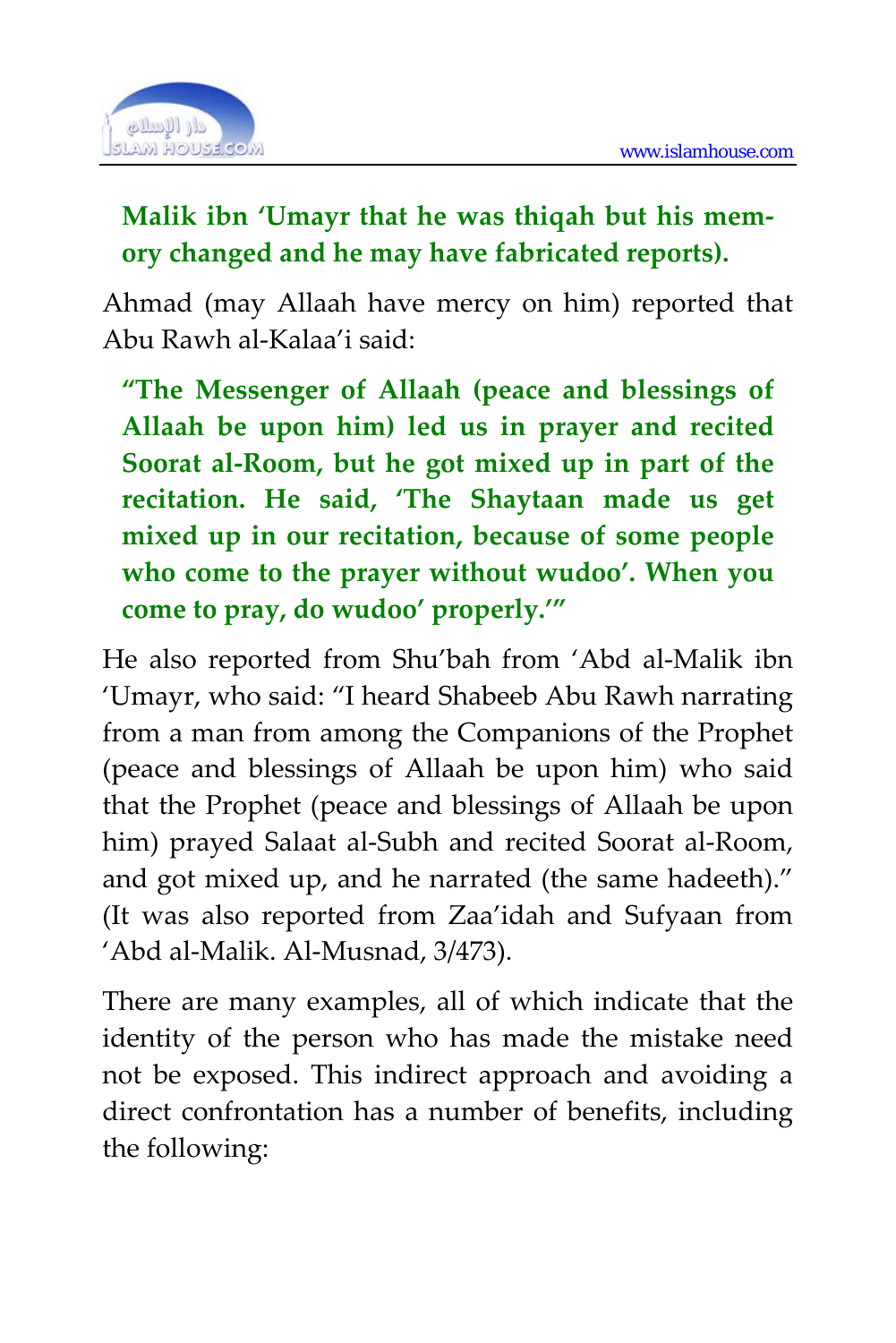

1. It avoids a negative reaction on the part of the per‐ son who has made the mistake, and prevents him from being tempted by the Shaytaan to avenge himself or de‐ fend himself.

2. It is more acceptable to people and is more effec‐ tive.

3. It conceals the person's mistake in front of other people.

4. It increases the status of the educator and makes the advisor more beloved.

It must be pointed out that this method of using hints to convey a ruling to a person who has made a mistake, without exposing him and causing him embarrassment, is only to be used when what he has done is not known to the majority of people. If most of the people do know what he has done, and he knows that they know, then this method would be more in the nature of a rebuke and scolding, and exposing him in the most hurtful manner. The one who has made a mistake would most likely rather be confronted directly than be dealt with in this manner. Among the factors that can make a difference are: who is giving the advice, in the presence of whom the advice is being given, and whether the advice is given in a provocative and aggressive manner, or in a kindly and gentle manner.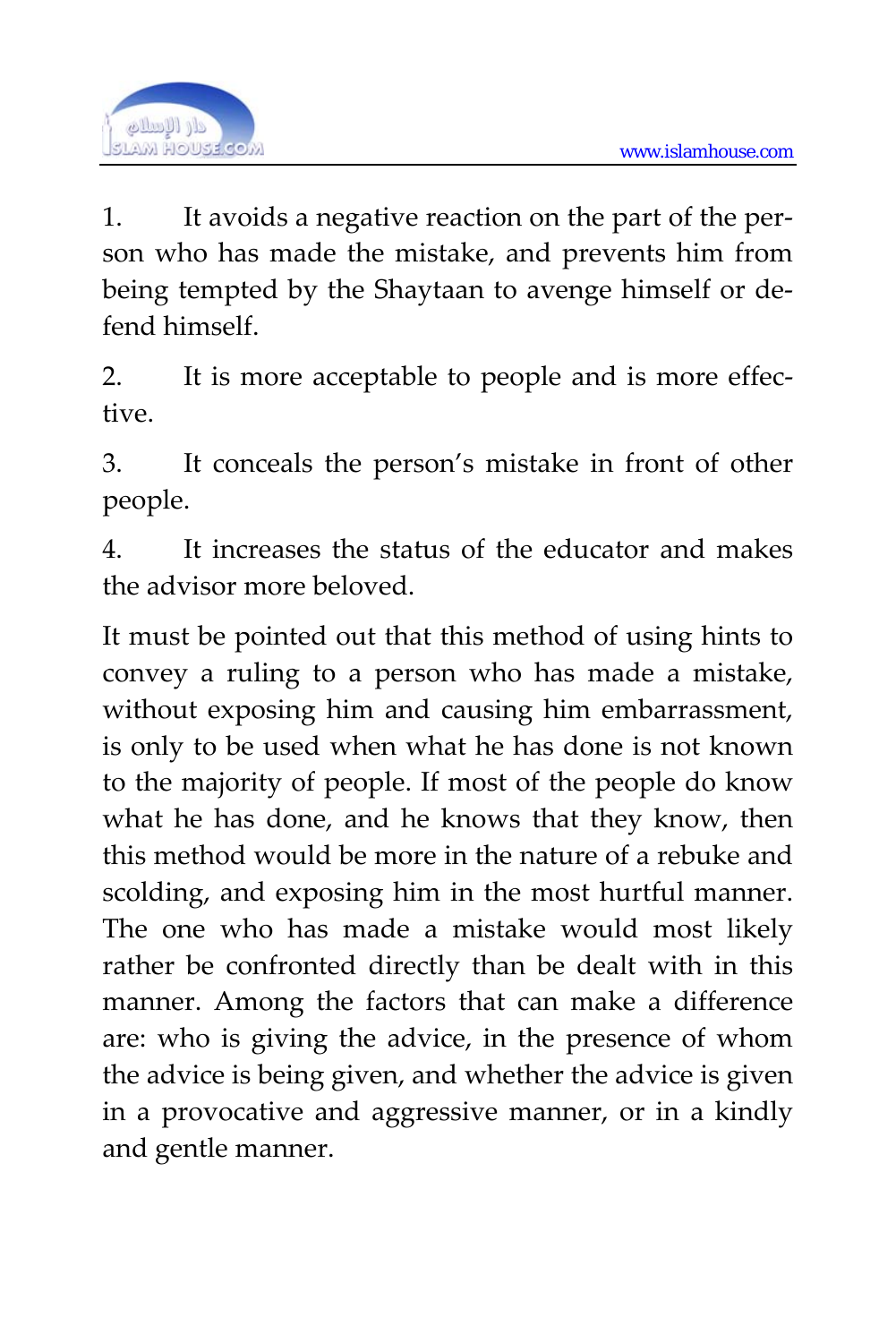

Indirect methods of teaching people may be of benefit to the one who has made the mistake and to others, if they are used wisely.

15 - Provoking public opinion against the one who has made the mistake. This method is only to be used in very limited circumstances, when a great deal of thought has been given to the matter, to avoid any negative escalation of the situation. There follows an example of how the Prophet (peace and blessings of Allaah be upon him) used this method. Abu Hurayrah said:

**"A man came to the Prophet (peace and blessings of Allaah be upon him) and complained to him about his neighbour. The Prophet (peace and blessings of Allaah be upon him) said, 'Go and put up with him.' The man came back two or three times, then the Prophet (peace and blessings of Allaah be upon him) said, 'Go and put your belongings out in the street.' So he went and put his belongings out in the street. People started to ask him what was going on, so he told them, and the people started to curse (the neighbour), saying, 'May Allaah do such‐and‐such to him.' Then the neighbour came to him and said, 'Put your stuff back, you will not see anything else from me that you dislike.'" (Reported by Abu Da‐ wood, Kitaab al‐Adab, Baab fi Haqq al‐Jiwaar, no. 5153; Saheeh Abi Dawood, 4292).**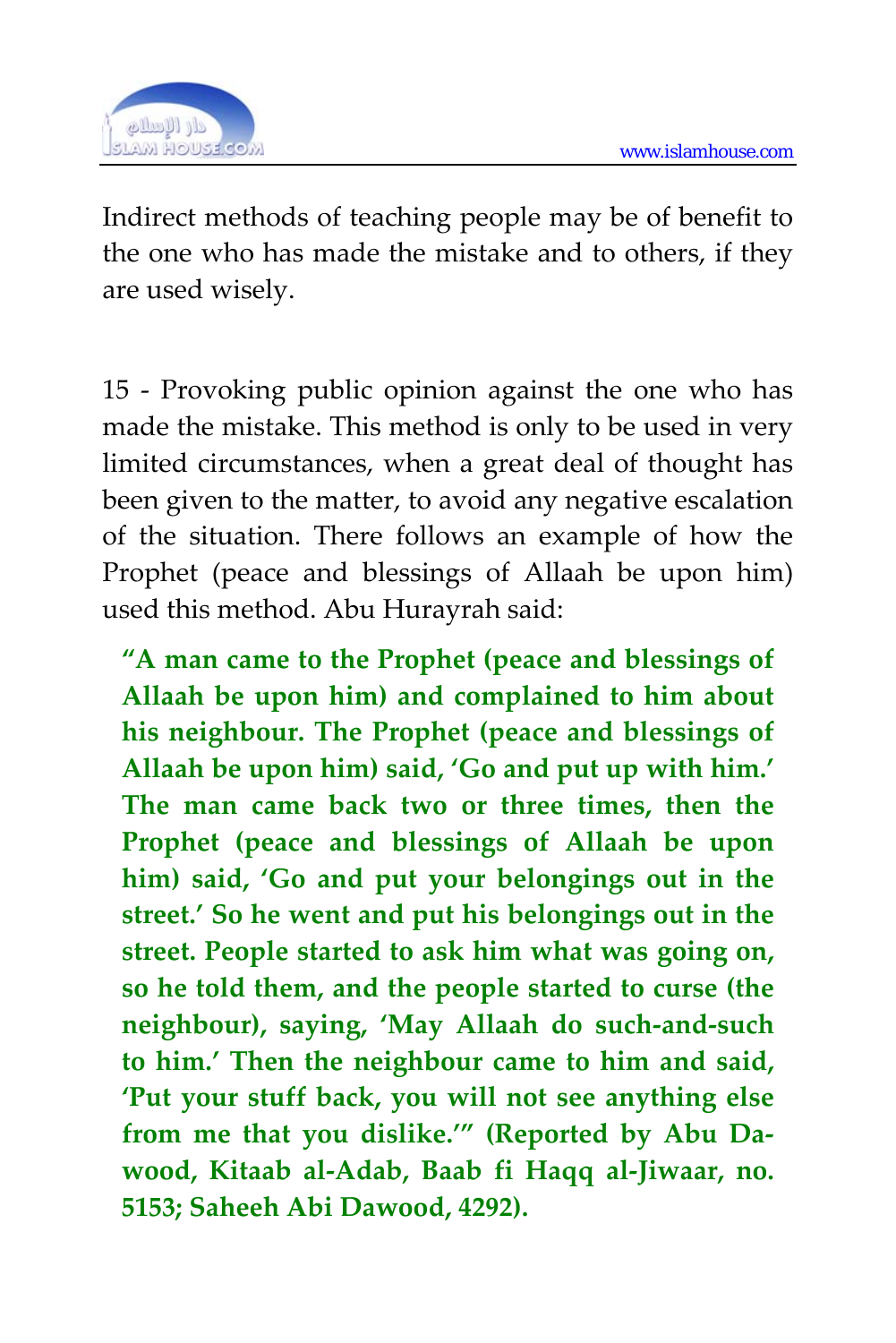

This method has an opposite counterpart which is used in other circumstances to protect people from the public's harm, as will be explained below:

16 ‐ Avoiding helping the Shaytaan against the one who is making a mistake. 'Umar ibn al‐Khattaab reported that at the time of the Prophet (peace and blessings of Allaah be upon him), there was a man called 'Abd‐Allaah whose nickname was Himaar (donkey), who used to make the Messenger of Allaah (peace and blessings of Allaah be upon him) laugh. The Prophet (peace and blessings of Allaah be upon him) had him whipped for drinking – he was brought to him one day and the Prophet (peace and blessings of Allaah be upon him) gave orders that he should be whipped. One of the men present said, "O Al‐ laah, curse him! How often has he been brought [to be punished because of drinking]!" The Prophet (peace and blessings of Allaah be upon him) said,

# **"Do not curse him, for by Allaah, all I know of him is that he loves Allaah and His Messenger." (Re‐ ported by al‐Bukhaari, Fath, 6780).**

Abu Hurayrah said: "A drunkard was brought to the Prophet (peace and blessings of Allaah be upon him) and he ordered that he should be beaten, so some of us hit him with our hands, others with shoes and garments. When he went away, a man said, 'May Allaah put him to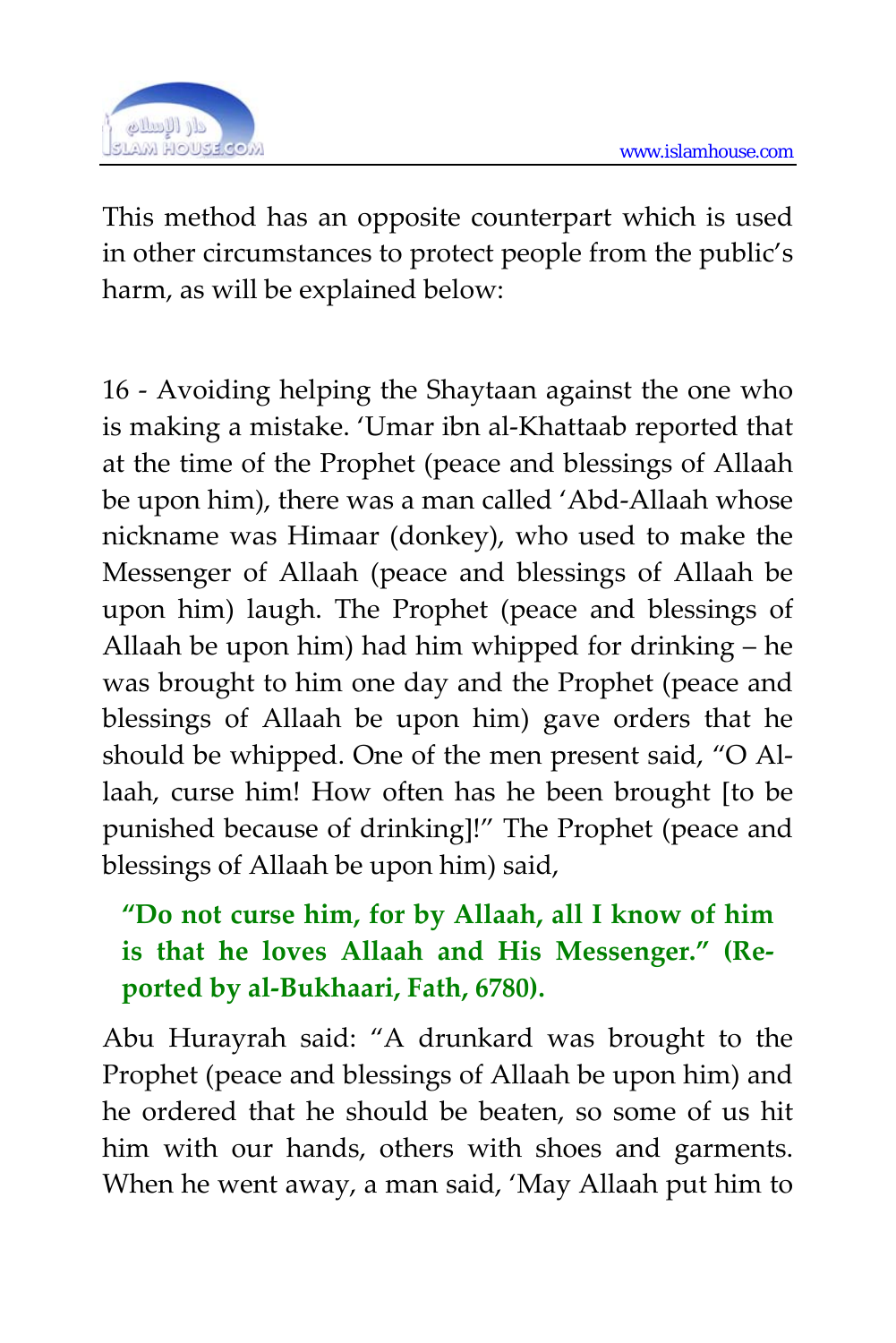

shame!' The Messenger of Allaah (peace and blessings of Allaah be upon him) said,

**'Do not be a help to the Shaytaan against your brother.'" (Reported by al‐Bukhaari, al‐Fath, 6781).**

Abu Hurayrah also said:

**"A man who had been drinking was brought to the Prophet (peace and blessings of Allaah be upon him) and he said, 'Beat him.' Some of us hit him with our hands, others with shoes and clothes. When he went away, some of the people said, 'May Allaah put you to shame!' The Messenger of Allaah (peace and blessings of Allaah be upon him) said, 'Do not speak like this. Do not help the Shaytaan against him.'" (Al‐Bukhaari, Fath, 6777)**

According to another report:

**"Then the Messenger of Allaah (peace and blessings of Allaah be upon him) said to his Companions, 'Rebuke him.' So they turned to him and said, 'You did not think of Allaah, you did not fear Allaah, you did not feel ashamed before the Messenger of Al‐ laah (peace and blessings of Allaah be upon him).' Then they let him go, and the Prophet (peace and blessings of Allaah be upon him) said, 'Say, "O Al‐ laah, forgive him, O Allaah, have mercy on him"' and some of them added similar sentiments." (Abu Dawood, Kitaab al‐Hudood, Baab al‐Hadd fi'l‐**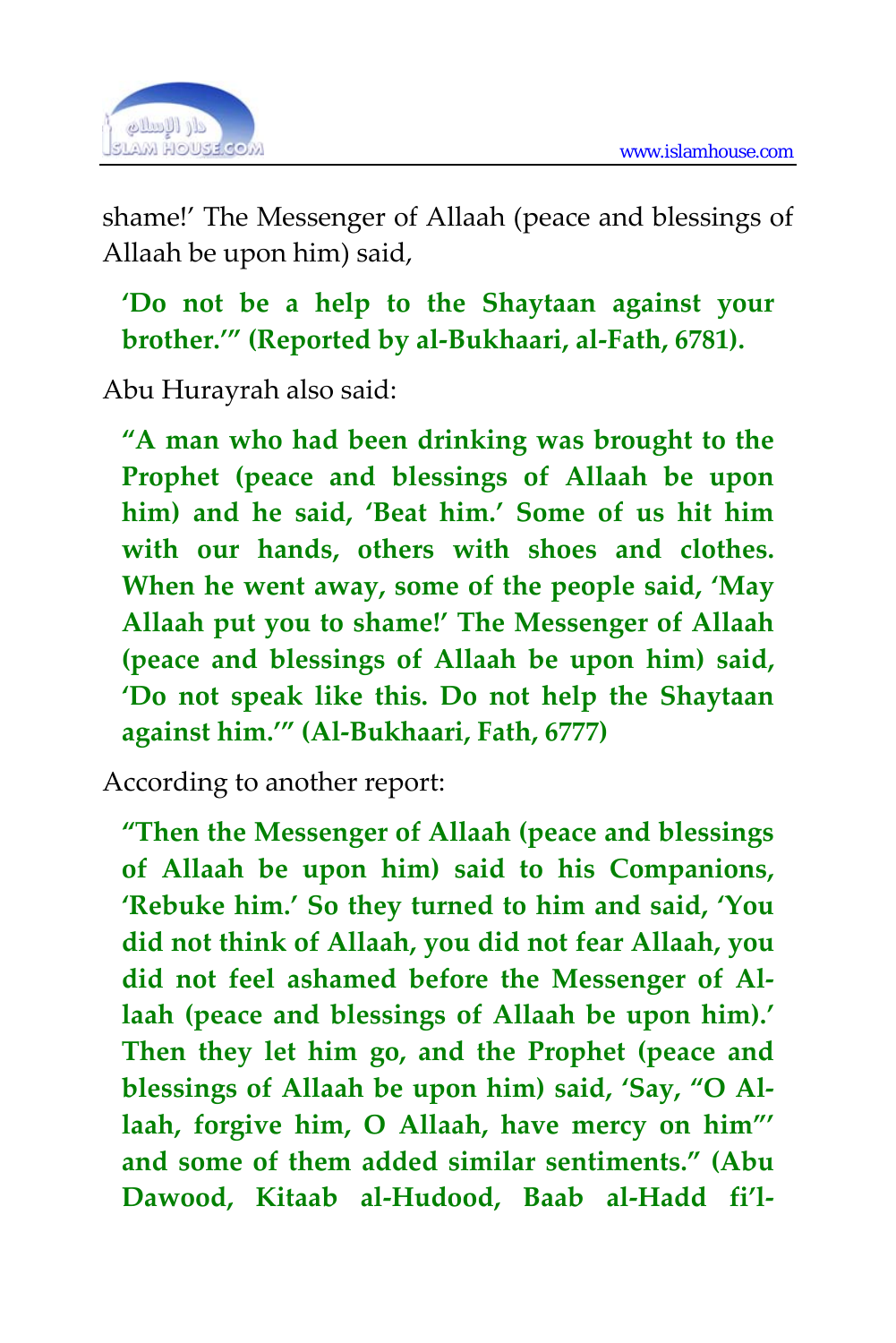

**Khamr, no. 4478, 4/620. Classed as saheeh by al‐ Albaani in Saheeh Abi Dawood, no. 3759).**

According to another report:

**"When he went away, some of the people said, 'May Allaah put you to shame!' The Messenger of Allaah (peace and blessings of Allaah be upon him) said, 'Do not speak like this, do not help the Shaytaan against him. Say "May Allaah have mercy on you."'" (Reported by Ahmad, 2/300. Ahmad Shaakir said, its isnaad is saheeh. Al‐Musnad, ed. by Ahmad Sha‐ akir, no. 7973).**

What we learn from all of these reports is that if the Muslim falls into sin, he is still basically a Muslim and still basically loves Allaah and His Messenger, and this should not be denied. It is not permitted to pray against him in a manner that helps the Shaytaan against him; rather we should pray for him and ask Allaah to guide him, forgive him and have mercy on him.

**17 ‐ Asking the person to stop doing the wrong action. It is very important to make the person stop the wrong deed so that it does not get any worse and so that there is no delay in the denunciation of evil.** 'Umar reported that he said, "No, by my father." The Messenger of Al‐ laah (peace and blessings of Allaah be upon him) said,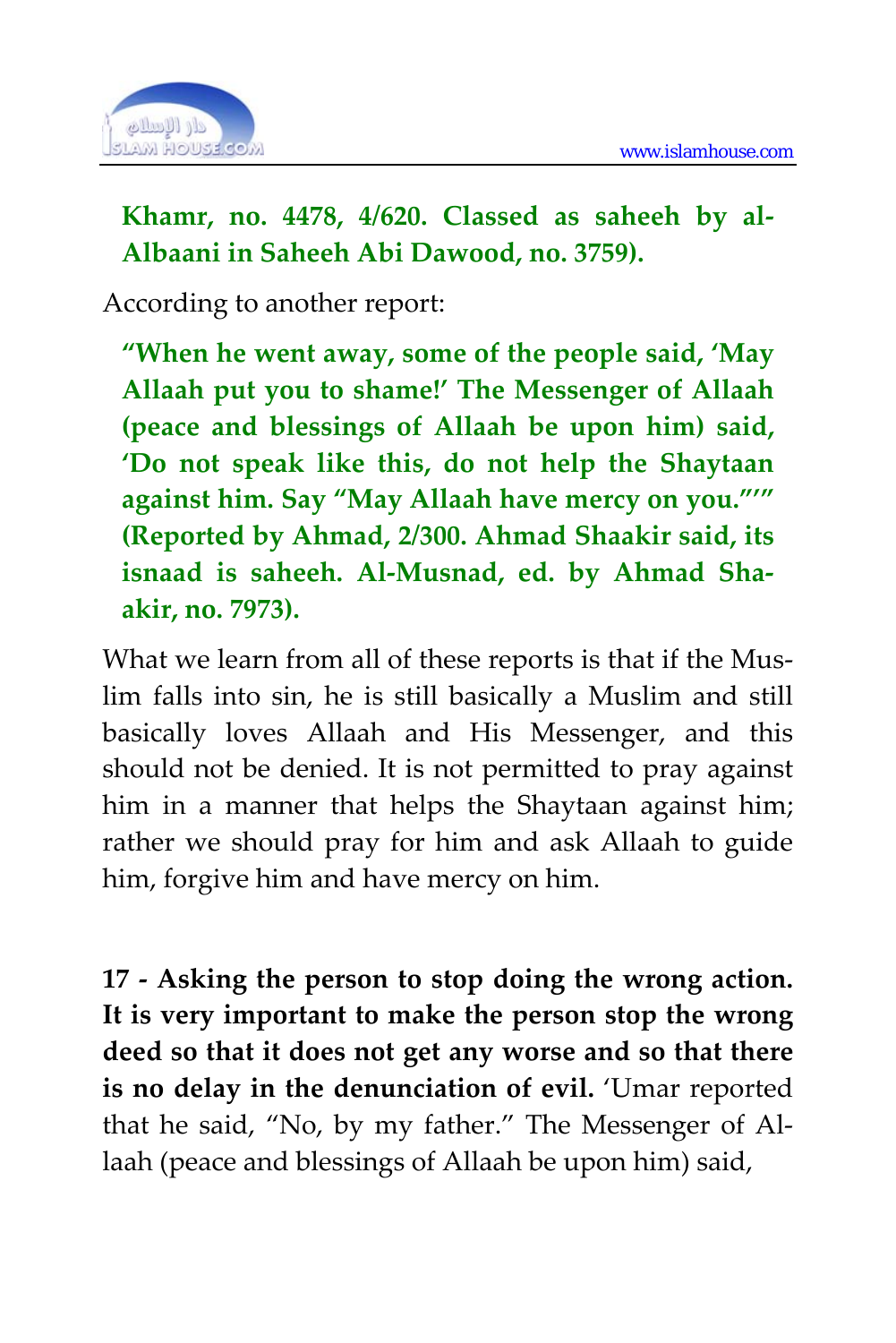

**"Stop! Whoever swears by something other than Al‐ laah, is guilty of shirk." (Reported by Imaam Ahmad, 1/47. Ahmad Shaakir said, its isnaad is sa‐ heeh. No. 329)**

Abu Dawood reported in his Sunan that 'Abd‐Allaah ibn Busr (may Allaah be pleased with him) said, "A man came stepping over the necks on the people (in the mosque) one Friday, whilst the Prophet (peace and blessings of Allaah be upon him) was delivering the khutbah. The Prophet (peace and blessings of Allaah be upon him) said,

#### **'Sit down! You are causing a disturbance.'"**

Al‐Tirmidhi reported that Ibn 'Umar said: "A man burped in the presence of the Prophet (peace and blessings of Allaah be upon him). He said,

**'Keep your burps away from us! The ones who fill their stomachs most in this world, will be the ones who remain hungry longest on the Day of Resurrec‐ tion. (Abu 'Eesa said, this is a ghareeb hasan hadeeth with this isnaad. Sunan al‐Tirmidhi, no. 2478; al‐Silsilat al‐Saheehah, no. 343.)**

These ahaadeeth show a direct request to the person who is making the mistake to stop what he is doing.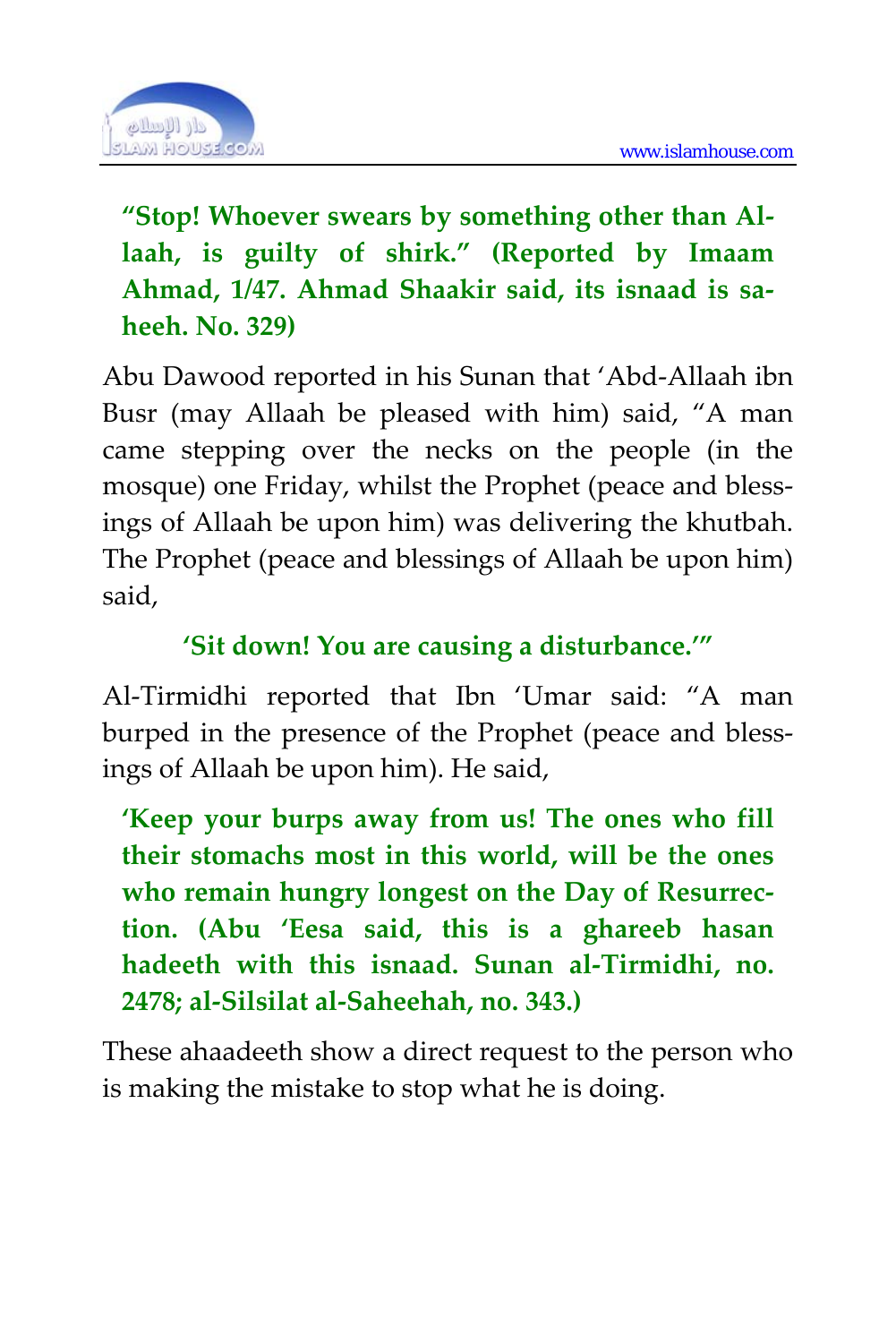

**18 ‐ Explaining to the person who is making a mistake how to put things right.** The Prophet (peace and bless‐ ings of Allaah be upon him) did this in a number of ways, including the following:

‐ Drawing an individual's attention to his mistake so that he could put it right himself. An example of this is the report narrated by Abu Sa'eed al‐Khudri (may Allaah be pleased with him), who said that he was with the Mes‐ senger of Allaah (peace and blessings of Allaah be upon him), and "The Prophet (peace and blessings of Allaah be upon him) entered and saw a man sitting in the middle of the mosque, clasping his fingers together and talking to himself. The Prophet (peace and blessings of Allaah be upon him) gestured towards him, but he did not notice. So he turned to Abu Sa'eed and said,

**'If one of you is praying, he should not clasp his fingers together, because this clasping comes from the Shaytaan, and you are in a state of prayer so long as you are still in the mosque, until you go out.'" (Reported by Ahmad in his Musnad, 3/54. Al‐ Haythami said in al‐Majma' (2/25): its isnaad is hasan).**

‐ Asking the person to do something again, correctly, if this is possible. Abu Hurayrah (may Allaah be pleased with him) reported that a man entered the mosque whilst the Messenger of Allaah (peace and blessings of Allaah be upon him) was sitting in a far corner. He prayed, then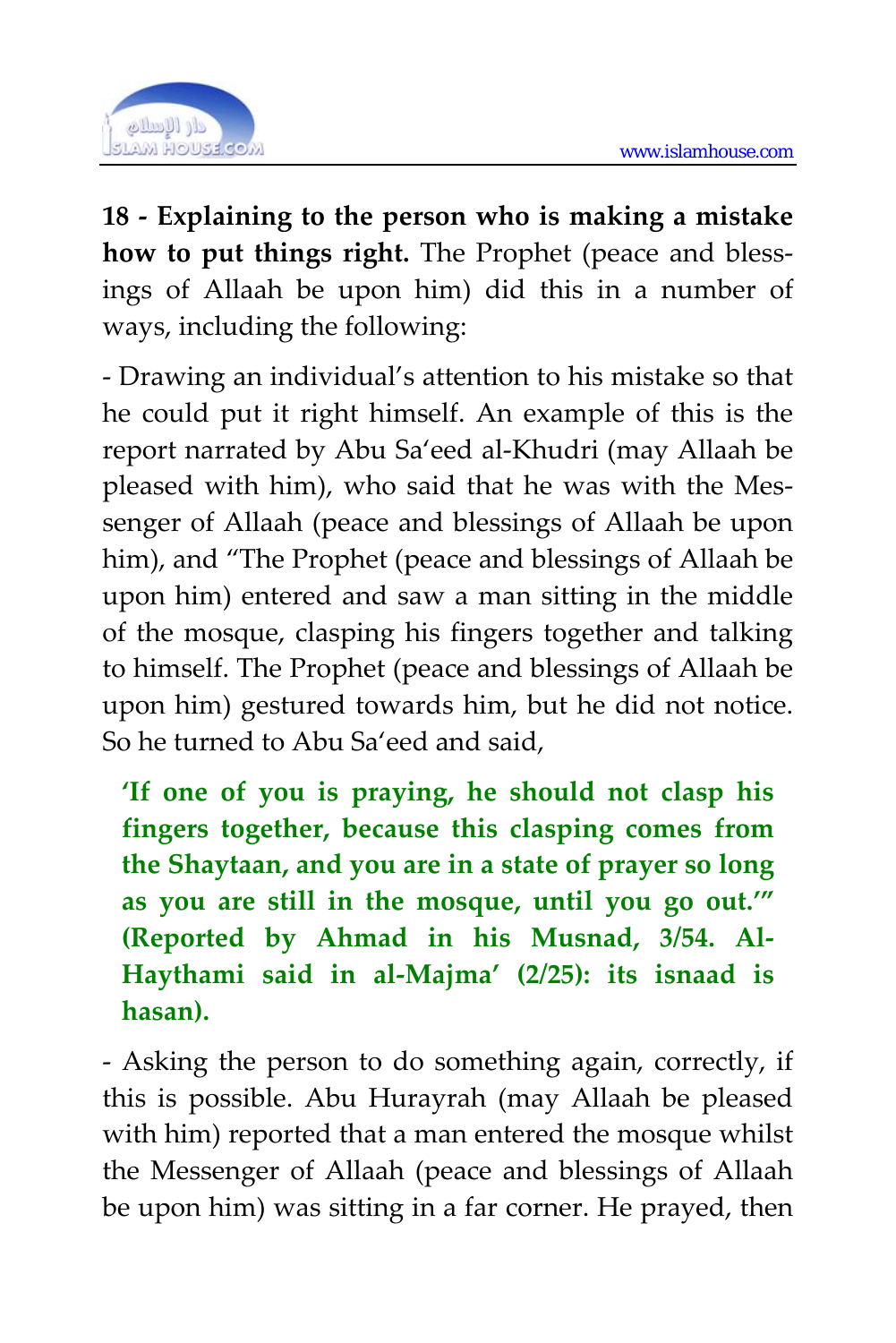

he came and greeted him with salaam. The Messenger of Allaah (peace and blessings of Allaah be upon him) said,

**"Wa 'alayka al‐salaam, go back and pray, because you have not prayed." So he went back and prayed, then he came back and greeted the Prophet (peace and blessings of Allaah be upon him), who said, "Wa 'alayka al‐salaam, go back and pray, because you have not prayed." On the second occasion, or subsequently, the man said, "Teach me, O Messen‐ ger of Allaah." He said, "When you stand up to pray, do wudoo' properly, then face the qiblah and say Takbeer ('Allaahu akbar'). Then recite whatever is easy for you of Qur`aan, then bow until you are at ease in rukoo', then stand up until your back is completely straight. Then prostrate until you are at ease in sujood, then sit up until you are at ease in your sitting, then prostrate again until you are at ease in your sujood, then sit up again until you are at ease in your sitting. Do this in all your prayers." (Reported by all; this version reported by al‐ Bukhaari, Fath, 6251).**

We should note that the Prophet (peace and blessings of Allaah be upon him) used to pay attention to the actions of the people around him so that he could teach them. According to a report narrated by al‐Nisaa`i:

**"A man entered the mosque and prayed, whilst the Messenger of Allaah (peace and blessings of Allaah**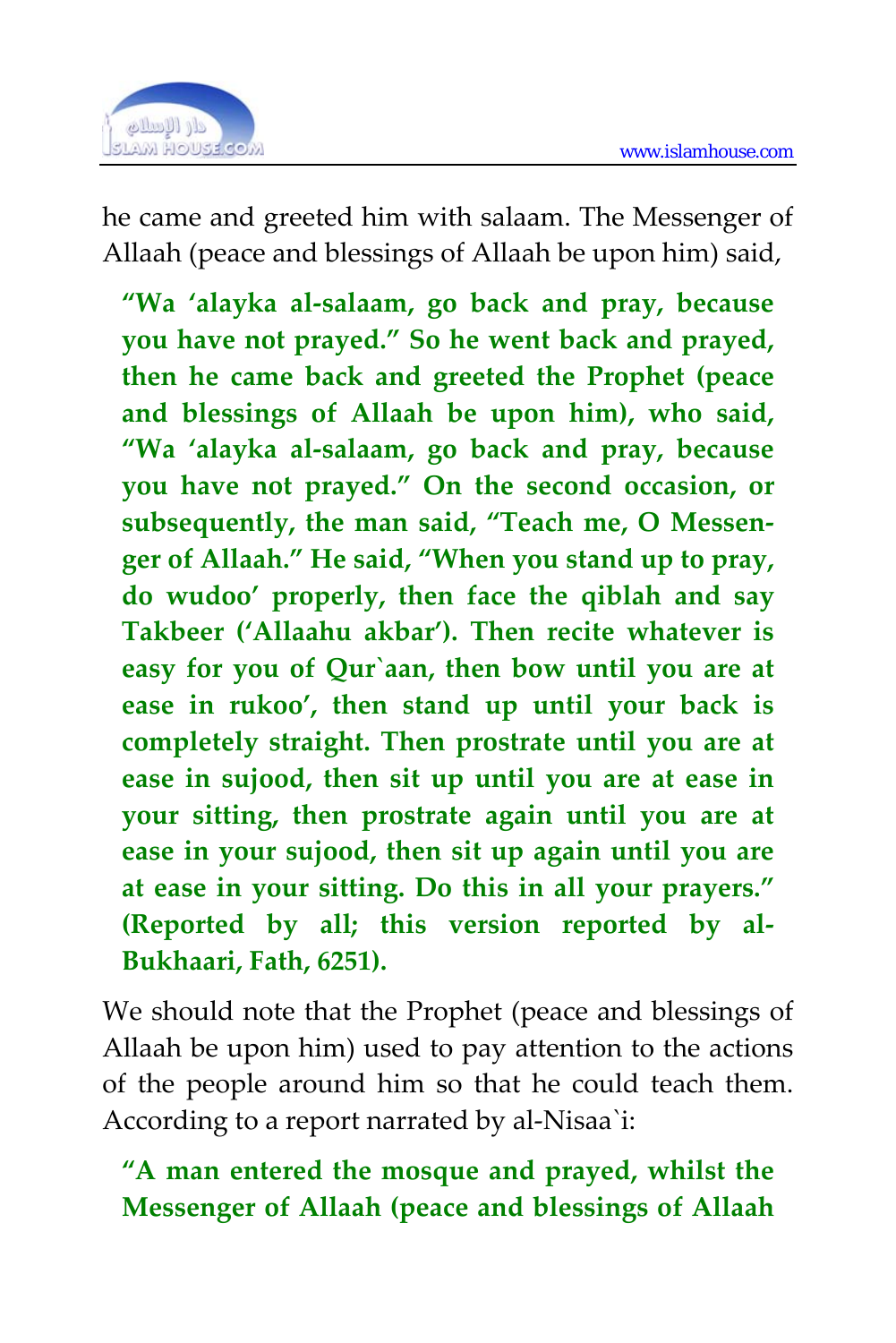

**be upon him) was watching him and we did not re‐ alize. When he finished, he turned and greeted the Messenger of Allaah (peace and blessings of Allaah be upon him), who told him, 'Go back and pray, for you have not prayed'…" (2/193 Saheeh Sunan al‐ Nisaa`i, no. 1008).**

Among the qualities of the educator is that he should be aware of the actions of those who are with him.

1. It is a part of educational wisdom to ask a person who has made a mistake to re‐do his action, so that he can notice his mistake and put it right himself, especially when it is an obvious mistake that does not befit him. He may have done it out of forgetfulness, so this will remind him.

2. If the person who has made a mistake does not re‐ alize it, it must be pointed out and explained to him.

3. Giving information to a person who is interested and has asked about it himself is more effective and is more likely to be remembered than handing it out to someone who has not made any such enquiries.

The methods of teaching are many, and the educator can choose whichever are best suited in any given circum‐ stances.

Another example of asking a person to repeat his action correctly is given by Muslim (may Allaah have mercy on him) in his Saheeh, where he reports that Jaabir said: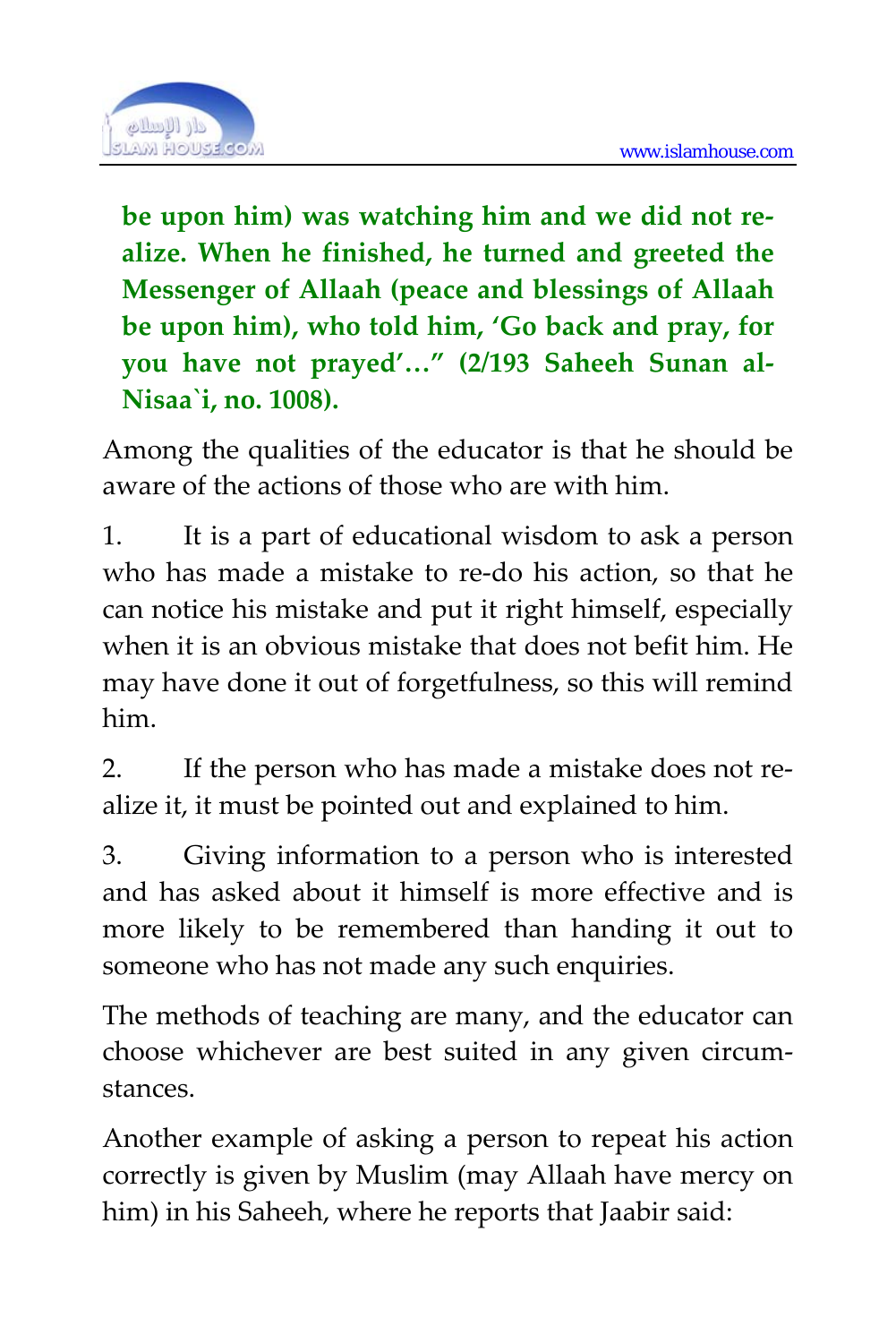

**" 'Umar ibn al‐Khattab told me that a man did wu‐ doo', but missed an area on his foot the size of a fin‐ gernail. The Prophet (peace and blessings of Allaah be upon him) saw him and said, 'Go back and do your wudoo' properly.' So he went and did it again, then he prayed." (Saheeh Muslim, 243).**

A third example was narrated by al‐Tirmidhi (may Al‐ laah have mercy on him) in his Sunan from Kildah ibn Hanbal, who said that Safwaan ibn Umayyah sent him with some milk, yoghurt and daghaabees [an edible plant] to the Prophet (peace and blessings of Allaah be upon him), when the Prophet (peace and blessings of Al‐ laah be upon him) was at the top of the valley. He said,

**"I entered upon him, and I did not greet him with salaam or ask permission to enter, so the Prophet (peace and blessings of Allaah be upon him) said, 'Go out and say "Al‐salaamu 'alaykum, may I en‐ ter?" ' " (Reported by al‐Tirmidhi, no. 2710. Al‐ Tirmidhi said, a ghareeb hasan hadeeth. The hadeeth is also in Saheeh Sunan al‐Tirmidhi, no. 2180).**

‐ Asking the person who has made the mistake to correct it as much as he can. Al‐Bukhaari (may Allaah have mercy on it) reported from Ibn 'Abbaas that the Prophet (peace and blessings of Allaah be upon him) said,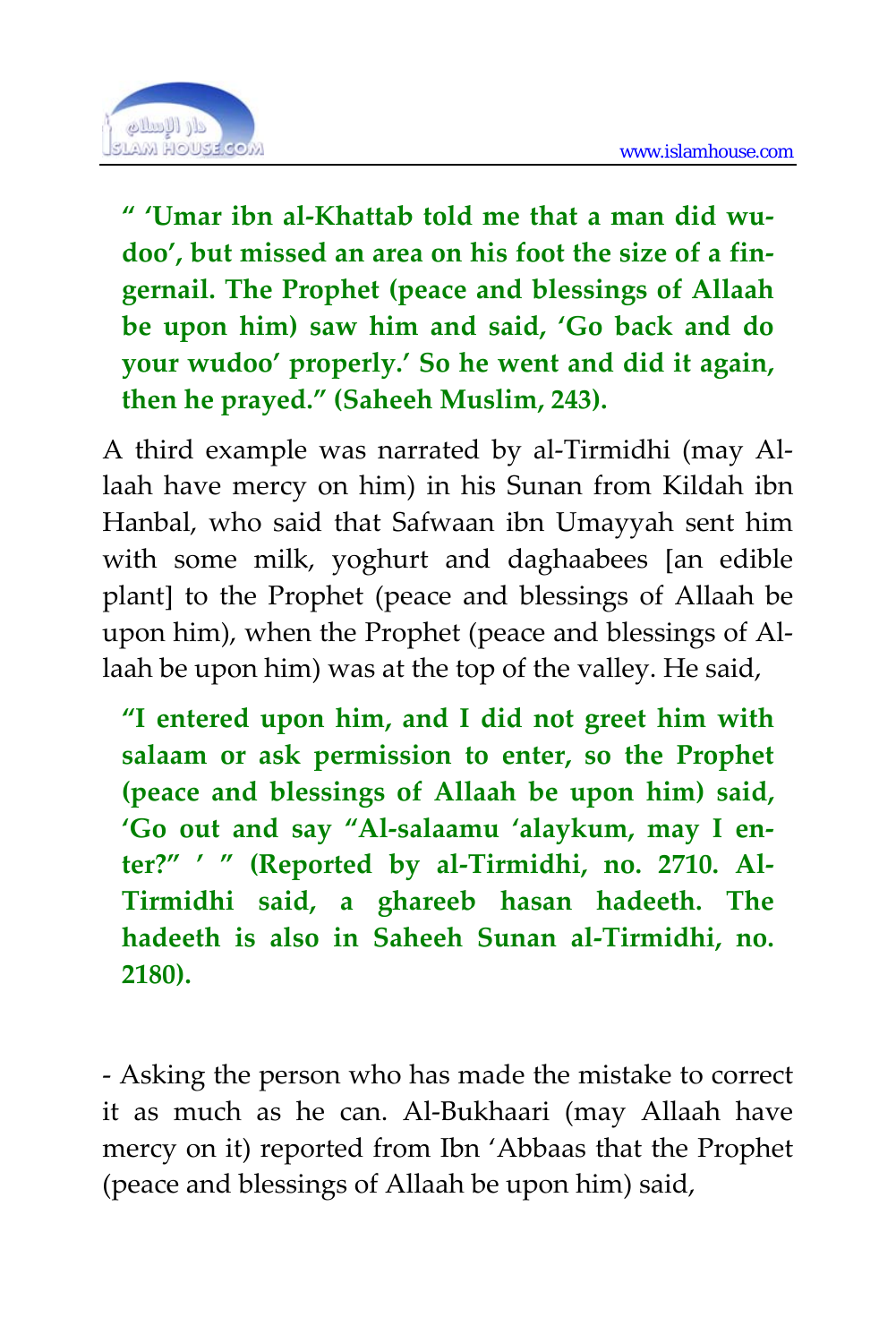

**"No man should be alone with a woman unless he is a mahram (close blood relative to whom marriage is permanently forbidden)." A man stood up and said, "O Messenger of Allaah, my wife has gone out for Hajj and I have signed up for such‐and‐such a mili‐ tary campaign." He said, "Go back and do Hajj with your wife." (al‐Fath, 5233).**

‐ Putting right the consequences of the mistake. Al‐ Nisaa`i (may Allaah have mercy on him) reported in his Sunan from 'Abd‐Allaah ibn 'Amr that a man came to the Prophet (peace and blessings of Allaah be upon him) and said,

**"I have come to pledge allegiance to you and to make hijrah (migration) to you. I have left my par‐ ents weeping." He said, "Go back to them and make them smile as you made them weep." (Al‐Majmaa 7/143. Classed as saheeh by al‐Albaani in Saheeh Sunan al‐Nisaa`i, no. 3881).**

‐ Offering kafaarah (expiation) for the mistake. If some mistakes cannot be corrected or reversed, then there are other ways offered by Islam for wiping out their effects. One of these ways is kafaaraat or acts of expiation, of which there are many types, such as kafaarat al-yameen (expiation for swearing an unfulfilled oath), and expia‐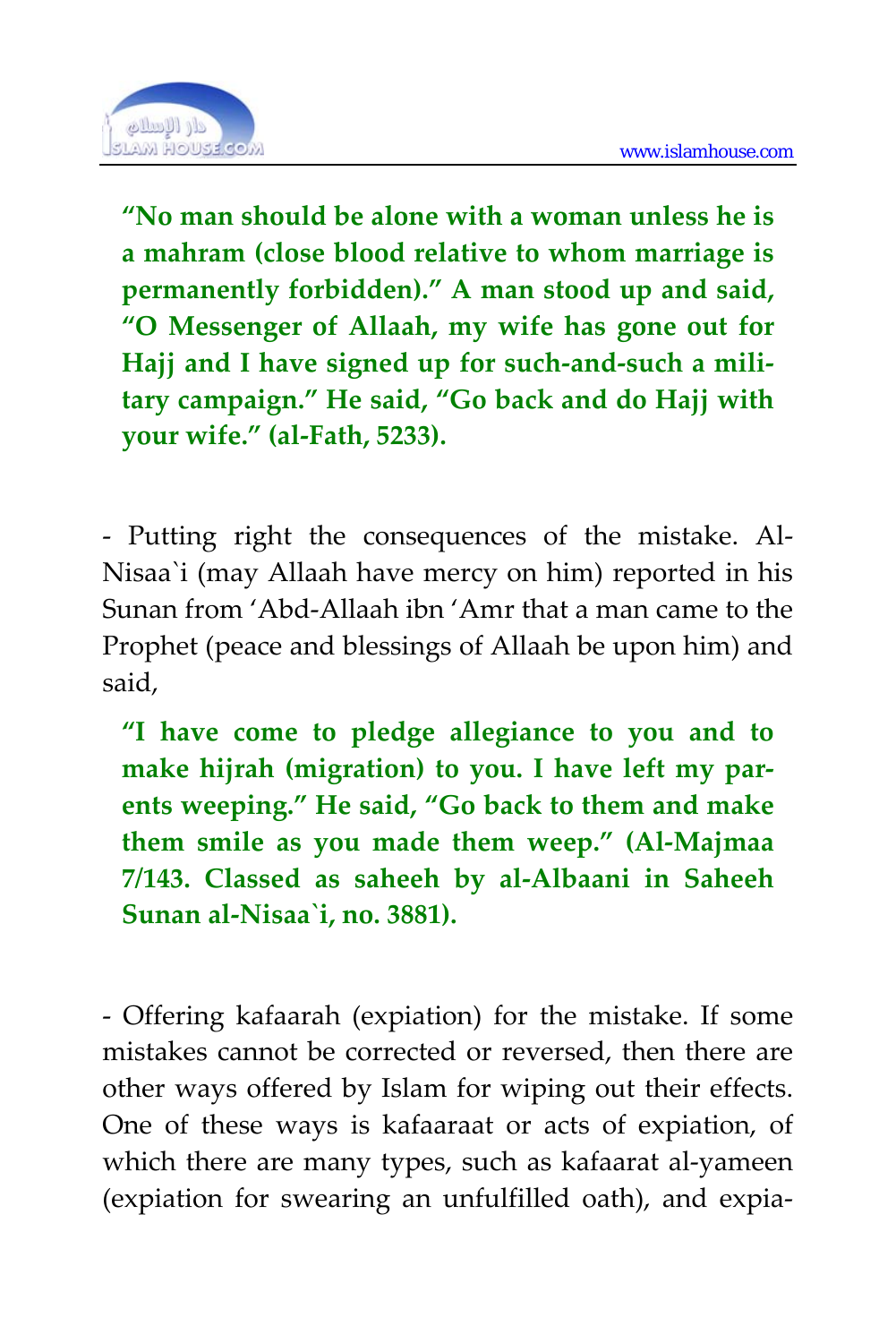

tion for zihaar (a jaahili form of divorce in which one says to one's wife "You are to me as my mother's back"), manslaughter, having intercourse during the day in Ramadaan, and so on.

**19 ‐ Denouncing only the mistake whilst accepting the rest.** It may be the case that not all of what a person says or does is wrong, so it is wise to limit our denunciation only to that which is wrong, and not to generalize by condemning everything that is said or done as being wrong. This is indicated in the report narrated by al-Bukhaari (may Allaah have mercy on him) in his Saheeh from al‐Rubay' bint Mu'awwadh ibn 'Afraa', who said:

**"The Prophet (peace and blessings of Allaah be upon him) came and entered, and sat down on my bed the way you sat down. Some young girls of ours began beating on the daff (hand‐drum) and singing songs eulogizing those of our forefathers who had been killed at Badr. Then one of them said, 'Among us there is a Prophet who knows the future.' He [the Prophet (peace and blessings of Allaah be upon him)] said: 'Do not say that; say what you were say‐ ing before.'" (Fath, 5147). According to a report nar‐ rated by al‐Tirmidhi: "… The Messenger of Allaah (peace and blessings of Allaah be upon him) said to**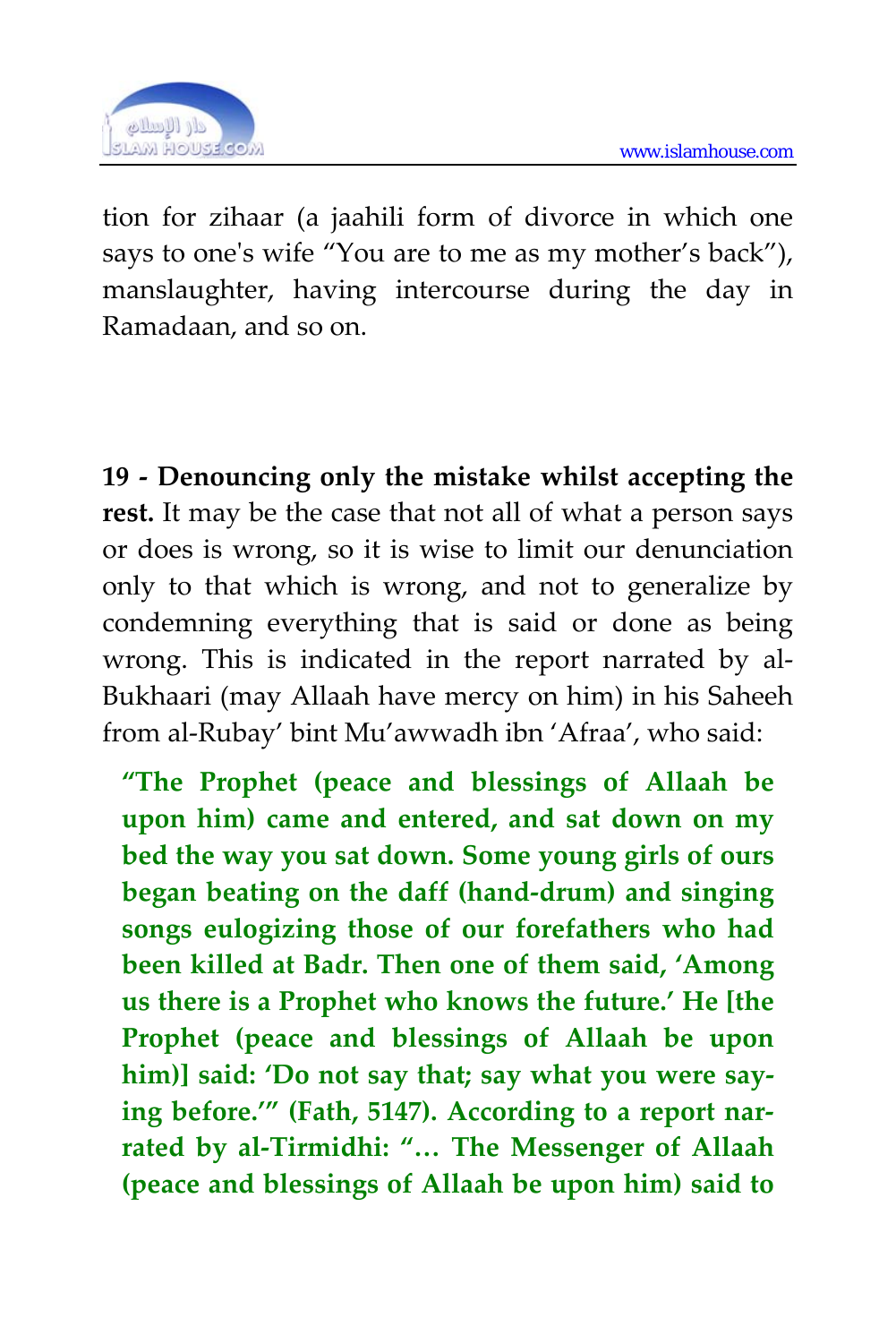

**her: 'Do not say this; say what you were saying be‐ fore.'" (Abu 'Eesa said: this is a saheeh hasan hadeeth. Sunan al‐Tirmidhi, Shaakir edn., 1090). Ac‐ cording to a report narrated by Ibn Maajah, he said: "Do not say this; no one knows the future except Al‐ laah." (Sunan Ibn Maajah, 'Abd al‐Baaqi edn., no. 1879. Classed as saheeh by al‐Albaani in Saheeh Su‐ nan Ibn Maajah, no. 1539).**

There is no doubt that this kind of treatment makes the person feel that the one who is striving to point out mis‐ takes and correct them is fair and just, and this makes him more likely to accept his advice. This is in contrast to some of those who want to denounce errors, but get so angry with the mistake committed that they go to extremes in their denunciation and condemn everything done and said by the one who has made the mistake, good and bad alike. This makes the person reject what they say and refuse to follow their advice.

In some cases, the mistake consists not of the words themselves, but the occasion or context in which they are uttered. For example, when somebody dies, one person may say, "Al‐Faatihah," and everyone present will recite it. They believe that there is nothing wrong with this because what they are reciting is Qur`aan, not words of kufr. It has to be explained to them that what is wrong with this action is thinking that we should recite al-Faatihah on such occasions as an act of worship without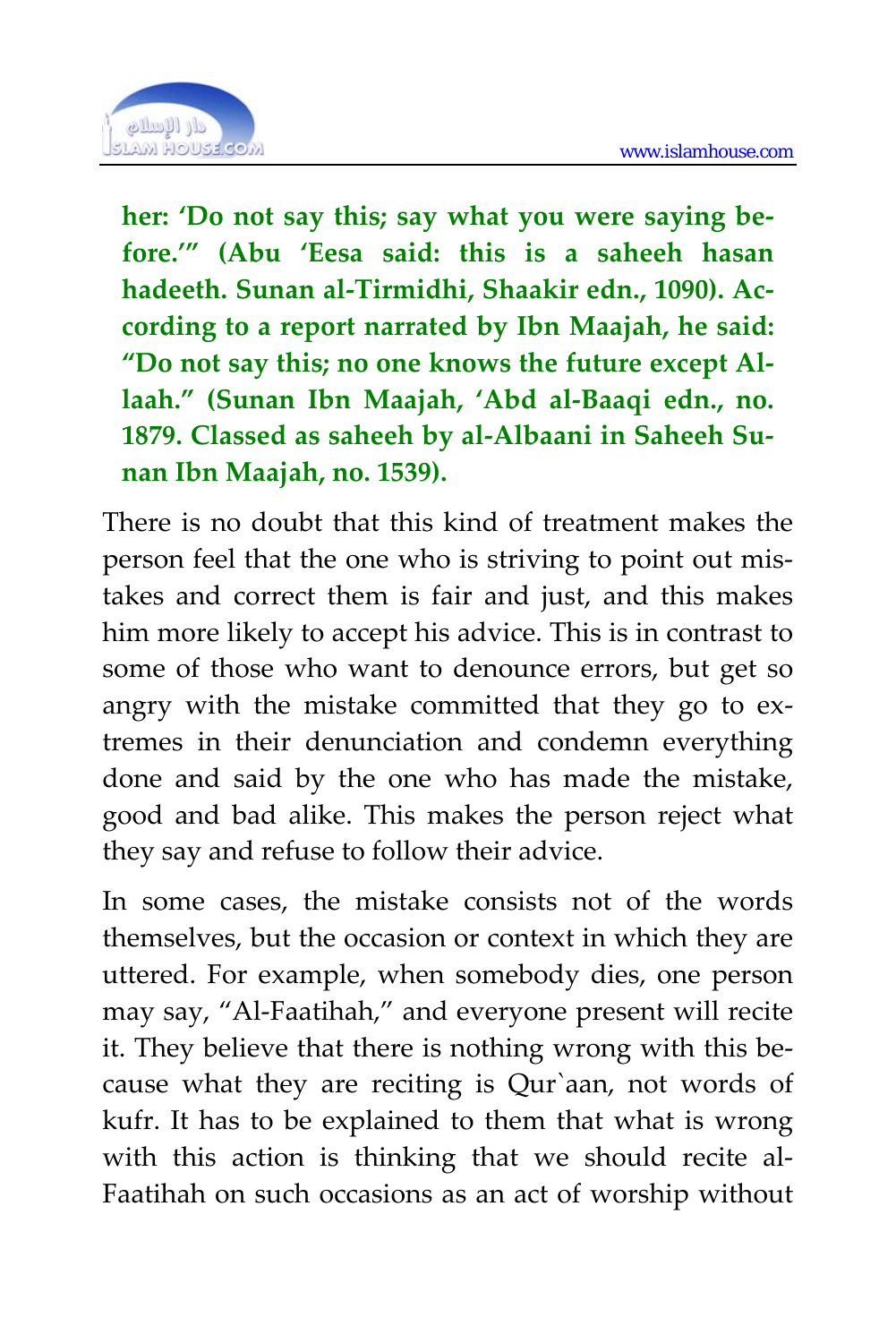

any shar'i evidence for doing so, which is the essence of bid'ah. This is what Ibn 'Umar (may Allaah be pleased with him) pointed out to a man who sneezed beside him and said, "Al‐hamdu Lillaahi wa'l‐salaam 'ala Rasool‐ Illaah (Praise be to Allaah and peace be upon the Mes‐ senger of Allaah)." Ibn 'Umar said, "I could say 'Al‐ hamdu Lillaahi wa'l‐salaam 'ala Rasool‐ Illaah', but this is not how the Messenger of Allaah (peace and blessings of Allaah be upon him) taught us. He taught us to say 'Al‐hamdu Lillaahi 'ala kulli haal (Praise be to Allaah whatever the circumstances)." (Sunan al-Tirmidhi, no. 2738).

**20 ‐ Restoring rights and preserving positions.** Muslim reported that 'Awf ibn Maalik said:

**"A man of Humayr killed one of the enemy and wanted to take his possessions as booty, but Khaalid ibn al‐ Waleed, who was in charge of the campaign, prevented him from doing so. 'Awf ibn Maalik came to the Mes‐ senger of Allaah (peace and blessings of Allaah be upon him) and told him about it. He asked Khaalid, 'What stopped you from giving him his booty?' Khaalid said, 'I thought it was too much, O Messenger of Al‐ laah.' The Prophet (peace and blessings of Allaah be upon him) said, 'Give it to him.' Then Khaalid passed by 'Awf, who pulled his cloak and said, 'Did I not do what I told you I would do with regard to the Messen‐**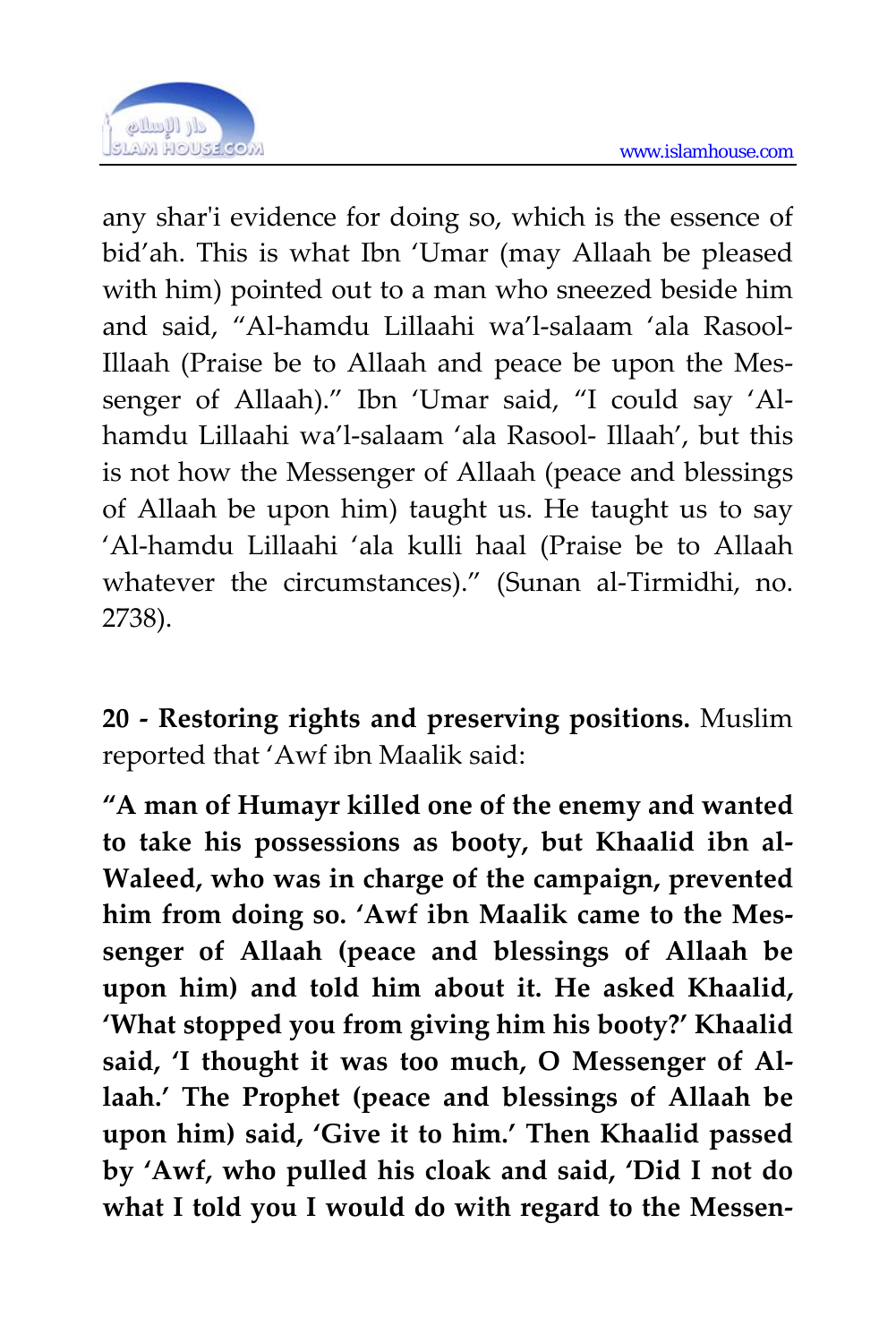

**ger of Allaah (peace and blessings of Allaah be upon him)?' The Messenger of Allaah (peace and blessings of Allaah be upon him) heard him and got angry, and said, 'Do not give it to him, O Khaalid! Do not give it to him, O Khaalid! Why do you not leave my commanders alone? The likeness of you and them is that of a man who is asked to take care of camels or sheep, so he takes care of them, then when it is time for them to drink, he takes them to a trough and they start to drink, and they drink the clean water and leave the dregs be‐ hind. You take the clean water and leave the dregs for them [the commanders].'" (Muslim bi Sharh al‐ Nawawi, 12/64)**

Imaam Ahmad transmitted a more complete version of this report from 'Awf ibn Maalik al‐Ashja'i, who said:

"We went out on a military campaign on the border of Syria, and Khaalid ibn al‐Waleed was appointed as our commander. A man belonging to Humayr came and joined our band, and he had nothing but a sword, no other weapon. One of the Muslims slaughtered a camel and that man kept trying to snatch something until he managed to grab a piece of skin the shape of a shield. He spread it on the ground and cured it until it was dry, then he made a handle for it, like a shield. We met with the enemy, who were a mixed group of Romans and Ar‐ abs from (the tribe of) Qudaa'ah. They fought us fiercely. Among them was a Roman on a palomino horse with a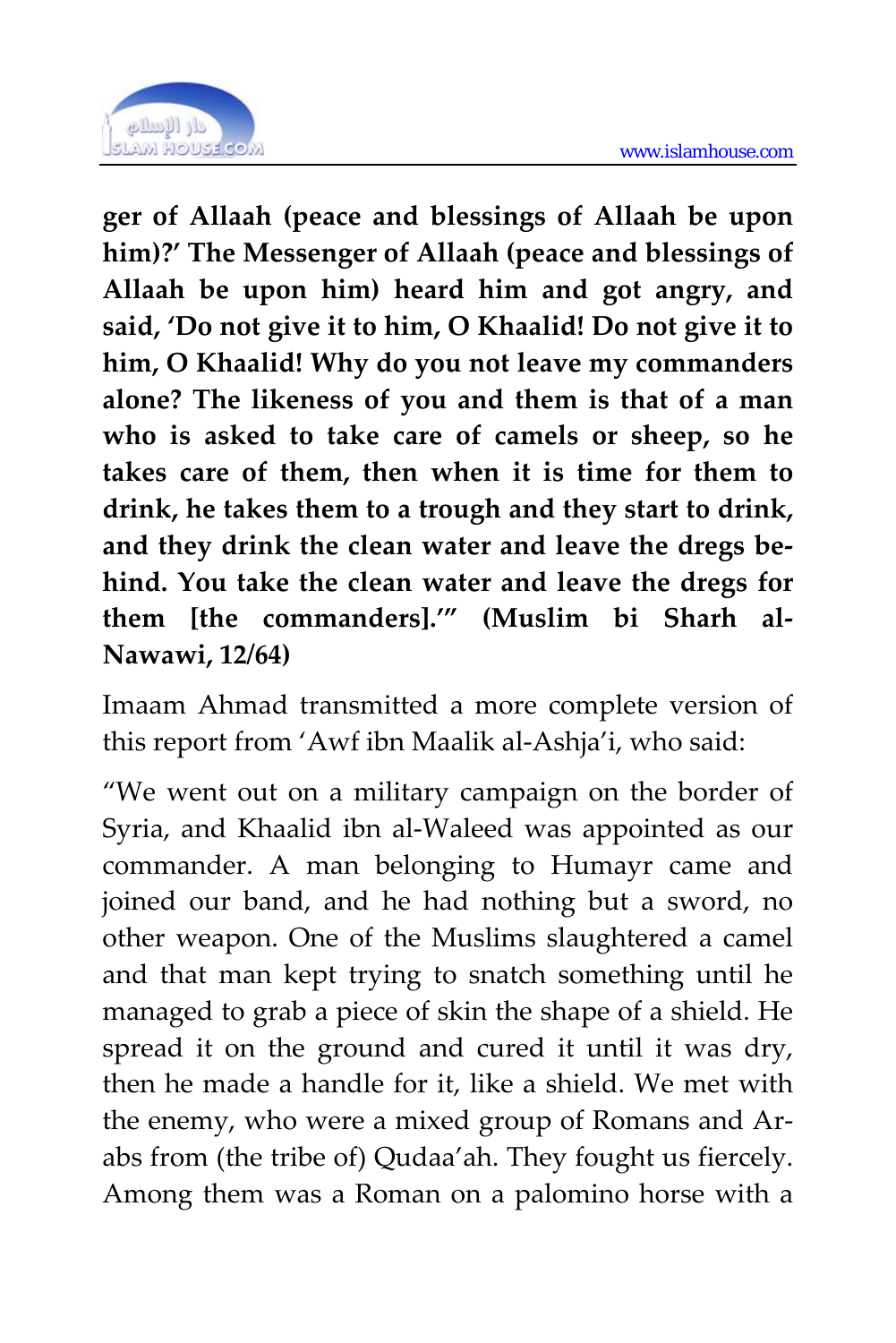

golden‐coloured saddle and a gold‐plated belt, and a sword of similar material. He started attacking and challenging the people, and that Madadi man kept dodging around the Roman until he approached him from behind and struck the horse's hamstring with his sword. The Roman fell off, and the man followed that with a blow from his sword that killed him. When Allaah granted them victory, the man came asking about the booty, and the people bore witness that he had killed [that Roman], so Khaalid gave him some of the booty and withheld the rest. When he came back to 'Awf's band, he told him about it, and 'Awf said, 'Go back to him and let him give you the rest.' So he went back, but [Khaalid] refused to give it to him. 'Awf went to Khaalid and said, 'Do you not know that the Messenger of Allaah (peace and bless‐ ings of Allaah be upon him) ruled that the booty should go to the one who kills?' He said, 'Of course.' He said, 'So what is stopping you from giving him his booty?' He said, 'I thought it was too much to give to him.' 'Awf said, 'When I see the Messenger of Allaah (peace and blessings of Allaah be upon him) I am going to tell him about this.' When he came to Madeenah, 'Awf sent the man and he complained to the Prophet (peace and blessings of Allaah be upon him). The Messenger of Allaah (peace and blessings of Allaah be upon him) called Khaalid, whilst 'Awf was sitting there, and said: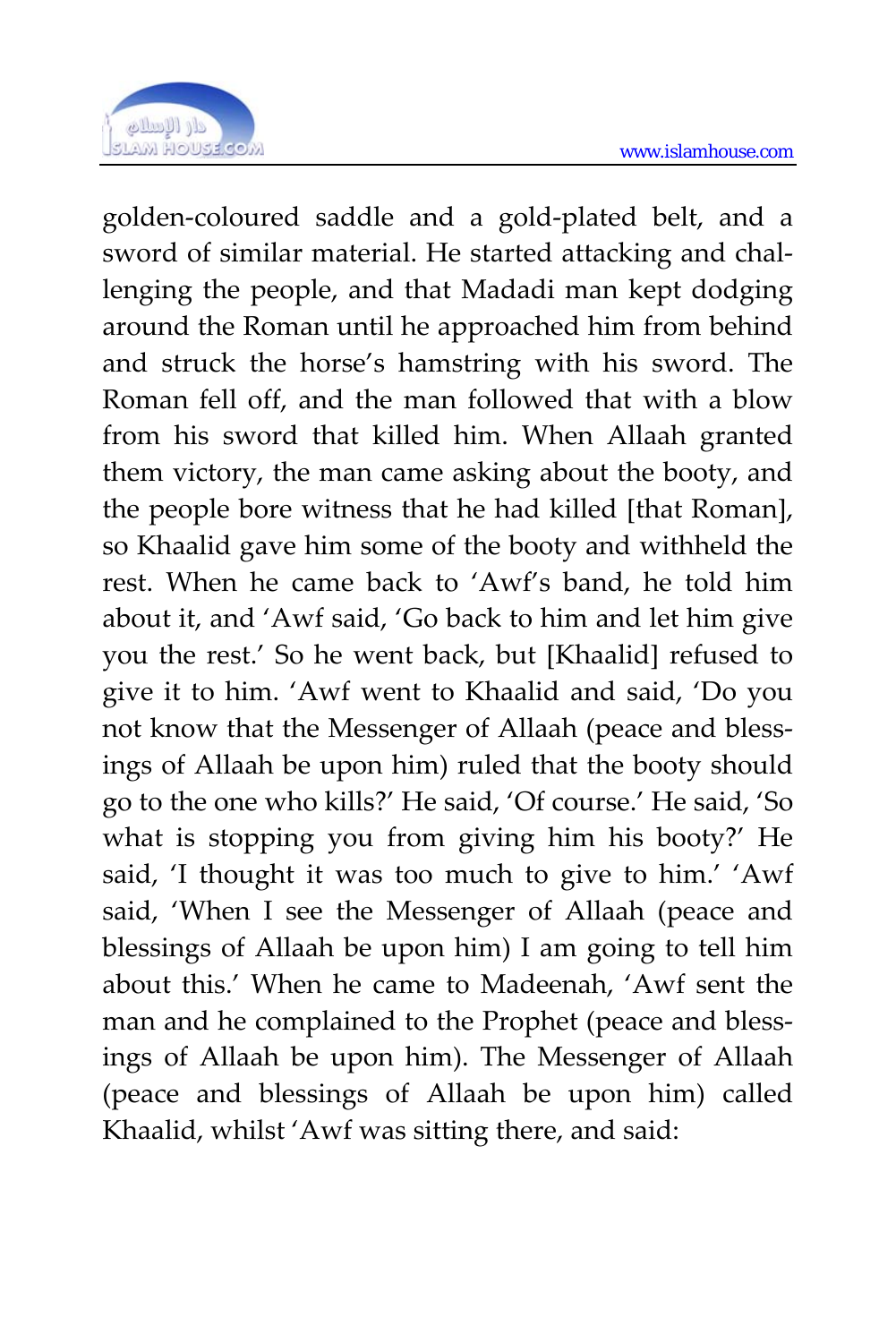

**'O Khaalid, what stopped you from giving this man his spoils of war?' He said, 'I thought it was too much for him, O Messenger of Allaah.' [The Prophet (peace and blessings of Allaah be upon him)] said, 'Give it to him.' [Khaalid] passed by 'Awf, and 'Awf pulled on his cloak and said, 'Wasn't it enough for you what I told you about the Messenger of Allaah (peace and blessings of Allaah be upon him)?' The Messenger of Allaah (peace and blessings of Allaah be upon him) heard him and got angry, and said, 'Do not give it to him, O Khaalid. Why do you not leave my commanders alone? The likeness of you and them is that of a man who is asked to take care of camels or sheep, so he takes care of them, then when it is time for them to drink, he takes them to a trough and they start to drink, and they drink the clean water and leave the dregs behind. You take the clean water and leave the dregs for them [the com‐ manders].'"**

We may note here that when Khaalid made a mistake in his decision (ijtihaad) to withhold the large amount of booty from the killer, the Prophet (peace and blessings of Allaah be upon him) commanded that the matter should be put right by giving the booty to its rightful owner, but he (peace and blessings of Allaah be upon him) got angry when he heard 'Awf (may Allaah be pleased with him)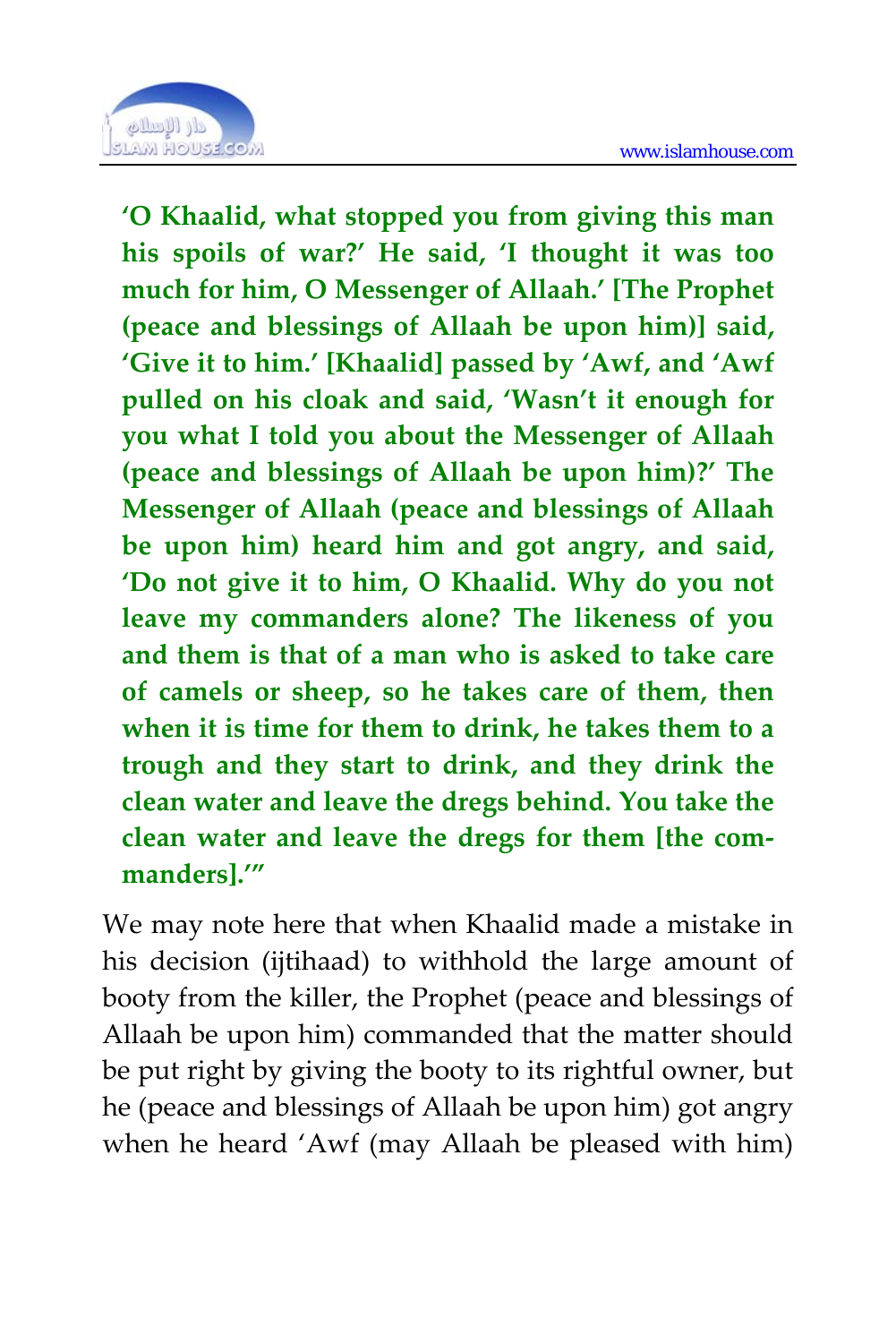

making insinuations about Khaalid and poking fun at him by saying,

**"Did I not do what I told you I would do with re‐ gard to the Messenger of Allaah (peace and bless‐ ings of Allaah be upon him)?" and pulling on Khaalid's cloak when he walked past him, so he (peace and blessings of Allaah be upon him) said, "Do not give it to him, O Khaalid."**

This was for the purpose of reinstating and reinforcing the position of the commander and leader, because up‐ holding the leader's position in front of the people serves an obvious purpose.

But the following question may arise: If the killer had the right to the booty, how could he deny it to him? Al‐ Nawawi (may Allaah have mercy on him) answered this query with two possible outcomes:

Either he gave the booty to the man later on, and he de‐ layed it as a punishment to him and to 'Awf for saying what they said to Khaalid (may Allaah be pleased with him) and showing disrespect to the commander and the one who had appointed him; or the one who had the right to take it gave it up willingly and donated it for the Muslims, and the point of this was to make Khaalid (may Allaah be pleased with him) feel better for the purpose of upholding the position of leaders. (Al‐Fath al‐Rabbaani, 14/8 4)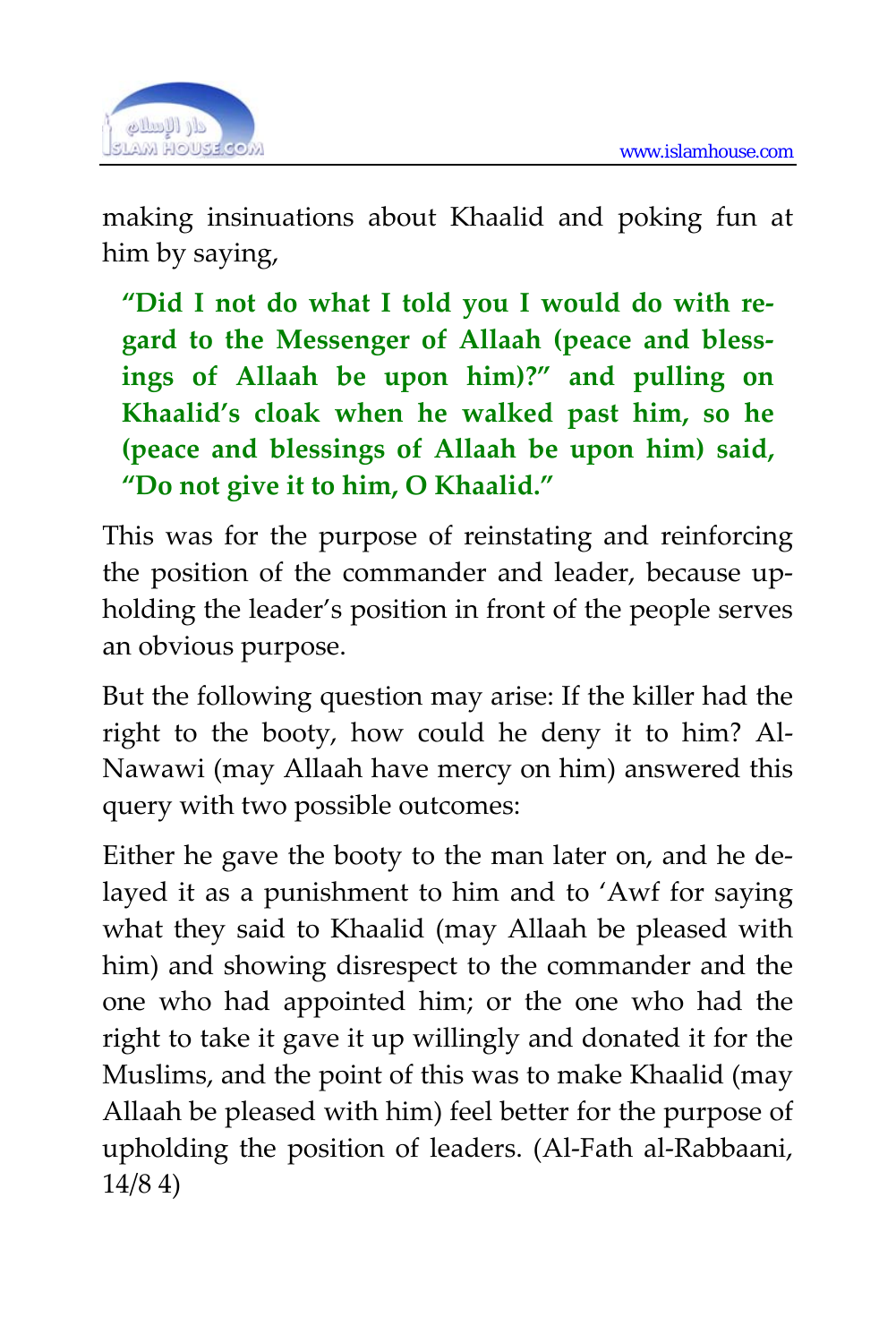

Further evidence concerning restoration of the position of the person who has been wronged comes in the report narrated in the Musnad of Imaam Ahmad from Abu Tu‐ fayl 'Aamir ibn Waathilah, that a man passed by a group of people and greeted them with salaam, and they re‐ turned the greeting, but when he had gone, one of them said, "By Allaah, I hate this man for the sake of Allaah." The others present said, "What a bad thing to say! By Al‐ laah, we are going to tell him. Get up, O So‐and‐So – one of the people present – and tell him." So their messenger caught up with him and told him what had been said. The man went to the Messenger of Allaah (peace and blessings of Allaah be upon him) and said, "O Messenger of Allaah, I passed by a group of Muslims among whom was So-and-So. I greeted them with salaam and they returned the greeting, and when I had left, one of them caught up with me and told me that So‐and‐So had said, 'By Allaah, I hate this man for the sake of Allaah.' Call him and ask him why he hates me." So the Messenger of Allaah (peace and blessings of Allaah be upon him) called him and asked him about what the man had said. He admitted it and said, "I did say that, O Messenger of Allaah." The Messenger of Allaah (peace and blessings of Allaah be upon him) said,

**"Why do you hate him?" He said, "I am his neighbour and I know him very well. By Allaah, I have never seen him pray any prayer except the pre‐**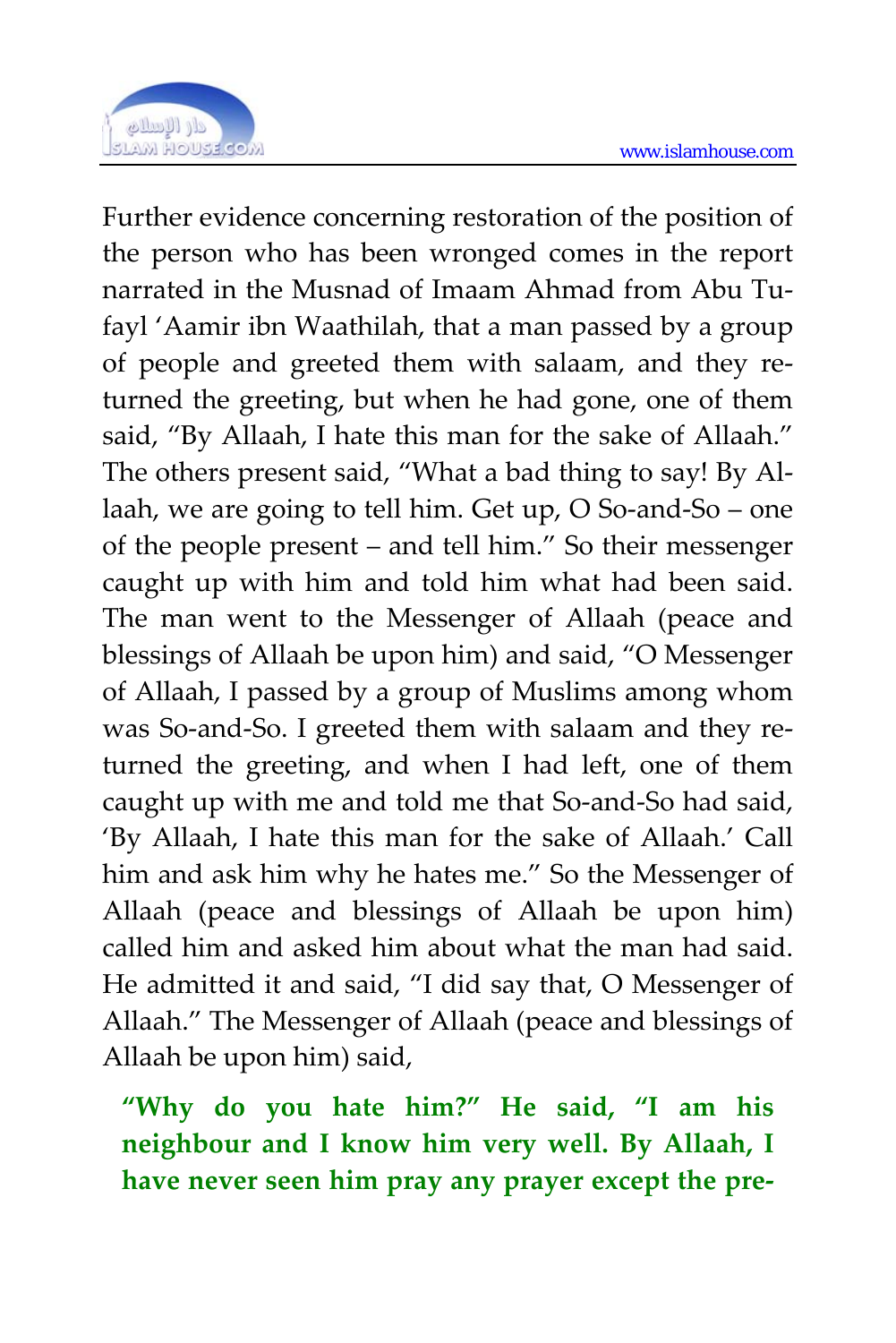

**scribed prayer which everyone, good and bad alike, prays." The man said, "Ask him, O Messenger of Al‐ laah, has he ever seen me delaying any prayer, or not doing wudoo' properly, or not doing rukoo' and su‐ jood properly?" He said, "No," then he said, "By Al‐ laah, I have never seen him fast at all except this month which everyone, good and bad alike, fasts." He said, "O Messenger of Allaah, has he ever seen me breaking my fast during [that month], or doing anything to invalidate my fast?" The Messenger of Allaah (peace and blessings of Allaah be upon him) asked him, and he said, "No," then he said, "By Al‐ laah, I have never seen him giving to any needy per‐ son or spending any of his wealth for the sake of Al‐ laah except for this charity [zakaah] which everyone, good and bad alike, gives." He said, "Ask him, O Messenger of Allaah, have I ever withheld any part of the zakaah or kept it back from the one who asked for it?" The Messenger of Allaah (peace and blessings of Allaah be upon him) asked him and he said, "No." The Messenger of Allaah (peace and blessings of Allaah be upon him) said, "I don't know, maybe he is better than you."**

Immediately following this report in al‐Musnad, it says the following: "Ya'qoob told us, my father told us from Ibn Shihaab, that he was told that a man at the time of the Messenger of Allaah (peace and blessings of Allaah be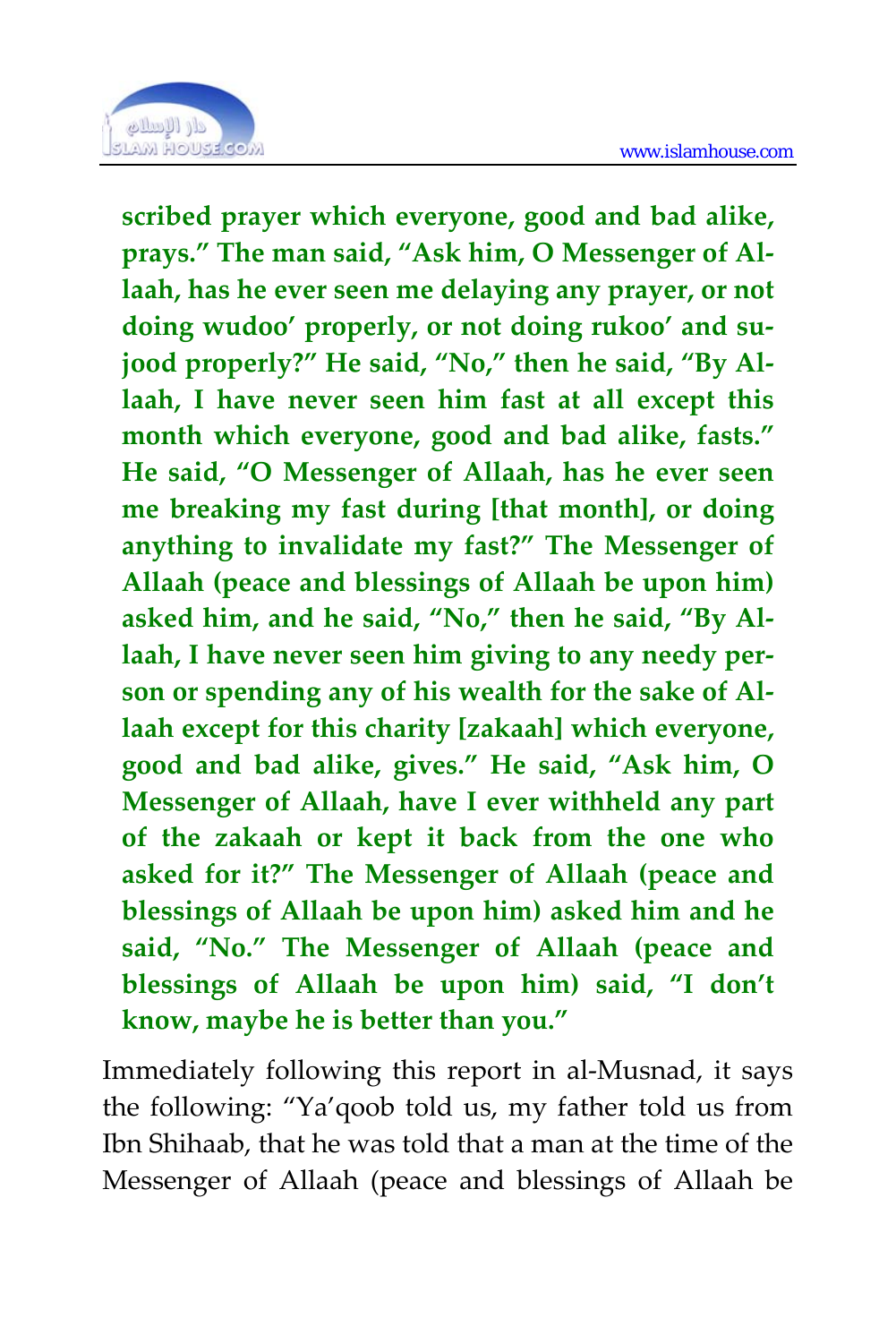

upon him) passed by a group of people. He did not mention Abu al‐Tufayl. Abu 'Abd‐Allaah said: I heard that Ibraaheem ibn Sa'd reported this hadeeth from his mem‐ ory and said concerning Abu al‐Tufayl that his son Ya'qoob narrated from his father, but he did not mention Abu al‐Tufayl. I think he is mistaken, and the report of Ya'qoob is saheeh, And Allaah knows best." (Al‐Musnad, 5/455. Al‐Haythami said: the men of Ahmad are thiqaat. Athbaat al‐Majma', 1/291).

It is very important to maintain a person's position after he has repented from his mistake and set matters straight, so that he will remain on the right path and live a normal life among people. It was reported in the story of the Makhzoomi woman who had her hand cut off (for stealing), which was reported by 'Aa`ishah (may Allaah be pleased with her), that "she repented properly later on, and she got married and used to come to me and I would tell the Messenger of Allaah (peace and blessings of Allaah be upon her) what she needed." (Saheeh Mus‐ lim, no. 1688).

21 ‐ Addressing both parties in cases where the blame is shared. In many cases, the blame is shared and the person who makes a mistake may himself have been wronged, but the blame is not to be shared equally. In this case both parties must be addressed and advised. There follows an example. 'Abd‐Allaah ibn Abi Awfaa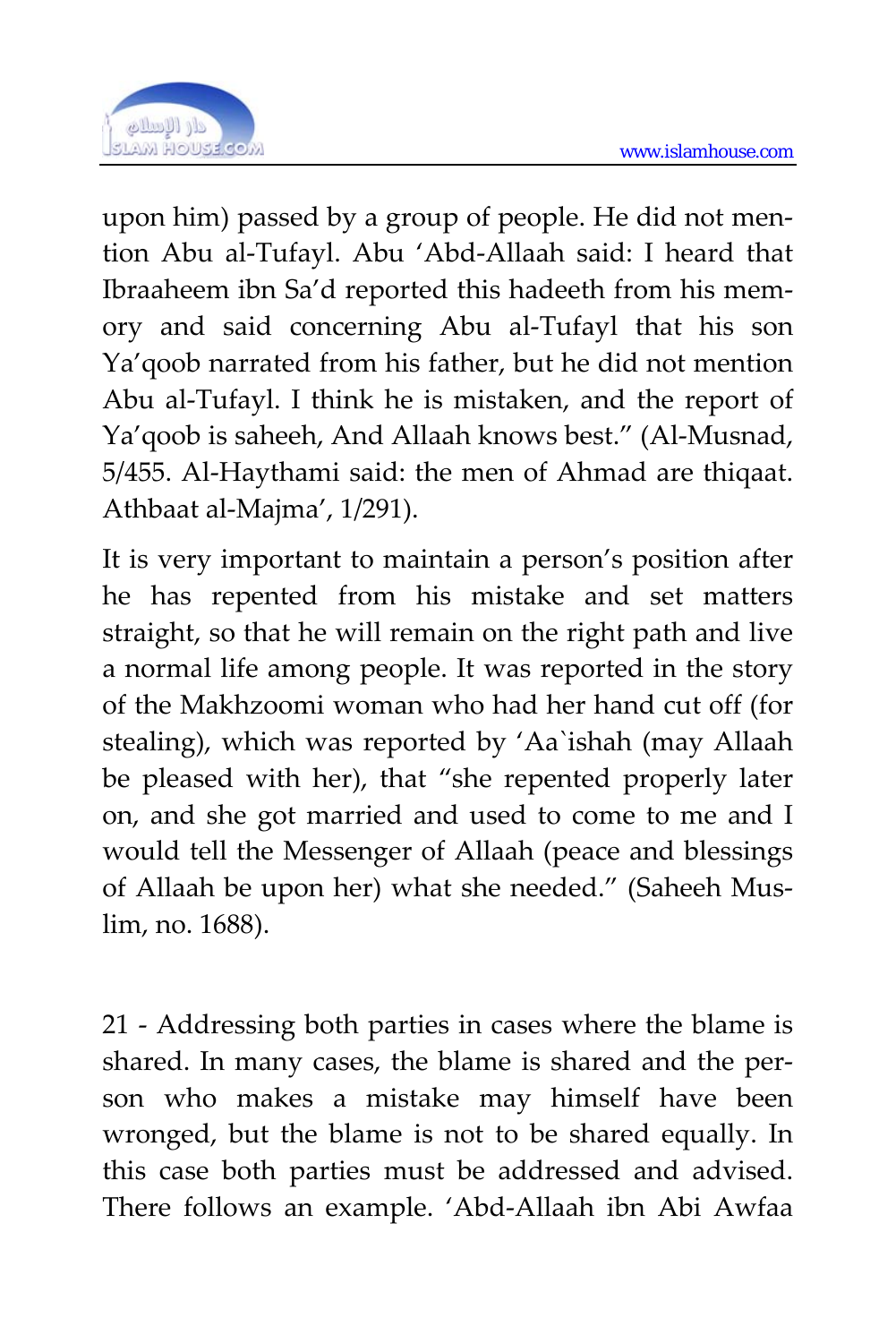

said: " 'Abd al‐Rahmaan ibn 'Awf complained about Khaalid ibn al‐Waleed to the Messenger of Allaah (peace and blessings of Allaah be upon him). The Prophet (peace and blessings of Allaah be upon him) said:

**'Do not upset any of those who were present at Badr, for even if you were to spend gold equal to the size of Uhud, your deeds would not equal theirs.' He said, 'They insulted me first, and I responded.' The Prophet (peace and blessings of Allaah be upon him) said: 'Do not upset Khaalid, for he is one of the swords of Allaah sent against the kuffaar.'" (Al‐ Haythami said: the men of al‐Tabaraani are thiqaat. Al‐Majma', 9/349. See also al‐Mu'jam al‐Kabeer by al‐Tabaraani, hadeeth no. 3801).**

**22 ‐ Asking the person to forgive the one who wronged him.** Anas ibn Maalik (may Allaah be pleased with him) said: "The Arabs used to serve one another when they were travelling, and Abu Bakr and 'Umar had a man with them who was serving them. They fell asleep then woke up, and he had not prepared any food for them. One of them said to the other, 'This man sleeps too much.' (This is in Tafseer Ibn Katheer, Daar al‐Sha'b edn. According to the version quoted by al‐Albaani in al‐ Silsilat al-Saheehah, no. 2608, ...). They woke him up and said, 'Go to the Messenger of Allaah (peace and blessings of Allaah be upon him) and tell him that Abu Bakr and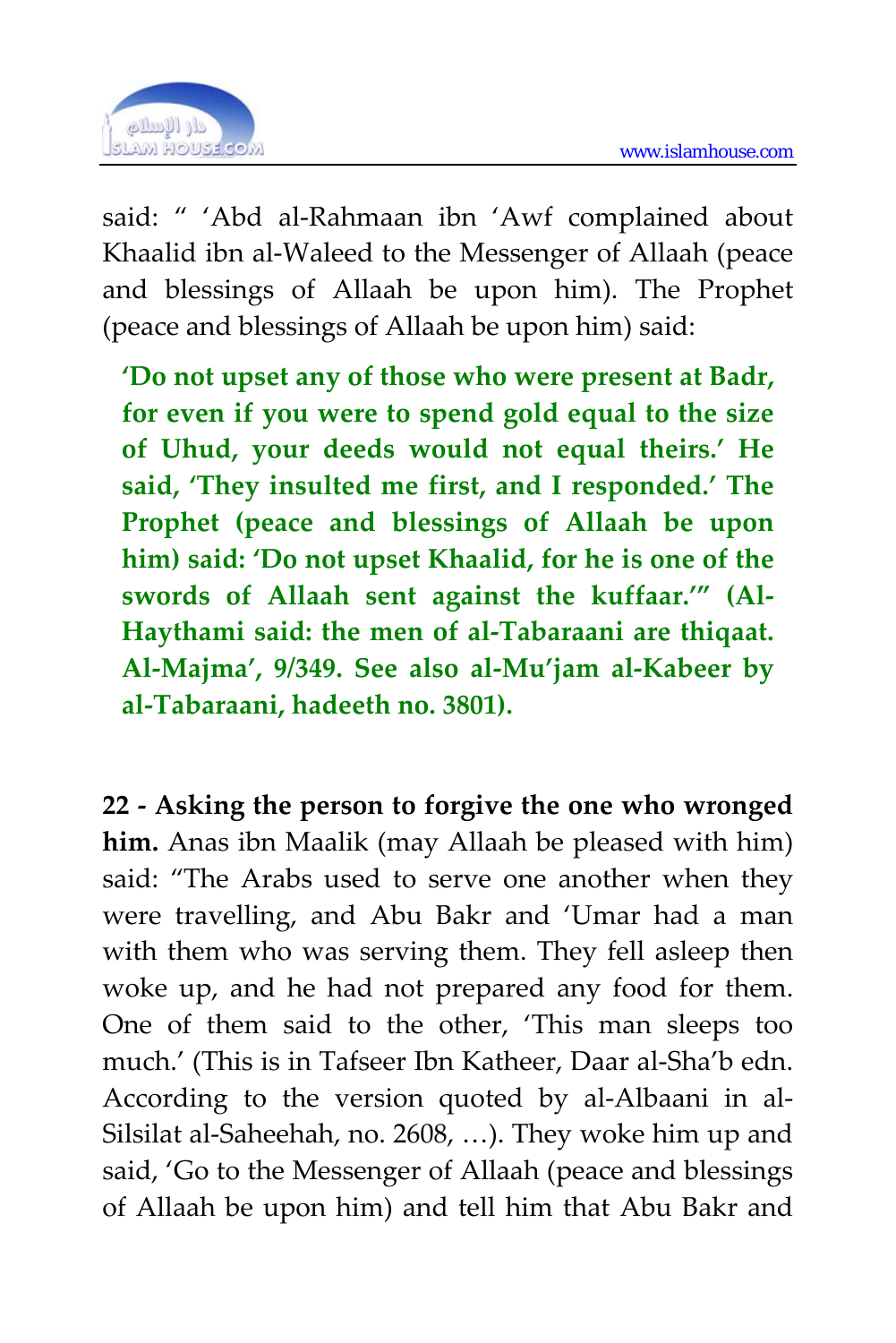

'Umar send their salaams to you and are asking for food.' He (the Prophet (peace and blessings of Allaah be upon him)) said:

**'Send my salaams to them and tell them that they have already eaten.' They got worried, so they came to the Prophet (peace and blessings of Allaah be upon him) and said, 'O Messenger of Allaah, we sent word to you asking for food, and you told us that we had already eaten? What have we eaten?' He said, 'The flesh of your brother. By the One in Whose hand is my soul, I can see his flesh between your teeth" – meaning the flesh of the one about whom they had backbitten.' They said, 'Ask for for‐ giveness for us.' He said, 'Let him ask for forgive‐ ness for you.'" (Al‐Silsilat al‐Saheehah, no. 2608. It was attributed to al‐Kharaa'iti in Masaawa' al‐ Akhlaaq and to al‐Diya' in al‐Mukhtaarah. Ibn Katheer mentioned it in his tafseer of Soorat al‐ Hujuraat, 7/363, Dar al‐Sha'b edn.)**

**23 ‐ Reminding a person of the good qualities of the one whom he has wronged, so that he will regret what he has done and will apologize.** This is what the Prophet (peace and blessings of Allaah be upon him) did in the situation that arose between Abu Bakr and 'Umar, may Allaah be pleased with them. Al‐Bukhaari (may Allaah have mercy on him) reported in his Saheeh, Kitaab al‐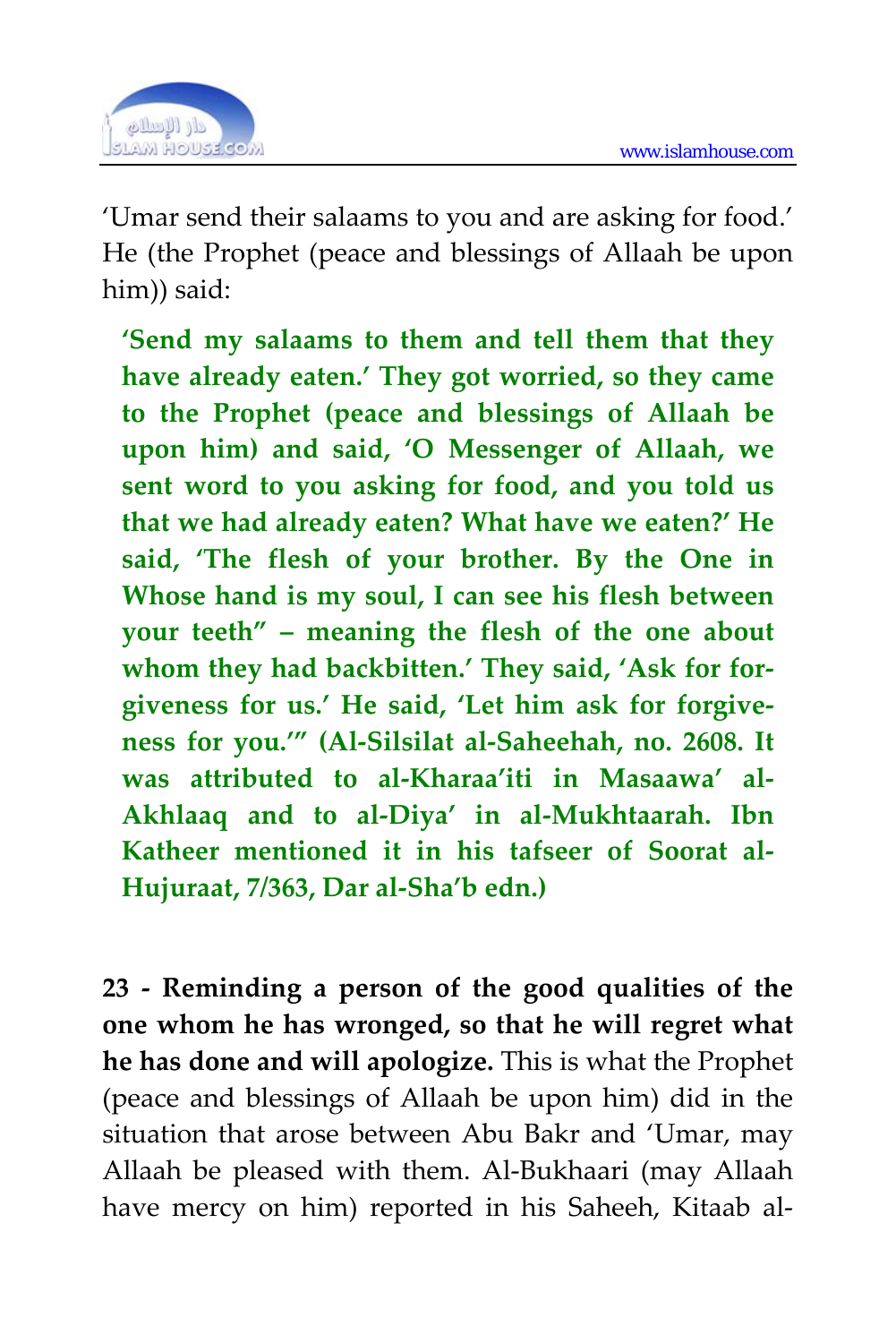

Tafseer, that Abu'l‐Darda' said: "There was a dispute be‐ tween Abu Bakr and 'Umar. Abu Bakr made 'Umar an‐ gry, so he went away angry, and Abu Bakr followed him, asking him to seek forgiveness for him, but he did not do that, and he shut his door in his face. Abu Bakr turned around and went to the Messenger of Allaah (peace and blessings of Allaah be upon him), and we were sitting with him. The Messenger of Allaah (peace and blessings of Allaah be upon him) said:

**'This companion of yours has gotten involved in a dispute.' Then 'Umar regretted what he had done, so he came, gave the greeting of salaam, and sat down by the Prophet (peace and blessings of Allaah be upon him). He told the Messenger of Allaah (peace and blessings of Allaah be upon him) what had happened. The Messenger of Allaah (peace and blessings of Allaah be upon him) got angry, and Abu Bakr started to say, 'By Allaah, O Messenger of Allaah, I am more wrong.' The Messenger of Allaah (peace and blessings of Allaah be upon him) said, 'Are you going to leave my companion alone? Are you going to leave my companion alone? I have told the people: I am the Messenger of Allaah to all of you, and you (all) said, "You are a liar," but Abu Bakr said, "You are telling the truth." ' " (Fath 4640).**

Al-Bukhaari also narrated this story in Kitaab al-Manaaqib (the Book of Virtues) in his Saheeh, from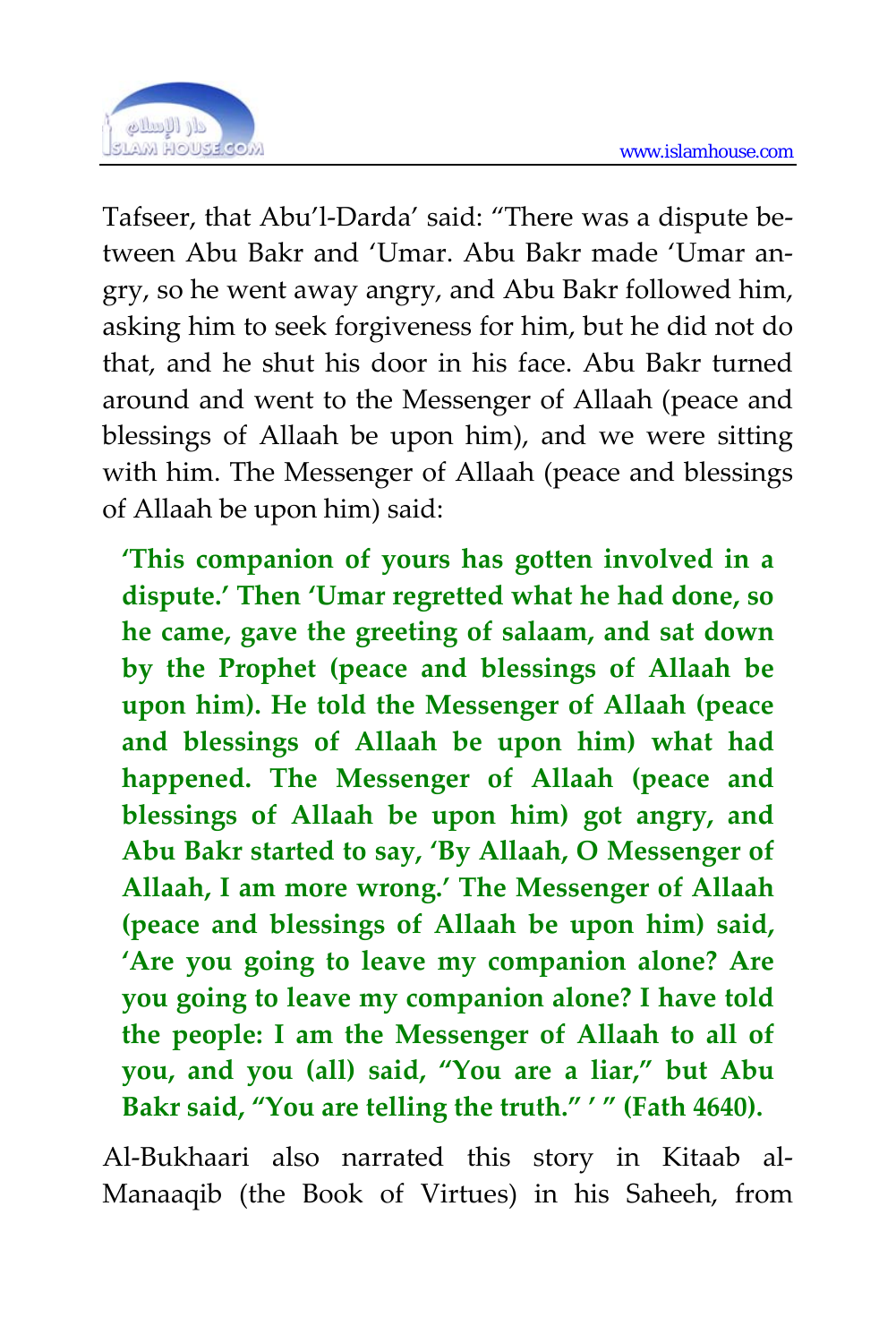

Abu'l‐Darda', who said: "I was sitting with the Prophet (peace and blessings of Allaah be upon him) when Abu Bakr came along, holding the hem of his garment up in such a way that his knees could be seen. The Prophet (peace and blessings of Allaah be upon him) said:

**'Your companion has gotten involved in a dispute.' [Abu Bakr] gave the greeting of salaam, then said: 'There is something between me and the son of al‐ Khattaab. I upset him, then I regretted it, and I asked him to forgive me, but he refused, so I have come to you.' He said, 'May Allaah forgive you, O Abu Bakr,' three times. Then 'Umar regretted (what he had done), so he came to Abu Bakr's house, ask‐ ing, 'Is Abu Bakr there?' They said, 'No.' So he came to the Prophet (peace and blessings of Allaah be upon him) and signs of anger were so visible on the Prophet's face that Abu Bakr felt sorry. He knelt down and said. 'O Messenger of Allaah, by Allaah, I was more wrong,' twice. The Prophet (peace and blessings of Allaah be upon him) said, 'Allaah sent me to all of you, and you (all) said, "He is a liar," but Abu Bakr said, "He is telling the truth", and helped me with his self and with his wealth. Are you going to leave my Companion alone?' He said this twice, and Abu Bakr was never hurt after that." (Fath, no. 3661).**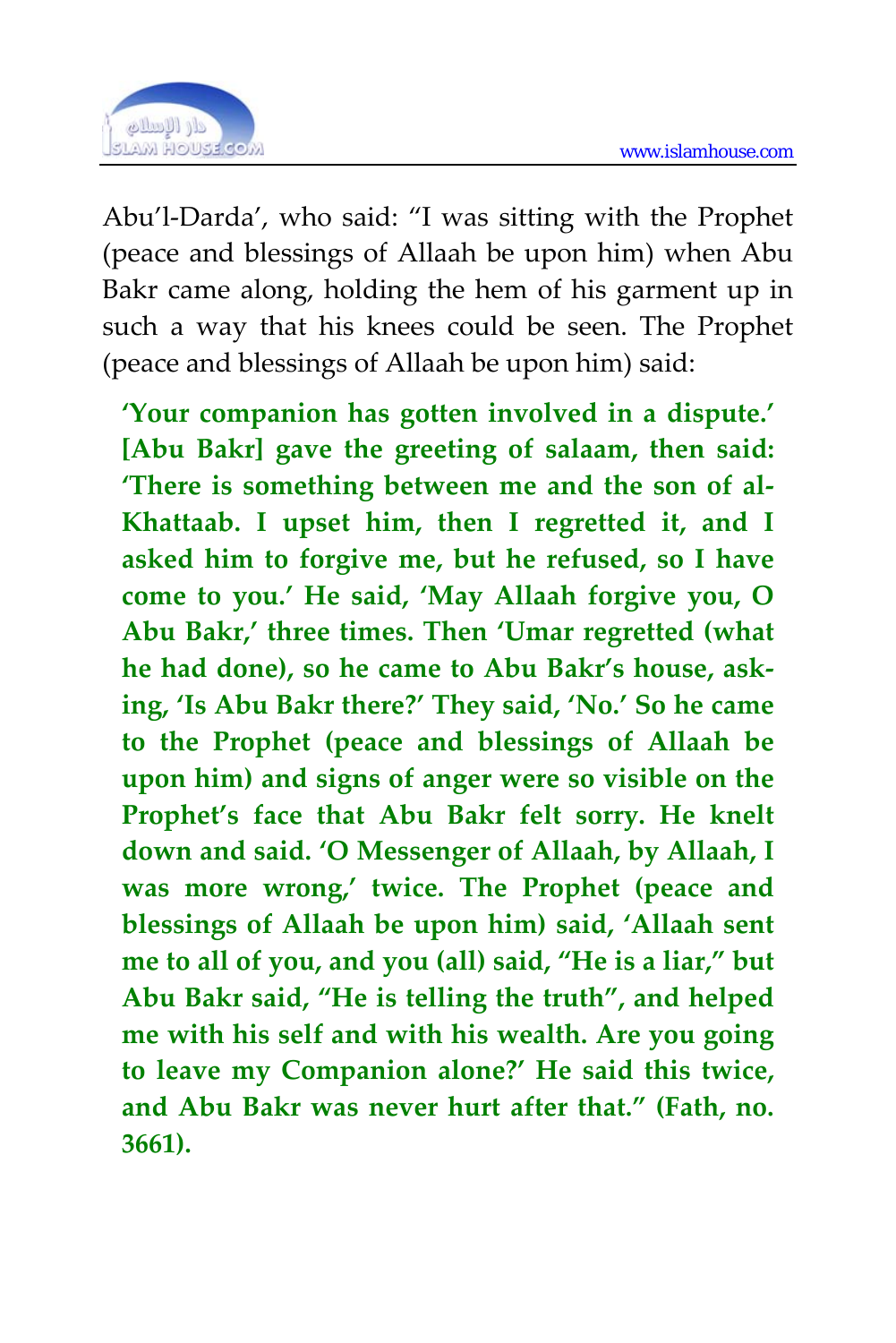

**24 ‐ Intervening to calm people down and put a stop to the fitnah (discord) between those who are making mis‐ takes.** The Prophet (peace and blessings of Allaah be upon him) did this on a number of occasions when fighting was about to break out among the Muslims, so he in‐ tervened, as was reported in the incident of the slander (al‐ifk) against 'Aa`ishah (may Allaah be pleased with her). She said:

**"The Messenger of Allaah (peace and blessings of Allaah be upon him) stood up that day and asked for someone to deal with 'Abd‐Allaah ibn Ubayy for him, whilst he was on the minbar. He said, 'O Mus‐ lims! Who will deal with a man who I have heard is attacking me with regard to my family? By Allaah, I know nothing about my family but good, and they have mentioned a man about whom I know nothing but good, and he has never entered upon my family except with me.' Sa'd ibn Mu'aadh, the brother of Bani 'Abd al‐Ashhal, stood up and said, 'O Messen‐ ger of Allaah, I will deal with him for you. If he is from Aws, I will strike his neck [cut his head off], and if he is from among our brothers of Khazraj, tell us what to do, and we will do it.' Then a man of Khazraj stood up; Umm Hassaan was his cousin from the same clan, and he was Sa'd ibn 'Ubaadah the leader of Khazraj. Before that he was known to be a righteous man, but on this occasion a spirit of**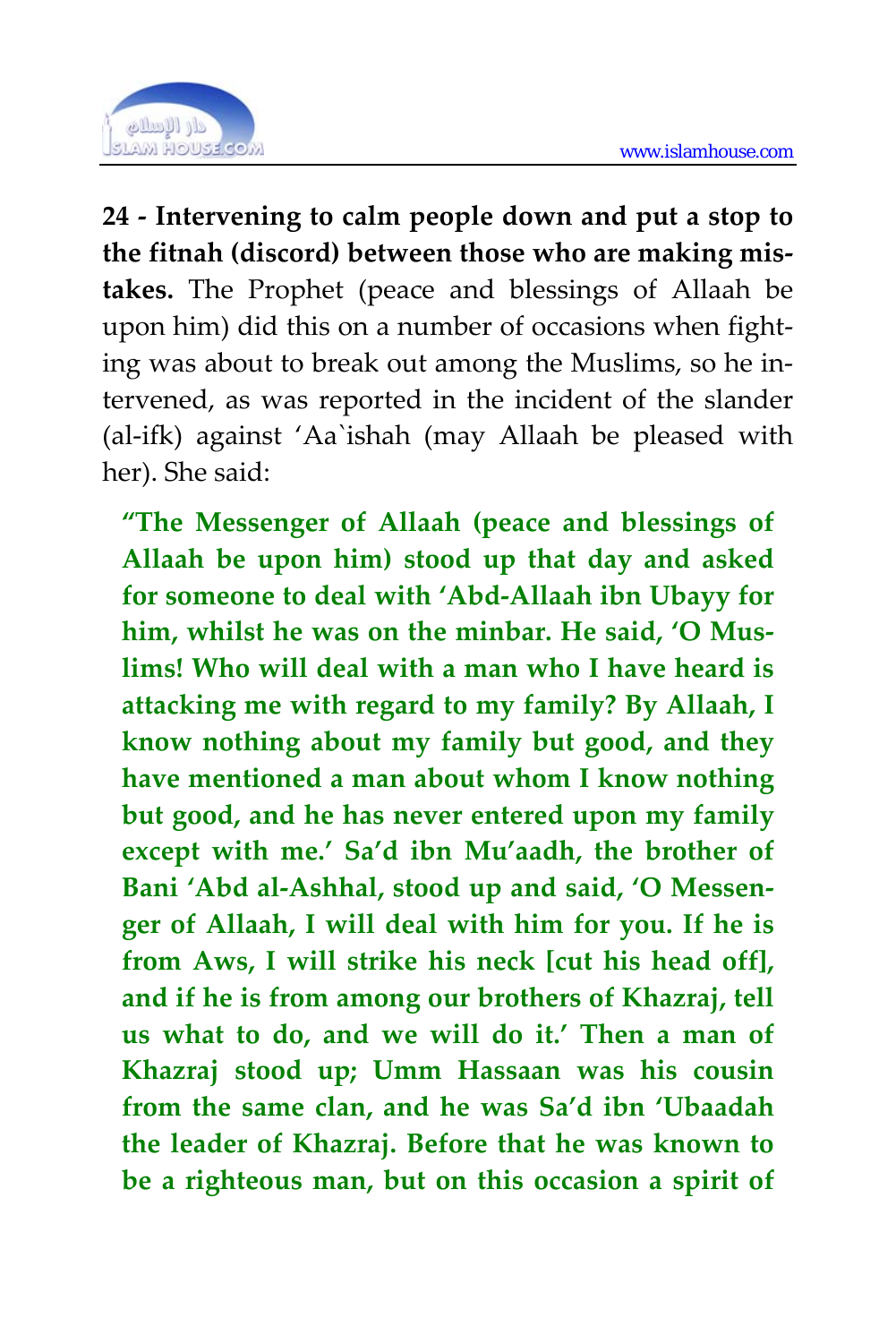

**tribalism took hold of him, and he said to Sa'd [ibn Mu'aadh], 'You are lying! By Allaah, you will not kill him and you will not be able to kill him. If he were one of your people, you would not like him to be killed!' Usayd ibn Hudayr, the cousin of Sa'd, stood up and said to Sa'd ibn 'Ubaadah: 'You are ly‐ ing! By Allaah, we will kill him! You are a hypocrite defending the hypocrites!' The two parties of Aws and Khazraj got so angry that they nearly began to fight whilst the Messenger of Allaah (peace and blessings of Allaah be upon him) was standing on the minbar. The Messenger of Allaah (peace and blessings of Allaah be upon him) kept smoothing things over until they calmed down." (Agreed upon. Fath, 4141)**

The Prophet (peace and blessings of Allaah be upon him) went to Bani 'Amr ibn 'Awf to reconcile between them, and stayed there for that purpose until the time for one of the congregational prayers came, as is reported in al‐ Saheehayn and in a report narrated by al‐Nisaa`i. Sahl ibn Sa'd al‐Saa'idi (may Allaah be pleased with him) said: "A dispute arose between two parties among the Ansaar, to the point that they were throwing stones at one another. The Prophet (peace and blessings of Allaah be upon him) went to reconcile between them, and the time for prayer came, so Bilaal called the Adhaan and waited for the Messenger of Allaah (peace and blessings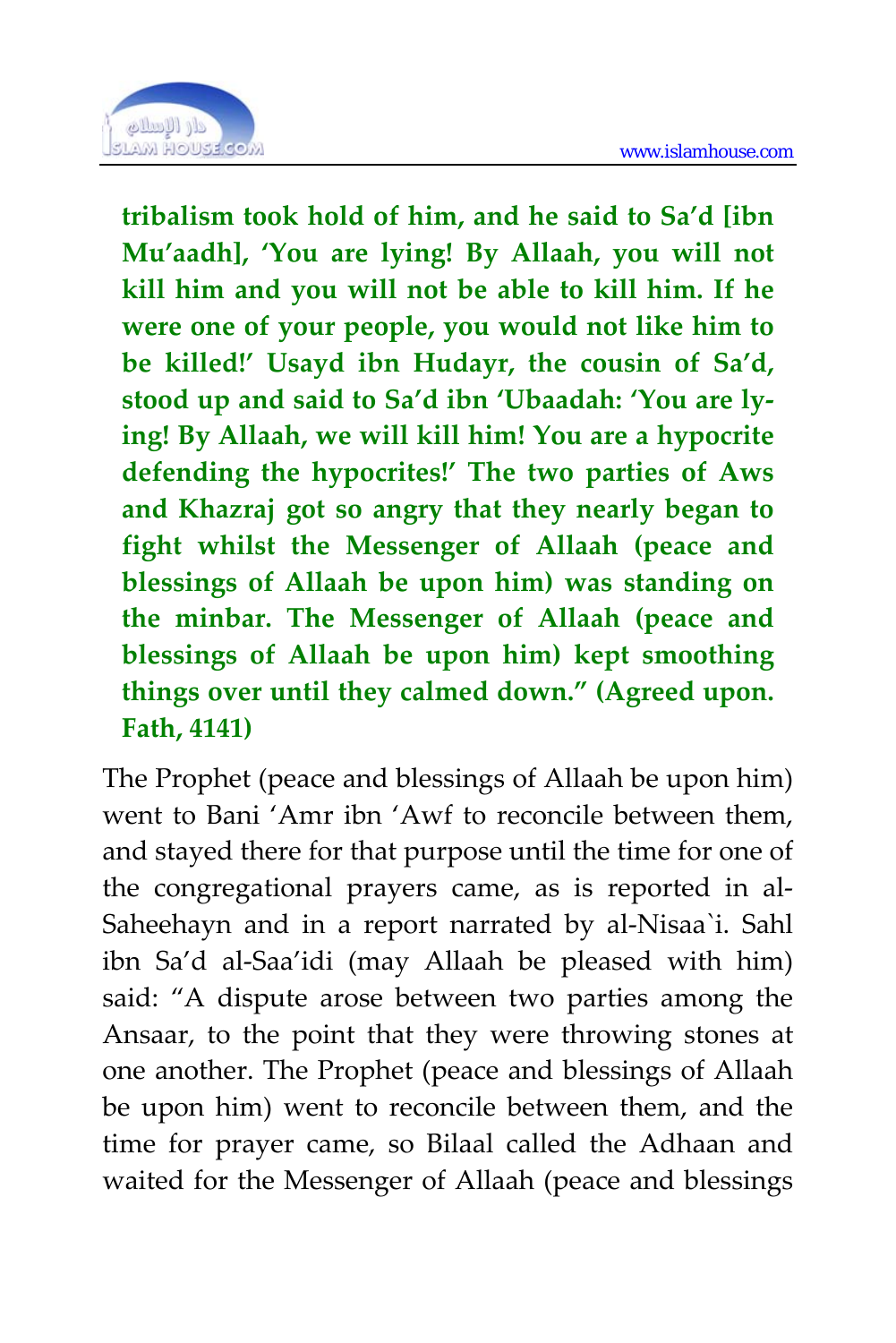

of Allaah be upon him), but he did not come. So he made the iqaamah (call immediately preceding congregational prayer) and Abu Bakr, may Allaah be pleased with him) led the prayer..." (Al-Mujtabaa, Kitaab Aadaab al-Qadaah, 8/243). According to a report narrated by Ahmad, Sahl ibn Sa'd al‐Saa'idi said: "Someone came to the Messenger of Allaah (peace and blessings of Allaah be upon him) and said: 'Bani 'Amr ibn 'Awf are fighting and throwing stones at one another.' So the Messenger of Allaah (peace and blessings of Allaah be upon him) went out to them to reconcile between them…" (Al‐Musnad, 5/338)

**25 ‐ Showing one's anger about a mistake.** When the Prophet (peace and blessings of Allaah be upon him) saw or heard about a mistake, he would show his anger, especially if it had to do with matters of belief ('aqeedah). This includes indulging in disputes about al‐qadar (di‐ vine decree) and the Qur`aan. In Sunan Ibn Maajah there is a report from 'Amr ibn Shu'ayb from his father from his grandfather, who said:

**"The Messenger of Allaah (peace and blessings of Allaah be upon him) came out to his companions, who were disputing about al‐qadar, and it was as if a pomegranate seed had burst on his face, i.e., his face was red with anger. He said, 'Is this what you were commanded to do? Is this what you were cre‐**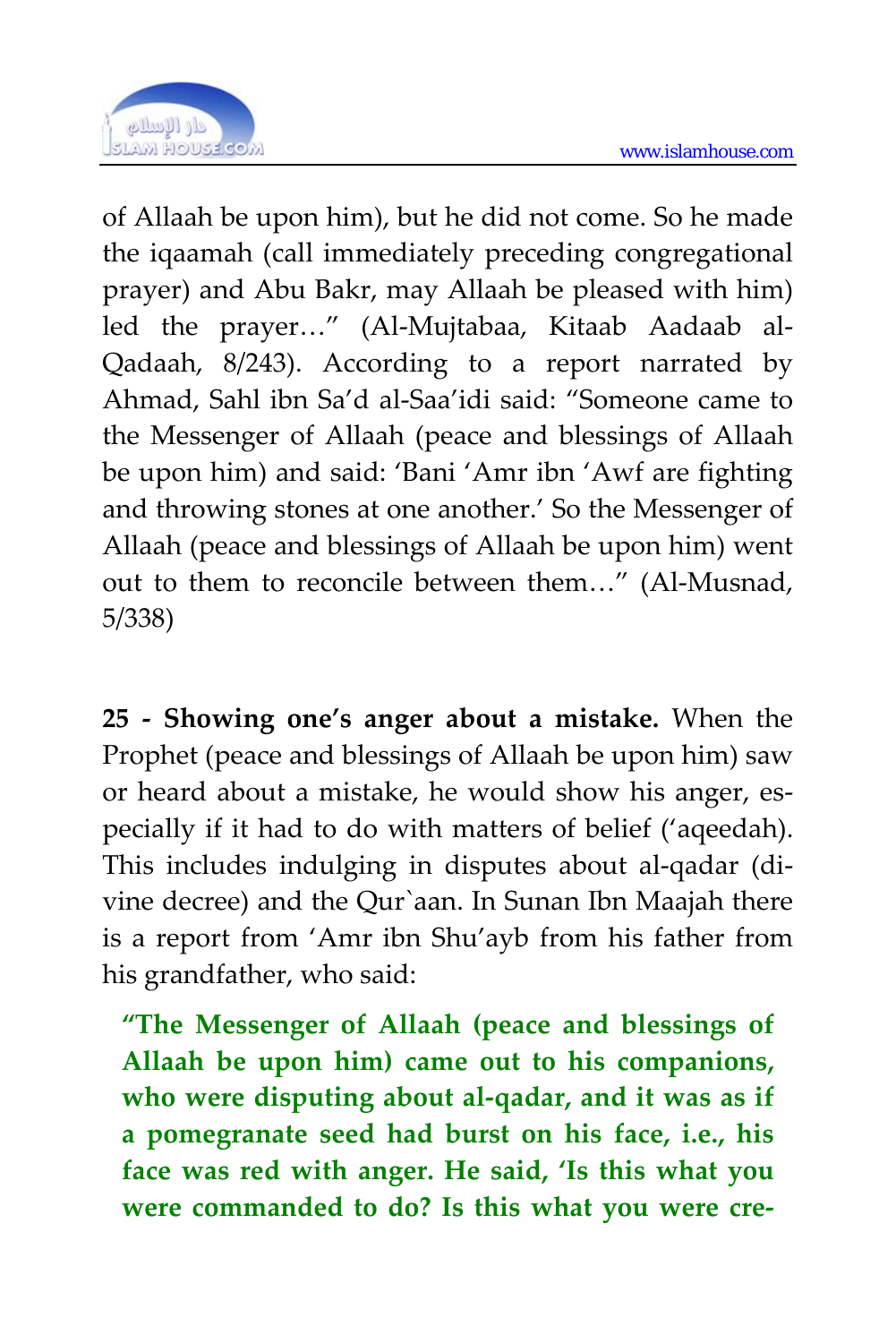

**ated for? Are you using some parts of the Qur`aan to contradict others? The nations before you were de‐ stroyed by this!' 'Abd‐Allaah ibn 'Amr said: 'I never felt happy about missing any gathering with the Messenger of Allaah (peace and blessings of Allaah be upon him), but I was happy about missing that gathering.'" (Reported by Ibn Maajah, no. 85. He said in al‐Zawaa'id: this is a saheeh isnaad and its men are thiqaat. It says in Saheeh Ibn Maajah: hasan saheeh. No. 69).** 

According to Ibn Abi 'Aasim in Kitaab al‐Sunnah:

**"The Messenger of Allaah (peace and blessings of Allaah be upon him) came out to his Companions, and they were disputing about al‐qadar, one quoting one aayah and another quoting another aayah. It was as if a pomegranate seed had been thrown in his face [because it was red with anger]. He said, 'Is this what you were created for? Is this what you were ordered to do? Do not use parts of Allaah's book against other parts. Look at what you are com‐ manded to do, and do it, and what you are forbidden to do, avoid it.'" (Al‐Sunnah by Ibn Abi 'Aasim, ed‐ ited by al‐Albaani, no. 406. He said: its isnaad is hasan).**

Another example of the Prophet (peace and blessings of Allaah be upon him) becoming angry at the denial of one of the basic principles was what happened in the case of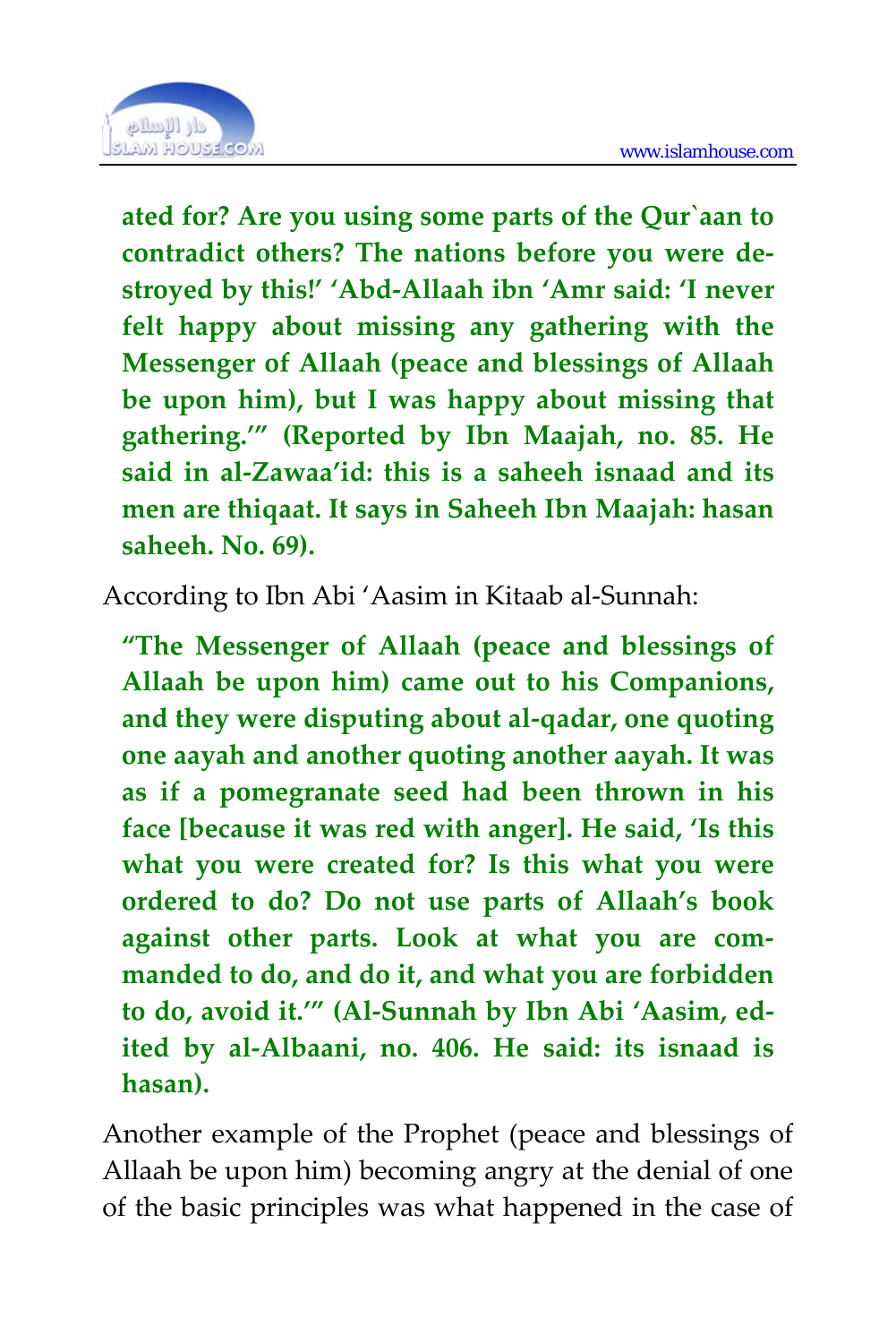

'Umar (may Allaah be pleased with him), with regard to sources. Ahmad (may Allaah have mercy on him) reported in his Musnad from Jaabir ibn 'Abd‐Allaah that 'Umar ibn al‐Khattaab came to the Prophet (peace and blessings of Allaah be upon him) with a book which he had got from some of the People of the Book. The Prophet (peace and blessings of Allaah be upon him) got angry. He said,

**"Are you confused about it, O son of al‐Khattaab? By the One in Whose hand is my soul, I have brought you [the Message] pure and white, so do not ask them about anything, lest they tell you some‐ thing true and you reject it, or they tell you some‐ thing false and you accept it. By the One in Whose hand is my soul, if Moosa (peace and blessings of Allaah be upon him) were alive, he could not but follow me." (Musnad Ahmad, 3/387. Classed by al‐ Albaani as hasan because of corroborating reports in al‐Irwa', no. 1589).**

The hadeeth was also narrated by al‐Daarimi, may Al‐ laah have mercy on him, from Jaabir, who said that 'Umar ibn al‐Khattaab came to the Messenger of Allaah (peace and blessings of Allaah be upon him) with a copy of the Tawraat (Torah), and said, "O Messenger of Al‐ laah, this is a copy of the Tawraat." [The Prophet (peace and blessings of Allaah be upon him)] did not say any‐ thing. ['Umar] began to read it, and the face of the Mes‐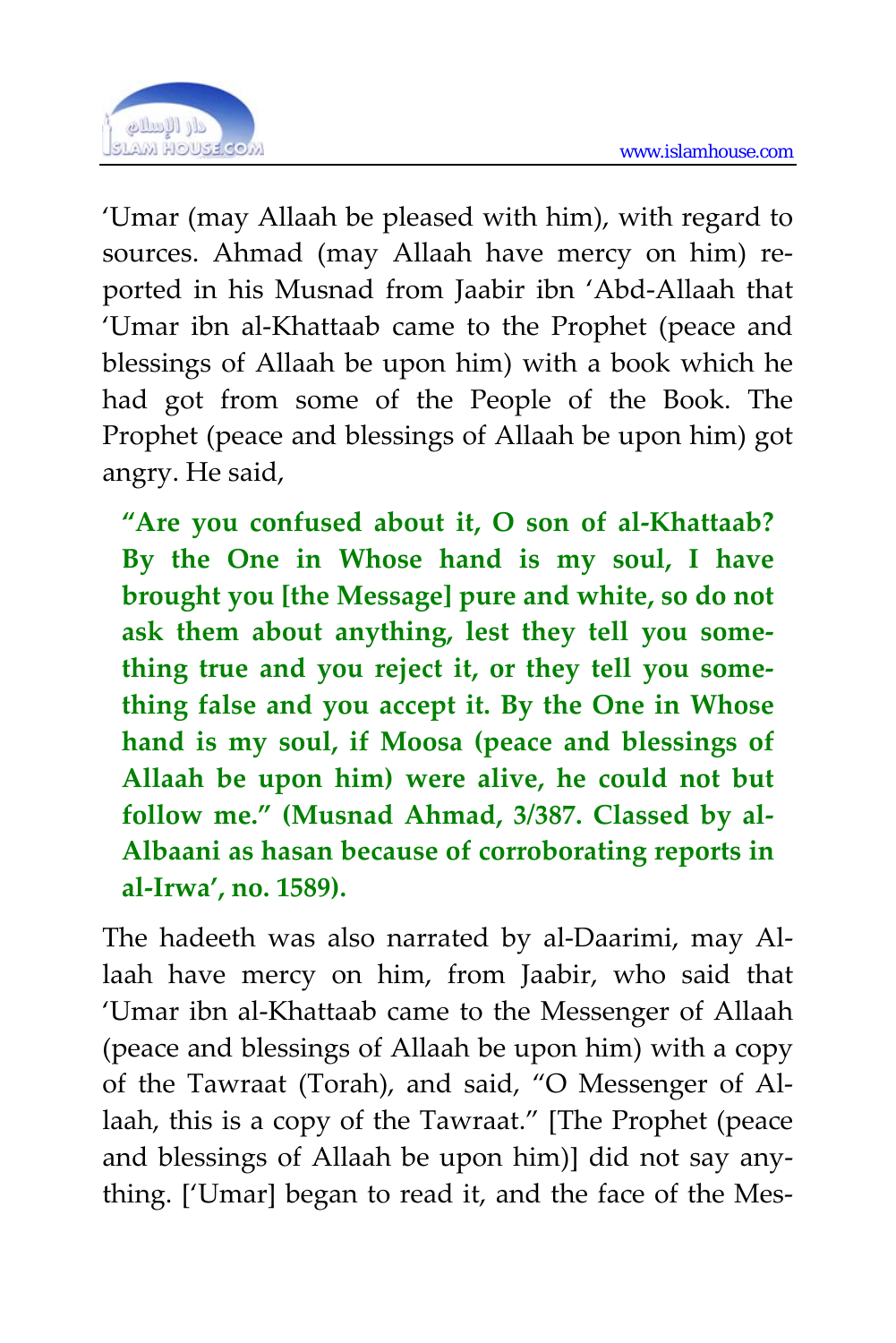

senger of Allaah changed [i.e., he was angry]. Abu Bakr said, "May your mother lose you! Do you not see the expression of the Messenger of Allaah (peace and blessings of Allaah be upon him)?" 'Umar looked at the face of the Messenger of Allaah (peace and blessings of Allaah be upon him) and said, "I seek refuge with Allaah from the anger of Allaah and the anger of His Messenger (peace and blessings of Allaah be upon him). We are content with Allaah as our Lord, with Islam as our religion and with Muhammad as our Prophet." The Messenger of Al‐ laah (peace and blessings of Allaah be upon him) said,

**"By the One in Whose hand is the soul of Muham‐ mad, if Moosa were to appear among you and you followed him and left me, you would go astray from the straight path. If he had lived until the time of my Prophethood, he would have followed me." (Sunan al‐Daarimi, no. 441, al‐Muqaddimah, Baab maa yu‐ taqqaa min Tafseer Hadeeth al‐Nabi (peace and blessings of Allaah be upon him) wa Qawli ghayrihi 'inda Qawlihi (peace and blessings of Allaah be upon him). The editor, 'Abd‐Allaah Haashim Ya‐ maani, said: it was also narrated by Ahmad with a hasan isnaad, and by Ibn Hibbaan with a saheeh is‐ naad**).

Among the corroborating reports is the hadeeth of Abu'l‐ Darda', who said: " 'Umar brought some pages of the Tawraat to the Messenger of Allaah (peace and blessings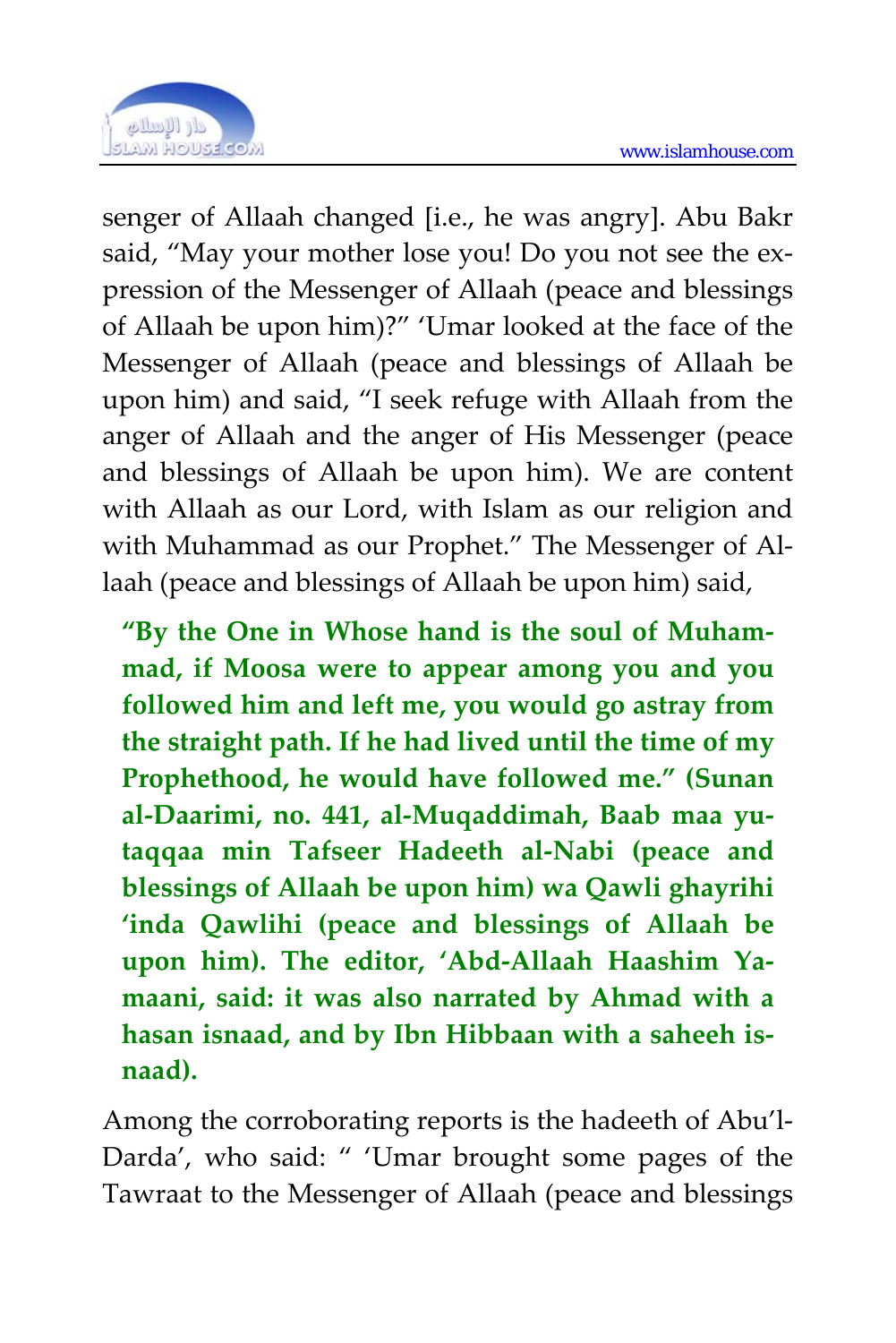

of Allaah be upon him) and said, 'O Messenger of Allaah, (these are) some pages of the Tawraat which I took from a brother of mine from Bani Zurayq.' The face of the Messenger of Allaah (peace and blessings of Allaah be upon him) changed, and 'Abd‐Allaah ibn Zayd – the one who was shown the Adhaan in a dream – said: 'Have you gone mad? Do you not see [the expression] on the face of the Messenger of Allaah (peace and blessings of Allaah be upon him)?' 'Umar said: 'We are content with Allaah as our Lord, with Islam as our religion, with Mu‐ hammad as our Prophet and with the Qur`aan as our guide. The Messenger of Allaah (peace and blessings of Allaah be upon him) relaxed and said:

**'By the One in Whose hand is the soul of Muham‐ mad, if Moosa were among you, and you followed him and left me, you would go far astray. You are my share among the nations and I am your share among the Prophets.'" (Al Haythami said in al‐ Majma': It was reported by al‐Tabaraani in al‐ Kabeer, and it includes Abu 'Aamir al‐Qaasim ibn Muhammad al‐Asadi, and I have not seen anyone giving his biography, but the rest of its men are mawthooq. Al‐Majma' 1/174).** 

We may note from these reports that the educator (the Prophet (peace and blessings of Allaah be upon him)) had support from the other people present when they noticed how his expression changed and took their stance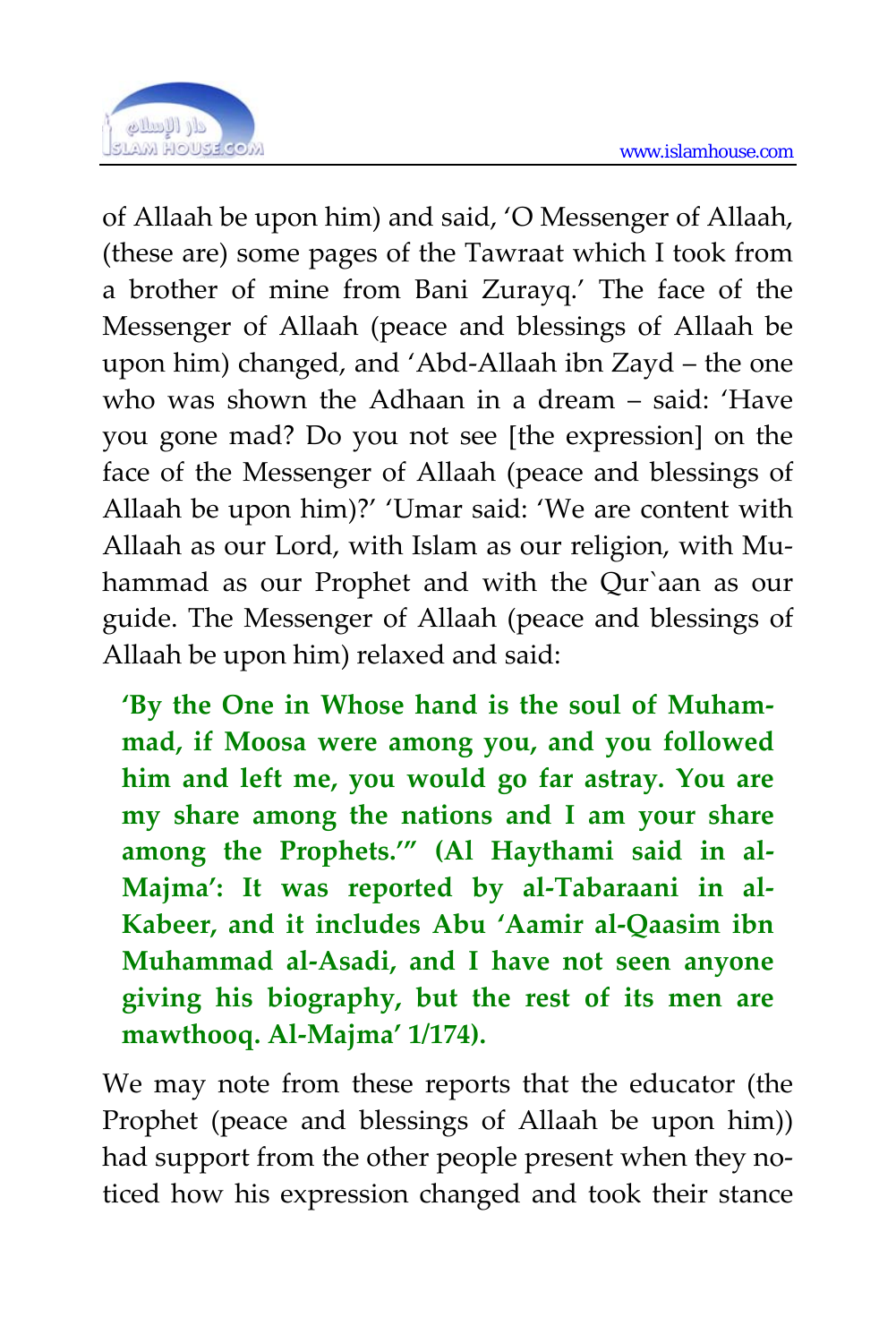

based on what they saw. There is no doubt that this com‐ bination of events had a great impact on the person who was being reprimanded.

The process went through the following stages:

Firstly, the anger that welled up in the Prophet (peace and blessings of Allaah be upon him), so that his expres‐ sion changed even before he spoke.

Secondly, [Abu Bakr] al‐Siddeeq and 'Abd‐Allaah ibn Zayd noticed this and pointed it out to 'Umar.

Thirdly, 'Umar realized his mistake and hastened to put it right and to apologize for what he had done, seeking refuge with Allaah from the anger of Allaah and the an‐ ger of His Messenger, and reaffirming the basic principle of being content with Allaah, His Messenger and His Re‐ ligion.

Fourthly, the Prophet (peace and blessings of Allaah be upon him) relaxed and calmed down when 'Umar re‐ tracted and realized his mistake.

Fifthly, the Prophet's comment confirmed and reinforced this basic principle by reaffirming the obligation to fol‐ low the way of the Prophet (peace and blessings of Al‐ laah be upon him) and warning against taking any other source of guidance.

Another example of the Prophet's anger when he saw something objectionable was reported in Saheeh al-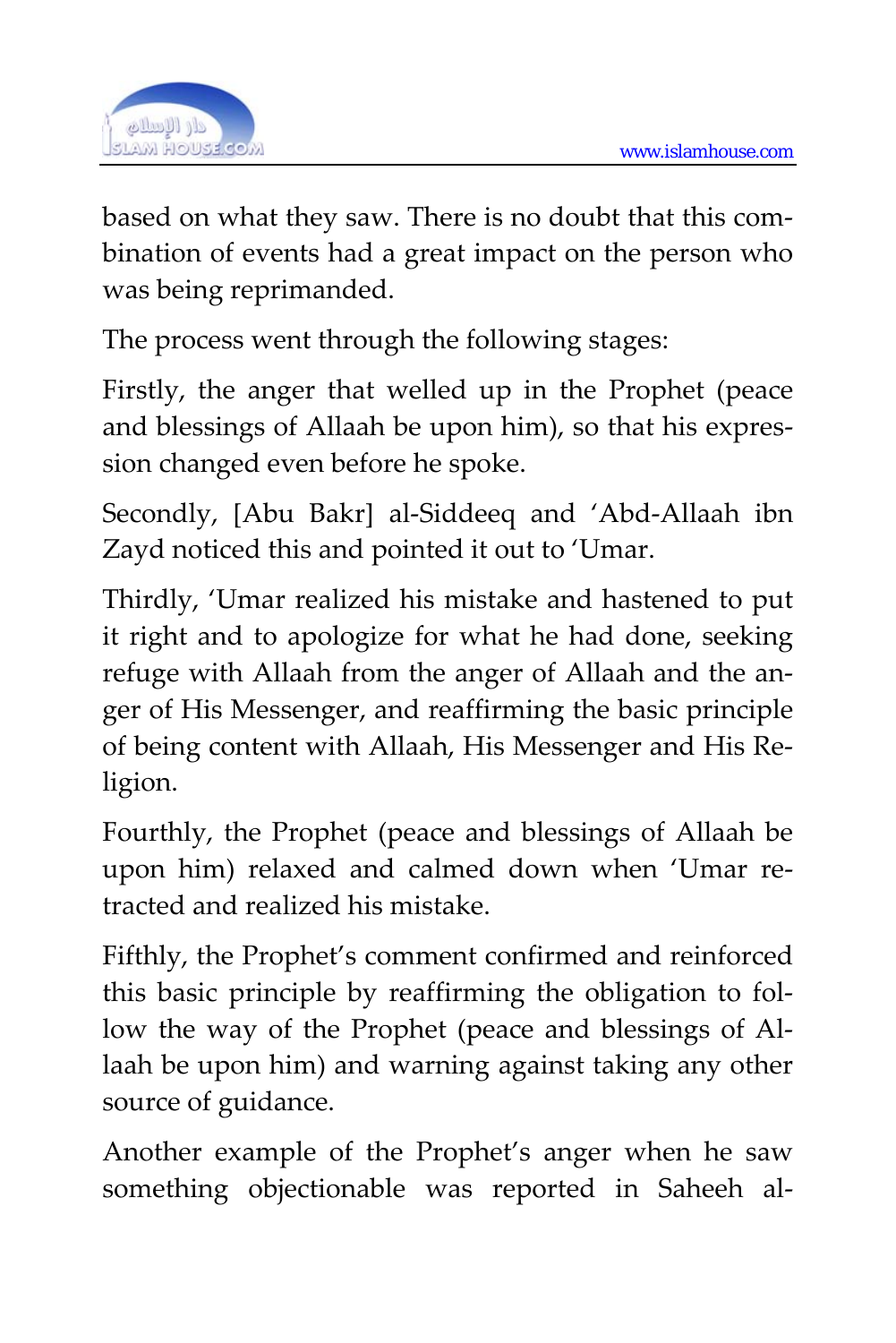

Bukhaari (may Allaah have mercy on him) from Anas ibn Maalik, who said that when the Prophet (peace and blessings of Allaah be upon him) saw some spittle in the mosque in the direction of the qiblah, he was so upset that it was clearly visible on his face. He wiped it with his hand and said,

**"When one of you gets up to pray, he is talking to his Lord, or his Lord is between him and the qiblah, so he should not spit in the direction of the qiblah, but to his left or under his feet." Then he took the edge of his garment, spat on it and rubbed part of it against another part and said, "or he can do this." (Fath, 405).**

An example of the Prophet's anger when he heard a mistake that led to wrongdoing was also reported by al‐ Bukhaari, from Abu Mas'ood al‐Ansaari, who said: "A man came to the Messenger of Allaah (peace and blessings of Allaah be upon him) and said, 'O Messenger of Allaah, I am going to go late to the prayer tomorrow be‐ cause of so‐and‐so, who makes the prayer too long for us.' I never saw the Prophet (peace and blessings of Al‐ laah be upon him) more angry in his rebuking than on that day, when he said,

**'O people! Some of you are putting others off. When any of you leads the people in prayer, let him keep it short, for among them are the elderly, the weak and those with pressing needs.'" (Fath, 7159).**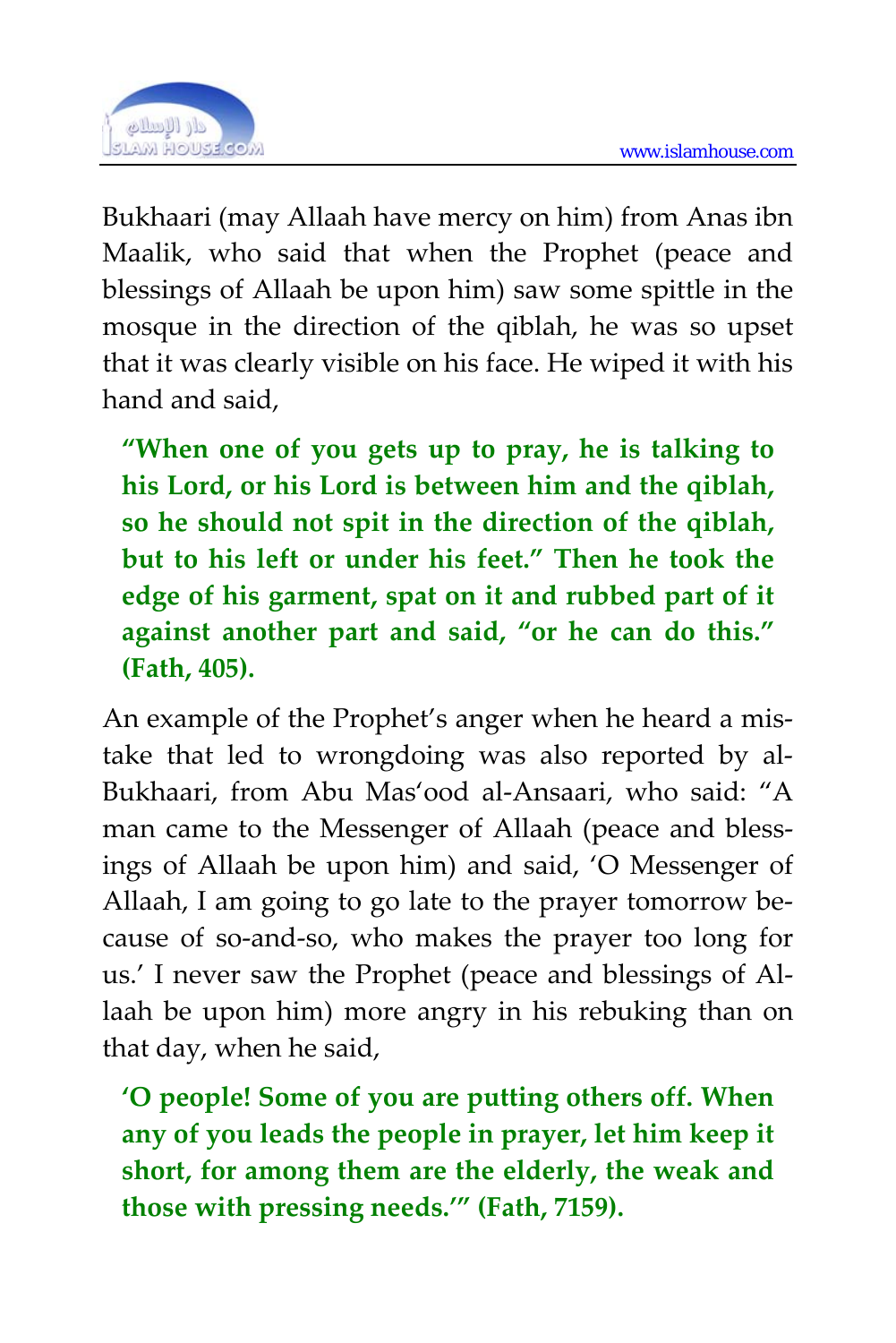

Another example is for the mufti to show anger towards the person who is asking questions when he starts to nit‐ pick in a ridiculous fashion. Zayd ibn Khaalid al‐Juhani (may Allaah be pleased with him) said: "A Bedouin came to the Prophet (peace and blessings of Allaah be upon him) and asked him about lost property that he finds. He said,

**'Announce it for a year. Remember the description of its container and the string with which it is tied, and if someone comes and claims it, and describes it correctly, give it to him, otherwise, utilize it.' He said, 'O Messenger of Allaah, what about a lost sheep?' The Prophet (peace and blessings of Allaah be upon him) said: 'It is for you, for your brother (i.e., its owner), or for the wolf.' He said, 'What about a lost camel?' The face of the Prophet (peace and blessings of Allaah be upon him) became red (with anger), and he said, 'You have nothing to do with it. It has its feet, and access to water, and can eat trees.'" (Reported by al‐Bukhaari, Fath, 2436).**

The educator may show anger in proportion to the mis‐ take at the time when the mistake is made, or when he sees or hears it, in such a way that the anger may be seen in his face or recognized from his tone of voice. This is a sign that his heart is alert to wrongdoing and will not keep silent about it, so that the others present will feel afraid of making the same mistake. Speaking out when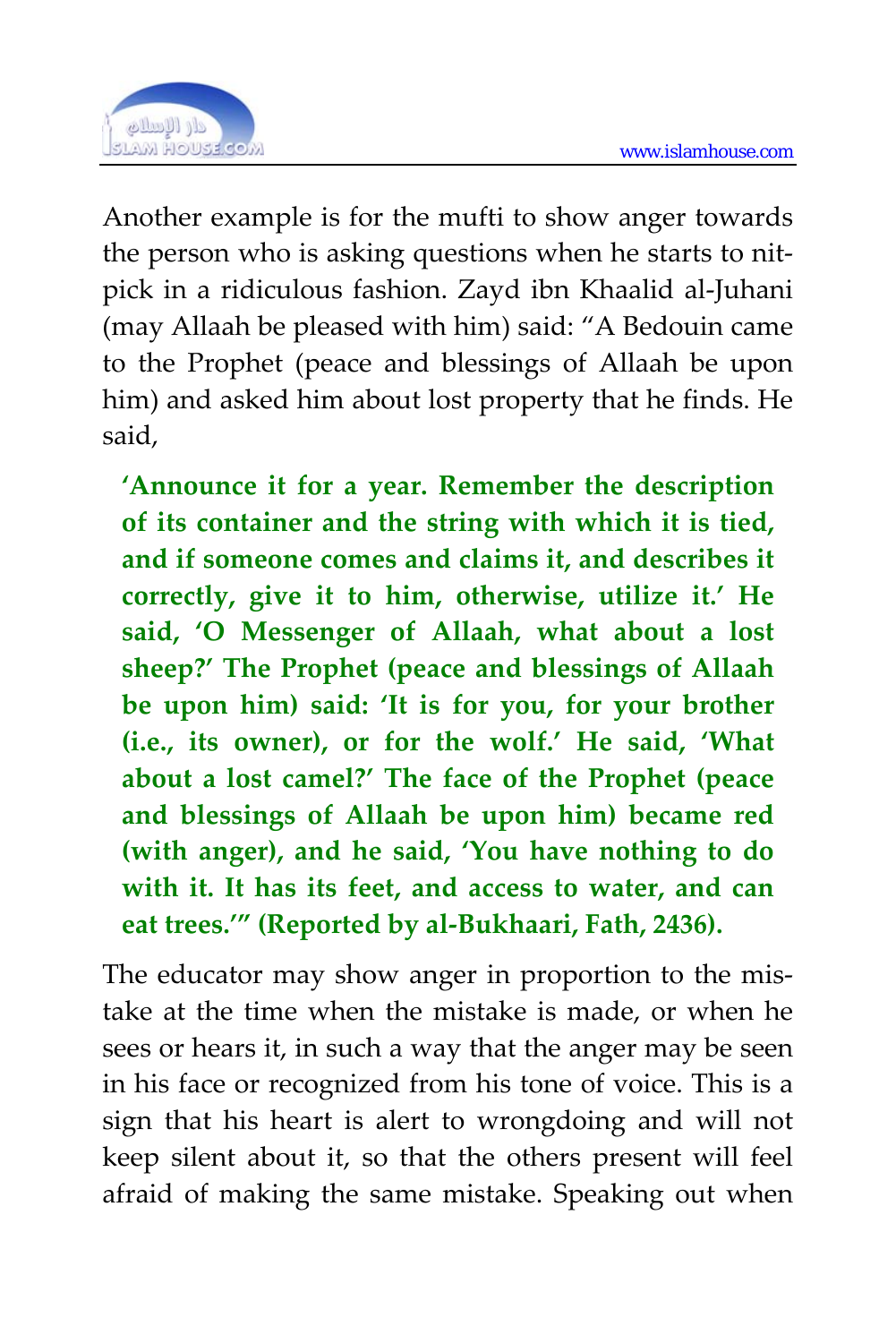

you are angry can have a greater impact than remaining silent and waiting until things have cooled down, because then the impact of your comments will be lost.

On the other hand, it may be wise to delay commenting on a regrettable incident or seriously mistaken words un‐ til all the people have been called together or until a time when they meet, because of the seriousness of what is involved or because there are not enough people around to understand and convey the information to others. There is nothing wrong with addressing an individual immedi‐ ately and delaying general discussion of the matter until later. According to Saheeh al‐Bukhaari, Abu Humayd al‐ Saa'idi reported that the Messenger of Allaah (peace and blessings of Allaah be upon him) appointed someone (to collect the zakaah). When he had finished his work, he came and said,

**"O Messenger of Allaah, this is for you, and this is what was given to me as a gift." He said, "Why don't you sit in your parents' house and see whether any‐ one brings you a gift or not?" In the evening, the Messenger of Allaah (peace and blessings of Allaah be upon him) stood up after the prayer, pronounced the Shahaadah and praised Allaah as He deserves to be praised, then he said, "What is wrong with an employee whom we appoint, then he comes to us and says, 'This is for you and this is what I was given as a gift"? Why does he not sit in his parents'**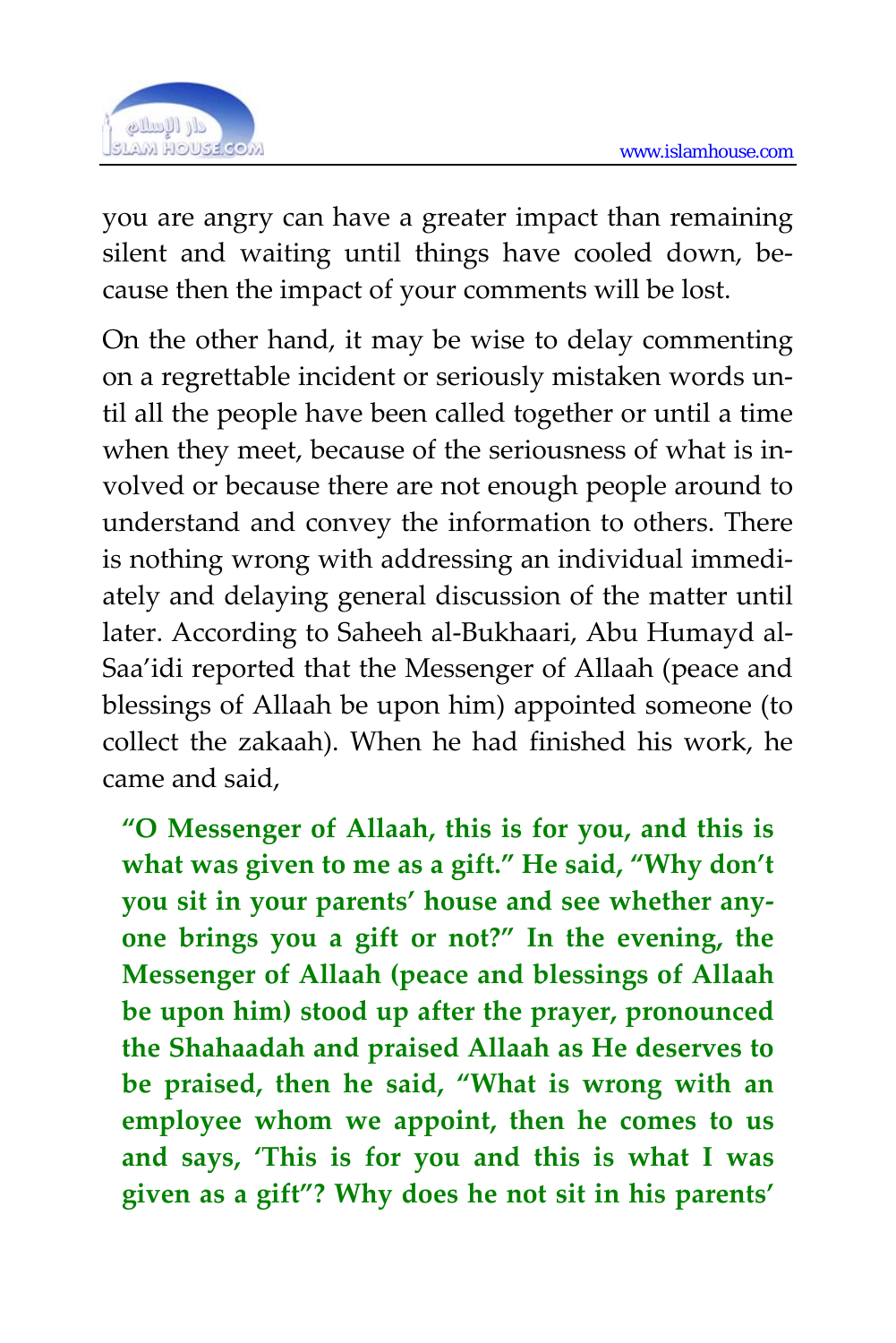

**house and see whether anyone brings him a gift or not? By the One in Whose hand is the soul of Mu‐ hammad, no one of you unlawfully withholds some‐ thing from us, except he will come on the Day of Judgement carrying it around his neck: if it is a camel, he will bring it bellowing, if it is a cow he will bring it mooing, and if it is a sheep he will bring it bleating. I have conveyed (the message)." Abu Humayd added, "Then the Messenger of Al‐ laah (peace and blessings of Allaah be upon him) raised his arm so high that we could see his armpit." (Fath, 6636)**

**26 ‐ Turning away from the one who has made a mis‐ take, and avoiding argument with him, in the hope that he may come back to the right way.** Al‐Bukhaari (may Allaah have mercy on him) reported that 'Ali ibn Abi Taalib (may Allaah be pleased with him) said that the Messenger of Allaah (peace and blessings of Allaah be upon him) came to him and Faatimah's (peace be upon her, the daughter of the Messenger of Allaah (peace and blessings of Allaah be upon him) one night and said to them,

**"Are you not praying?" 'Ali said, "O Messenger of Allaah, our souls are in the hand of Allaah. If He wants to bring us back to life (from sleep), He will do so!" The Messenger of Allaah (peace and bless‐**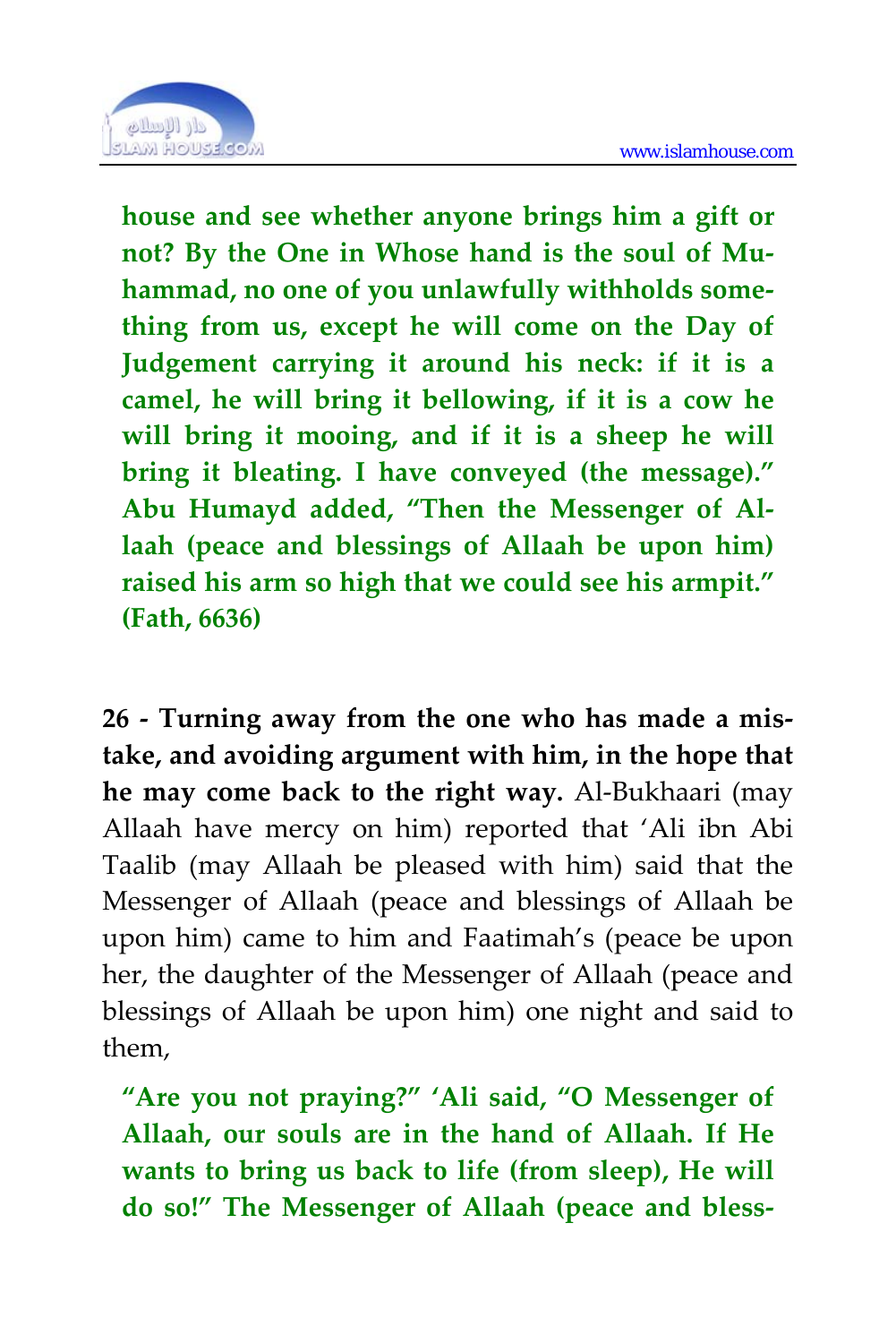

**ings of Allaah be upon him) went away when 'Ali said that to him, and he did not respond to it at all, but 'Ali heard him as he was walking away, slap‐ ping his thigh and saying, " '… But, man is ever more quarrelsome than anything.' [al‐Kahf 18:54 – interpretation of the meaning]." (The words of 'Ali could be understood in different ways. See al‐Fath, 7347).**

**27 ‐ Rebuking the one who has made a mistake.** This is what the Prophet (peace and blessings of Allaah be upon him) did with Haatib (may Allaah be pleased with him) when he heard that he had sent word to the kuffaar of Quraysh, informing them of the Muslims' intention to head for Makkah to conquer it. The Prophet (peace and blessings of Allaah be upon him) asked him,

**"What made you do that, O Haatib?" He said, "I be‐ lieve in Allaah and His Messenger and I never changed, but I wanted to make some gesture to‐ wards them through which Allaah might protect my family and my wealth. All your other companions have someone there through whom Allaah will pro‐ tect their families and their wealth." [The Prophet (peace and blessings of Allaah be upon him)] said: "He has spoken the truth, so do not say anything but good to him." 'Umar ibn al‐Khattaab said, "But he has betrayed Allaah and Messenger and the believ‐**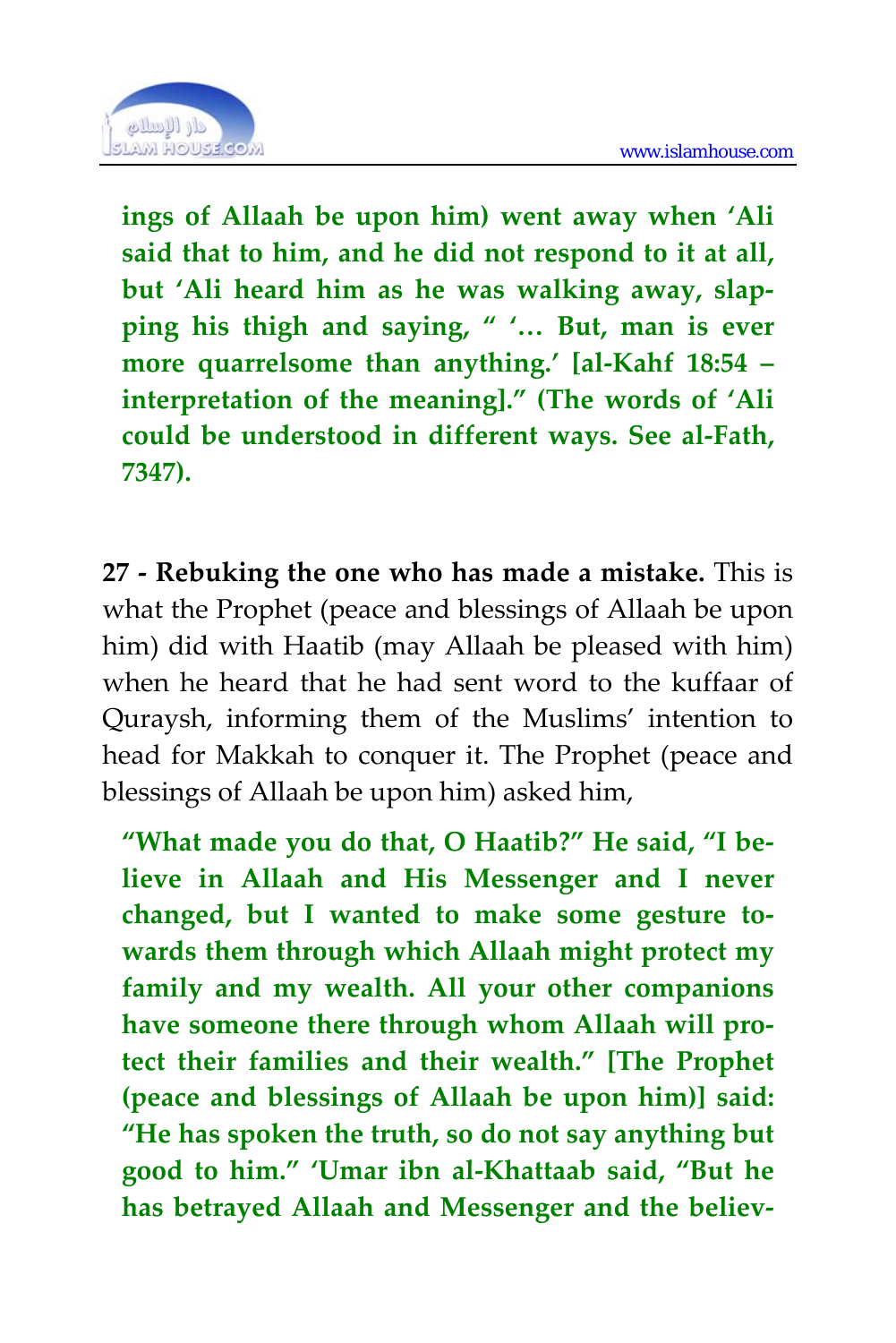

**ers! Let me strike his neck [cut off his head]!" [The Prophet (peace and blessings of Allaah be upon him) ] said: "How do you know? Maybe Allaah looked at the people of Badr and said, 'Do what you like, for Paradise is guaranteed for you.'" Tears welled up in 'Umar's eyes and he said, "Allaah and His Messenger know best." (Fath, 6259)**

There are a number of important educational points we learn from this story:

1 – The Prophet (peace and blessings of Allaah be upon him) rebuked the Sahaabi who had make a serious mistake by asking him, **"What made you do that?"**

2 – Enquiring as to the reason that motivated him to make the mistake undoubtedly has an effect on the way in which he is treated.

3 – Those who have an excellent track record are not im‐ mune from committing major sins.

4 – The educator must be open‐minded in dealing with his companions' mistakes so that they continue progressing on the straight path. The aim is to reform them, not alienate them.

5 – The educator must appreciate the moments of human weakness that may overcome some of those who are with him, and he should not be shocked by a serious mistake on the part of one who is advanced or senior.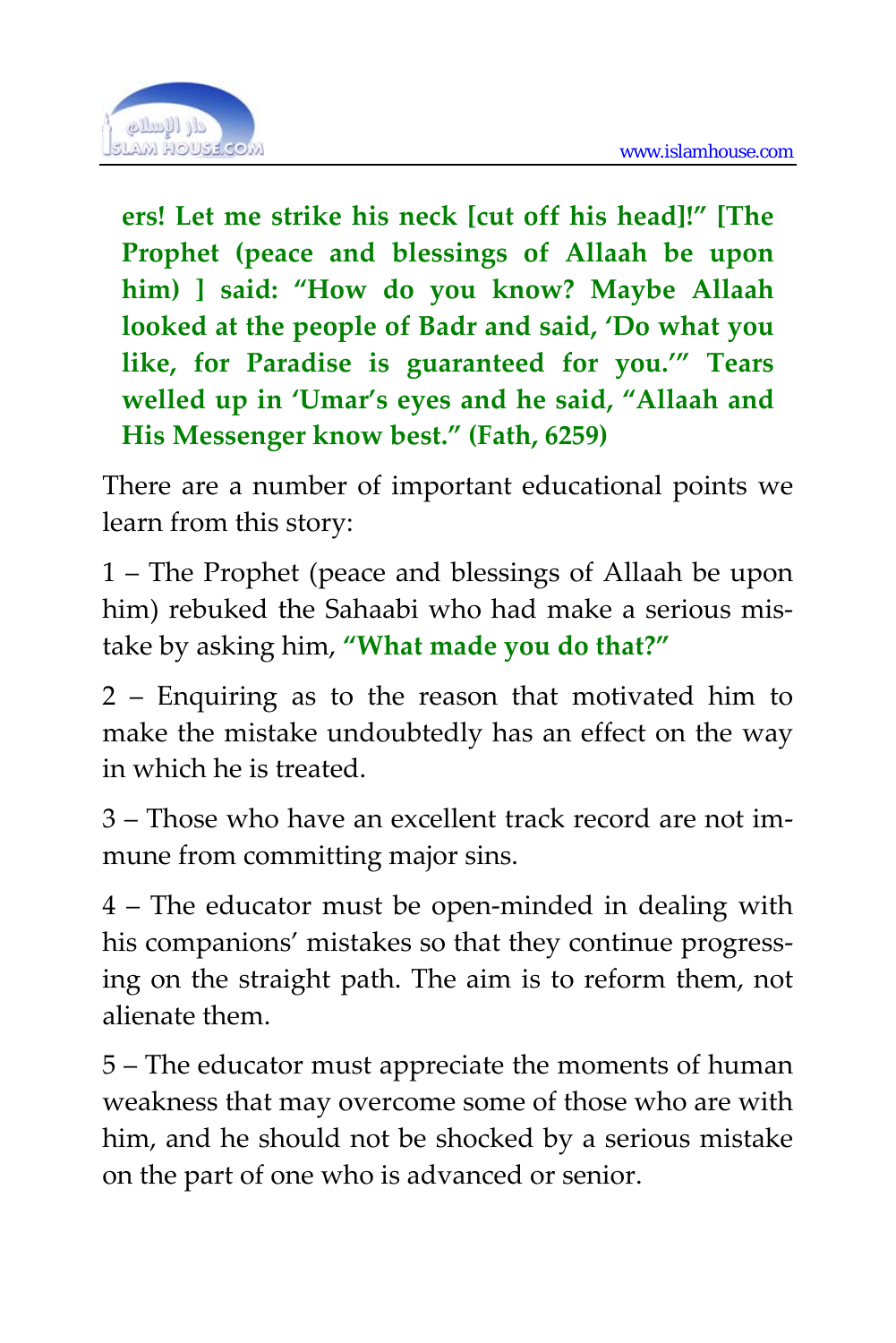

6 – Defending one who deserves to be defended even though he has made a mistake.

7 – If a person who makes a mistake has a great deal of good works to his credit, this should be taken into ac‐ count when evaluating the level of his mistake and deal‐ ing with it.

**28 ‐ Blaming the person who has made a mistake.** An obvious mistake cannot be ignored; blame must be di‐ rected at the person who has made the mistake, and he must be rebuked from the outset, so that he will realize that he has made a mistake. Al‐Bukhaari narrated in his Saheeh that 'Ali (may Allaah be pleased with him) said: "I had a she‐camel from my share of the booty of Badr, and the Prophet (peace and blessings of Allaah be upon him) had given me another she-camel from the khumus. When I wanted to marry Faatimah, the daughter of the Messenger of Allaah (peace and blessings of Allaah be upon him), I made an appointment with a goldsmith from Banu Qaynuqaa' to go with me to Idhkhur. I wanted to sell him the two gold bracelets and use the money for my waleemah (wedding celebration). Whilst I was gathering together the saddles, sacks, ropes and other gear, my camels were sitting beside a room belong‐ ing to one of the Ansaar. After collecting the things I had to collect, I came back and found my camels with their backs cut open, their sides stabbed and their livers re‐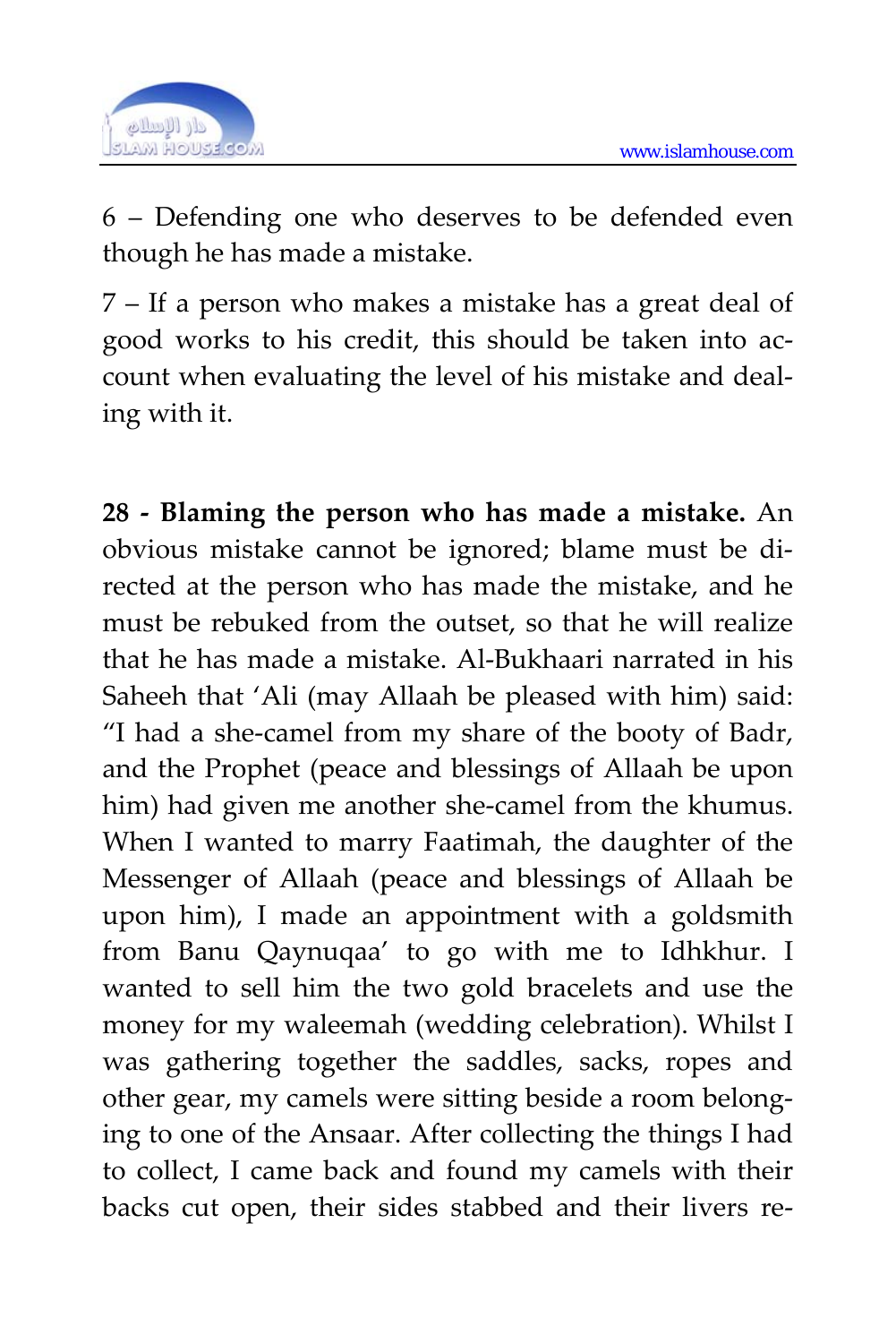

moved. I could hardly bear to look at this scene. I said, 'Who did this?' They said, 'Hamzah ibn 'Abd al‐Muttalib. He is in that house drinking with one of the Ansaar.' I went to the Prophet (peace and blessings of Allaah be upon him), and Zayd ibn Haarithah was with him. The Prophet (peace and blessings of Allaah be upon him) knew something was wrong from my expression. The Prophet (peace and blessings of Allaah be upon him) said:

**'What is the matter with you?' I said, 'O Messenger of Allaah, I have never seen anything like today! Hamzah attacked my two she‐camels and cut their backs open and stabbed them in their sides. He is in a house, drinking.' The Prophet (peace and blessings of Allaah be upon him) called for his cloak and put it on, then he went walking, and Zayd ibn Haarithah and I followed him, until he reached the house where Hamzah was. He asked permission to enter, and they gave permission. They were drinking, and the Messenger of Allaah (peace and blessings of Al‐ laah be upon him) started to hurl blame at Hamzah for what he had done, but then he noticed that Hamzah was drunk and red‐eyed. Hamzah looked at the Messenger of Allaah (peace and blessings of Al‐ laah be upon him). He looked up at his knees, then at his navel, then at his face, then he said, 'You are no more than a slave to my father.' The Messenger**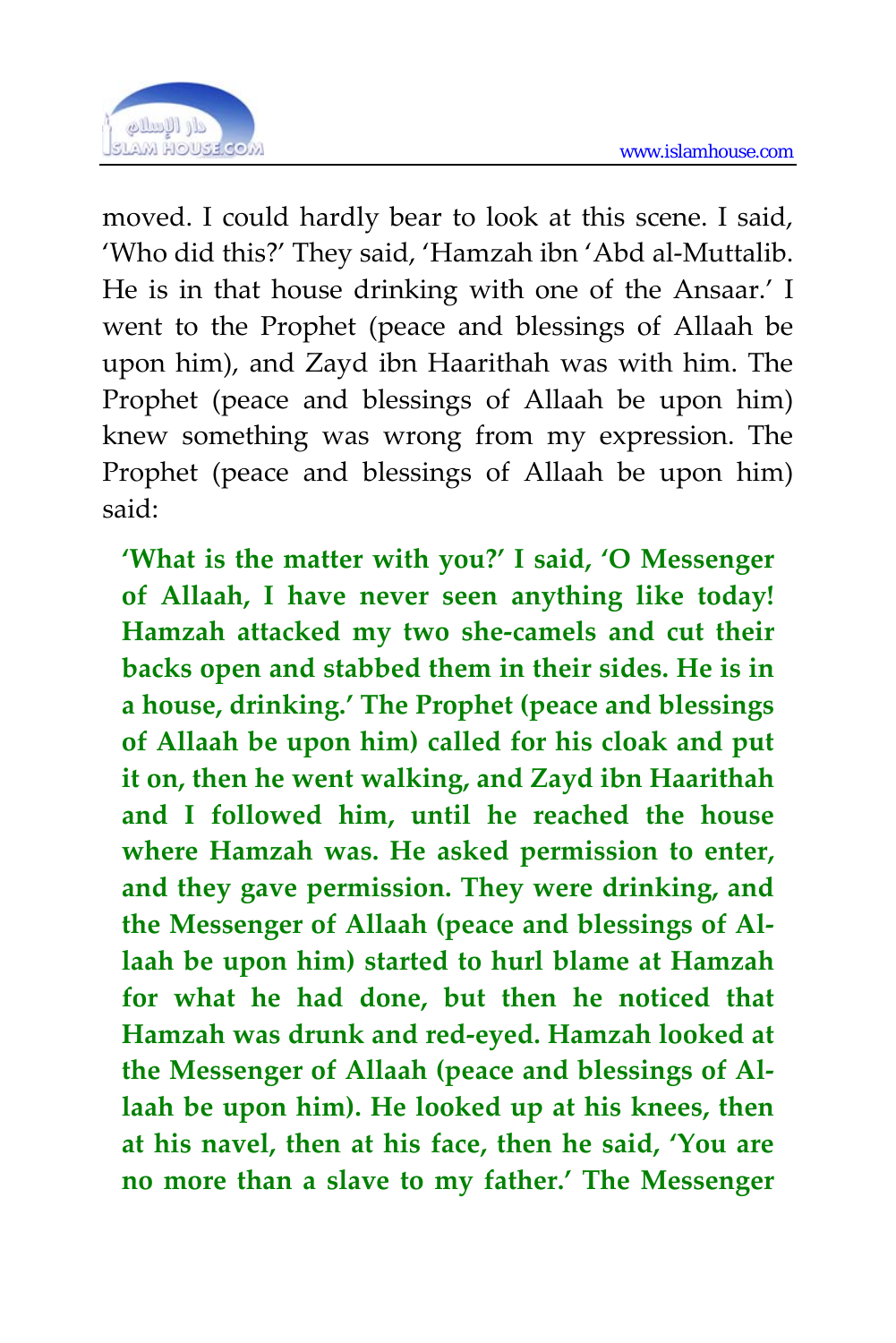

# **of Allaah (peace and blessings of Allaah be upon him) realized that he was drunk, so he turned on his heels and we went out with him." (Fath, no. 3091).**

This happened before drinking alcohol was forbidden.

**29 ‐ Shunning the one who has made a mistake.** Imaam Ahmad (may Allaah have mercy on him) reported that Humayd said: "Al‐Waleed came to me and a friend of mine and said, 'Come with me, for you are younger than me and you know more about hadeeth.' He took us to Bishr ibn 'Aasim. Abu'l‐'Aaliyah said to him: 'Will you tell these two your hadeeth?' He said, ''Uqbah ibn Maalik told us, Abu'l‐Nadr al‐Laythi said, Bahz, who was one of his group, said: the Messenger of Allaah (peace and blessings of Allaah be upon him) sent an expedition to attack some people. A man drifted away from the people, and one of the (Muslim) expedition followed him with his sword unsheathed. The man who had wandered off said, "I am a Muslim," but the Muslim paid no attention to him, and struck him and killed him. Word of this reached the Messenger of Allaah (peace and blessings of Allaah be upon him), and he spoke out angrily against it. News of this reached the killer, and whilst the Messenger of Allaah (peace and blessings of Allaah be upon him) was delivering a speech, the killer said, "O Messenger of Allaah, by Allaah he only said that to protect himself." The Prophet (peace and blessings of Allaah be upon him)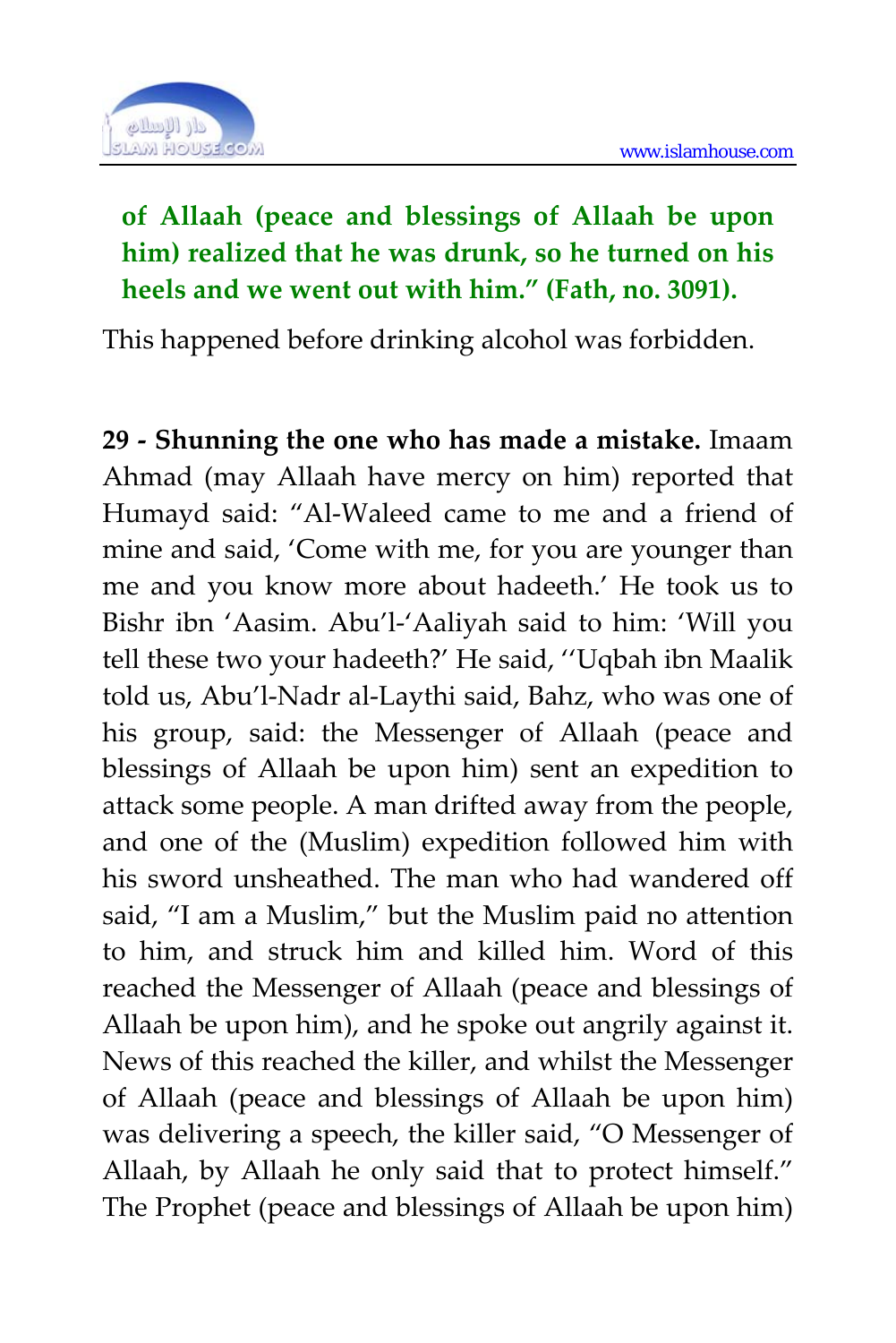

turned away from him and the people around him, and continued with his speech. The man said again, "O Mes‐ senger of Allaah, he only said that to protect himself." The Prophet (peace and blessings of Allaah be upon him) again turned away from him and the people around him, and continued with his speech. The man did not put up with that; a third time he said, "O Messenger of Allaah, by Allaah he only said that to protect himself." The Mes‐ senger of Allaah (peace and blessings of Allaah be upon him) turned to him, and it was clear from his expression how upset he was. He said,

# **"Allaah scorns the one who kills a believer." three times.'" (al‐Musnad, 5/289. See also al‐Silsilat al‐ Saheehah, 2/309)**

Al‐Nisaa`i (may Allaah have mercy on him) reported from Abu Sa'eed al‐Khudri that a man came from Na‐ jraan to the Messenger of Allaah (peace and blessings of Allaah be upon him), wearing a ring of gold. The Mes‐ senger of Allaah (peace and blessings of Allaah be upon him) turned away from him and said,

# **"You have come to me with an ember from the Fire of Hell in your hand." (Al‐Mujtaba, 8/170; Saheeh Sunan al‐Nisaa`i, 4793).**

Ahmad reported a more detailed version of this from Abu Sa'eed al‐Khudri: a man came from Najraan to the Messenger of Allaah (peace and blessings of Allaah be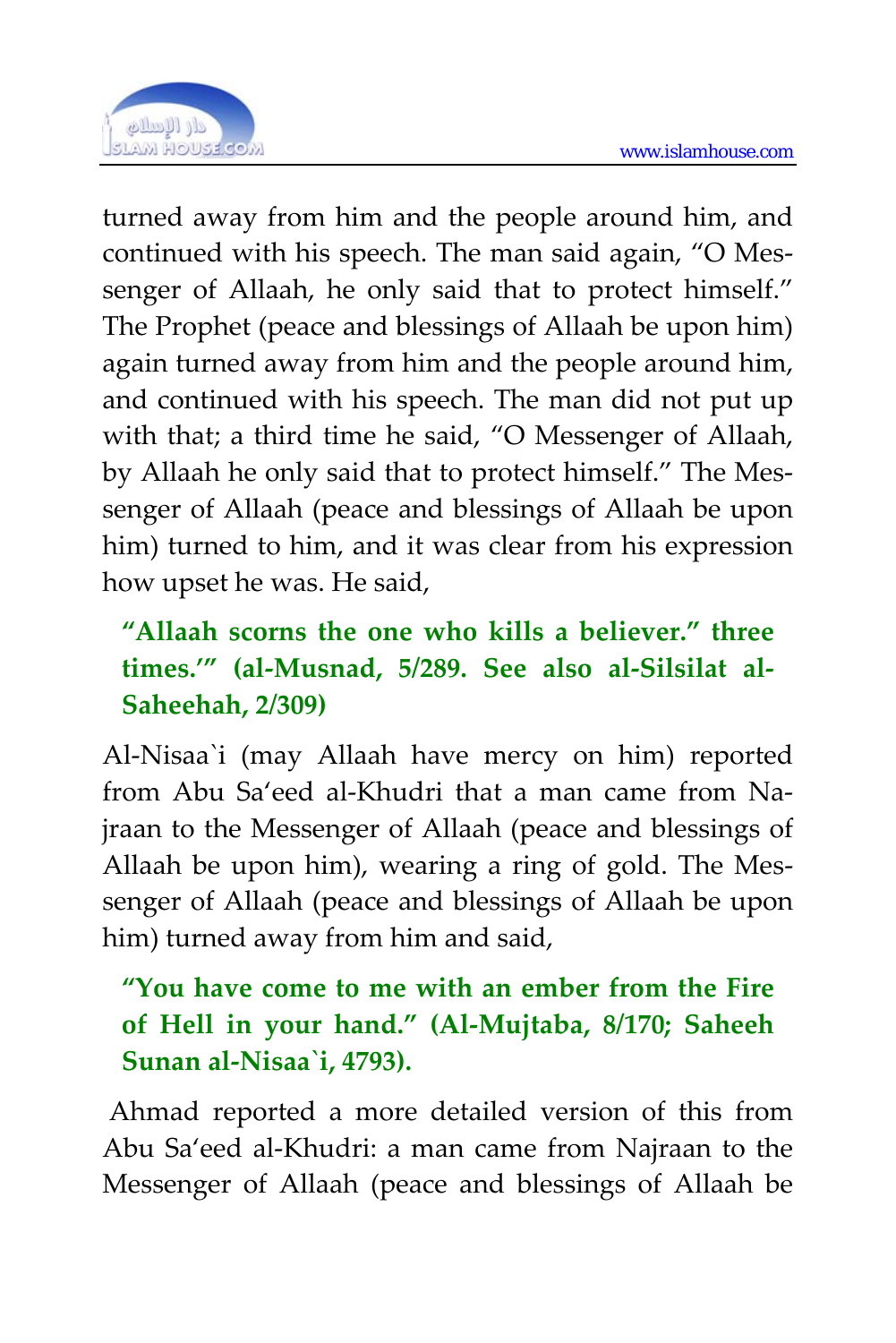

upon him) wearing a ring of gold. The Messenger of Al‐ laah (peace and blessings of Allaah be upon him) turned away from him and did not ask him about anything. The man went back to his wife and told her about it. She said, "There has to be a reason for that. Go back to the Mes‐ senger of Allaah (peace and blessings of Allaah be upon him)." So he went back, and threw away his ring and the garment he was wearing. When he asked permission to enter, it was given to him. He greeted the Messenger of Allaah (peace and blessings of Allaah be upon him), who returned the greeting. He said, "O Messenger of Allaah, you turned away from me when I came before." The Messenger of Allaah (peace and blessings of Allaah be upon him) said:

**"You came to me with a coal from the fire of Hell in your hand." He said, "O Messenger of Allaah, I came with a lot of coals." He had brought some suits of clothing from Bahrain. The Messenger of Allaah (peace and blessings of Allaah be upon him) said: "What you have brought is not going to help us in any way (with regard to the Hereafter). It is no more use than the rocks of al‐Harrah, but they are luxuries of this world." The man said: "I said, 'O Messenger of Allaah, explain this to your Companions, so that they do not think you were angry with me for some reason." The Messenger of Allaah (peace and bless‐ ings of Allaah be upon him) stood up and explained**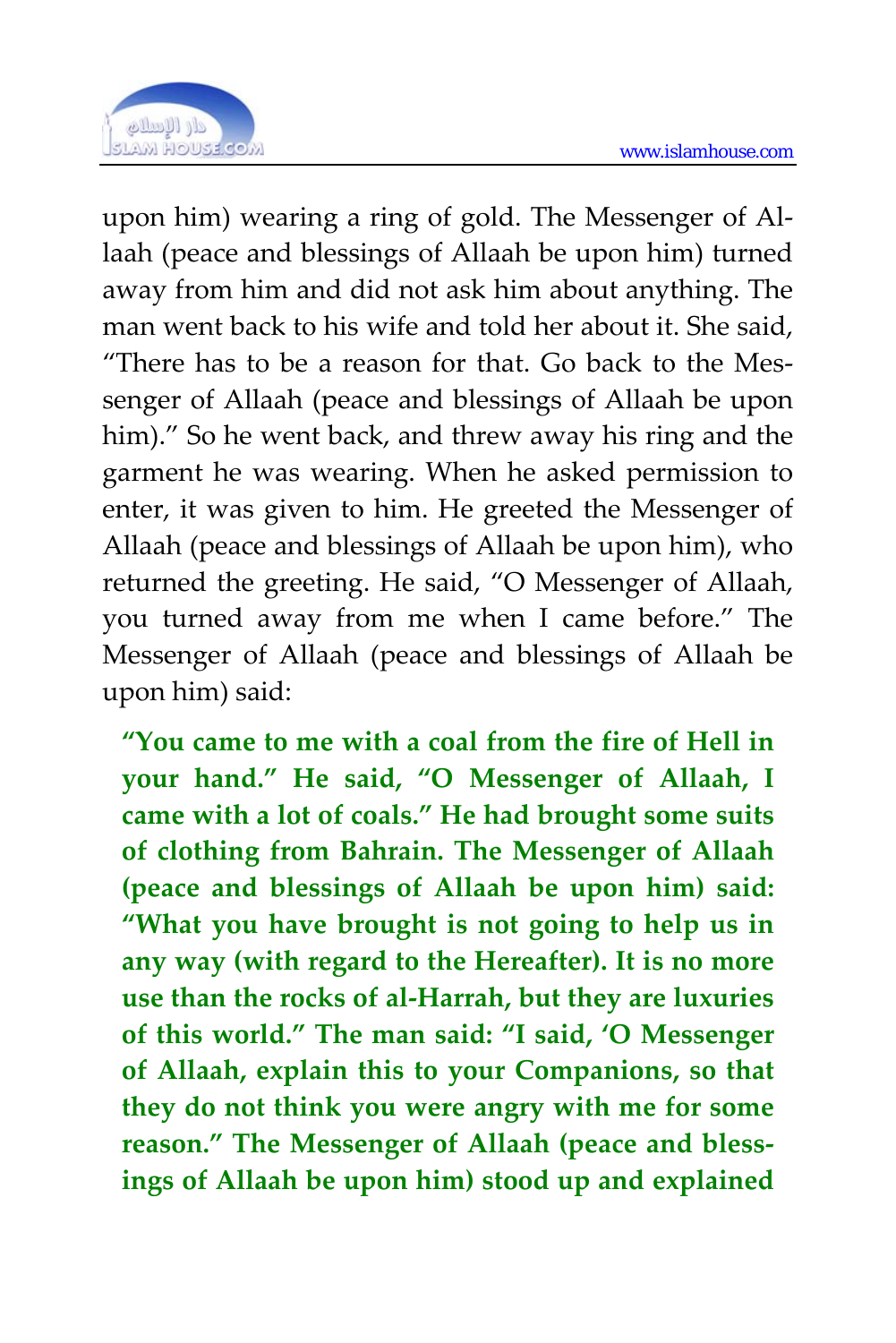

#### **this, and said that the problem had been with his gold ring." (al‐Musnad, 3/14).**

According to a report narrated by Ahmad (may Allaah have mercy on him) from 'Amr ibn Shu'ayb from his father from his grandfather, the Prophet (peace and bless‐ ings of Allaah be upon him) saw one of his Companions wearing a ring of gold, and turned away from him. The Sahaabi threw it away and put on a ring of iron, and [the Prophet (peace and blessings of Allaah be upon him)] said,

**"This is evil, this is the jewellery of the people of Hell," so he threw it away and put on a ring of sil‐ ver, and the Prophet (peace and blessings of Allaah be upon him) said nothing. (al‐Musnad, 163. Al‐ Musnad edited by Ahmad Shaakir, no. 6518. He said its isnaad is saheeh).**

**30 ‐ Boycotting the one who has made a mistake.** This is one of the effective methods used by the Prophet (peace and blessings of Allaah be upon him) especially when a very serious mistake was made, because of the farreaching effect that a boycott has on the person concerned. An example of this is what happened to Ka'b ibn Maalik and his two companions who stayed behind from the campaign of Tabook. After the Prophet (peace and blessings of Allaah be upon him) had ascertained that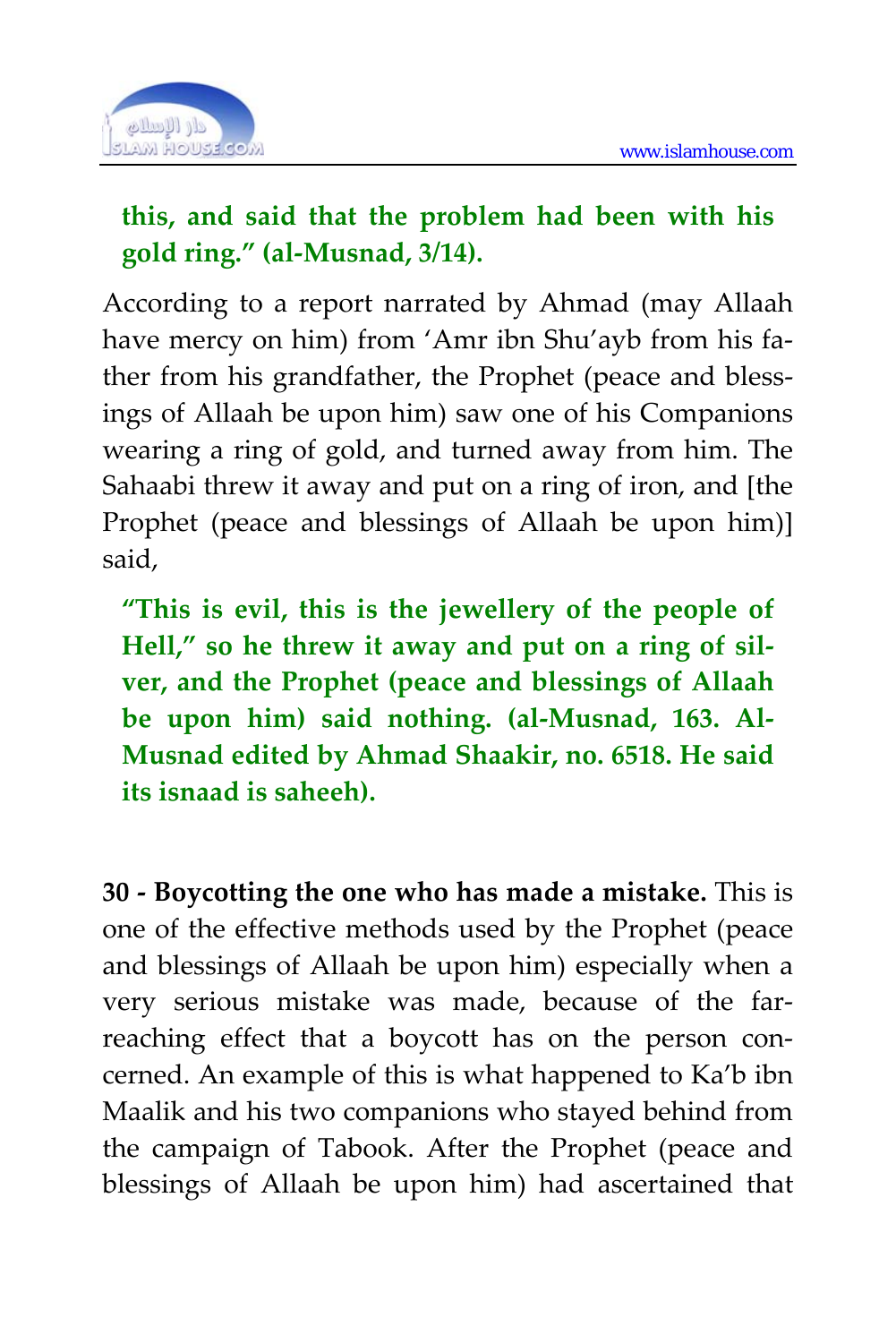

they had no valid excuse, and they had admitted it, as Ka'b said:

"The Messenger of Allaah (peace and blessings of Allaah be upon him) forbade the Muslims to speak to any of the three of us who had stayed behind. So the people avoided us and their attitude towards us changed so that even the earth I was walking on looked different to what I had known. We stayed like that for fifty days. As for my two companions, they resigned themselves and stayed in their homes, weeping, but I was the youngest and the most determined, so I used to go out and attend the prayers with the Muslims and go around in the market places, and no one would speak to me. I would come to the Messenger of Allaah (peace and blessings of Allaah be upon him) whilst he was in a gathering after prayer, and greet him with salaam, asking myself whether he had moved his lips in response or not. I would pray near him, stealing glances at him. When I would turn to pray, he would turn towards me, and when I would turn towards him, he would turn away from me. When the people's harshness had gone on too long for me, I went away and climbed over the wall of the garden of Abu Qutaadah, who was my cousin [son of my paternal un‐ cle] and the dearest of people to me. I greeted him with salaam, but by Allaah he did not answer me. I said, 'O Abu Qutaadah, I ask you by Allaah, do you not know that I love Allaah and His Messenger?' He remained si-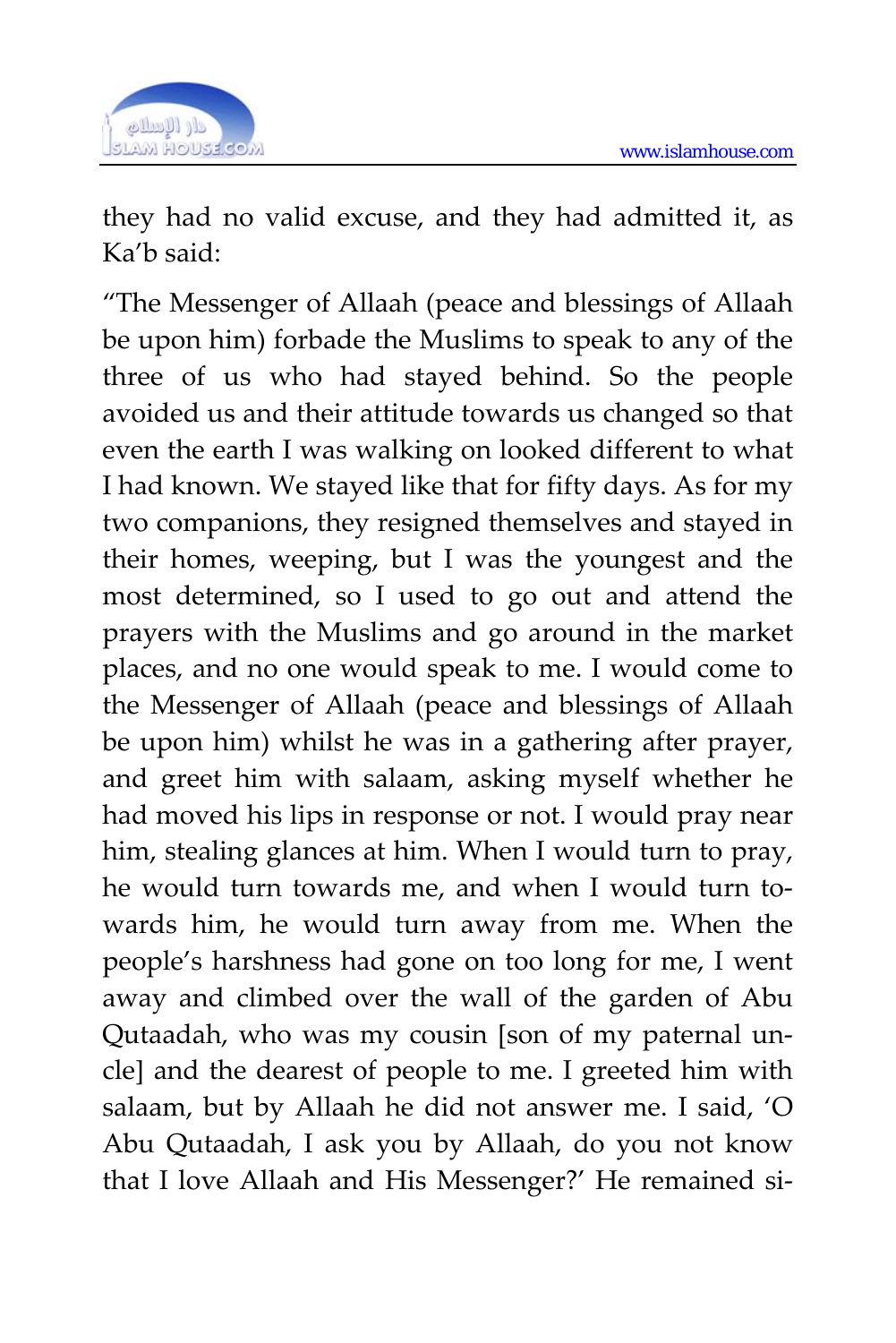

lent, so I repeated what I had said, pleading with him, but he remained silent. I repeated it again, pleading with him, and he said, 'Allaah and His Messenger know best.' My eyes filled with tears and I turned away and went and climbed back over the wall…

When fifty nights had passed since the Messenger of Al‐ laah (peace and blessings of Allaah be upon him) had forbidden anyone to talk to us, after I had prayed Fajr on the morning of the fiftieth day, and I was on the roof of our house, whilst I was sitting as Allaah has described, with my own self constrained to me and the earth, vast as it is, constrained to me [cf. Al‐Tawbah 9:118], I heard the sound of someone shouting from the mountain of Sal' at the top of his voice: 'O Ka'b ibn Maalik, rejoice!'" (Fath, 4418).

We learn many great lessons from this story, which should not be ignored in any way. We read about some of them in the scholars' commentaries on this story, as in Zaad al‐Ma'aad and Fath al‐Baari.

Another indication that the Prophet (peace and blessings of Allaah be upon him) used this method was narrated by al‐Tirmidhi from 'Aa`ishah , who said: "No behaviour was more hateful to the Messenger of Allaah (peace and blessings of Allaah be upon him) than lying. If a man told lies in the presence of the Prophet (peace and blessings of Allaah be upon him), he would remain upset about it un‐ til he knew that he had repented from that." (Abu 'Eesa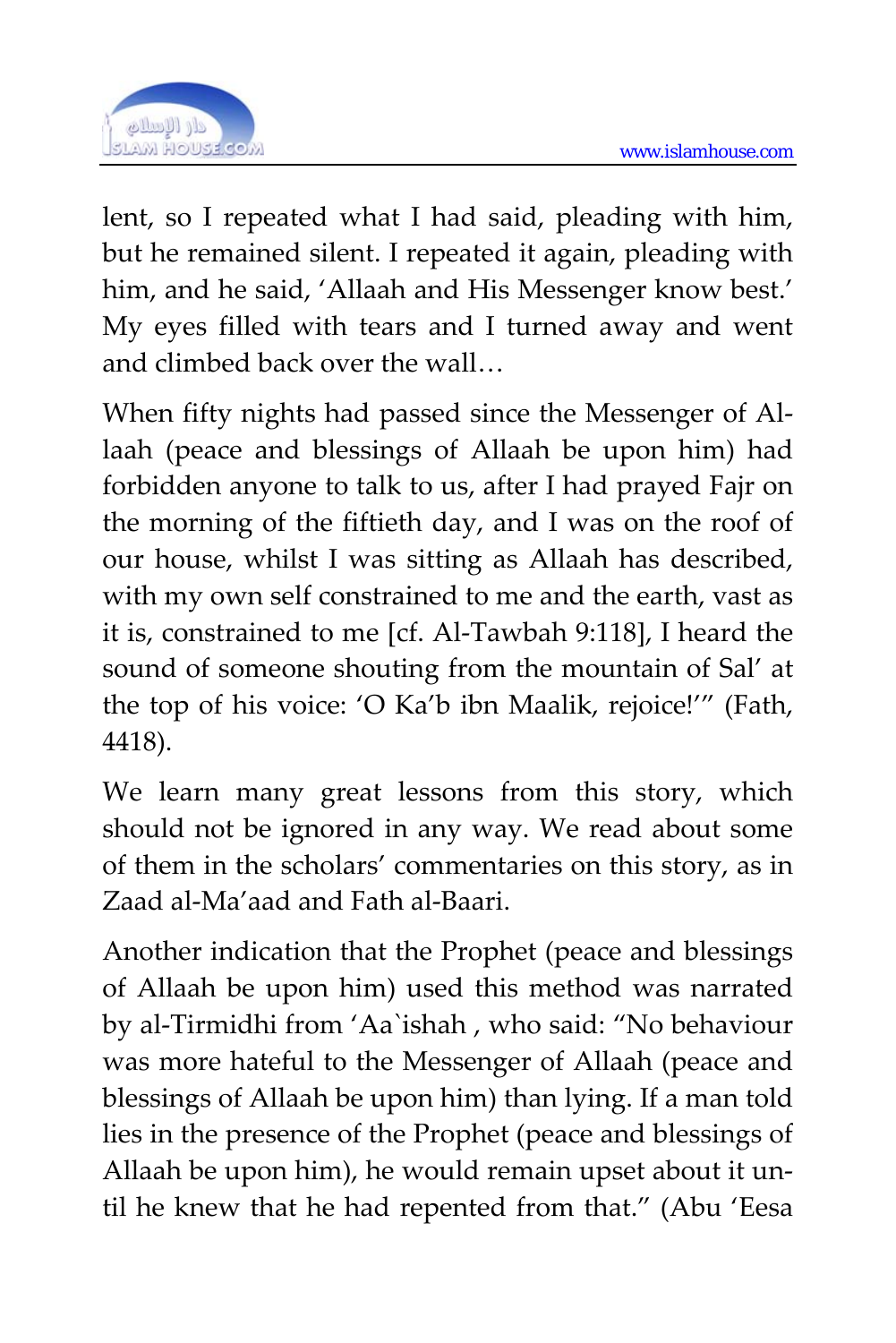

said: this is a hasan hadeeth. Sunan al-Tirmidhi, no. 1973).

According to a report narrated by Ahmad: " … he would remain upset with him…" (al‐Musnad, 6/152)

According to another report: "If it happened that one of the members of his household told a lie, he would keep turning away from him until he repented." (Reported by al‐Haakim. Saheeh al‐Jaami', 4675).

It is clear from the reports mentioned above that turning away from the person who is making a mistake until he gives it up is an effective educational method, but in or‐ der for it to be effective, the person who is forsaking and turning away from the other must have some status in the eyes of the latter, otherwise it will not have a positive effect, and may even give the person something to be happy about.

**31 ‐ Praying against someone who stubbornly persists in making a mistake.** Muslim (may Allaah have mercy on him) reported that a man ate with his left hand in the presence of the Prophet (peace and blessings of Allaah be upon him). He said,

**"Eat with your right hand!" The man said, "I can‐ not" He said, "May you never be able to!" Nothing was stopping him except pride, and he never raised it to his mouth after that. (No. 2021).**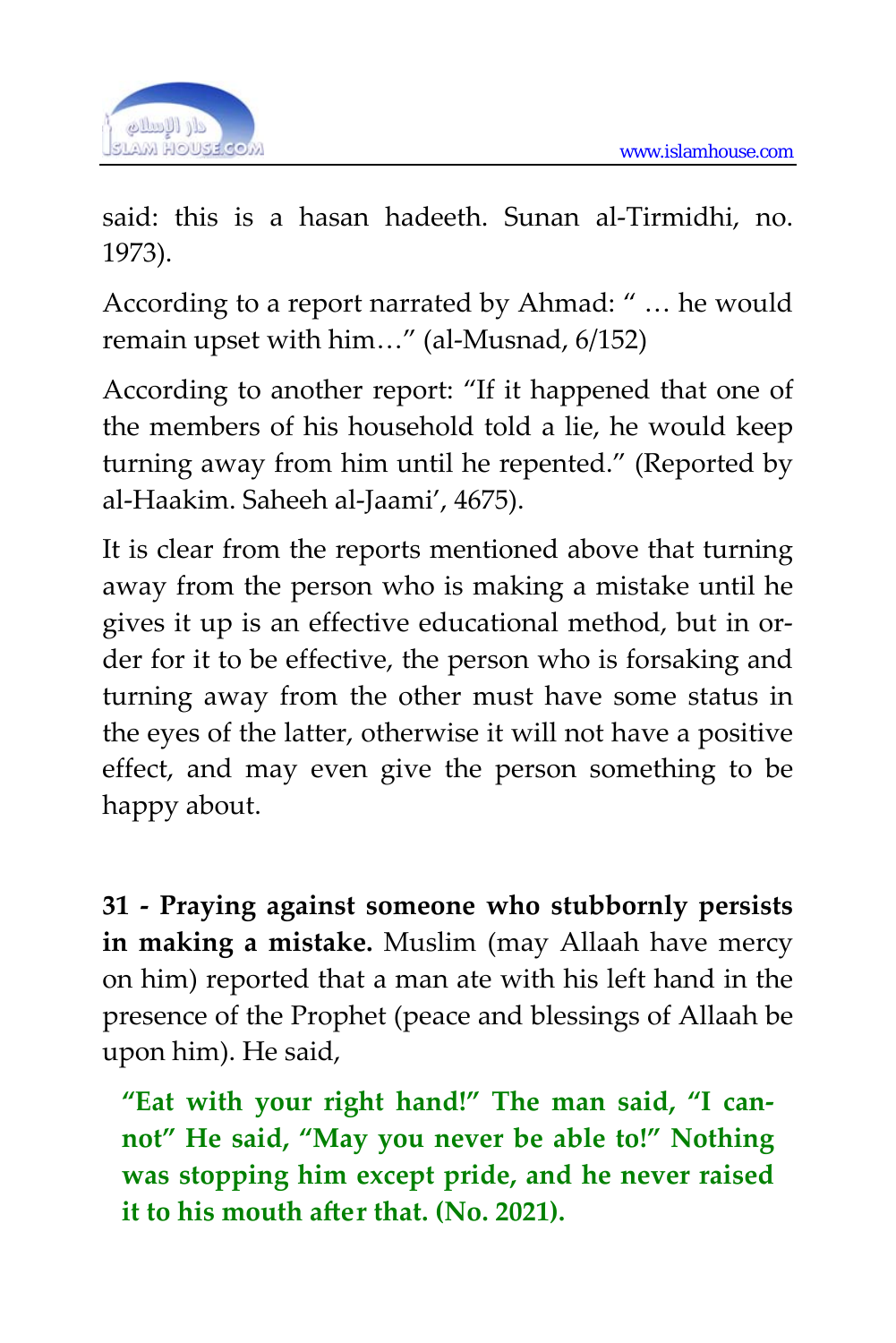

According to a report narrated by Ahmad: "Iyaas ibn Salamah ibn al‐Akwa' reported that his father told him: 'I heard the Messenger of Allaah (peace and blessings of Allaah be upon him) telling a man called Bisr ibn Raa'i al‐'Eer, whom he saw eating with his left hand, to eat with his right hand. He said,

# **'I cannot.' He said, 'May you never be able to!' And his right hand never reached his mouth after that." (4/54)**

Al‐Nawawi (may Allaah have mercy on him) said: "This hadeeth shows that it is permissible to pray against the one who goes against a shar'i ruling for no good reason. It also demonstrates enjoining what is good and forbid‐ ding what is evil in all matters, even in the matter of eating." (Sharh Saheeh Muslim, 13/192).

We may also note here that the du'aa' against him was not for something that would help the Shaytaan against him, it was for something that was more like a rebuke or telling‐off.

**32 ‐ Turning a blind eye to some mistakes and being content to just hint about them, out of respect to the person who is making the mistake.**

**:And (remember) when the Prophet disclosed a mat‐ ter in confidence to one of his wives (Hafsah), so when she told it (to another, i.e., 'Aa`ishah ), and Al‐**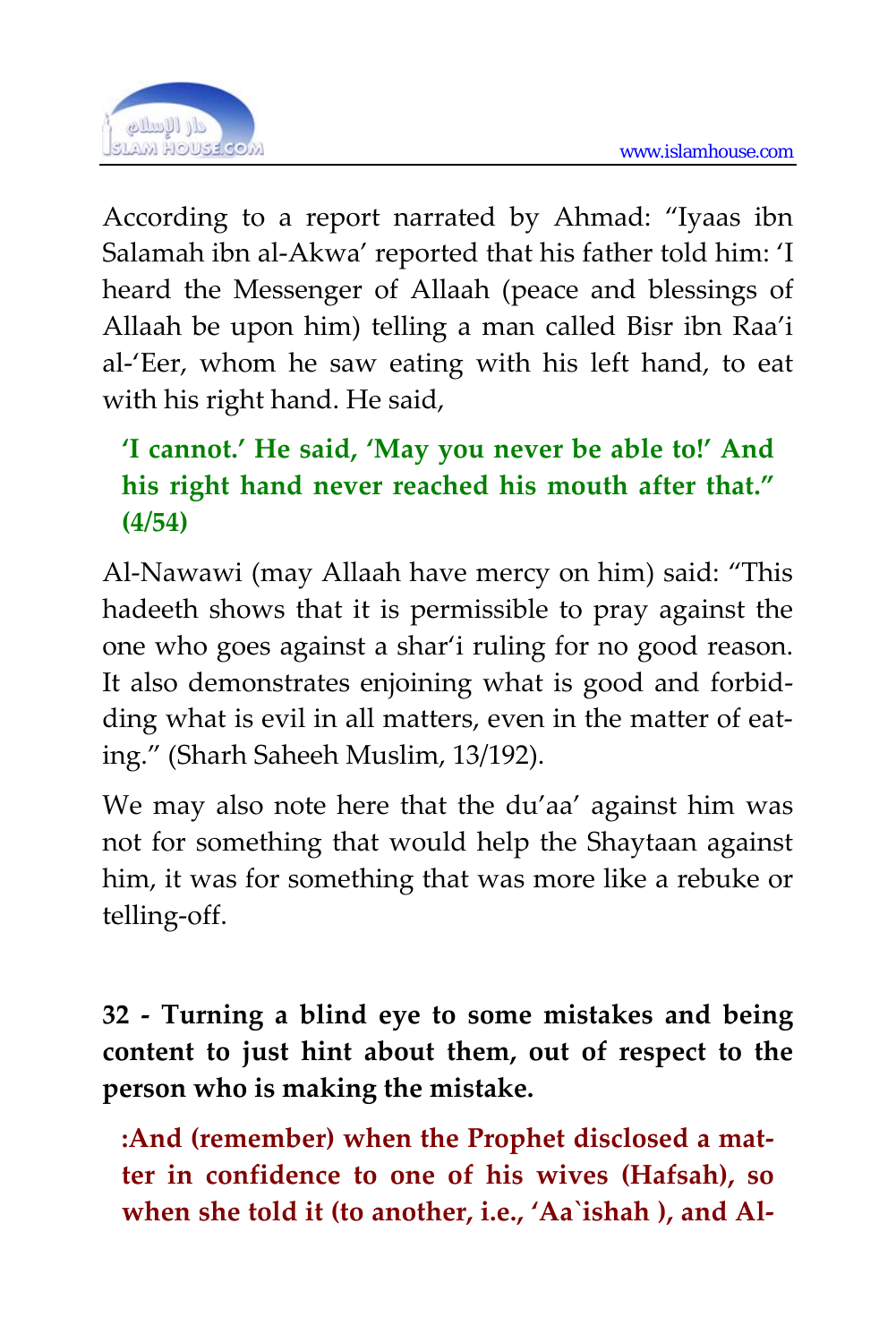

**laah made it known to him, he informed part thereof and left a part. Then when he told her (Hafsah) thereof, she said: 'Who told you this?' He said, 'The All‐Knower, the All‐Aware (Allaah) has told me.' " [al‐Tahreem 66:3 – interpretation of the meaning]**

Al‐Qaasimi (may Allaah have mercy on him) said in Ma‐ haasin al‐Ta'weel:

" **'And remember when the Prophet'** refers to Muham‐ mad (peace and blessings of Allaah be upon him). **'To one of his wives'** refers to Hafsah. **'A matter in confi‐ dence'** means that she was not allowed to disclose it, or what he forbade for himself although Allaah had allowed it. **'When she told it'** means that she told the secret to her companion ('Aa`ishah ). **'Allaah made it known to him'** means that Allaah told him what Hafsah had told 'Aa`ishah . **'He informed part thereof'** means that he told her part of what she had divulged as a rebuke; **'and left a part'** means that he did not say some of it, out of respect to her."

It is noted in al‐Ikleel: "The aayah indicates that there is nothing wrong with speaking in a secretive way to one whom you trust such as a spouse or friend, and that he or she is obliged to keep the secret. The aayah also indicates good treatment of wives, gentleness when rebuking and refraining from seeking out every fault." (Mahaasin al‐ Ta'weel, 16/222)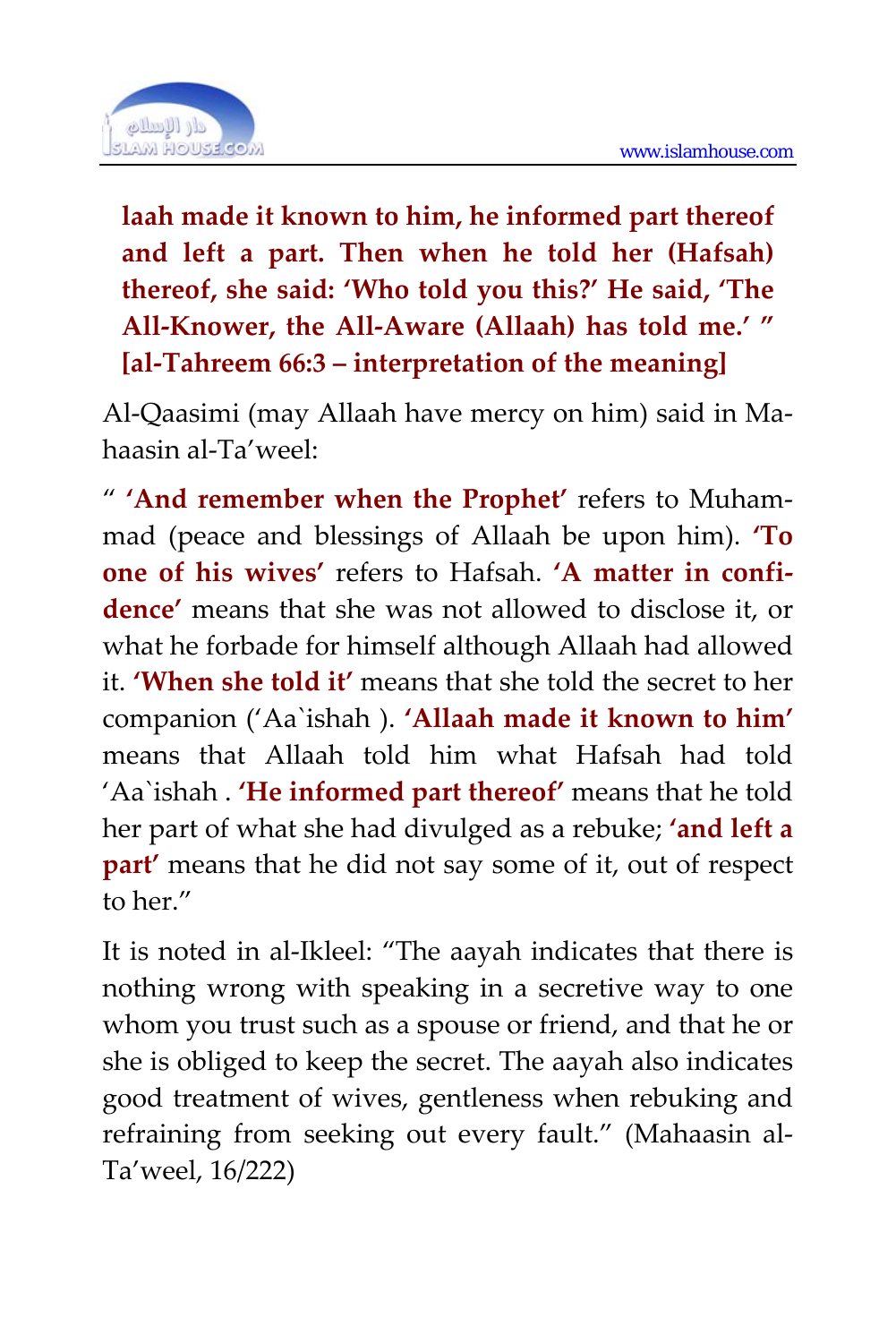

Al‐Hasan said: "No noble person will pick on every little fault." Sufyaan said: "Turning a blind eye is the action of noble people."

**33 ‐ Helping a Muslim to correct his mistake.** Abu Hurayrah (may Allaah be pleased with him) said:

**"Whilst we were sitting with the Prophet (peace and blessings of Allaah be upon him), a man came to him and said, 'O Messenger of Allaah, I am doomed!' He said, 'What is the matter with you?' He said, 'I had intercourse with my wife whilst I was fasting.' The Messenger of Allaah (peace and bless‐ ings of Allaah be upon him) said, 'Are you able to set a slave free?' He said, 'No.' He asked, 'Can you fast for two consecutive months?' He said, 'No.' he said, 'Can you feed sixty poor persons?' He said, 'No.' The Prophet (peace and blessings of Allaah be upon him) said nothing more about the matter for a while, and whilst we were sitting there like that, the Prophet (peace and blessings of Allaah be upon him) was brought a large vessel full of dates. He said, 'Where is the one who was asking just now?' The man said, 'Here I am.' He said, 'Take this and give it in charity.' The man said, 'O Messenger of Allaah, is there anyone poorer between al‐Harratayn [i.e., in Madeenah] than my family?' The Prophet (peace and blessings of Allaah be upon him) smiled**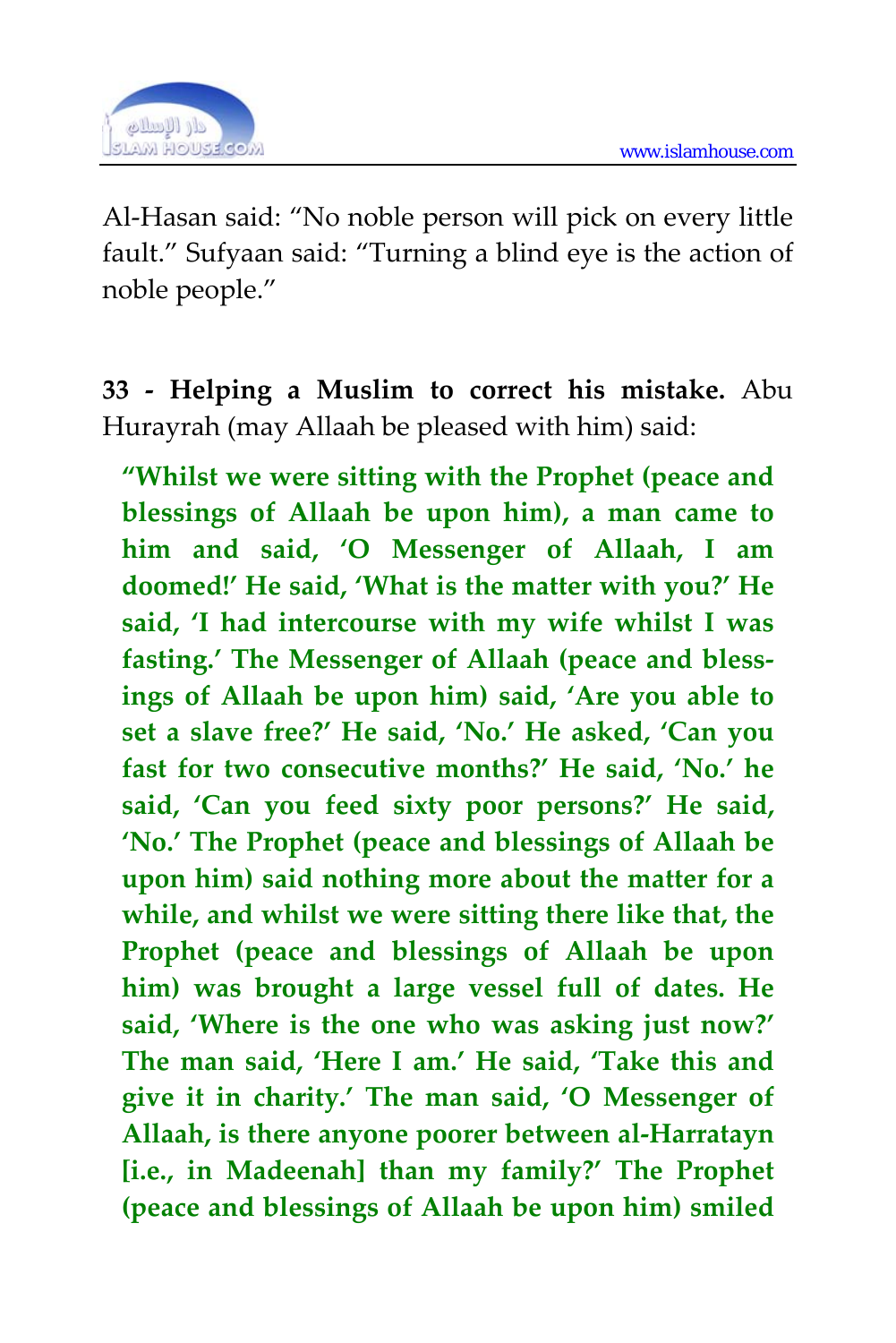

**so broadly that his eyeteeth could be seen, then he said, 'Feed it to your family.'" (Reported by al‐ Bukhaari, no. 1936).**

According to a report narrated by Ahmad from 'Aa`ishah (may Allaah be pleased with her), whilst the Messenger of Allaah (peace and blessings of Allaah be upon him) was sitting in the shade of a large tree, a man came to him and said,

**"I am burnt, O Messenger of Allaah!" He said, "What is the matter with you?" He said, "I had inter‐ course with my wife whilst I was fasting." 'Aa`ishah said: this was in Ramadaan. The Messenger of Al‐ laah (peace and blessings of Allaah be upon him) said to him, "Sit down." So he sat down at the edge of the group of people. Then a man brought a don‐ key on which was a vessel of dates, and said, "This is my sadaqah (charity), O Messenger of Allaah." The Messenger of Allaah (peace and blessings of Al‐ laah be upon him) said, "Where is the burnt one who was here just now?" The man said, "Here I am, O Messenger of Allaah." He said, "Take this and give it in charity." He said, "To whom should I give it except myself? By the One Who sent you with the truth, I do not have anything for myself and my children." He said, "Then take it," so he took it. (al‐ Musnad, 6/276)**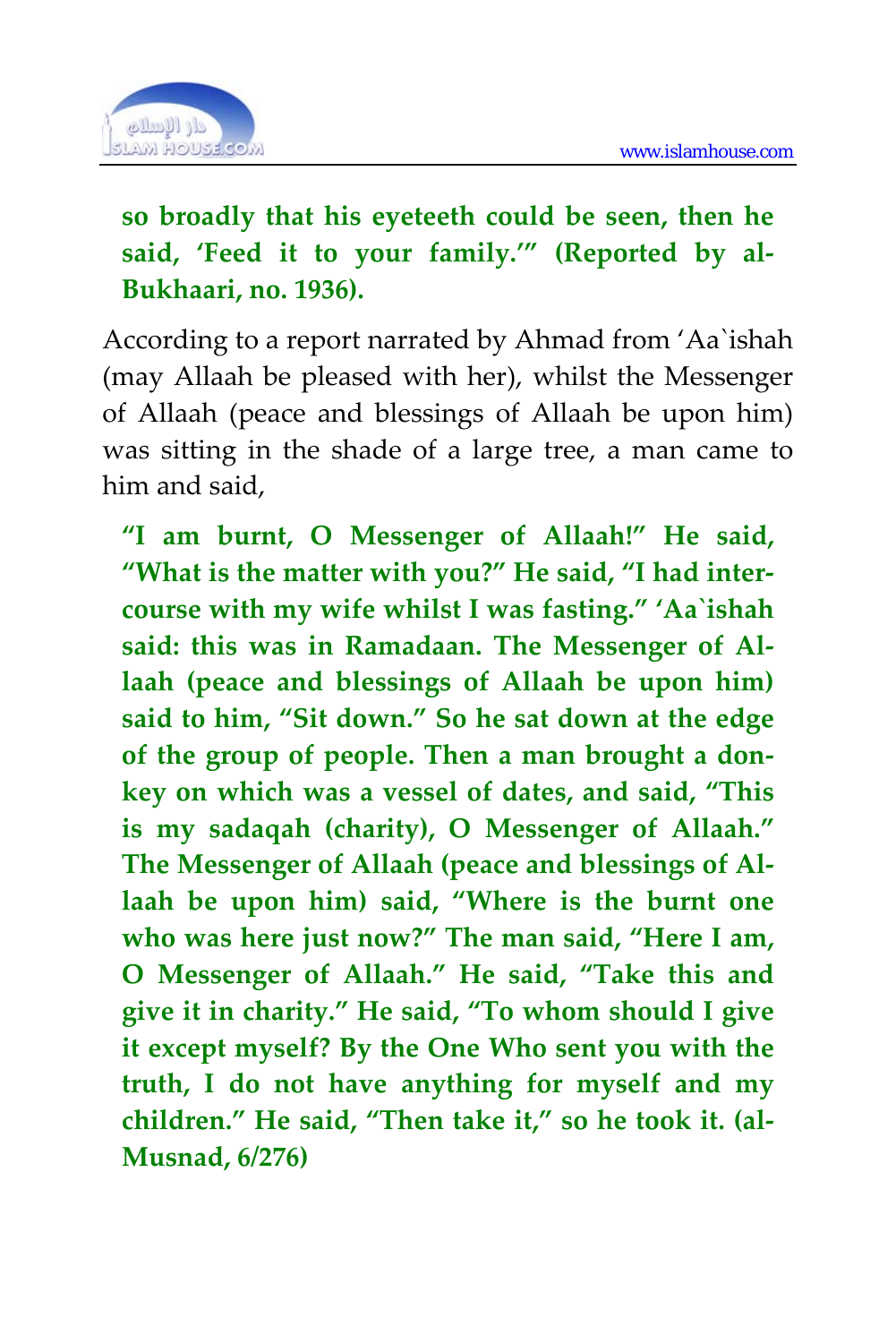

**34 ‐ Meeting with the person who has made the mistake to talk it over.** In Saheeh al‐Bukhaari it is reported that 'Abd‐Allaah ibn 'Amr said: "My father married me to a woman from a good family. He used to come and check on his daughter in law, and ask her about her husband. She would say, 'What a good man he is. He has never slept in our bed or disturbed us since we got married.' When this had gone on for a long time, he mentioned it to the Prophet (peace and blessings of Allaah be upon him), who said,

**'Let me meet with him.' So I met with him after that, and he said, 'How often do you fast?' I said, 'Every day.' He said, 'How often do you complete the Qur`aan?' I said, 'Every night.' He said, 'Fast three days of every month, and complete the Qur`aan once a month.' I said, 'I can do more than that.' He said, 'Fast three days every week.' I said, 'I can do more than that.' He said, 'Don't fast for two days, then sfast for one day.' I said, 'I can do more than that.' He said, 'Observe the best kind of fast, the fast of Dawood, fasting one day then not fasting the next, and complete the Qur`aan once every seven days.'** 

I wish that I had accepted the dispensation of the Mes‐ senger of Allaah (peace and blessings of Allaah be upon him), because when I became old and weak I started to read one seventh of the Qur`aan to my family during the day, and whatever I read during the day makes it easier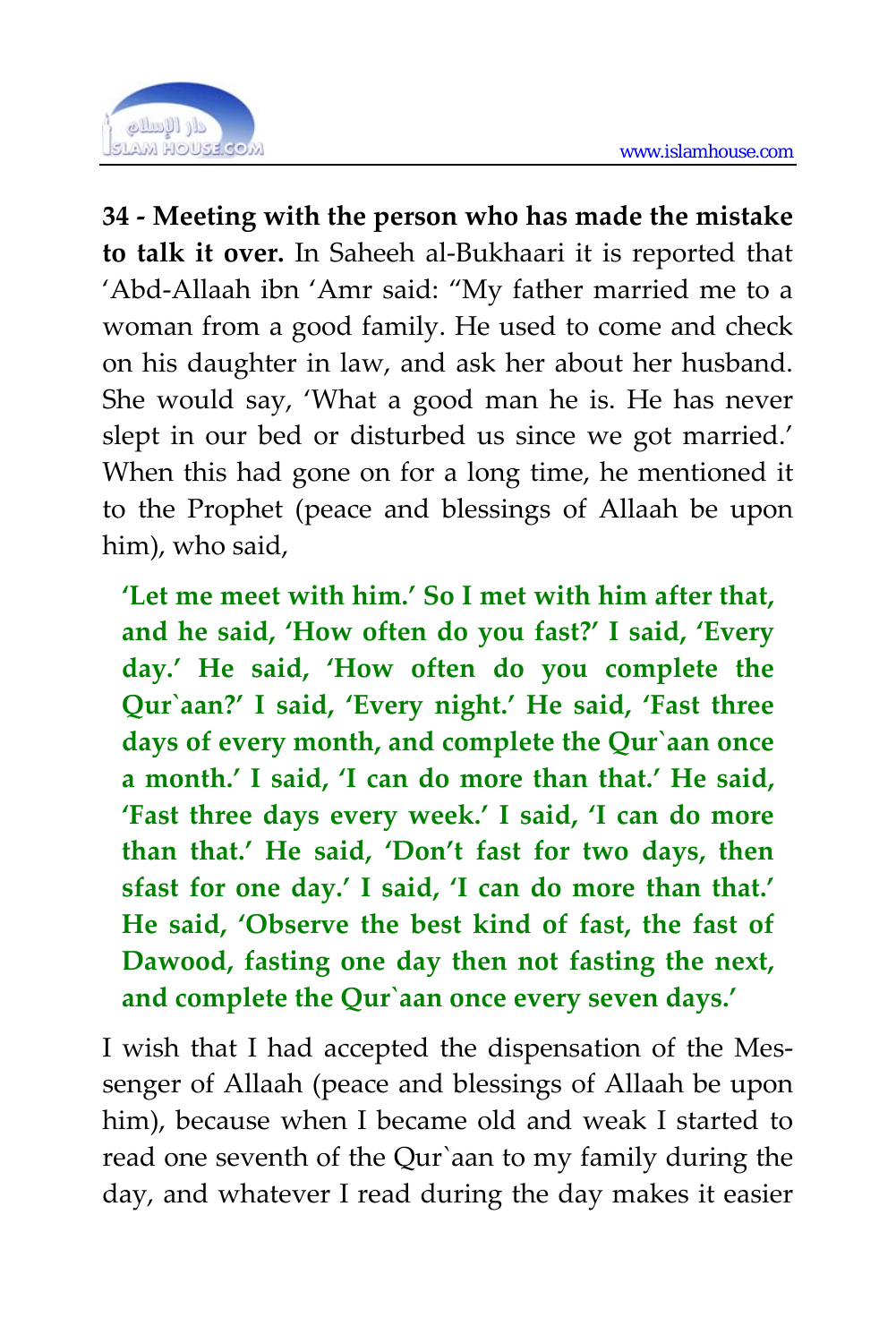

to complete it at night. If I want to help myself, I do not fast for a number of days, then I count the number of days I did not fast and fast the same number of days. I do not want to give up something that I promised the Prophet (peace and blessings of Allaah be upon him) I would do before he died." Abu 'Abd‐Allaah said: "Some of them said in three, and in five, and most of them said in seven." (al‐Fath, 5052)

A report narrated by Ahmad describes the matter more clearly and contains important lessons: 'Abd‐Allaah ibn 'Amr said: "My father married me to a woman from Quraysh. When she entered upon me I did not approach her because I was so enthusiastic about worshipping Allaah by fasting and praying. 'Amr ibn al‐'Aas came to his daughter in law and asked her, 'How do you find your husband?' She said, 'He is the best of men, or he is like the best of husbands among men. He has never disturbed us and he has never slept in our bed.' So he came to me and told me off. (Ibn al-Atheer said: ... according to another hadeeth, 'Abd‐Allaah ibn 'Amr ibn al‐'Aas said: 'So my father came to me and told me off.' Al‐Nihaayah 3/200). He said, 'I married you to a woman from a good family of Quraysh, and you are neglecting her (i.e., not treating her as a wife) and you are doing such and such.' Then he went to the Prophet (peace and blessings of Al‐ laah be upon him) and complained about me. The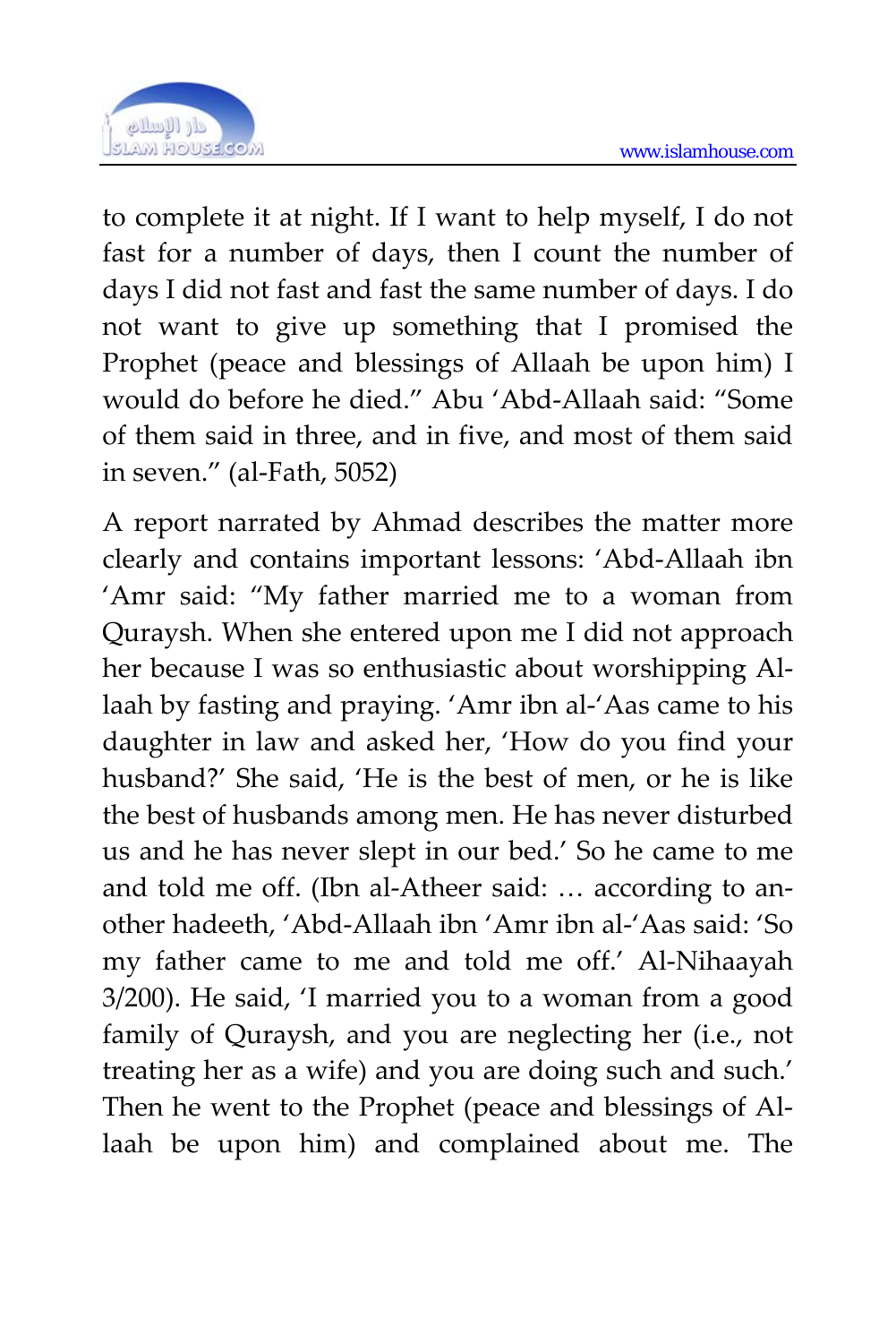

Prophet (peace and blessings of Allaah be upon him) sent for me and I came to him. He said to me,

**'Do you fast during the day?' I said, 'Yes.' He said, 'Do you pray (qiyaam) at night?' I said, 'Yes.' He said, 'But I fast and I break my fast, I pray and I sleep, and I go to my wives. Whoever turns away from my Sunnah has nothing to do with me.' He said, 'Read the Qur`aan once a month.' I said, 'I can do more than that.' He said, 'Read it once every ten days.' I said, 'I can do more than that.' One of them – either Husayn or Mugheerah – said, 'Read it every three days.' He [the Prophet (peace and blessings of Allaah be upon him)] said: 'Fast three days of every month.' I said, 'I can do more than that.' He kept in‐ creasing the number until he said, 'Fast one day and do not fast the next day. This is the best of fasts, the fast of my brother Dawood.'** 

Husayn said in his narration of the hadeeth: then the Prophet (peace and blessings of Allaah be upon him) said:

**'Every worshipper has a time when he is motivated and keen, and after every such time comes a time of slackening, where he either follows the Sunnah or follows bid'ah. The one whose slackening follows Sunnah is guided, but the one whose slackening fol‐ lows bid'ah is doomed.'"**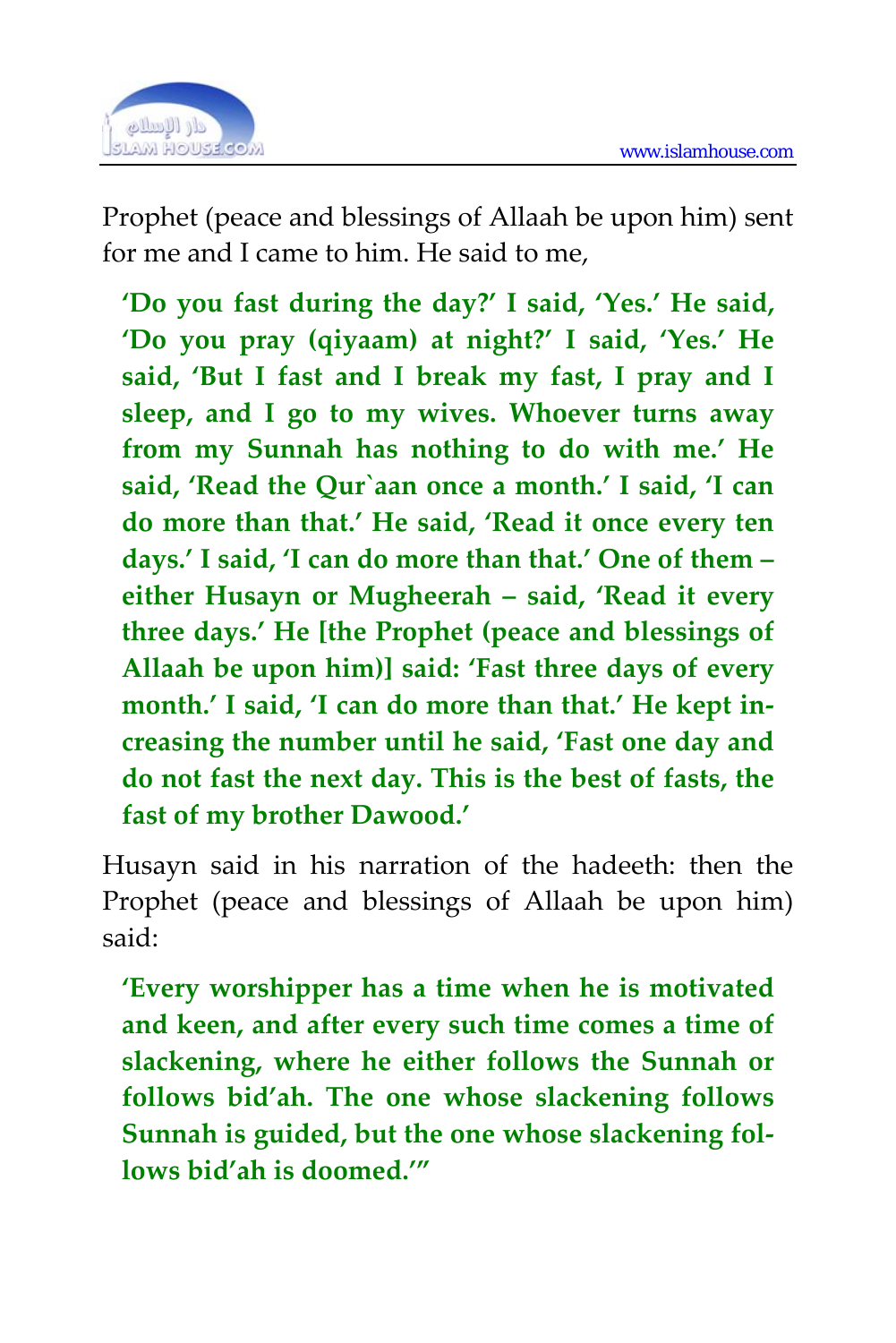

Mujaahid said: "When 'Abd‐Allaah ibn 'Amr grew old and weak, he would fast for several days at a time, so that he could grow stronger, then he would break his fast for a similar number of days. He would read his portion of the Qur`aan in like manner, sometimes reading more, sometimes reading less, so that he would finish the entire Qur`aan in seven days or in three days. After that he would say, 'I wish that I had accepted the dispensation of the Messenger of Allaah (peace and blessings of Allaah be upon him), for it would be better for me than what I chose for myself, or I left him saying that I would do something and I would hate to do something else.'" (Al-Musnad, 2/158. Ahmad Shaakir said: its isnaad is saheeh. Tahqeeq al‐Musnad, no. 6477).

Among the things we learn from this story are:

1. The Prophet (peace and blessings of Allaah be upon him) understood the cause of the problem, which was that ['Abd‐Allaah ibn 'Amr] was exhausting himself in worship to the point that he did not have time to take care of his duties towards his wife, so he was falling short.

2. The principle of paying due attention to everyone who has rights over one applies to anyone who is preoccupied with matters of worship, such as a student who is giving so many lessons, or a daa'iyah who is so busy with his da'wah that his wife complains of mistreatment. This can lead to a loss of balance in carrying out different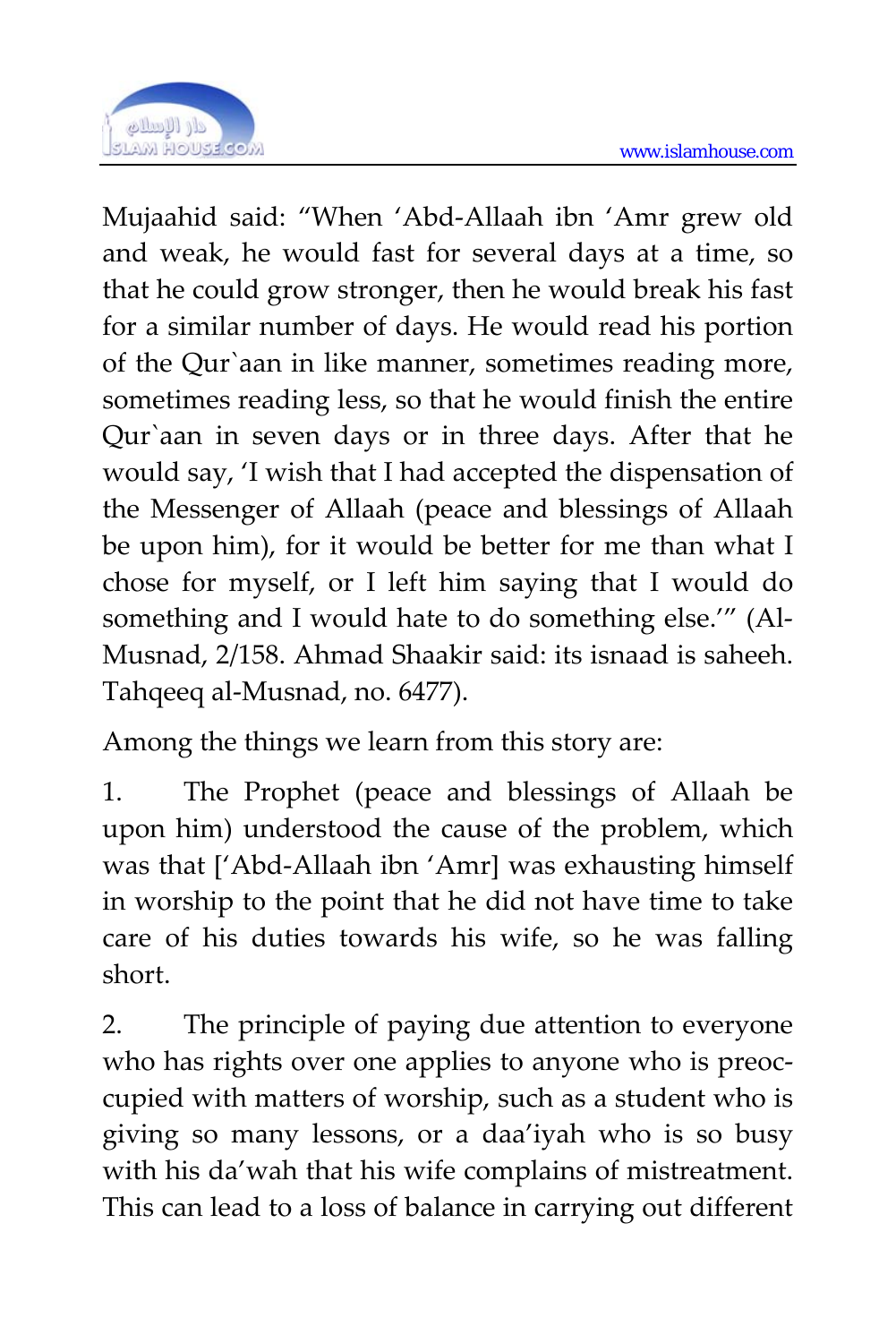

acts of worship and dividing one's time among all those who are making rightful claims on it. So there is nothing wrong with the teacher reducing the number of lessons he gives, or the daa'iyah reducing his activities so as to allow himself enough time to take care of his home, wife and children, and give them their rights as regards guid‐ ance, companionship and education.

**35 ‐ Speaking bluntly to a person about the mistake he is making.** Al‐Bukhaari (may Allaah have mercy on him) reported that Abu Dharr said: "There was an argument between me and another man. His mother was a non‐ Arab, and I said something insulting about her. He men‐ tioned this to the Prophet (peace and blessings of Allaah be upon him), who asked me,

**'Did you trade insults with so‐and‐so?' I said, 'Yes.' He said, 'Did you say something insulting about his mother?' I said, 'Yes.' He said, 'You are a man who still has something of jaahiliyyah in you.' I said, 'I said what I said because I am getting old.' He said, 'Yes, but they are your brothers. Allaah has given you power over them, but whoever is given power over someone, let him feed him as he feeds himself, clothe him as he clothes himself, and not give him more work to do than he is able. If he does give him too much work, let him help him.' " (Fath, 6050)**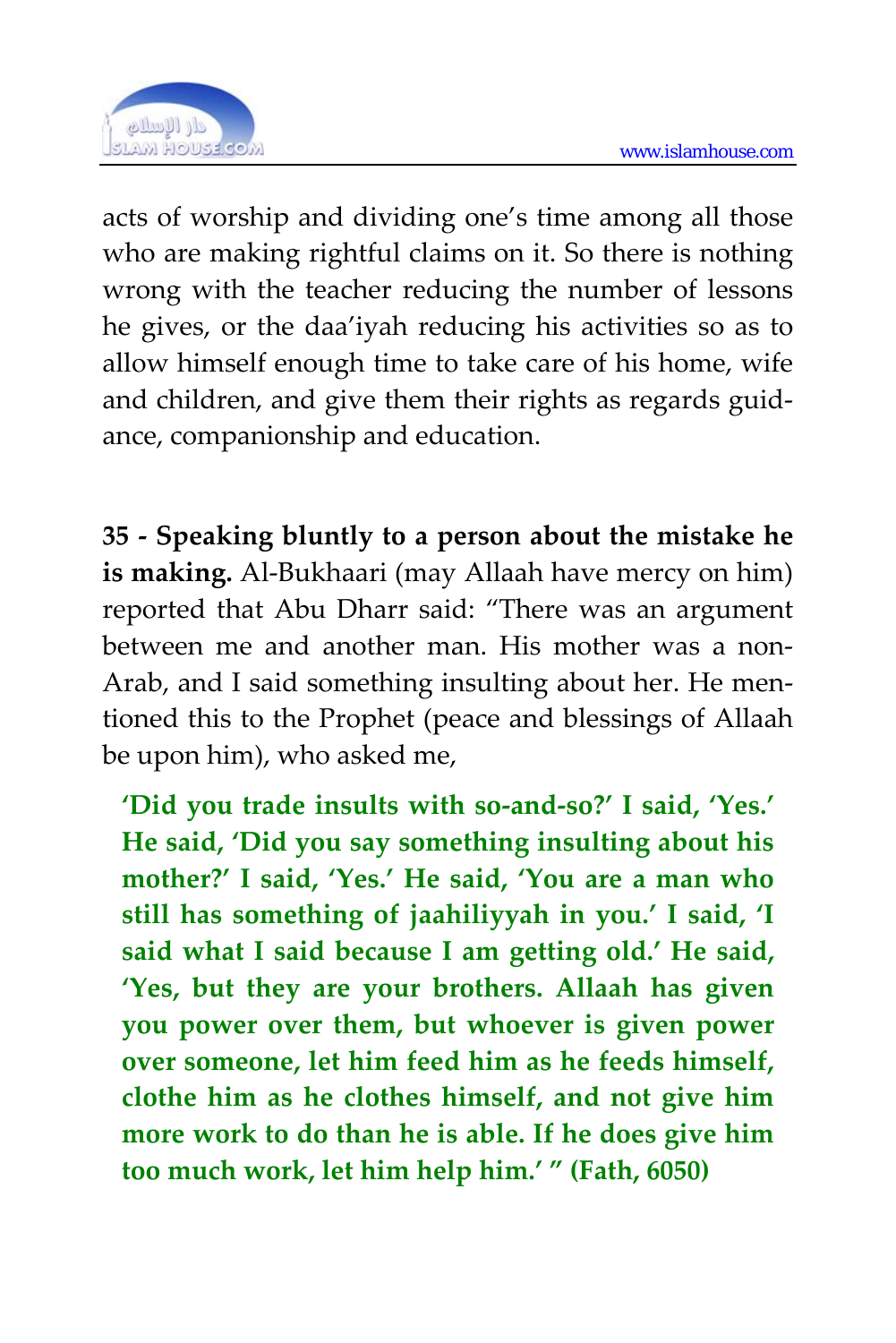

In Saheeh Muslim it is reported that Abu Dharr (may Al‐ laah be pleased with him) said:

"I had an argument with one of my brothers. His mother was non‐Arab, and I said something insulting to him about his mother. He complained about me to the Messenger of Allaah (peace and blessings of Allaah be upon him). When the Prophet (peace and blessings of Allaah be upon him) met me, he said,

**'O Abu Dharr, you are a man who still has some‐ thing of jaahiliyyah in him.' I said, 'O Messenger of Allaah, whoever insults a person, people will insult his father and mother.' He said, 'O Abu Dharr, you are a man who still has something of jaahiliyyah in him. They are your brothers2, and Allaah has given you power over them, so feed them as you feed yourself and clothe them as you clothe yourself. Do not give them more work than they can do, and if you give them too much to do, then help them.' " (Saheeh Muslim, no. 1661).**

The Prophet (peace and blessings of Allaah be upon him) spoke in this straightforward and open manner to Abu Dharr because he knew he would accept it. Such a blunt approach can be a useful method that saves times and energy, and gets the point across in the easiest manner,

1

<sup>2</sup> It seems as if the man was a dervant or a slave. (e)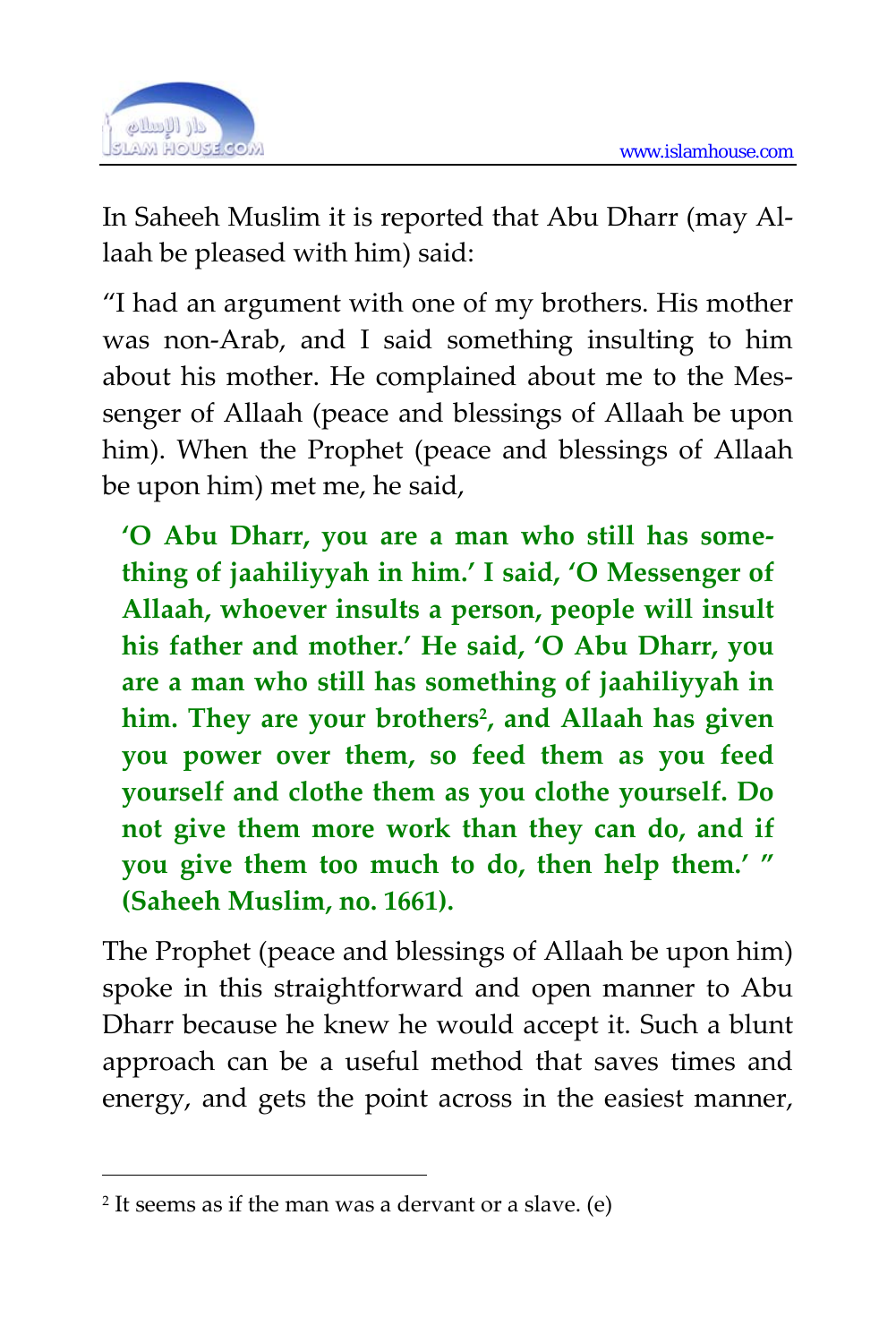

but it should only be done when it is appropriate to the situation and the people involved.

This direct approach may be better not used if it will lead to something worse or if it means that a greater interest will not be achieved, for example if the person making the mistake is in a position of power and authority and would not accept such frank comments, or if a direct approach would cause too much embarrassment to the per‐ son who is doing wrong. It should also not be used if the person is extra sensitive and is likely to react badly. Un‐ doubtedly a direct approach will be too much for a per‐ son to take if it is made in a spirit of confrontation and with the aim of causing embarrassment and showing him up at the time when his critic appears superior. Similarly it is essential to be cautious about using "indirect" meth‐ ods whose multiple negative effects may outweigh the benefits of a direct approach, because they may make the wrongdoer think that the one who is advising him thinks he is stupid or that he is playing about, or because they may offend him because he thinks he is making snide remarks. This way of pointing out what is right may not be effective, because what is being said may not be clear to the person addressed, so he will keep on making the mistake. Generally speaking, people differ when it comes to accepting advice, and the right approach will differ in each case, but a good attitude in discussing mistakes and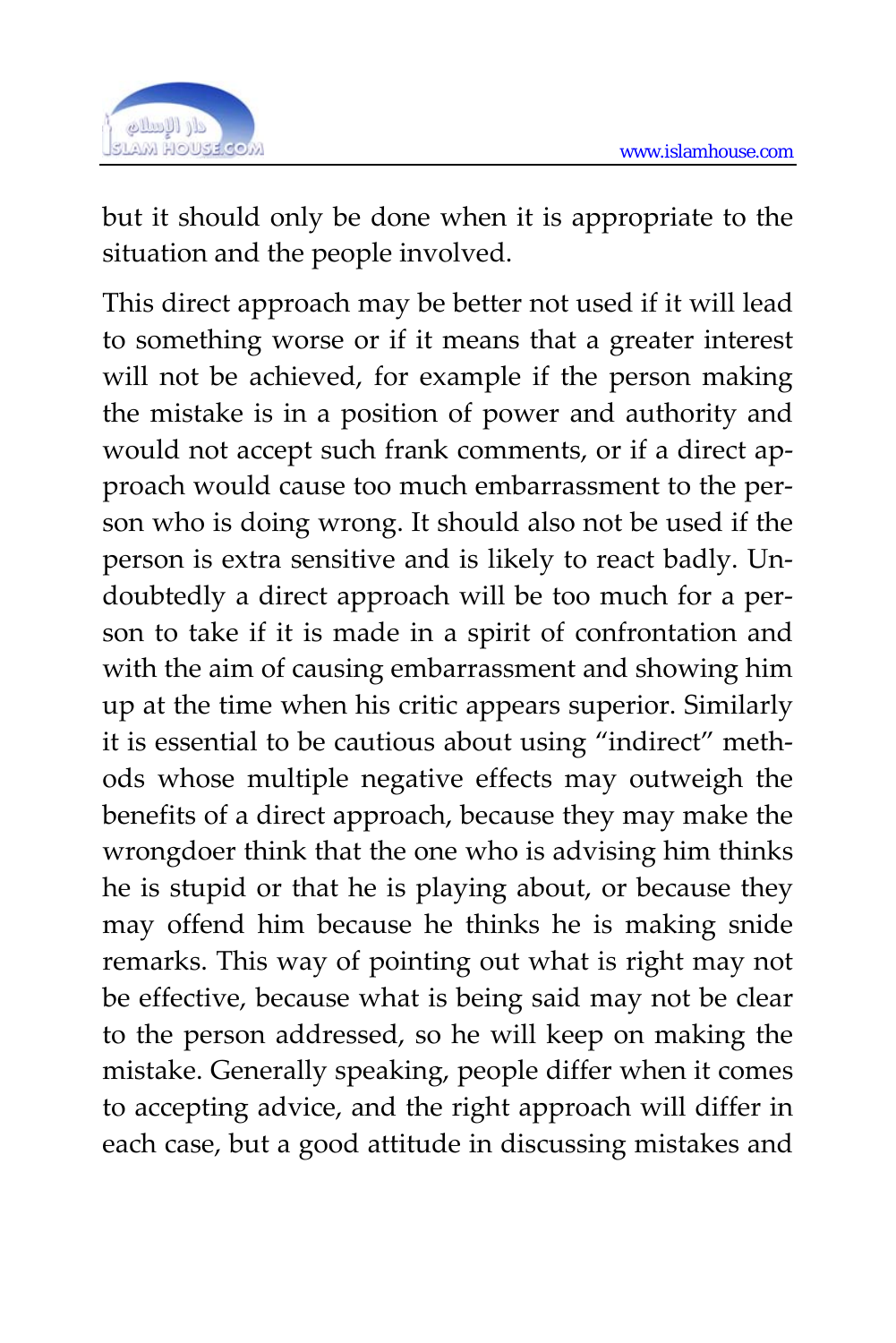

guiding people will also have the greatest effect in achieving the desired goal.

**36 ‐ Persuading a person that he is making a mistake.** Engaging in a discussion with a wrongdoer with the aim of convincing him may lead to the removal of the blinds over his eyes and bringing him back to the Straight Path. An example of this is the report narrated by al‐Tabaraani (may Allaah have mercy on him) in al‐Mu'jam al‐Kabeer from Abu Umaamah (may Allaah have mercy on him), who said that a young man came to the Messenger of Al‐ laah (peace and blessings of Allaah be upon him) and said,

**"O Messenger of Allaah, give me permission to commit zinaa (fornication or adultery)." The people shouted [at him] and [the Prophet (peace and bless‐ ings of Allaah be upon him)] said, "Stop it!' The Messenger of Allaah (peace and blessings of Allaah be upon him) said, "Let him calm down. Come here." He came and sat in front of the Messenger of Allaah (peace and blessings of Allaah be upon him), who said to him, "Would you like it for your mother?" He said, "No." He said, "Likewise, people do not like it for their mothers. Would you like it for your daughter?" He said, "No." He said, "Likewise, people do not like it for their daughters. Would you like it for your sister?" He said, "No." He said,**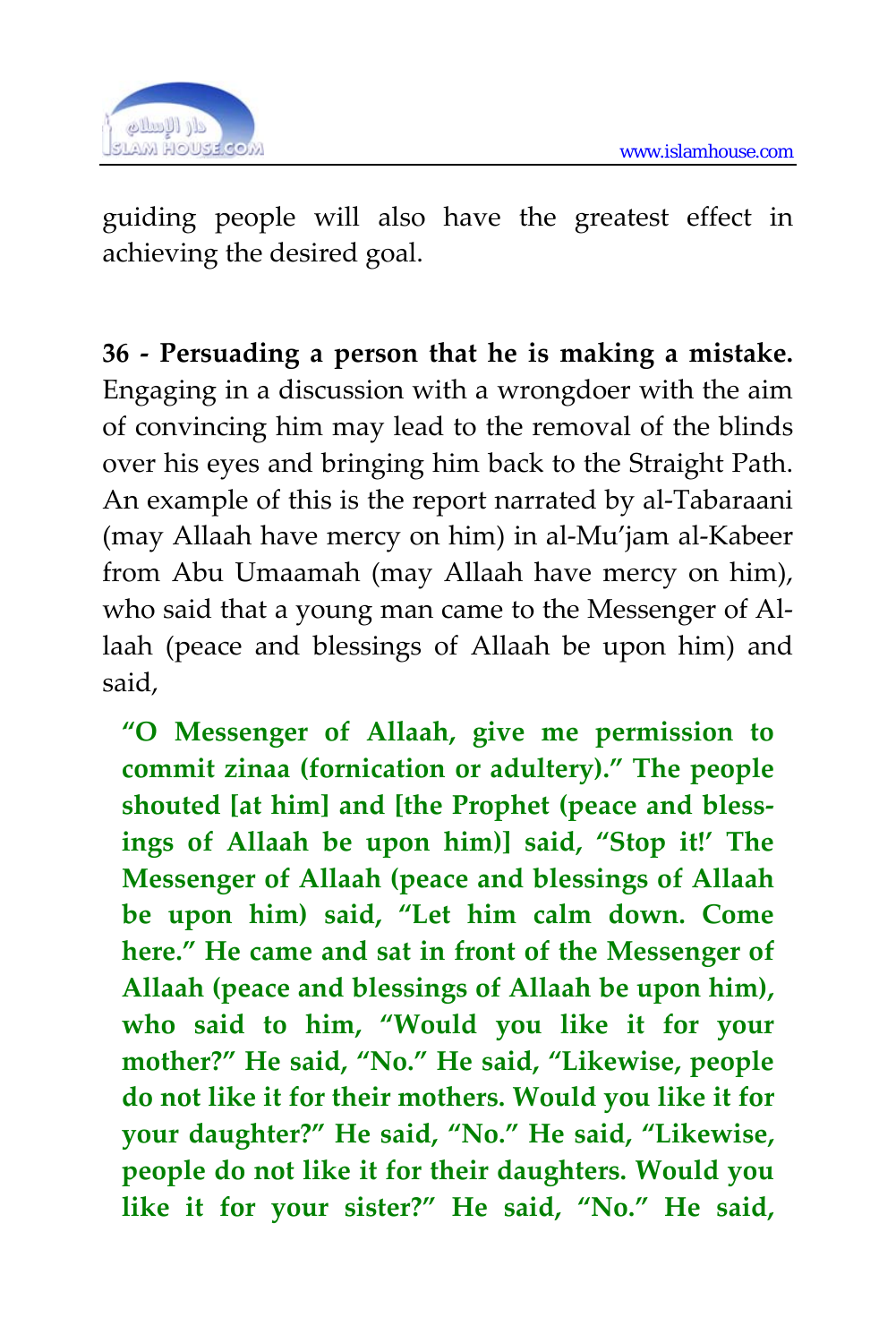

**"Likewise, people do not like it for their sisters. Would you like it for your (paternal) aunt?" He said, "No." He said, "Likewise, people do not like it for their (paternal) aunts. Would you like it for your (maternal) aunt?" He said, "No." He said, "Likewise, people do not like it for their (maternal) aunts." Then the Messenger of Allaah (peace and blessings of Allaah be upon him) put his hand on his chest and said, "O Allaah, forgive his sins, purify his heart and make him chaste." (Al‐Tabaraani, al‐ Mu'jam al‐Kabeer, 7679 and 7759. Additional mate‐ rial is included between square brackets).**

**37 ‐ Making a person understand that his flimsy excuse is not acceptable.** Some people who make mistakes try to offer made‐up, unacceptable excuses, especially when they are caught red‐handed. Indeed, some of them may appear to be stammering when they give their flimsy ex‐ cuses, especially those who are not good at lying because they are basically good at heart. How should the educa‐ tor act when he comes across a situation like this? The following story demonstrates the brilliant attitude of the Prophet (peace and blessings of Allaah be upon him) when dealing with one of his Companions in a situation of this nature. The story also shows us how the educator should persistently follow up until the person gives up his wrong attitude.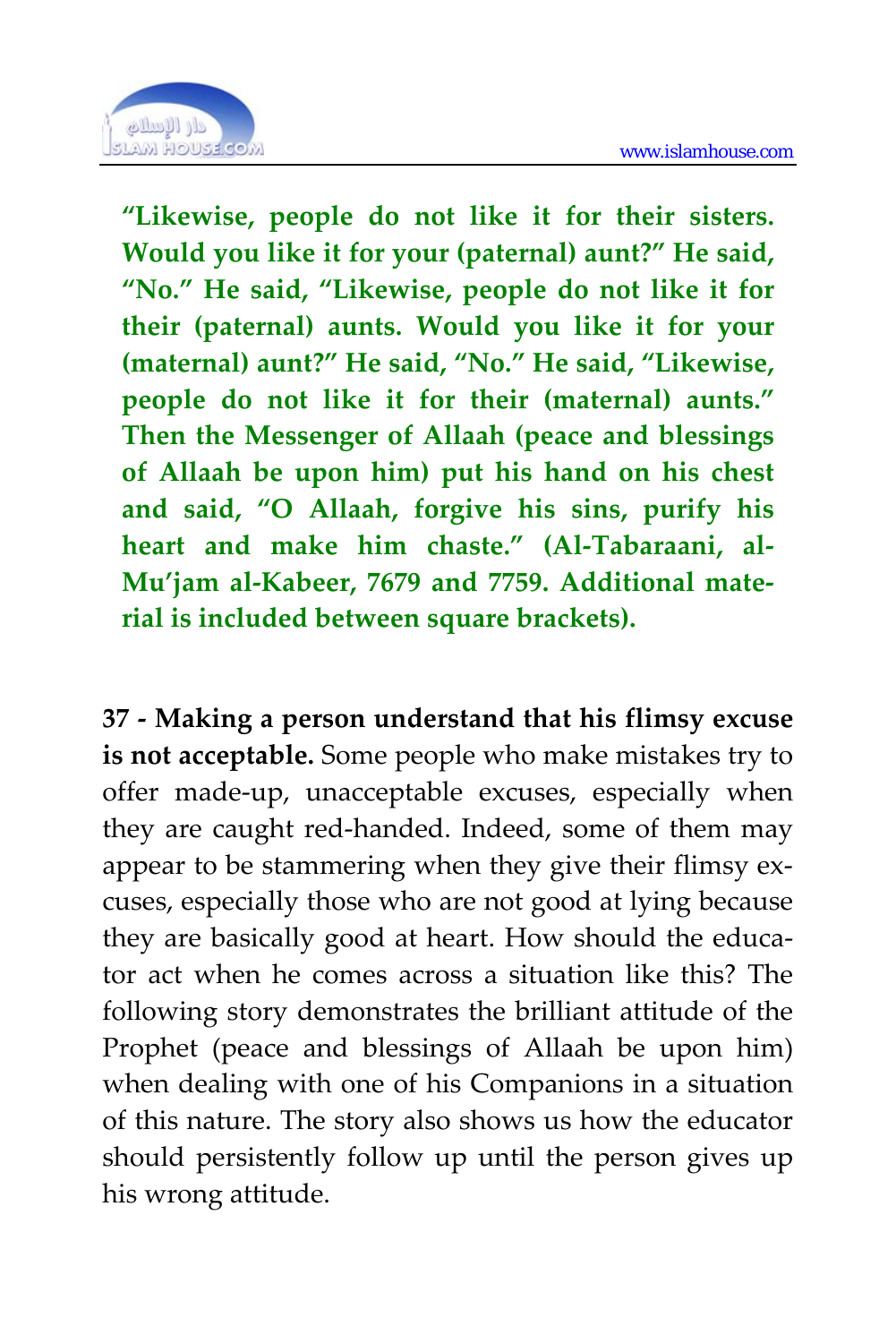

**Khuwwaat ibn Jubayr (may Allaah be pleased with him) said: "We made camp with the Messenger of Allaah (peace and blessings of Allaah be upon him) at Mar al‐Zahraan (a place near Makkah). I came out of my tent and saw some women talking amongst themselves. I liked them, so I went back, got out my trunk and took out a hillah (a suit of clothes). I put it on and came and sat with them. The Messenger of Allaah (peace and blessings of Allaah be upon him) came out and said, 'O Abu 'Abd‐Allaah!!" (i.e., he was reprimanding him for sitting with those non‐ mahrem women). When I saw the Messenger of Al‐ laah (peace and blessings of Allaah be upon him), I got scared and started stammering (trying to come up with an excuse). I said, "O Messenger of Allaah, my camel got lost and I am looking for a rope to re‐ strain it" (i.e., he came up with a false excuse to jus‐ tify what he had done). He left, and I followed him. He threw his cloak at me and went in among some araak trees – and it is as if I can see the whiteness of his back against the greenness of the araak trees. He answered the call of nature and did wudoo', and turned (to me) with the water dripping from his beard onto his chest, and said: "O Abu 'Abd‐Allaah, what happened to your lost camel?" Then we con‐ tinued on our journey, and whenever he caught up with me, he would say, "Assalaamu aleika Abu 'Abd‐Allaah. What happened to that lost camel?"**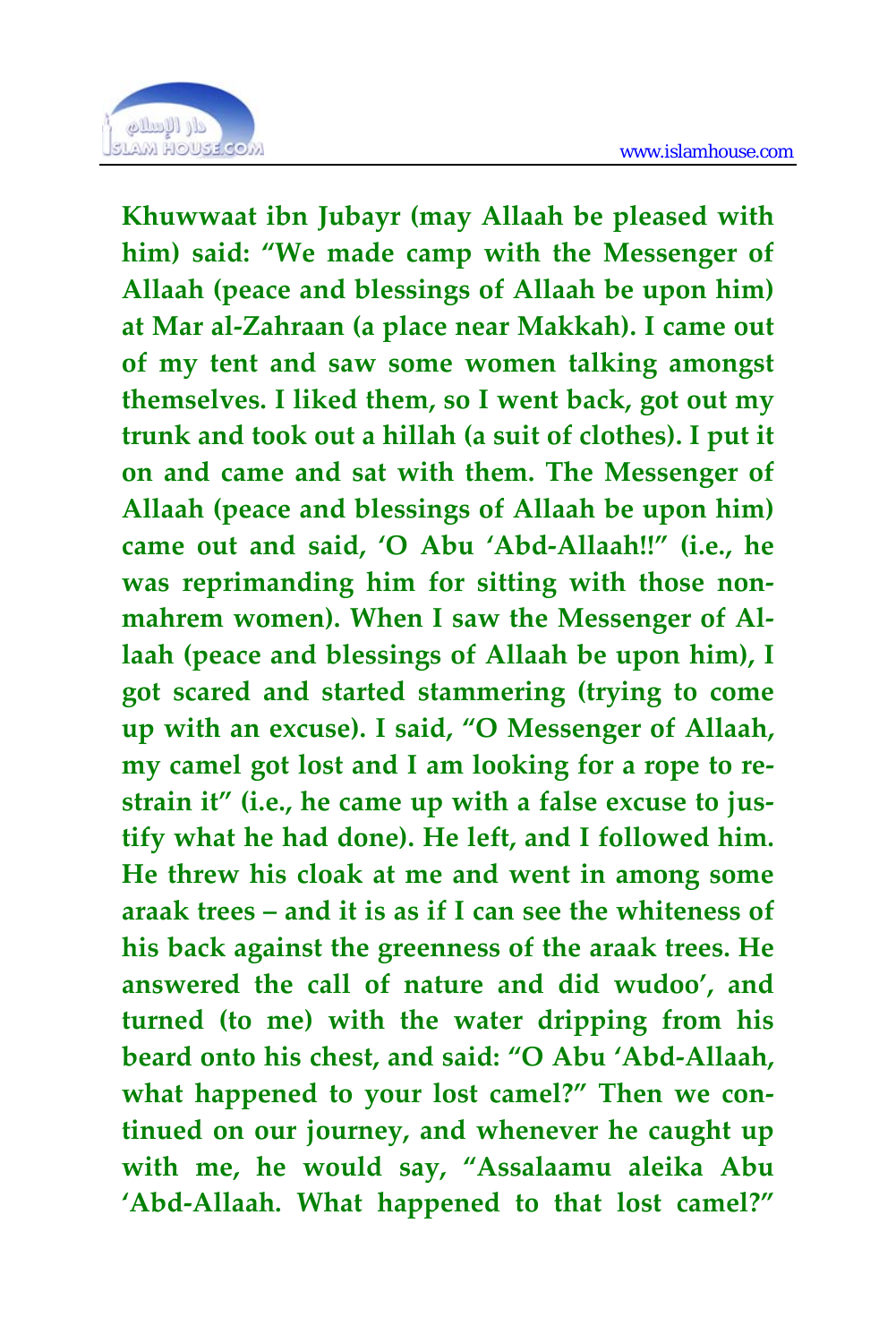

**When I realized this, I hastened on to Madeenah and avoided the mosque and gatherings where the Prophet (peace and blessings of Allaah be upon him) was present. When this had gone on for a long time, I tried to go to the mosque when no one else was around. I went to the mosque and started to pray, but the Messenger of Allaah (peace and bless‐ ings of Allaah be upon him) came out of one of his apartments and started to pray two short rak'ahs. I made my prayer long, hoping that he would go away and leave me. He said, 'Make it as long as you like, O Abu 'Abd‐Allaah, for I am not leaving until you finish.' I said to myself, 'By Allaah, I should apolo‐ gize to the Messenger of Allaah (peace and blessings of Allaah be upon him) and make him happy.' When I had finished, he said, 'Al‐salaamu 'alayka, O Abu 'Abd‐Allaah. What happened to your lost camel?' I said, 'By the One Who sent you with the truth, that camel has never gotten lost since the time I became a Muslim.' He said, 'May Allaah have mercy on you' three times, then he never mentioned it again." (Al‐Haythami said: al‐Tabaraani reported it with two isnaads. The men of one of them are all saheeh apart from al‐Jarraah ibn Mukhallad, who is thiqah. Al‐Majma', 9/401. Upon referring to al‐ Mu'jam al‐Kabeer by al‐Tabaraani, 4/203, it becomes clear that the report from Zayd ibn Aslam is talking about Khuwwaat ibn Jubayr, who said, 'We made**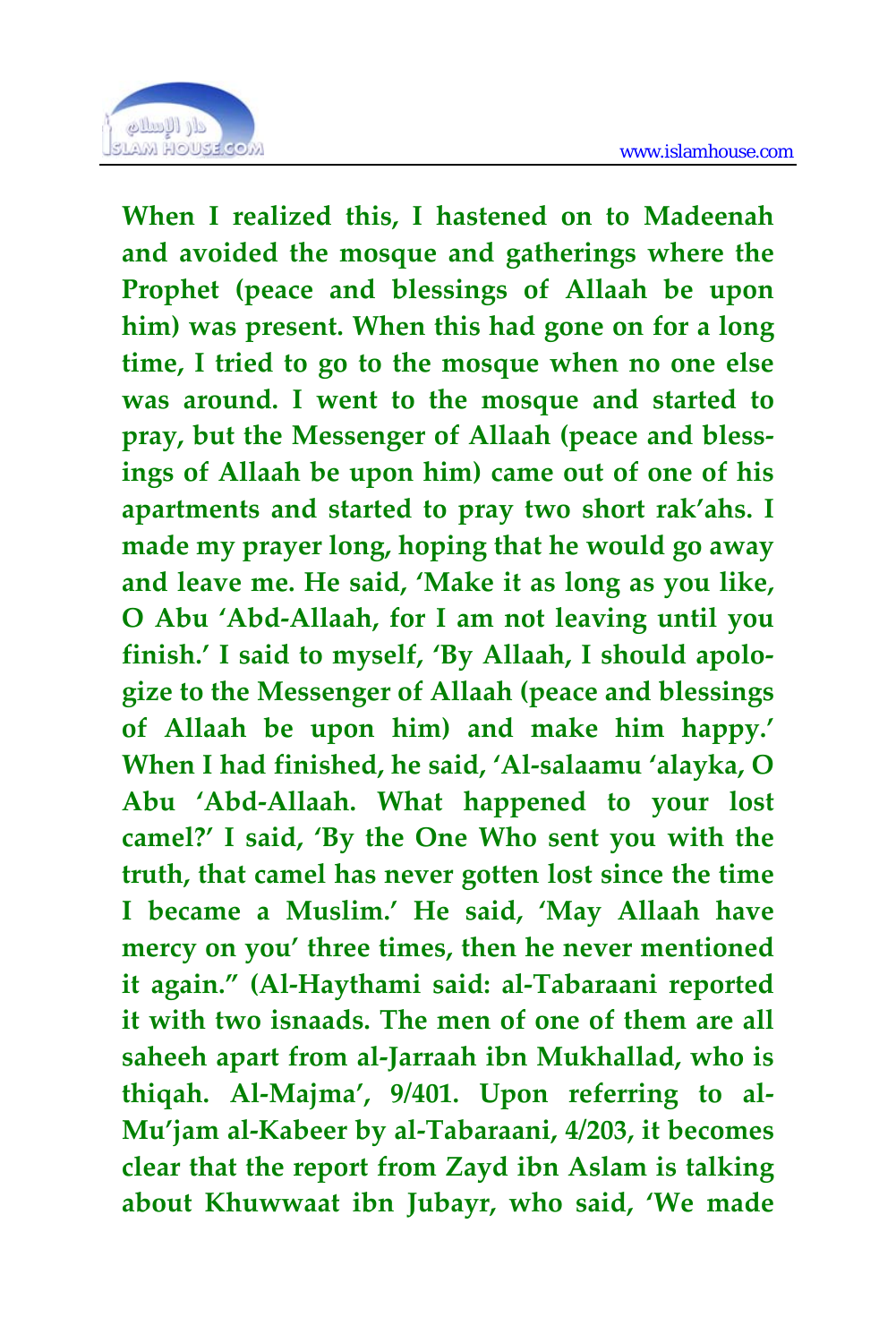

**camp …' In the biography of Khuwwaat (may Al‐ laah be pleased with him) in al‐Tahdheeb it says: Zayd ibn Aslam reported mursal from him. In al‐ Isaabah it says that Khuwwaat died in 40 or 42 AH, and in al‐Siyar it says that Zayd ibn Aslam died in 136 AH; on this basis there is a break in the isnaad).**

This is a brilliant study in training and the use of wise strategies to achieve the desired result. We may also learn the following points from this story:

1. A person who has committed a sin will feel shy of a respected leader when he catches him out.

2. The way the educator looks at and questions a person – even though it may be very brief – will have a great impact on him.

3. Not discussing a false excuse at the time of hear‐ ing it – even though it is clearly made up – and turning away from the person may be enough to make him real‐ ize that his excuse is not acceptable, which will motivate him to repent and apologize. This is what we understand from the phrase "he left."

4. The good educator is the one who makes the per‐ son who has made a mistake feel too shy of him, so that he tries to hide away from him, but at the same time, his need for him makes him want to come to him. Then the latter takes precedence over the former.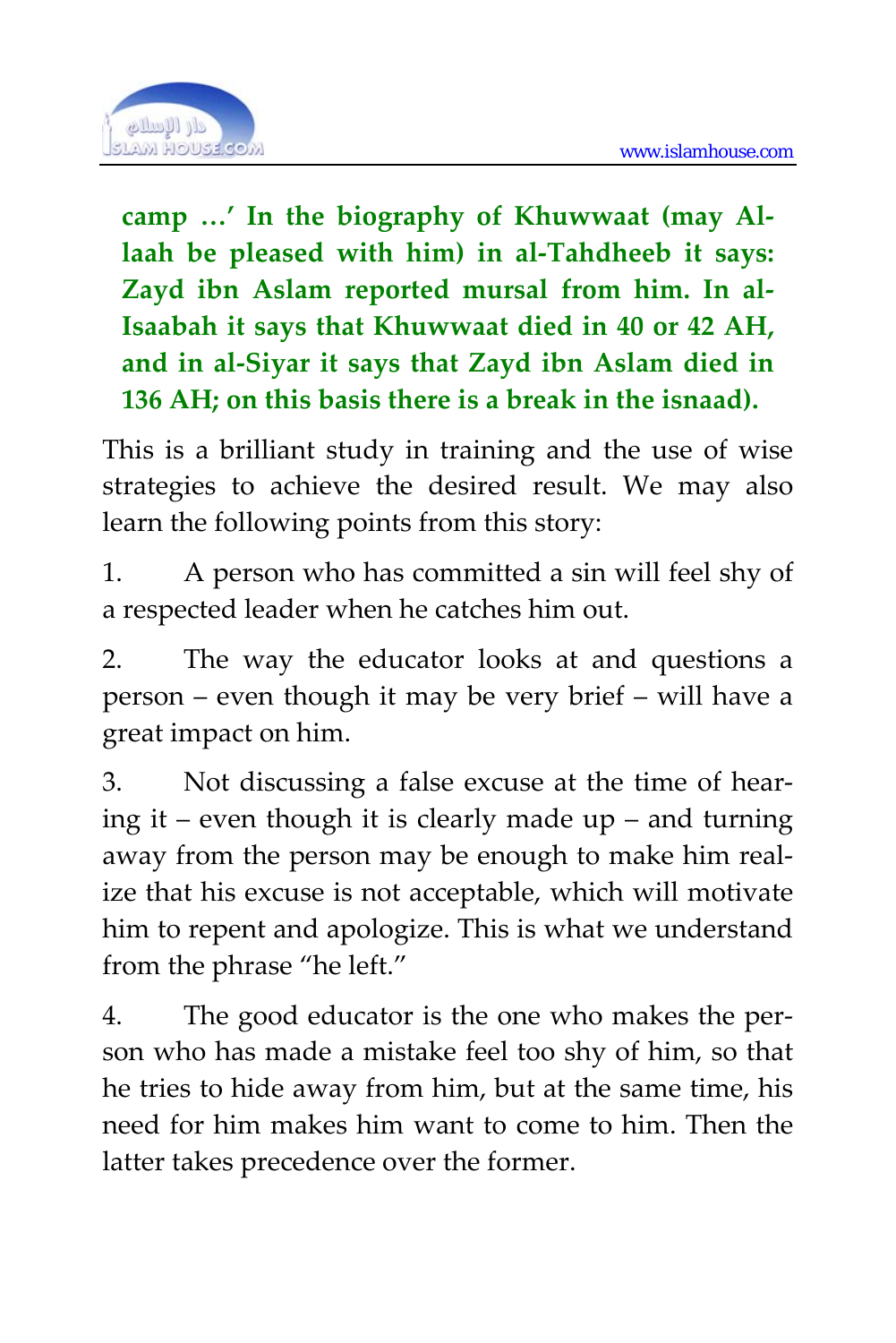

5. The change of attitude towards the wrongdoer is based – in this case – on the wrongdoer's admission that he was wrong and his giving up the thing he had done.

If the educator or leader is held in high esteem by his companions, then if he rebukes one of them or tells him that he has made a mistake, this will have an effect on him. The leader should pay attention to the interests of others when rebuking one of his companions, so that all may benefit from it. However, this should not mean that he should ignore any negative effect on that particular individual. That can be dealt with and its effects limited in many ways, even though a third party, as al‐ Mugheerah did when he asked 'Umar to be a mediator whilst at the same time explaining the situation and affirming how highly the leader thinks of the follower.

**38 ‐ Paying attention to things that are inherent in hu‐ man nature.** An example of this is the jealousy of women, especially in the case of co-wives, some of whom may make mistakes that, if they were made by anyone else under normal circumstances, would be treated quite dif‐ ferently. The Prophet (peace and blessings of Allaah be upon him) used to pay special attention to the issue of jealousy among his wives and the mistakes that were made by them as a result, and the patience, justice and fairness with which he handled the matter are plain to see. An example of this is the report narrated by al-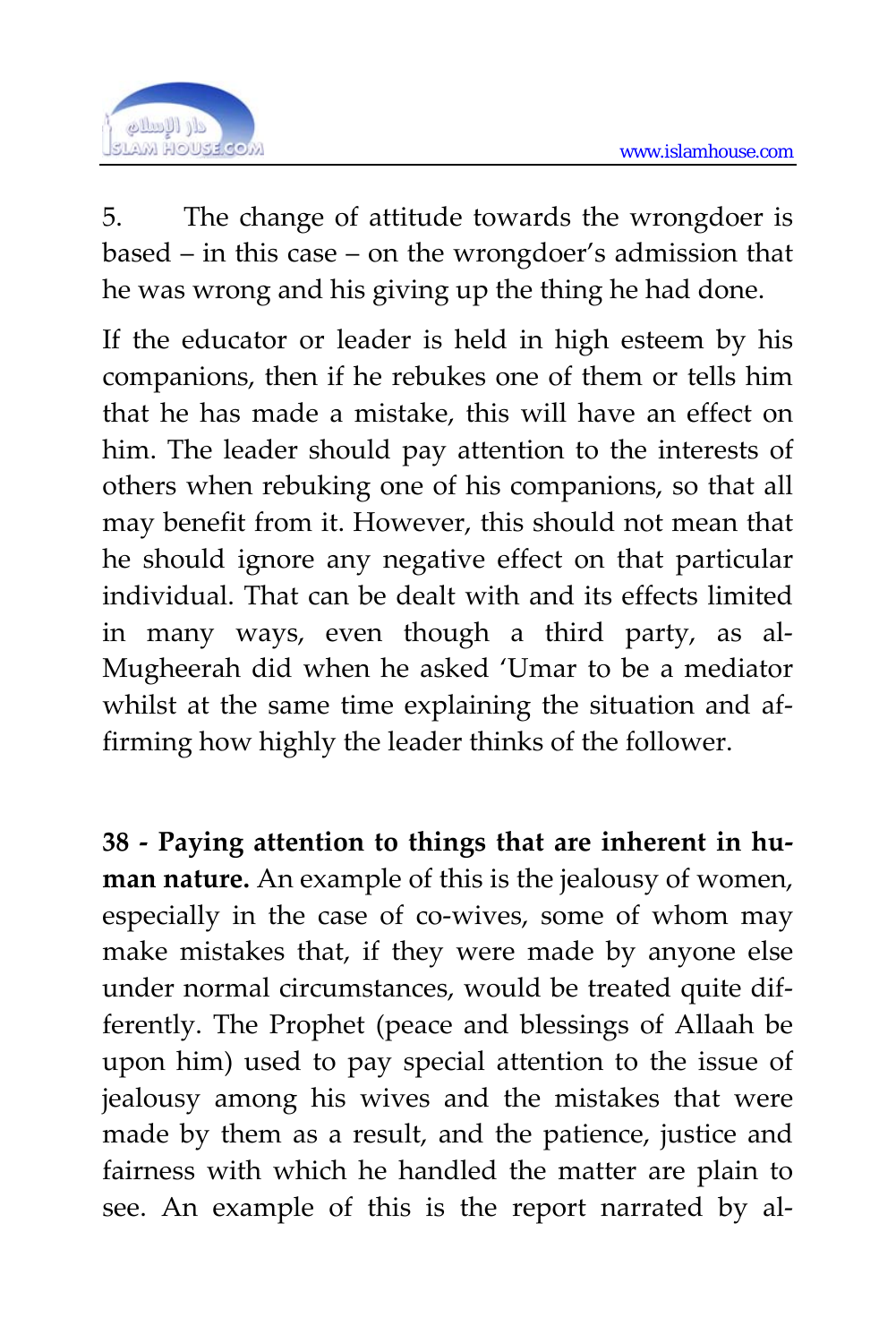

Bukhaari (may Allaah have mercy on him) in his Saheeh from Anas, who said:

**"The Prophet (peace and blessings of Allaah be upon him) was with one of his wives when another of the Mothers of the Believers sent a big vessel full of food to him. The wife in whose house the Prophet (peace and blessings of Allaah be upon him) was present struck the hand of the servant, and the ves‐ sel fell and broke in two. The Prophet (peace and blessings of Allaah be upon him) picked up the pieces and put them together, then he gathered up the food that had been in the vessel and said, 'Your mother is jealous.' Then he asked the servant to wait until he was given the vessel belonging to the wife in whose house he was, and he sent the whole vessel to the wife whose vessel had been broken, and kept the broken vessel in the house of the one who had broken it." (Fath, 5225)**

According to a report narrated by al‐Nisaa`i (Kitaab 'Ish‐ rat al‐Nisaa'), Umm Salamah brought some food in a vessel belonging to her to the Messenger of Allaah (peace and blessings of Allaah be upon him) and his compan‐ ions, then 'Aa`ishah came wrapped in a garment, carry‐ ing a stone, which she threw and broke the vessel. The Prophet (peace and blessings of Allaah be upon him) put the two halves back together and said,

**"Eat, your mother is jealous…"**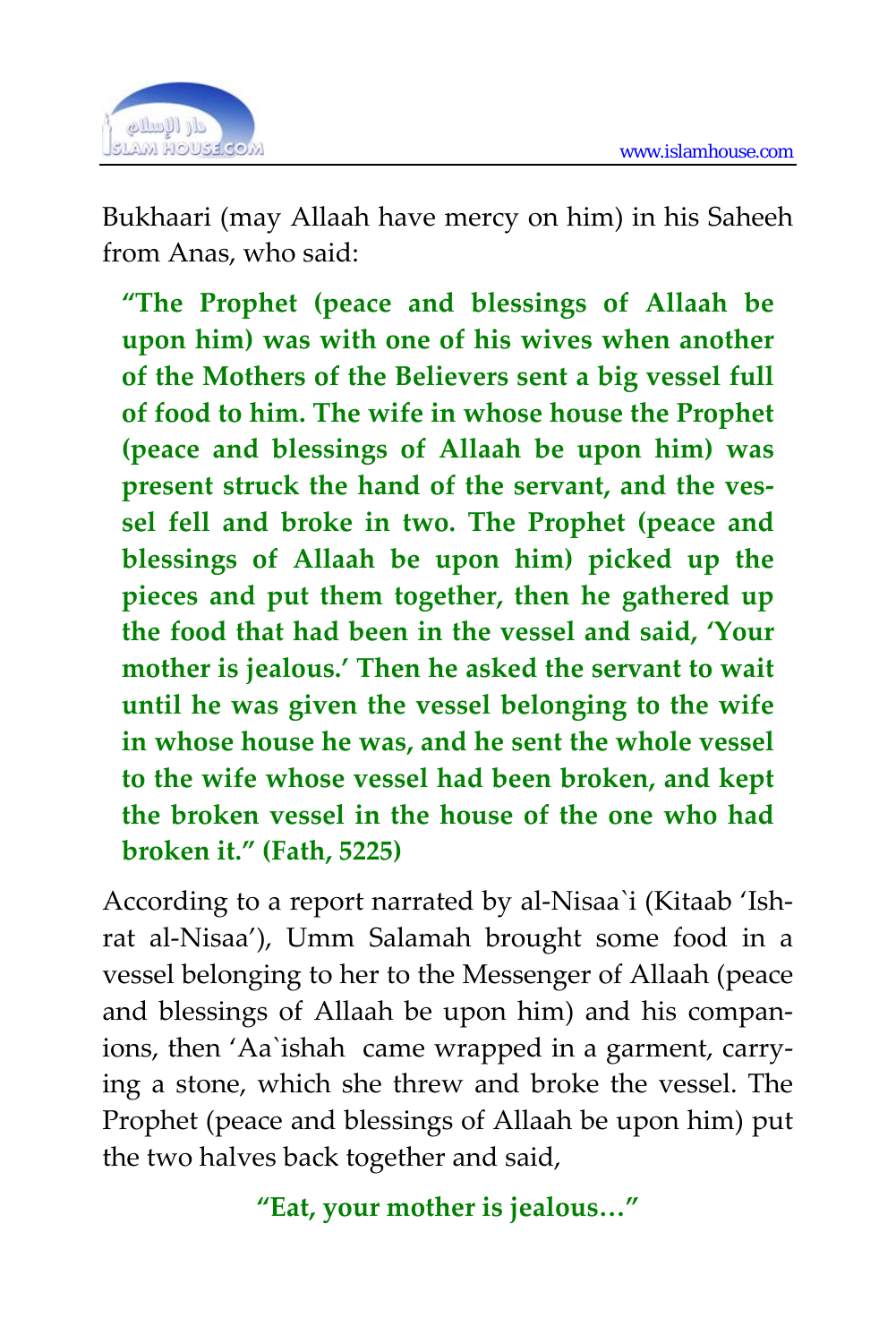

…twice, then he took 'Aa`ishah's vessel and sent it to Umm Salamah, and gave Umm Salamah's vessel to 'Aa`ishah.

According to a report narrated by al‐Daarimi (Kitaab al‐ Buyoo', Baab man kasara shay'an fa 'alayhi mithluhu) from Anas, he said:

**"One of the wives of the Prophet (peace and bless‐ ings of Allaah be upon him) sent him a vessel in which was some thareed [a dish of sopped bread, meat and broth], when he was in the house of one of his other wives, who struck the vessel and broke it. The Prophet (peace and blessings of Allaah be upon him) started to pick up the thareed and put it back into the vessel, saying, 'Eat, your mother is jeal‐ ous…' "**

Women's jealousy is an inherent part of their nature, that may cause them to do bad things and prevent them from seeing the consequences of their actions. It was said that when a woman is jealous, she cannot see the bottom of a valley from its top.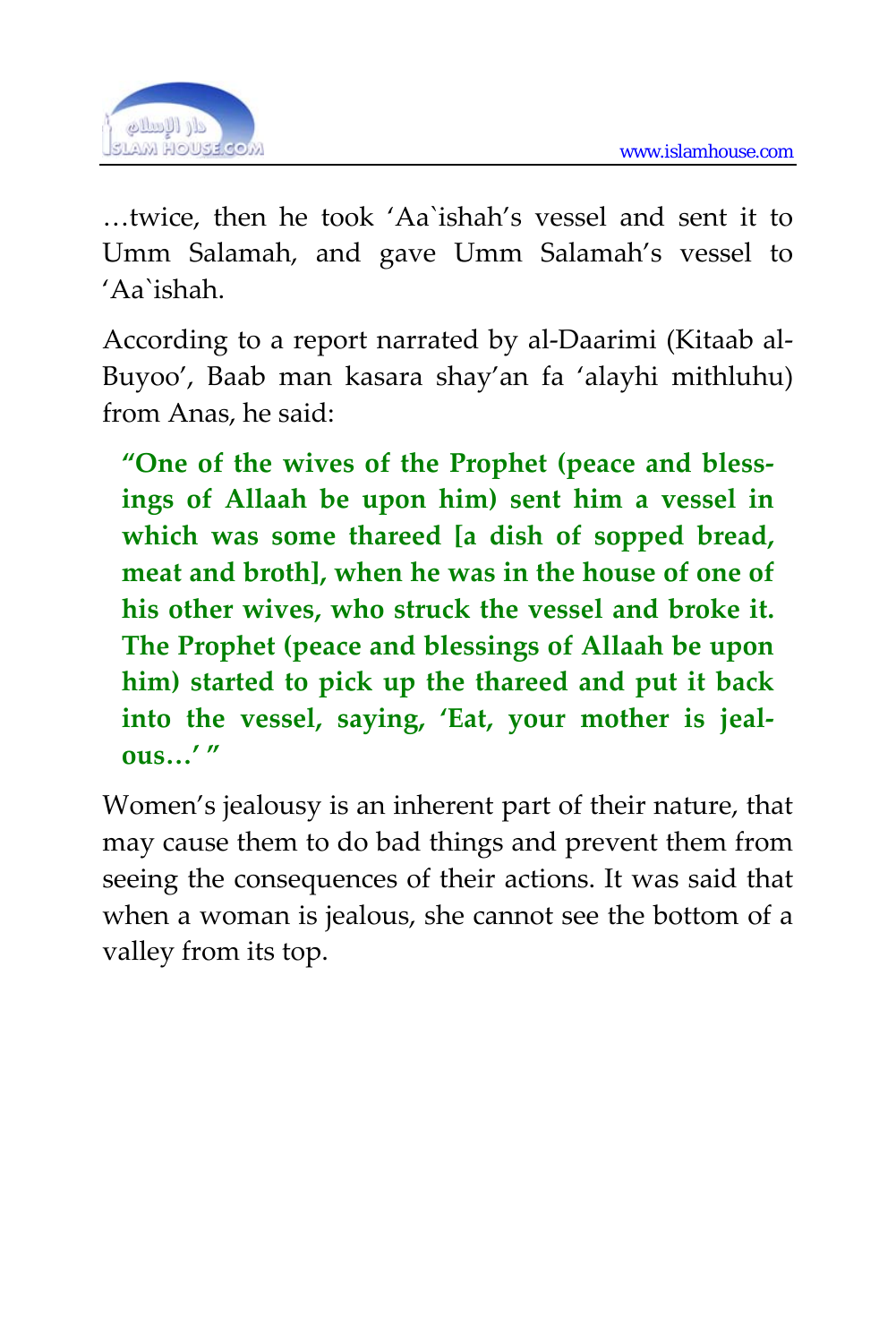

## Conclusion

Following this exploration of the Sunnah and the meth‐ ods which the Prophet (peace and blessings of Allaah be upon him) used in dealing with people's mistakes, we should conclude by mentioning the following points:

1. Correcting mistakes is obligatory and very impor‐ tant. It is part of naseehah (giving sincere advice) and forbidding what is evil, but it should be remembered that Islam is not only about forbidding what is evil; we are also commanded to enjoin what is good.

2. Education and training are not merely the matter of correcting mistakes; they also involve teaching and showing the basic principles of religion and the rules of sharee'ah, and using various methods to establish these concepts firmly in people's minds and hearts, by exam‐ ple, by exhorting them, by telling stories, by discussing incidents, etc. From this it is clear that some parents and teachers are falling short by confining their efforts only to addressing mistakes without paying due attention to teaching the basics or dealing with mistakes before they happen by instilling that which will protect people from committing mistakes in the first place, or at least reduce their impact.

3. It is clear from the incidents and stories mentioned above that the Prophet (peace and blessings of Allaah be